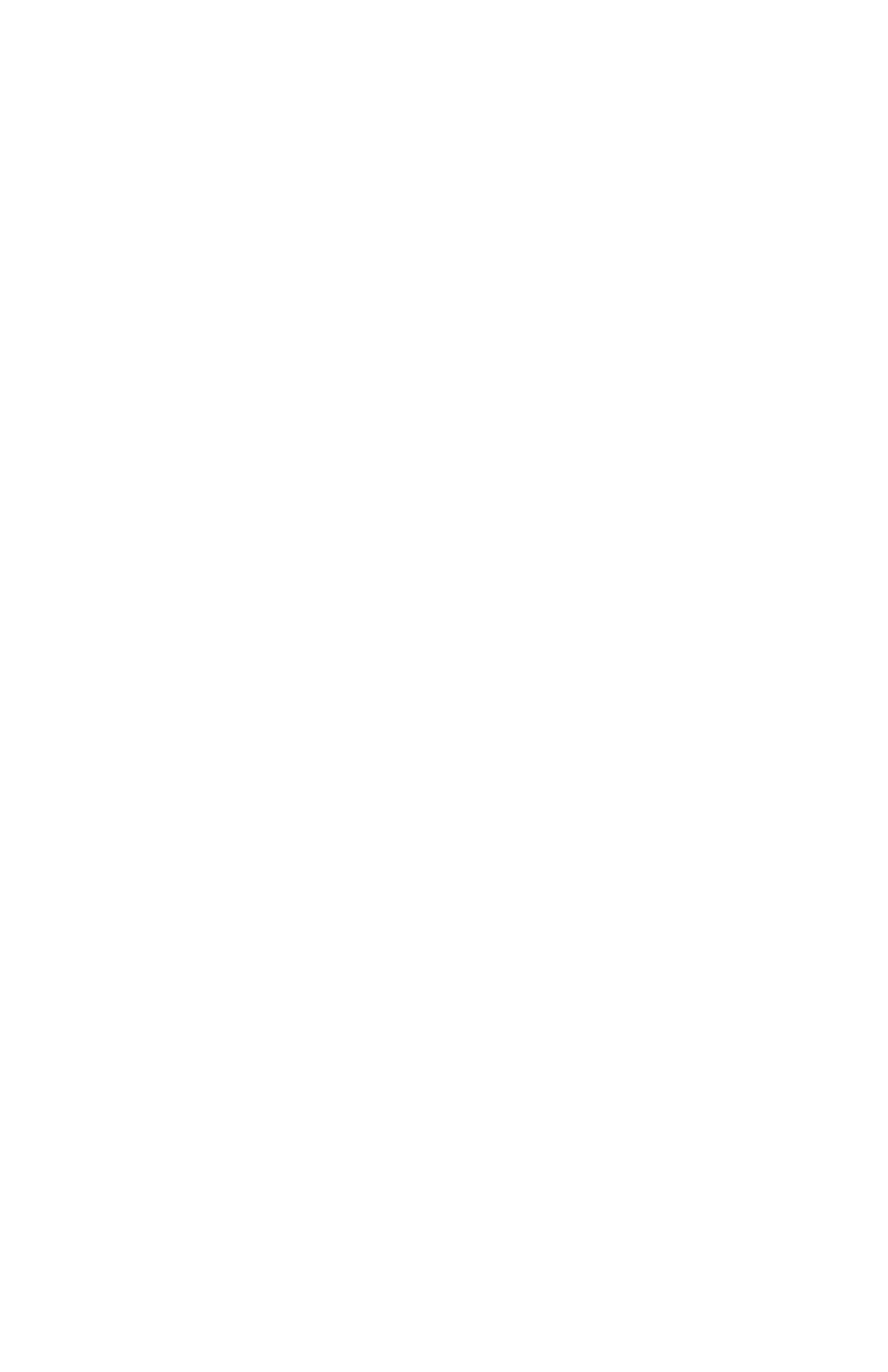**By** 

**Effie M. Williams** 

**FAITH PUBLISHING HOUSE** 

*Digitally Published by*  **THE GOSPEL TRUTH www.churchofgodeveninglight.com**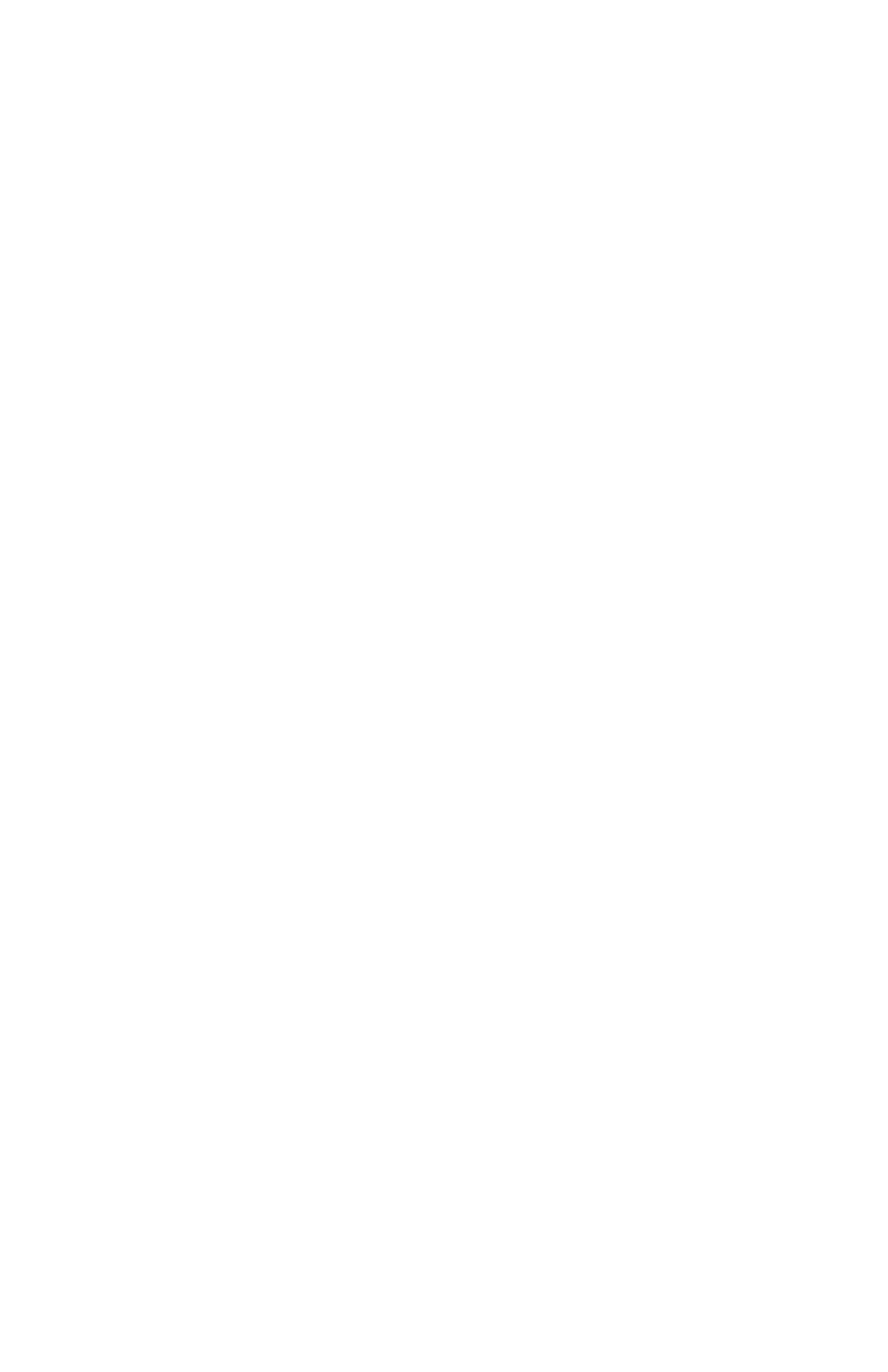# **Chapter I**

Mother Harmon glanced at the postmark on the letter which the delivery man left in her mail box, and then hastily breaking the seal, she drew a few sheets of folded paper from the envelope and began to read: My Own Dear Mother:

How awful it is for me to try to write to you this morning, and I know that you will scold me for so doing, but I just had to write to you so that your anxiety will be relieved, for I know that you have been very anxious for the past few days. I can now tell you that it is all over, and we have a lovely little daughter which was born yesterday afternoon. It seems remarkable to me that my firstborn should be born a Thursday afternoon and be a girl the same as yours was, but I am so glad that my baby girl and myself have the same day of the week in which we came into this world, although it could not be the same day of the month. She surely is a darling, and I wonder if your feelings were akin to mine when you looked on your firstborn for the first time and heard my cry. I cannot tell you the feeling of motherly love which I had when I heard the cry of my baby, and it seems that I just can't keep my eyes off the little basket where nurse has her all wrapped up in blankets. And Dan is just as foolish as I am about her. He could not sleep last night, and every little move that was made, he was up to see if he could not do something. Nurse laughed at him and told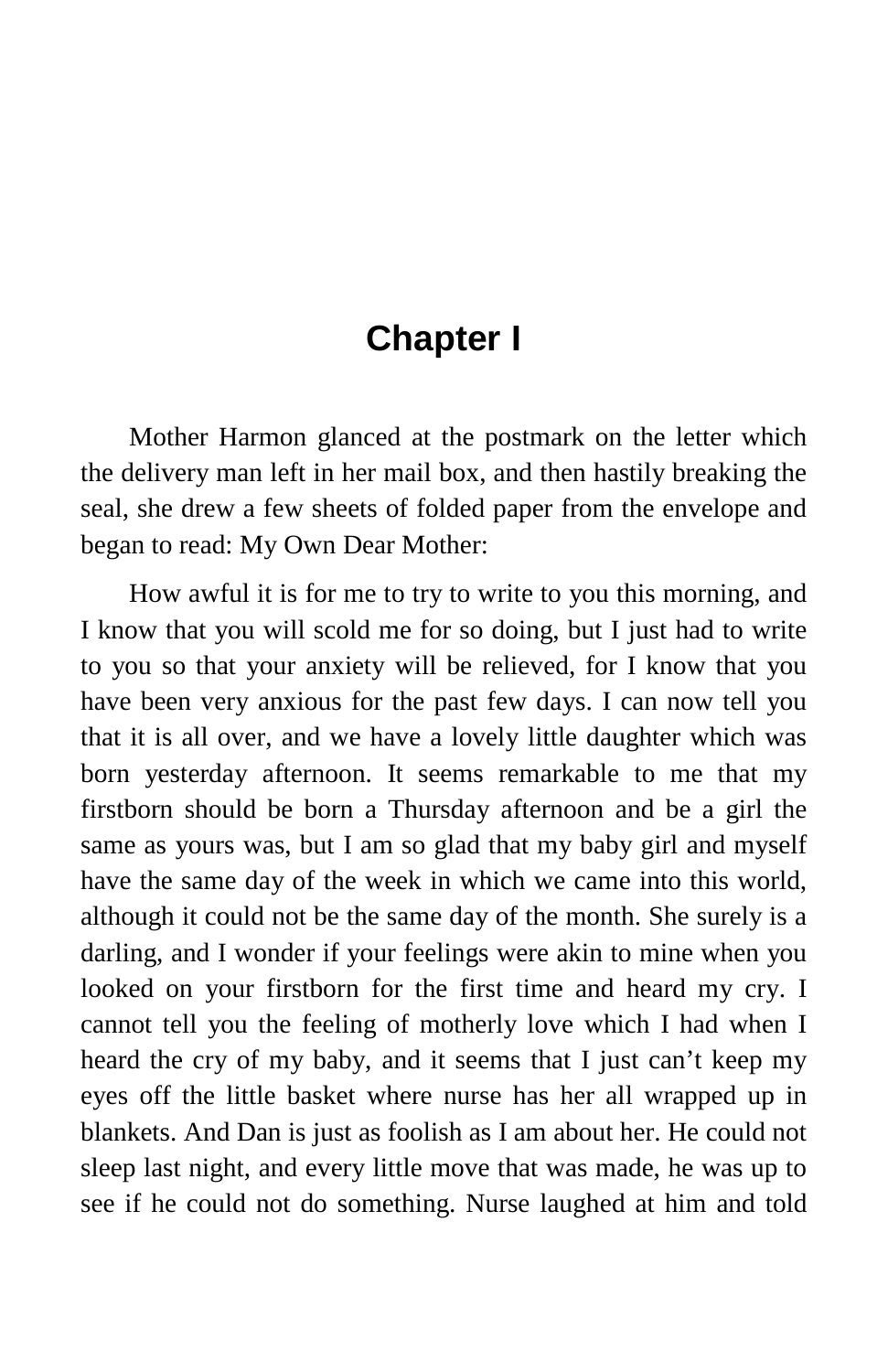him he would soon be accustomed to a baby's cry and could sleep if two were crying at once. But he is a proud father, and I cannot find words to express what kind of a mother I am. But as I look at my baby, my love for you deepens, Mother, dear, for I know now what it means to be a mother. When we decided on a name we thought of you and of Mother Dennison, and could decide on no better name than the name you both have, so we call her Mary. Just Mary. We thought there was no other name to go with it that is suited to our baby since she has the name of both of her grandmothers, so she is just Mary Dennison.

Then followed in the letter many things which were meant only for the mother to know, and then an inquiry into the health of both herself and Father Harmon, and the letter was signed, "Your loving daughter, Elsie."

Tears were streaming down the cheeks of Mother Harmon as she reached the porch where she paused long enough to fold the letter together and place it in the envelope again, then passing through the house she donned a big sun bonnet and with letter in hand started down the lane toward the field where a man and two boys were plowing.

"Elsie's baby is a girl," said she as she lifted the letter in her hand and then handed it to Father Harmon, "and they have named her Mary."

Father Harmon backed himself between the plow handles, and drawing the letter from the envelope, as his wife had done before him, began to peruse the pages. The contents of the letter stirred his emotions for he first smiled as he read of the new baby and how proud she was of it, but soon his expression changed as he came to the closing of the letter, and tears fell from his eyes as they had from the eyes of Mother Harmon.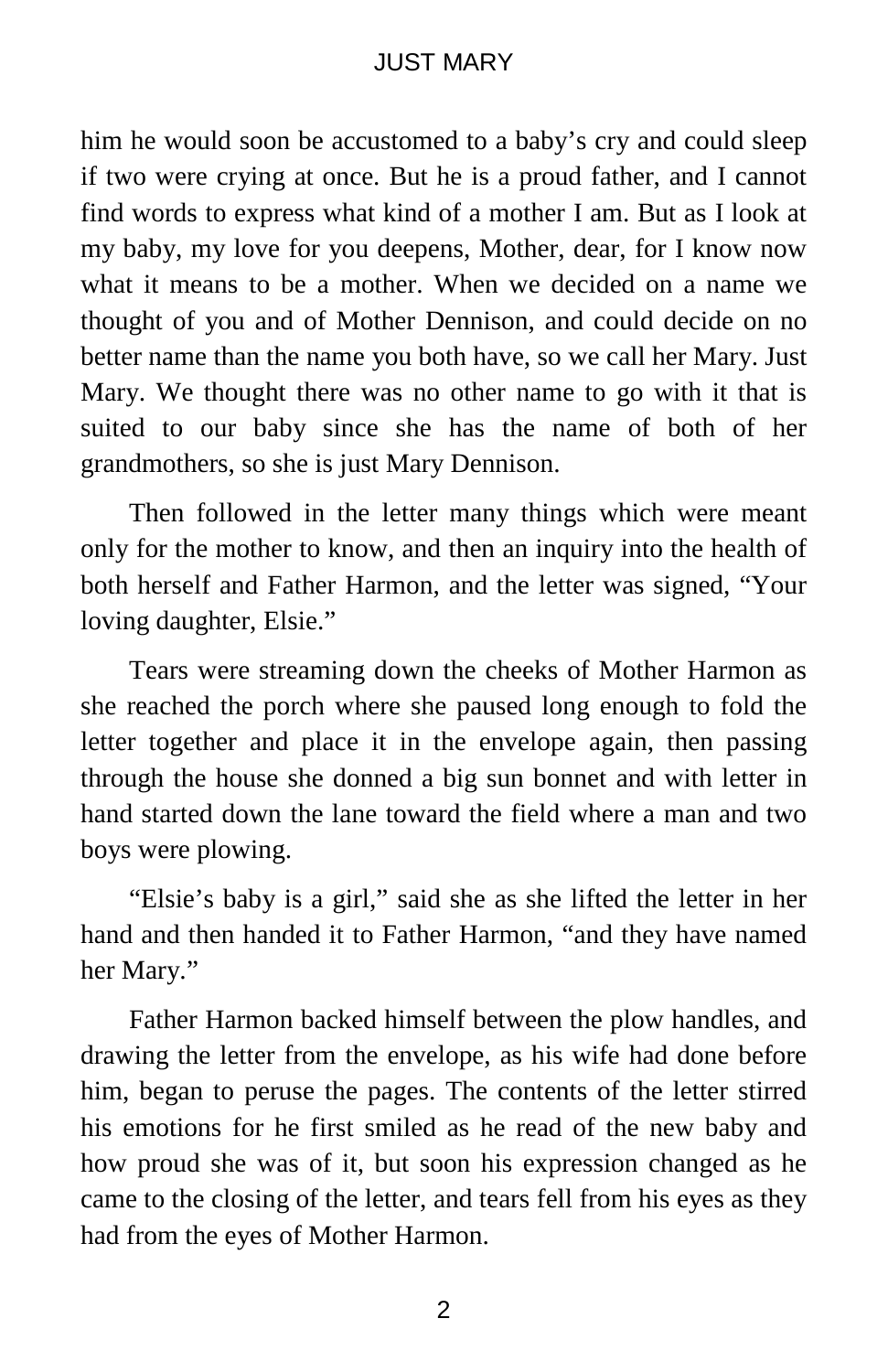Folding the letter, he placed it in the envelope, handed it back to Mother Harmon, and said, "Well, I am glad. And I was almost sure that they would name her Mary should the baby be a girl, but isn't it strange that it is just Mary? I think I could have found a name to go with it. Ann, Jane, Elizabeth, Lou, or Susan—any of them would sound good with Mary, and they could have called her by both names."

"Yes, I think they sound all right myself," said Mother Harmon, "but I guess they wanted it to be just Mary, and I think that is all right. But would you not like to see the little thing? I can almost see it, for I am sure that Mary is just like Elsie was when she was born, with a little round face and a head of hair as black as a crow."

At this time the two boys came to the end of the furrow they were plowing, wrapped the lines around the plow handles, and came to where Father and Mother Harmon were, only to hear the same as Father Harmon had heard, for as soon as they came near enough for Mother Harmon to make them hear her call she said, "Elsie has a little girl baby."

"Yes," said Father Harmon, "you are Uncle Roy and Uncle Dave now, and you have a little niece whose name is Mary."

"Huh," said the younger of the two, who was Roy, "I don't see why it couldn't have been a boy."

"The principal reason why it could not be a boy is because it is a girl," laughingly replied Father Harmon, "and I think that is reason enough; don't you?"

Roy had no reply to make, but Dave said, "I do not know as it makes much difference to me which it is, but it seems like I am getting old, to be called Uncle Dave." "You can't expect her to call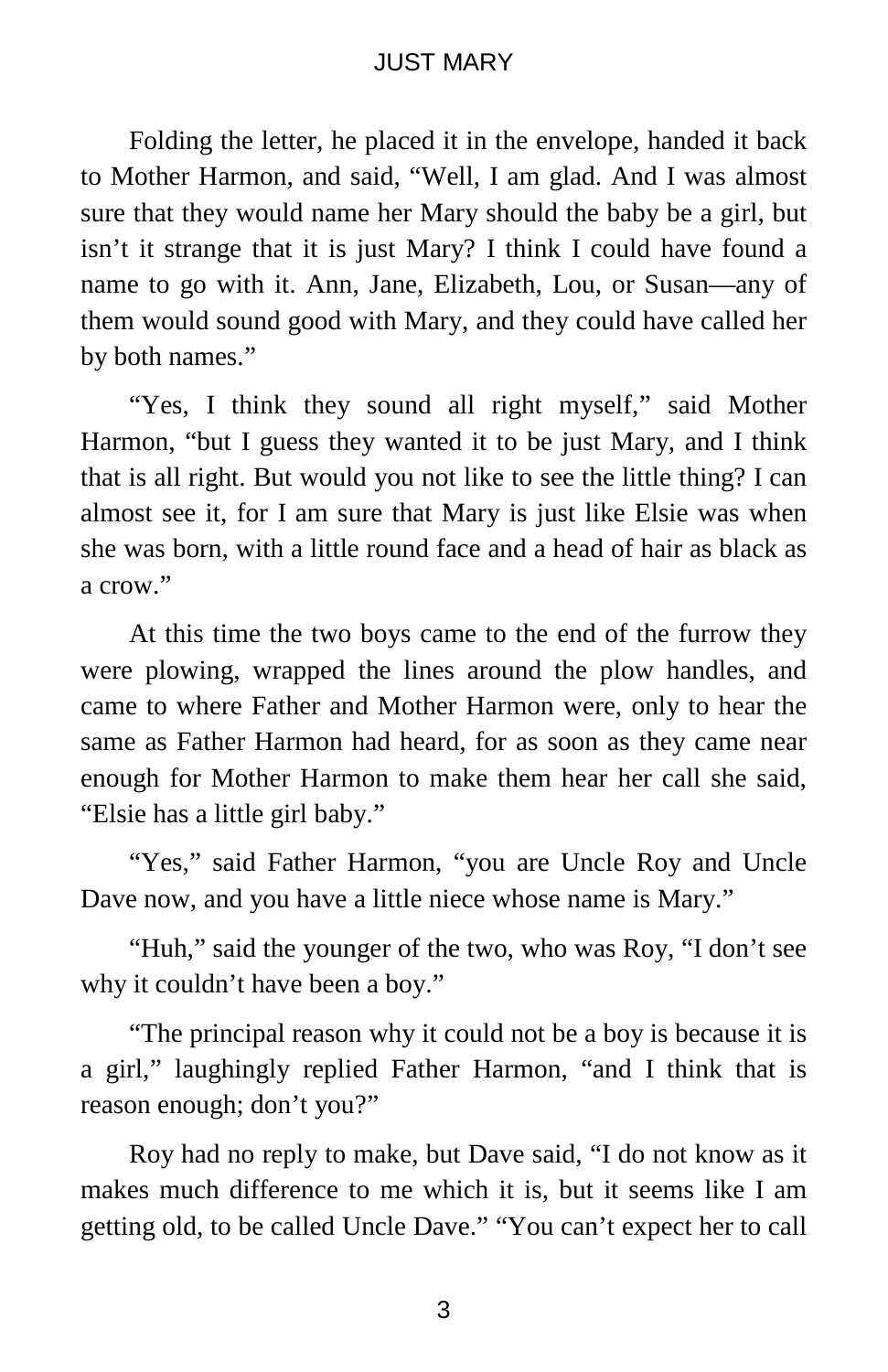you Uncle Dave for a few days yet," retorted Roy in a disgusted tone of voice as he turned to go back to his plow.

"He acts like he is not pleased, but I dare say he is as proud as the rest of us," said Mother Harmon as she watched her youngest son walk across the field to his team that was standing with head down and with closed eyes seemingly enjoying the few minutes' rest which had been given them.

"Why, yes," replied Father Harmon; "he is just at the age when he tries to make us believe that he does not care anything about the girls, but I dare say when Elsie comes home with the baby that he will be the most foolish of any of us, and will forget all about saying that he did not see why it couldn't have been a boy."

Mother Harmon returned to the house, and the men returned to their work in the field. As she walked along the lane which led from the field to the house, she recalled many incidents in the past. When she reached the house she sat down in the big rocker in the kitchen, and with a far-off look in her eyes, lived over the past. She saw herself a little girl with braided hair carrying the little dinner pail to the country schoolhouse, and the many interesting happenings of her early school life. In all her school life she had been the girl of the man she had married, and as she sat in that old rocker recalling many incidents of the past she would smile and then sigh and then smile again. Many years had passed, but she had not forgotten the many little dainties that had been given her by her schoolboy lover. A flush spread over her face as she recalled the first valentine she had ever received. It was one of those lovely, lacy valentines with two hearts pierced through with an arrow, and a little boy holding an envelope in his hand containing the verse, "As sure as the stars in heaven shine, I want you for my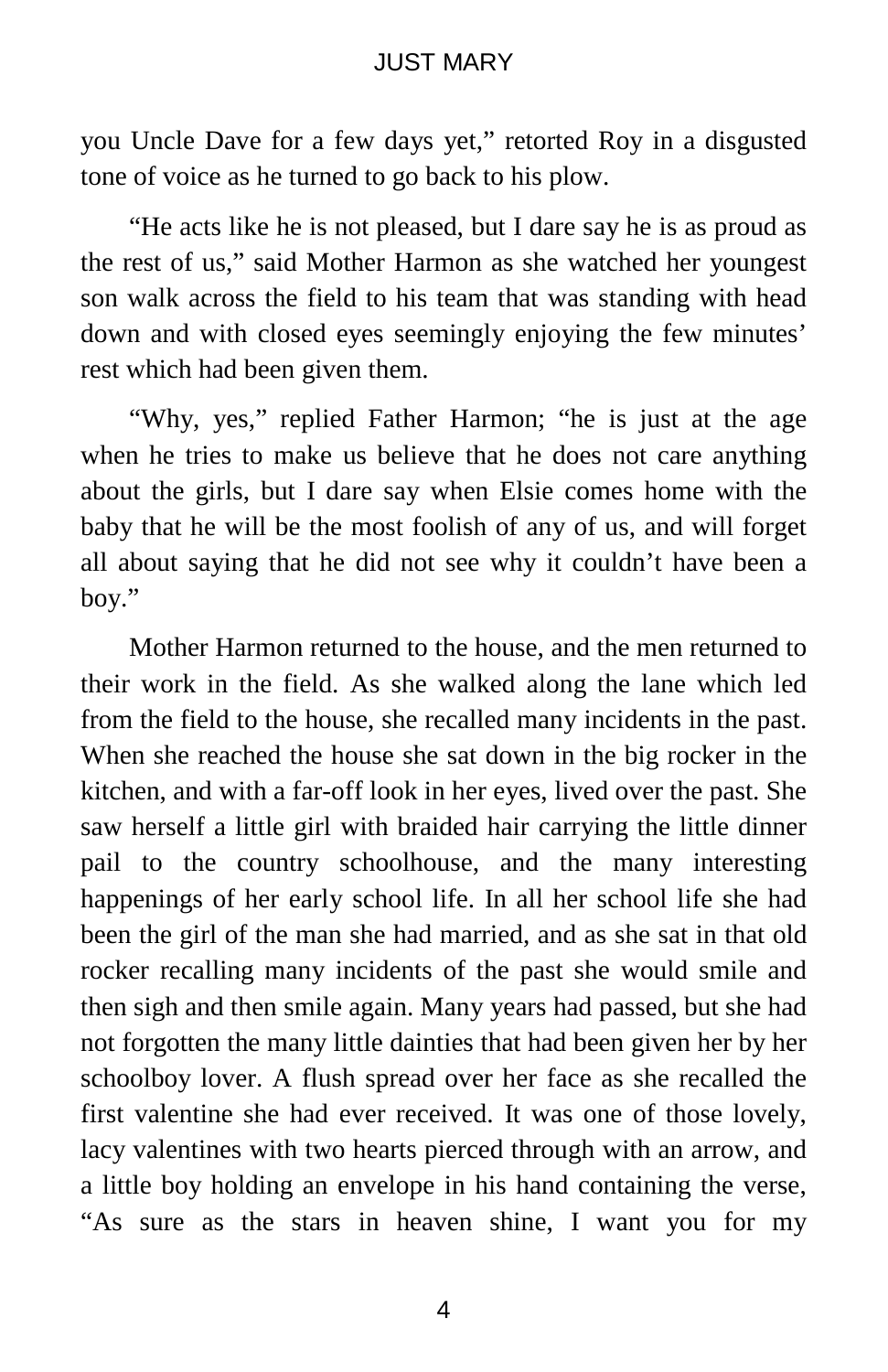Valentine." And with the valentine was a note from her schoolboy lover which read, "Mary, I really do want you." The valentine had been wrapped nicely; and the evening of February 14, as Mary was leaving the schoolroom at the close of that day's school, this package was placed in her hand. Glancing at the writing on the outside the wrapping she read, "To Mary Colton from Oliver Harmon." She did not unwrap it until she had reached her own room at home, and when she did so it was with a heart that beat a rat-a-tat-tat. How well she remembered it and remembered also that although she had not chosen Oliver from any of the rest of her schoolboy friends and classmates, the valentine settled the question with her! From that time forward Oliver Harmon was Mary Colton's favorite among them all.

Mother Harmon kept rocking and recalling many incidents, and her mind went back to the time when she first entertained him in her home as her beau. She was then seventeen; and he twenty. They were together at an apple-peeling given in the neighborhood, and he had walked home with her and then asked if he might call to see her the following Sunday afternoon. This memory brought a pleasant smile to Mother Harmon's face as she saw herself in calico dress and white apron entertaining her first gentleman friend. This was in the month of October; from that time on Oliver Harmon was seen at the Colton home each Sunday afternoon. When Christmas time drew near, he was invited to eat Christmas dinner with the Colton family, an invitation which he accepted. Mother Colton had the reputation of being the best cook in all the country; Oliver prepared himself to eat plenty of her dinner by not eating any breakfast at all, but when the call was made for dinner and he was placed beside Mary at the table, although it was spread with many tempting dishes such as a big turkey with plenty of dressing, baked sweet potatoes, baked apples, cranberry sauce,

5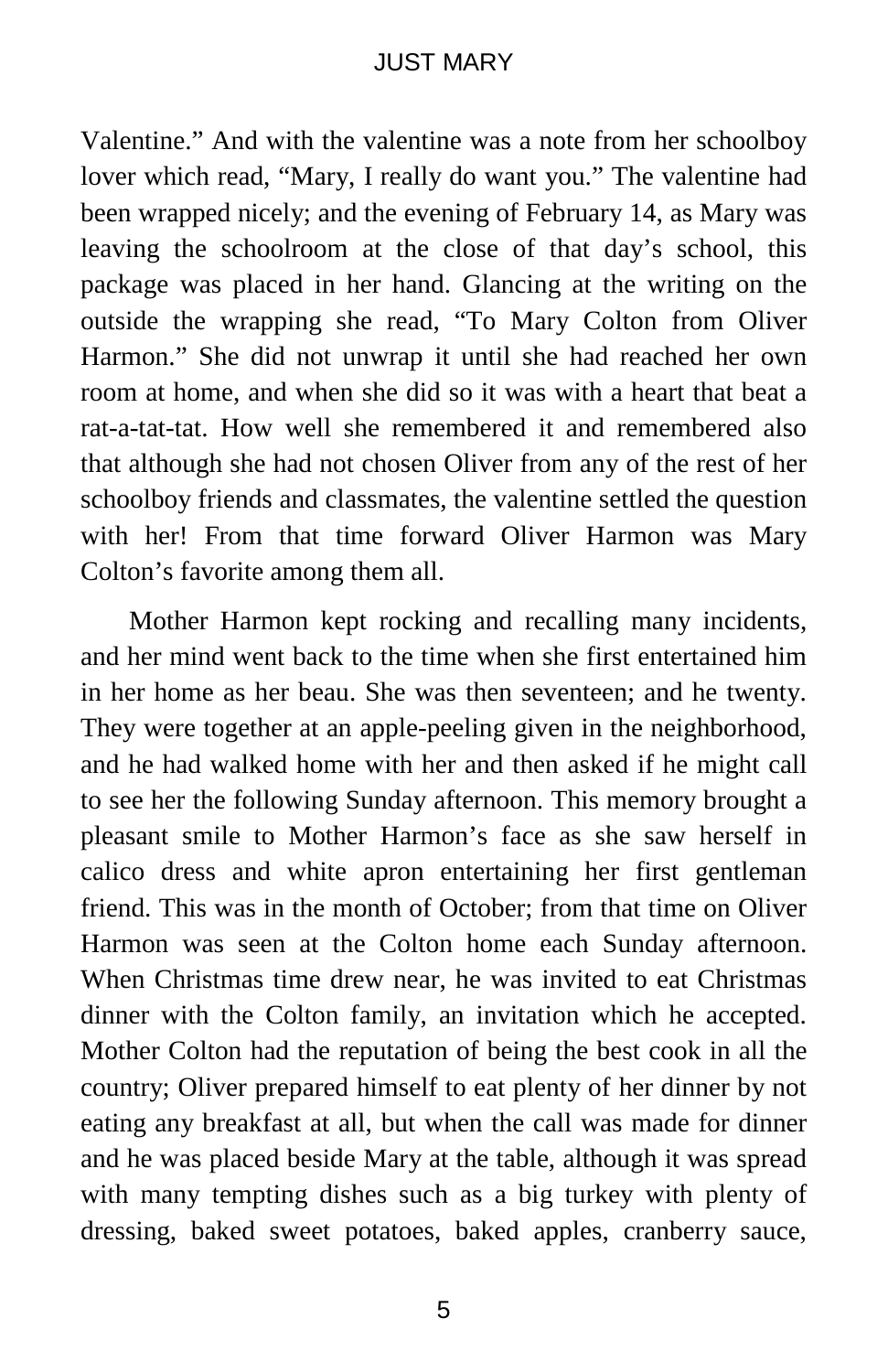pumpkin pie, and many other toothsome dainties, it seemed his appetite had left him and he could eat but very little; and Mary did not take anything on her plate at all. How well Mother Harmon remembered this and smiled again as she rocked to and fro in the big rocker!

For three years Oliver Harmon was a weekly visitor at the Colton home. Then came the wedding, which took place on Easter Sunday, and he brought his bride to the little log house which he had built on the place on which they were now living which was then a wooded tract of land, a part of the Harmon homestead, which was given to Oliver by his father.

How they labored together to get some cleared that they might farm some that year! Mary was by Oliver's side in all that he did, for she had been reared on the farm and was well acquainted with all kinds of hard labor. The third year passed and Mary and Oliver had cleared several acres of their land but left a small wooded tract for pasture for their cows. They were very prosperous; and each year marked a financial gain for them. The third year of their life together Elsie was born, and when she was a small baby just beginning to toddle about these two were awakened to their spiritual need through the illness of their only child. Elsie was very ill her second summer, and her life was despaired of. When the two saw their darling wasting away to a mere skeleton and lying almost lifeless before them they knelt by her little crib and each promised God if he would but spare her to them they would serve him and endeavor to rear the child in the way that would please God. The child was spared, and they did not forget the vow made, each giving his heart to God. From infancy, Elsie remembered the family altar where Father Harmon called the family together, reading from the Word of God, and then kneeling to ask God's

6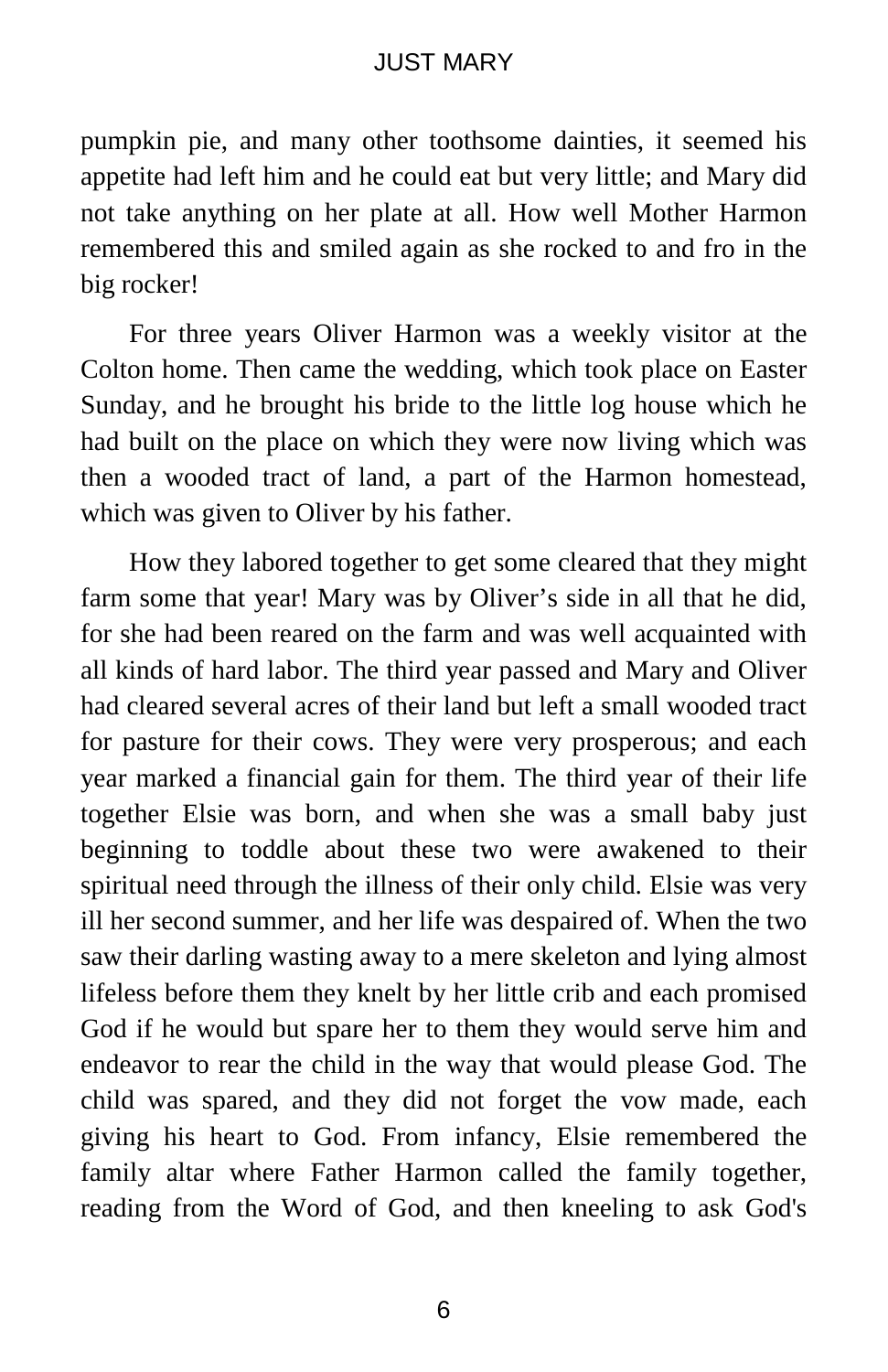blessings upon him and his. When Elsie was four years of age another daughter was born to them, only to stay with them a few short hours. Three years later David was born; and then three and one half years later Roy was born to them. The years had dealt pleasantly with them, and instead of the old log house where Oliver Harmon first brought his bride there was a large new frame house and Oliver Harmon was considered a prosperous farmer. How happy they were together! But it was not to last, for grown birds do not want to stay always in the nest that has been prepared for them but desire to find a nest of their own, and that was the way in the Harmon home.

When Elsie was in her eighteenth year Dan Dennison came into the country, hiring to a farmer who lived near the Harmon family, and it was only a short time until a warm friendship sprang up between him and Elsie. Dan remained in the community until the farming season was over and the corn all gathered, and then he returned to his own home which was in an adjoining state. He came back the following summer to work for the same farmer. That fall when he went to his own home he took with him Elsie Harmon to help him in building a home of their own.

Elsie had never been away from her home but a few days until her marriage, but she went to the home of her husband with a promise from him that she could visit her parents twice each year. This she had done until she had informed them that she could not come for her usual visit that year. How anxious the mother felt until the letter which she had that day received broke the much desired news to her that her daughter was all right!

As these thoughts flitted through Mother Harmon's mind she rested her head on the back of the rocker in which she was sitting, looked up and said, "Lord, I thank thee for all thy goodness to me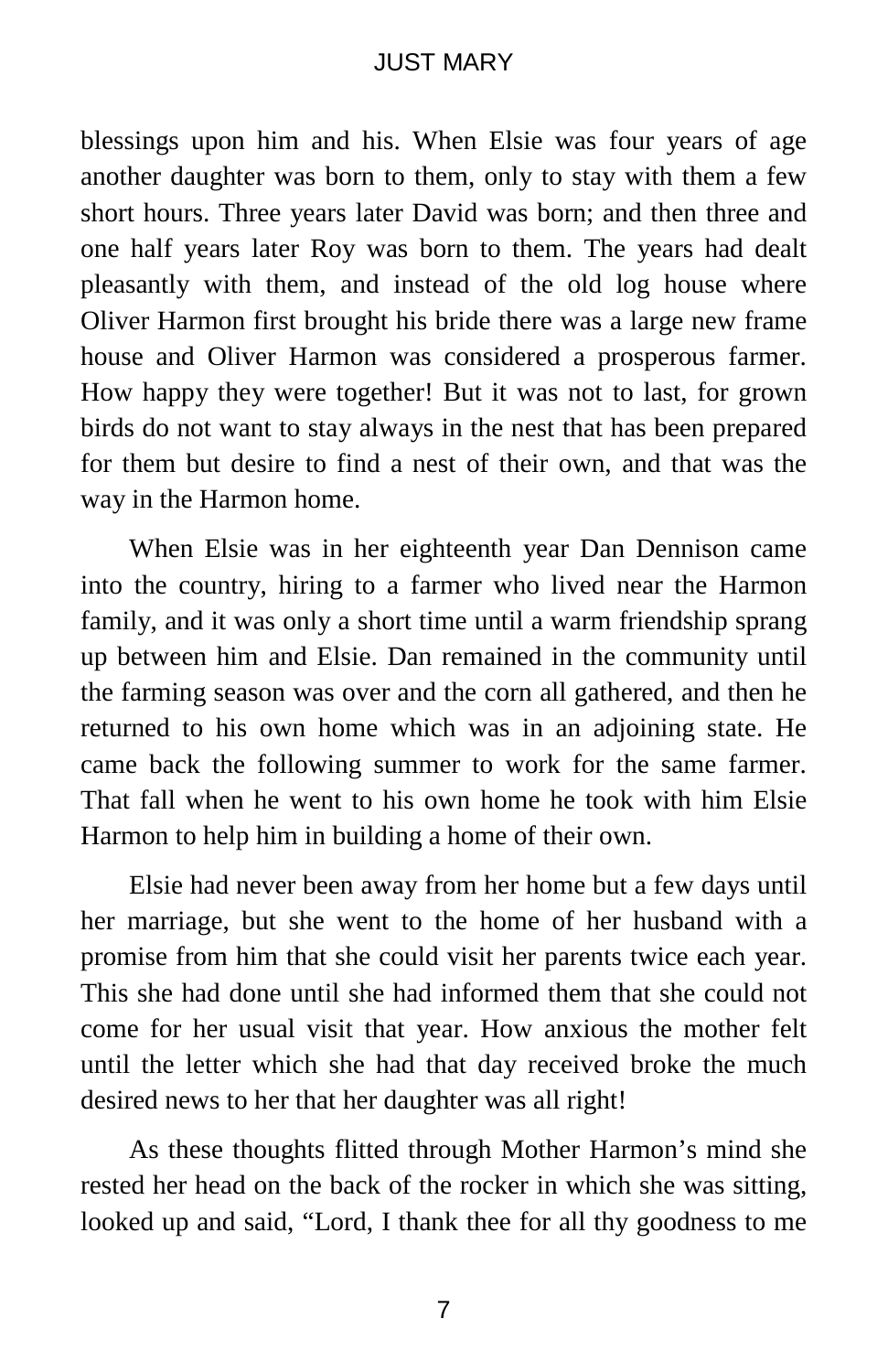these many years." Then again glancing at the letter which lay in her lap, she slipped to her knees before the old rocking chair and with her face buried in her apron and tears falling like rain from her eyes, she poured out her heart to God, thanking him for his goodness to her and for his protection to her firstborn, asking him to keep his hand on mother and child. The assurance that God had heard her petition came to her soul, and she arose, placed the letter with some others which she had received from her daughter in a box in the old bureau drawer, and began to busy herself to prepare the noonday meal.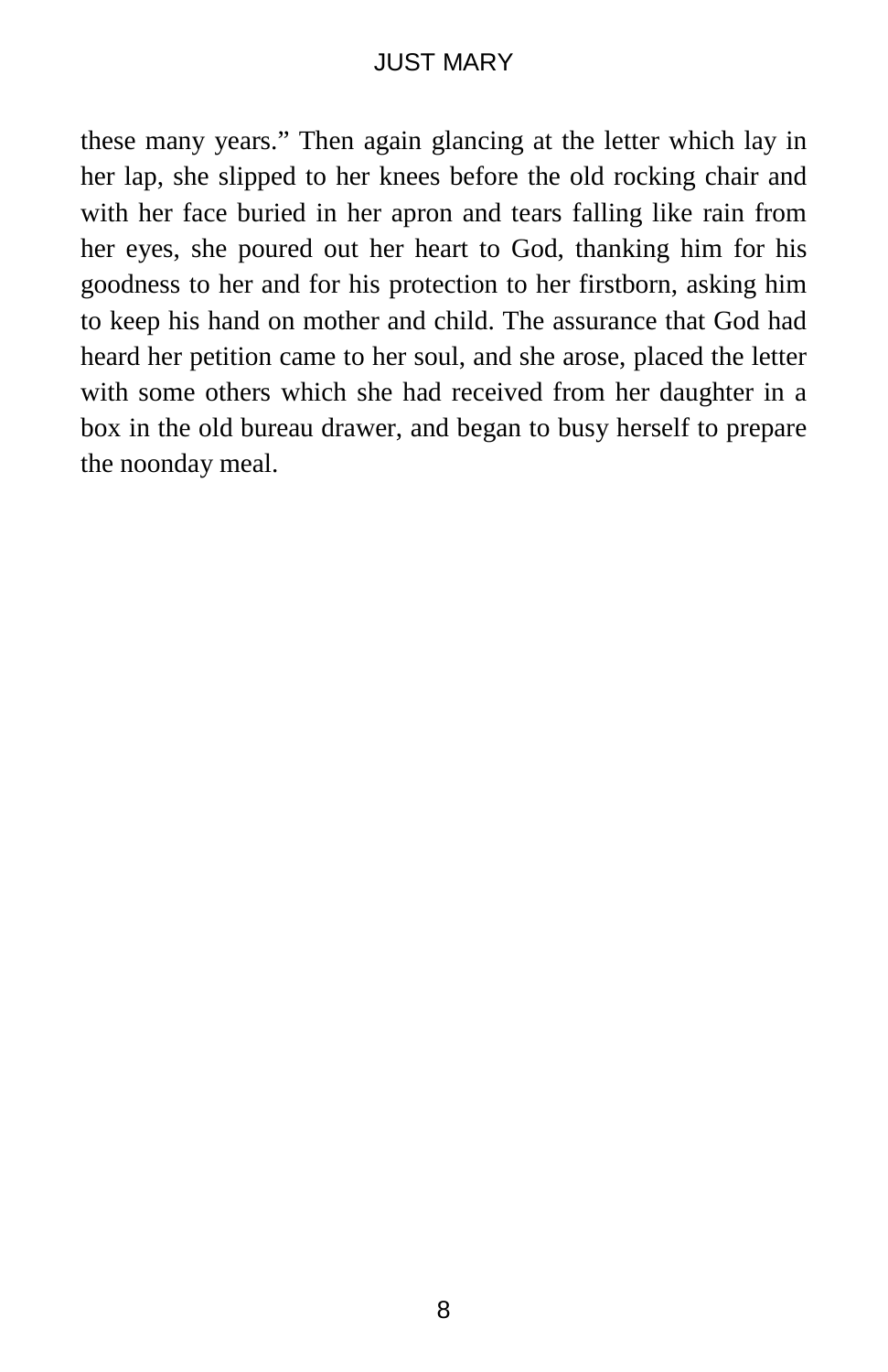# **Chapter II**

Summer advanced and August arrived with its scorching heat, and again the rural delivery man left another letter in the Harmon mail box. Mother Harmon hastily broke the seal; as she began to read she gave a cry of delight which did not escape the ears of Father Harmon, who was passing through the barn lot.

"What is up now?" inquired he, as he paused near the gate which led into the lane.

Waving the letter in her hand, Mother Harmon called out, "Another letter from Elsie, and she says she is coming home for a few weeks and wants someone to meet her at Whitefield Saturday afternoon." All the time that Mother Harmon was talking she was walking toward her husband, and when she reached the gate she handed him the letter that he might read it for himself.

True enough, Elsie was coming home again, bringing little Mary that the grandparents might see what to her was the most wonderful baby on earth. Ever since Mary had come into the Dennison home, Elsie's letters had been full of what a wonderful baby she had. This would always be the source of much amusement on the part of her father and mother, for they expected nothing else, but occasionally David and Roy would say, "Why can't she tell us something else besides, 'Baby, baby' all the time? She seldom says a word about Dan any more. You would not think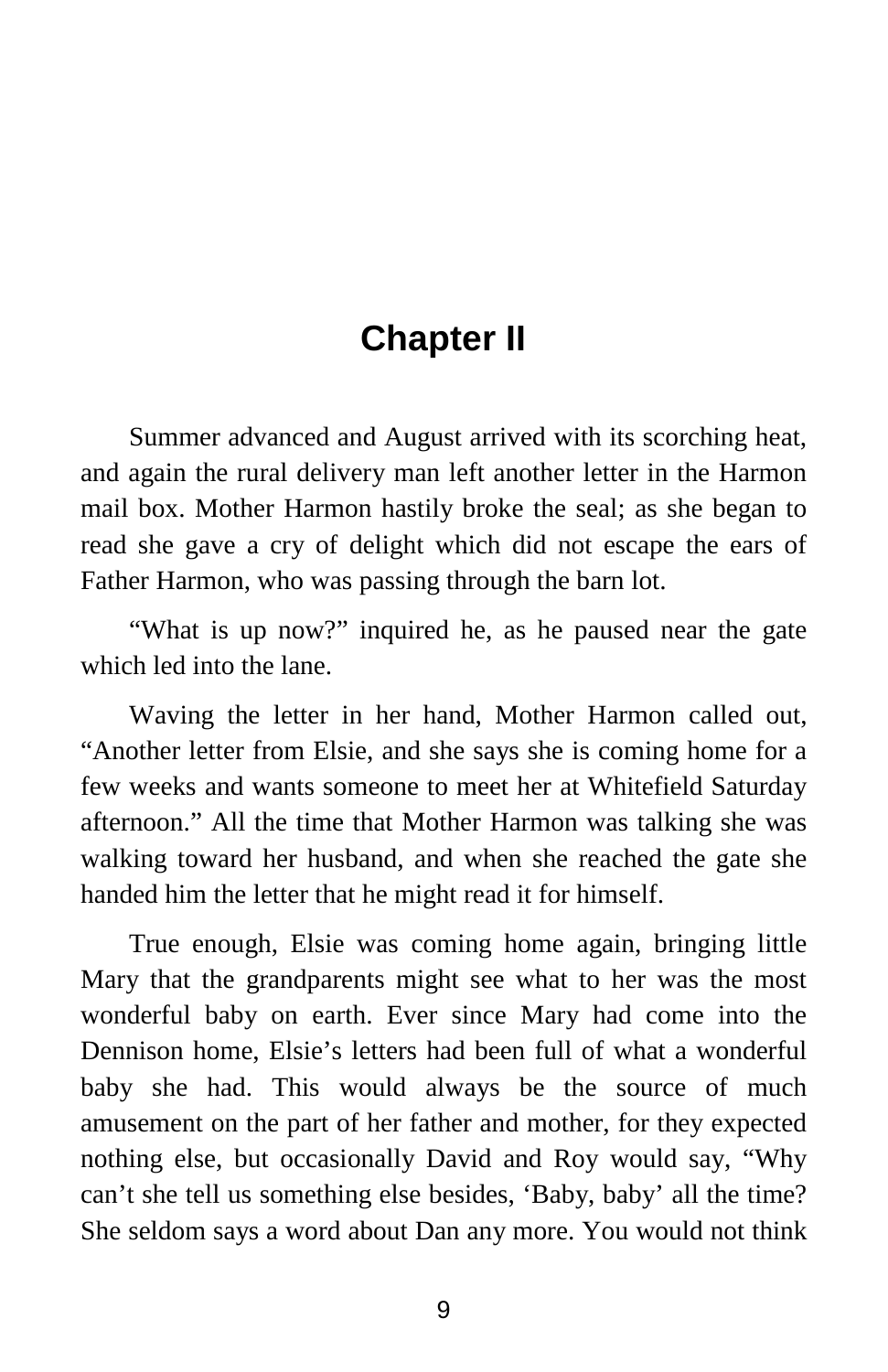there is anyone else in all the world but that baby after reading one of her letters."

"Just wait until you boys see her baby and you may not wonder at her writing so much about it," replied Father Harmon. "I am guessing that each of you will think the same."

"Not I," retorted Roy. "I do not think girl babies are so wonderful. I do not see why it could not have been a boy anyhow."

At this Father Harmon laughed and, turning to David, said, "How about you, son, do you think that you will have to turn against Elsie's baby because it is a girl?"

David looked at first his father and then his mother and noted their expectant look. "I do not think that I shall turn against it, but I have never seen a baby yet that seemed so wonderful to me," he said and turned away.

Such were conditions in the Harmon home when Elsie announced she would be with them for a few weeks. When Saturday morning dawned all was hustle and bustle about the place for the work for that day must be done, and as it would take some time to go to Whitefield and return there could be no time lost. When the hour for leaving arrived, Father and Mother Harmon found two boys eager to go along. When asked why they wanted to go so badly the reply was it had been more than a year since they had seen Elsie. It took some time to persuade them to remain at home, but when Father Harmon told Roy that he might go along if he would hold Elsie's baby on his lap on the return home that settled the question, and he was willing to remain at home. So Father and Mother Harmon climbed into the carriage, leaving the boys at home to attend to some chores which must be done.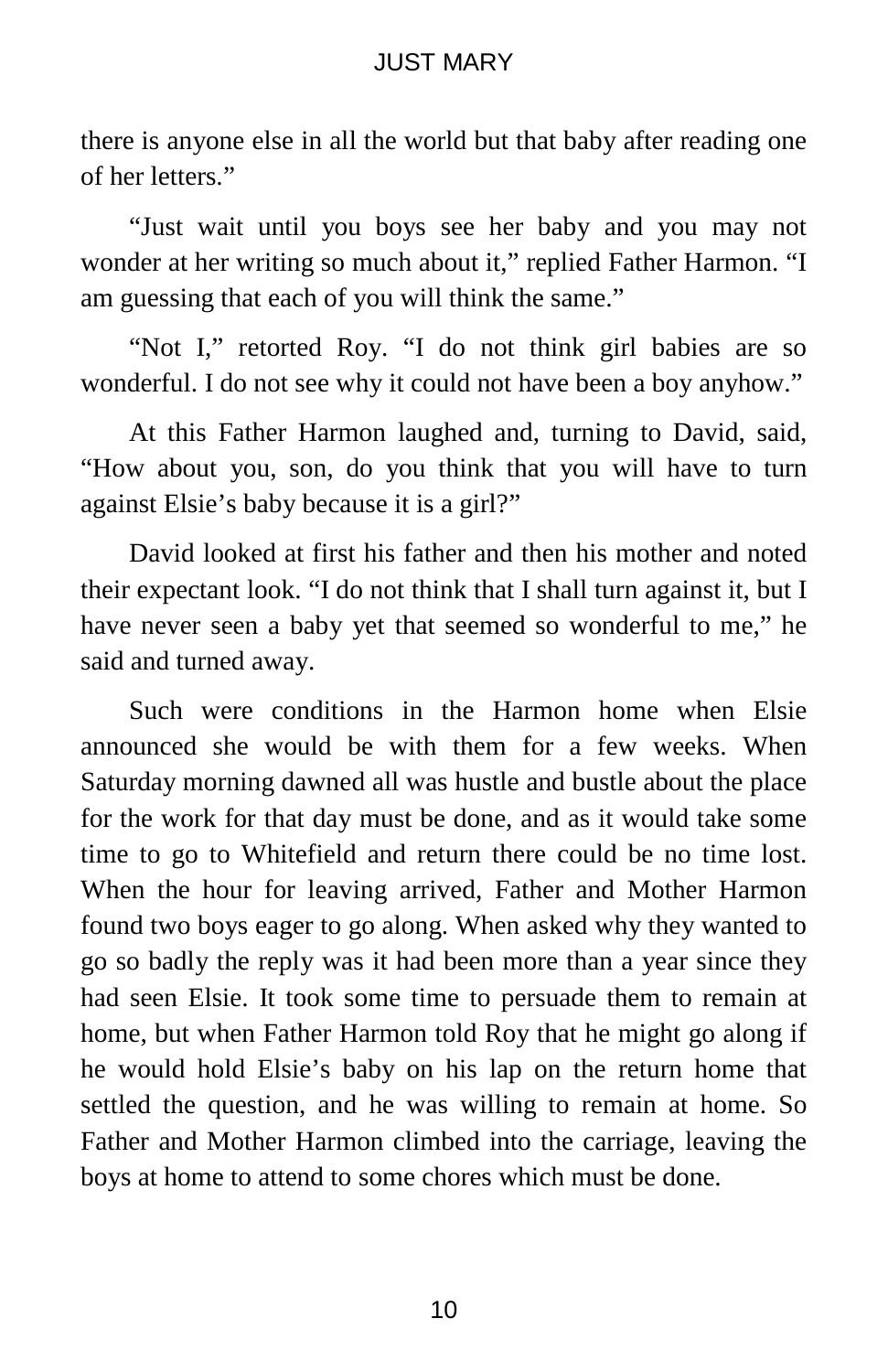As the Harmons lived some distance from Whitefield, and as this was before the days of the automobile, the bus, and other means of fast travel, with their slow farm team and carriage it would be late before they could return. As evening approached the boys did up the evening's chores. Fully one hour and a half before they could expect them to return, a fire was built in the kitchen stove, ready for Mother Harmon to prepare the evening meal. As the sun began to sink below the western horizon two boys sat on the gatepost with their faces turned toward Whitefield watching for the approach of the team, whose gait could not be mistaken. A cloud of dust would be sighted in the distance and the boys would wait anxiously until the top of the hill was reached ready to recognize the team and carriage which was bringing Elsie home. A number of carriages passed by and at last another was sighted in the distance amid a cloud of dust. As it reached the top of the hill, both boys exclaimed, "That is old Baldy and Fan," and ran to open the gate which led into the barn lot.

"Hello, David; hello, Roy," said Elsie as the carriage passed through the gate. Each boy returned the greeting with a boyish grin, and as the carriage stopped, Elsie handed a little bundle of white to Mother Harmon and sprang from the carriage. Soon she had each of the boys in her arms, hugging them one at a time and then both together. "My, my," she exclaimed, "what big brothers I have! Roy, you will soon be as big as Papa. I never thought to find you boys so big. You have grown so much the last year!" Again she gave each of them a big bear hug. "But come on, boys, I want to show you little Mary. Do you not want to see her?" And she reached out and took the little bundle from Mother Harmon's arms.

Little Mary had so much enjoyed the ride from the station that she slept almost all the way and was still sleeping when they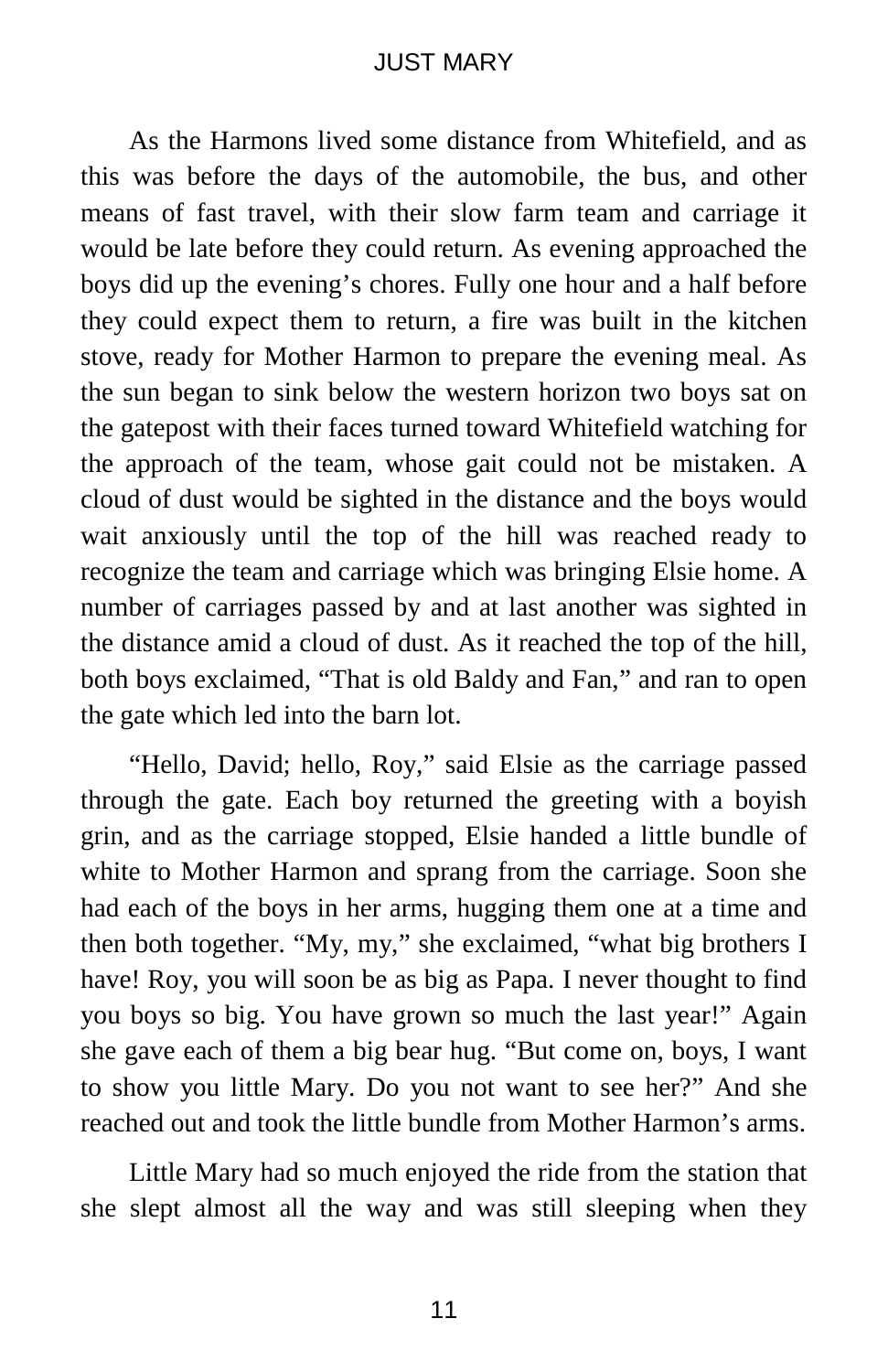arrived at the Harmon home. David looked at baby and to the inquiry of Elsie, "What do you think about her?" replied, "I can't tell you what I think about her yet; you will have to wait until she begins to cry and then I can tell you."

"But my baby does not cry," replied Elsie. "Come, Roy, tell me what you think about her."

But Roy could not be persuaded even to take a peep at the little baby face. Elsie took it all as a great joke, and they went into the house together. As Elsie laid the bundle of white cap, dress, and pink bootees on the bed, little Mary opened her eyes and began to look about her as if to say, "Where am I?" Elsie began to talk to her, and soon a smile spread over the little baby face which went straight to David's heart. When Elsie removed her cap he exclaimed, "Look at that curly hair!" Walking around to the side of the bed, he lifted a little ringlet in his fingers and began to talk to little Mary, to receive a baby smile also. Little Mary was the center of attraction to all except Roy. No amount of persuasion could induce him even to take a peep at her all that evening.

Next morning after Elsie had dressed the baby and given her her feed she lay her down on the bed, and when she did so little Mary found her thumb and began to suck it. All the time that Elsie had been dressing her, Roy had stood in the doorway watching her, and when little Mary found her thumb he burst into a big laugh and before he knew what he was doing exclaimed, "Mama, look at that baby go after her thumb; isn't that cute?" His face turned scarlet as all the others began to laugh, but he still lingered near the bed. Before the day had ended he approached Mother Harmon as she was preparing the evening meal and said, "Mama, Elsie has got a cute baby, hasn't she?"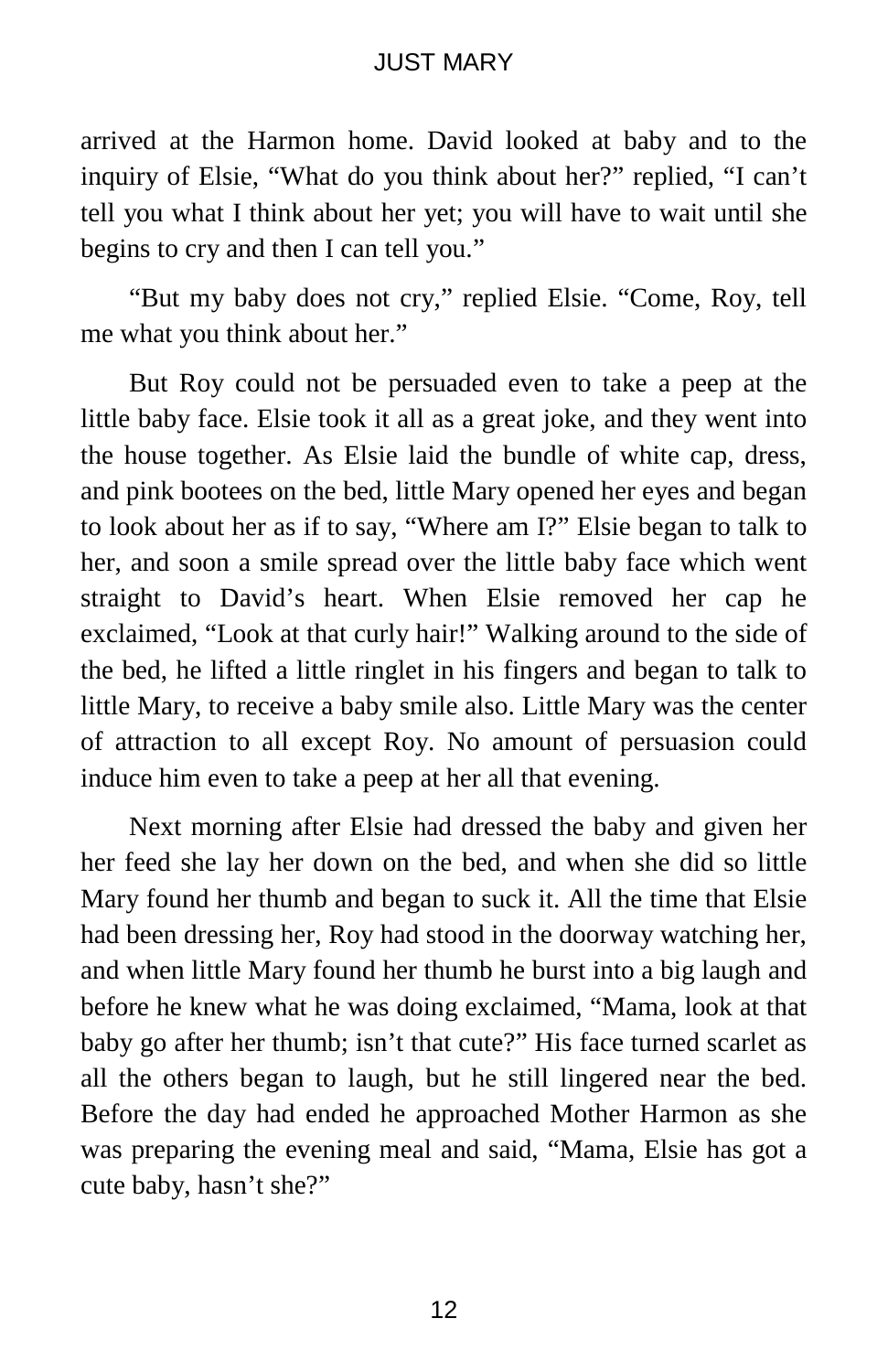All of them tried to find a name suited to her other than Mary. Mother Harmon called her little Dumpling; David called her Curly, because of her curly hair; Father Harmon called her Sunshine because she was always smiling; but for several days Roy offered no suggestion for a name. At last when Elsie was preparing to return home he burst into the room saying, "I know what I shall call the baby. Her name is Peachy, because she is sweet as a peach." This settled it all, and in the Harmon home from that time on no one mentioned the baby as little Mary but she was always called Peachy.

When the time came for Elsie to be taken to the station for her return home, Roy needed no persuading to hold the baby on his lap on the trip to the station, for he was reluctant to turn her loose. When the train pulled out from the station taking Elsie and little Mary back to their own home, he laid his head on his mother's shoulder and sobbed as only a twelve-year-old boy can sob. "Peachy" had found a place in his heart which no one else could fill. Elsie's little girl was truly a wonderful baby and formed the topic of his conversation for weeks to come.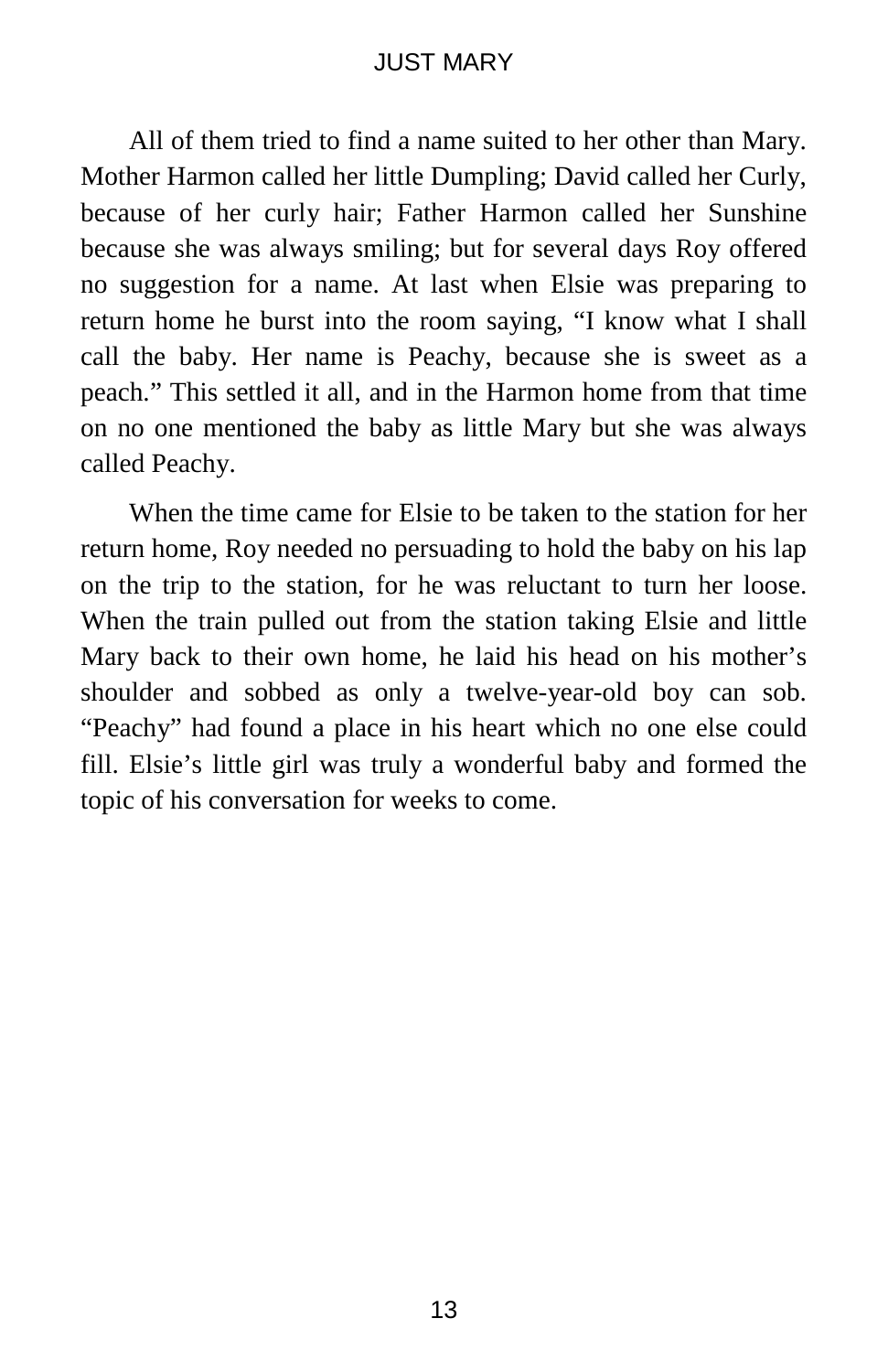# **Chapter III**

Three years have passed since Elsie brought little Mary to the Harmon home, and "Peachy" won Roy's heart. Each year she had made two visits to her parents, and each time all could see how rapidly Mary was growing and learning those things that all children must learn in babyhood. In her third year she could talk plainly and ask so many questions that it kept all the Harmon family busy trying to answer them. Grandpa and Grandma would tire and occasionally tell "Peachy" she asked too many questions and send her away, but Uncle Roy never tired regardless of how many questions were asked nor how fast they came.

"Peachy" was Roy's favored pet, and all could see that Uncle Roy was the chosen one of all the Harmon family for her. She was with him when he went to attend to some chores about the barn, or when he went to the field to bring up the stock to water, and ride back with him on old Fan. Sometimes when her little chubby legs would carry her no farther, Uncle Roy would lift her to his shoulder and, placing one foot on each side of his neck, and holding her little hands, give her a ride in this fashion back to the house. "Peachy" would scream with delight, and Roy would enjoy the ride no less than did she. It seemed while she was with them he had no other thought than to find some way to amuse her. This was a great relief to both Mother and Grandmother, for "Peachy" was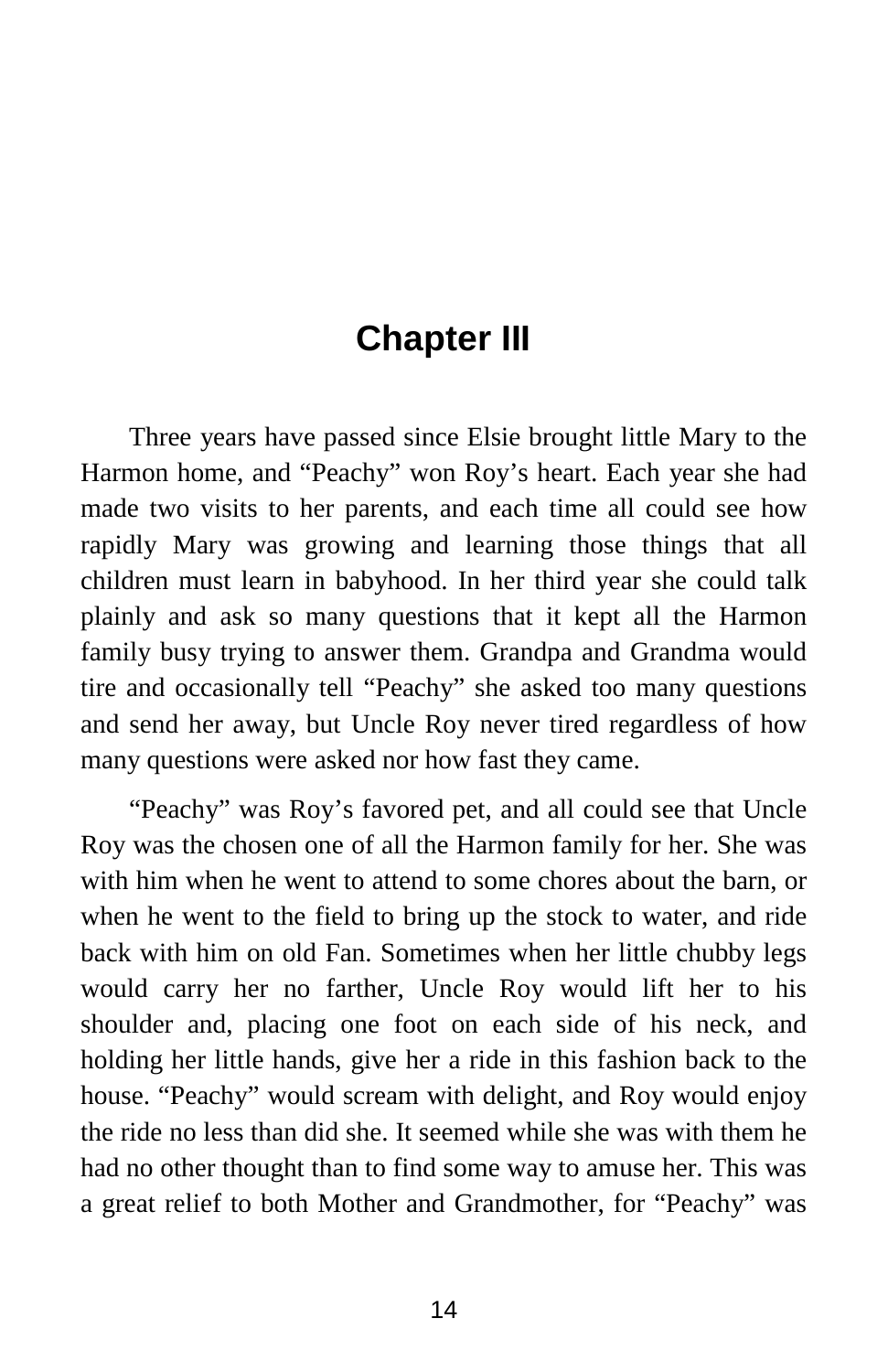ever trying to satisfy her curiosity, and often this led her into places where baby hands and fingers should not be found. But regardless of where she might be found or what she might be doing, Uncle Roy always found a way out for her and no punishment came her way when he was about.

But all things must come to an end sometime, and so did "Peachy's" visit with Uncle Roy come to an end, and Elsie returned to her home again, leaving Roy in tears as he said, "Goodbye" to his little "Peachy" at the station. Elsie promised to be with them during Christmas. He looked forward to that time with all his heart, expecting to have her with him again, and went about making preparations to that end. Every spare piece of money he could get was laid away that he might get something for little "Peachy," that there might be something nice for her to find in her stocking on Christmas morning. Roy could talk of nothing else. He and Grandma planned many things for Christmas when Elsie and little "Peachy" should be with them again.

Elsie's letters came regularly, and they were filled with promises of being with them again during the Christmas holidays. Dan was coming with her this time, and all were looking forward to a great time together. Roy had found many things to get for the baby that meant much to him. Among the toys which he selected for her was a set of building blocks which contained all the letters of the alphabet together with the picture of a number of animals and their names. When asked why he had selected these he said, " 'Peachy' is so quick to learn anything that I wanted to teach her the letters on those blocks while they are here."

But life is filled with many disappointments, and we see our plans and our desires torn from their foundations and crumble to pieces before us, and so it was with Roy. The second week of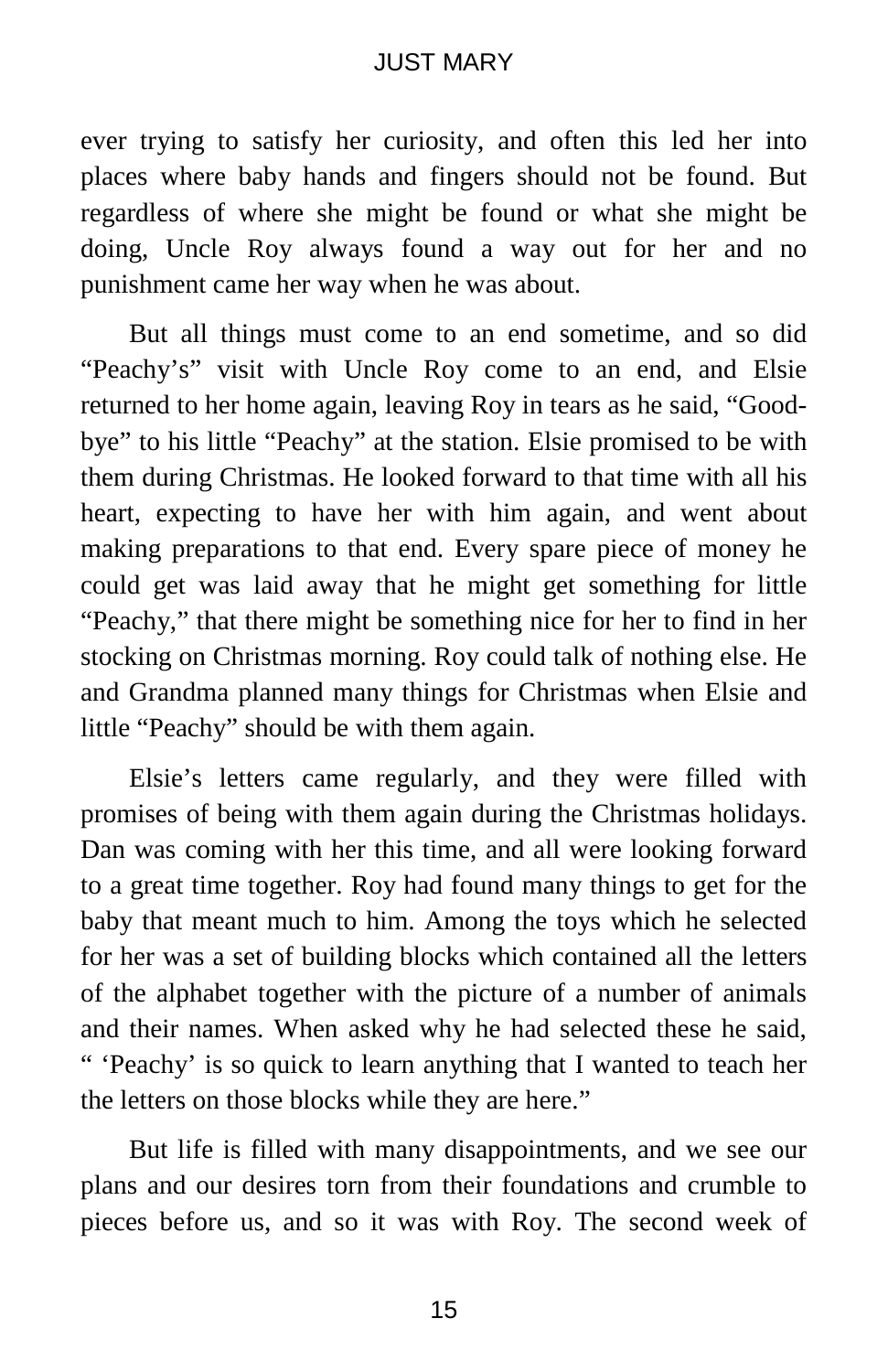December arrived. Roy and his mother arranged a room for Elsie and put a stove in her bedroom so that it might not be so cold for her and the baby, and all was in readiness for her. They watched the mail closely for word from her as to when she should arrive and when to meet her at the station. The long expected letter came at last, but what disappointment and anxiety it brought with it, for it stated that "Peachy" was very sick of a fever, and they could not come and would not feel safe to take her from home for the remainder of the winter, so they need not expect a visit from them now until they felt it would be safe to take their little darling away from home.

As Mother Harmon read this letter tears fell from her eyes and as she looked at her young son she saw tears were streaming down his cheeks although he had not uttered a word. Laying her hand upon his shoulder, she said, "I know this is just as great a disappointment to Elsie as it is to us, and it is all for the best, I am sure. I would not want her to come now and the baby sick for I fear it would only make her worse, and I want her to take care of our little 'Peachy.' "

Roy nodded his head and walked away, but there was a sad, disappointed look in his eyes as he appeared at the dinner table and he had no appetite for the food which Mother Harmon had prepared.

David had now passed his eighteenth birthday and was working in Whitefield for Mr. Tanner, the blacksmith. Roy would often ride in of an afternoon during the winter and often David would return home with him after work hours, and seldom a Saturday afternoon passed without a visit to the blacksmith shop from Roy. So this afternoon as he saddled old Fan he announced his intention of riding into town. "Better hitch her to the buggy,"

16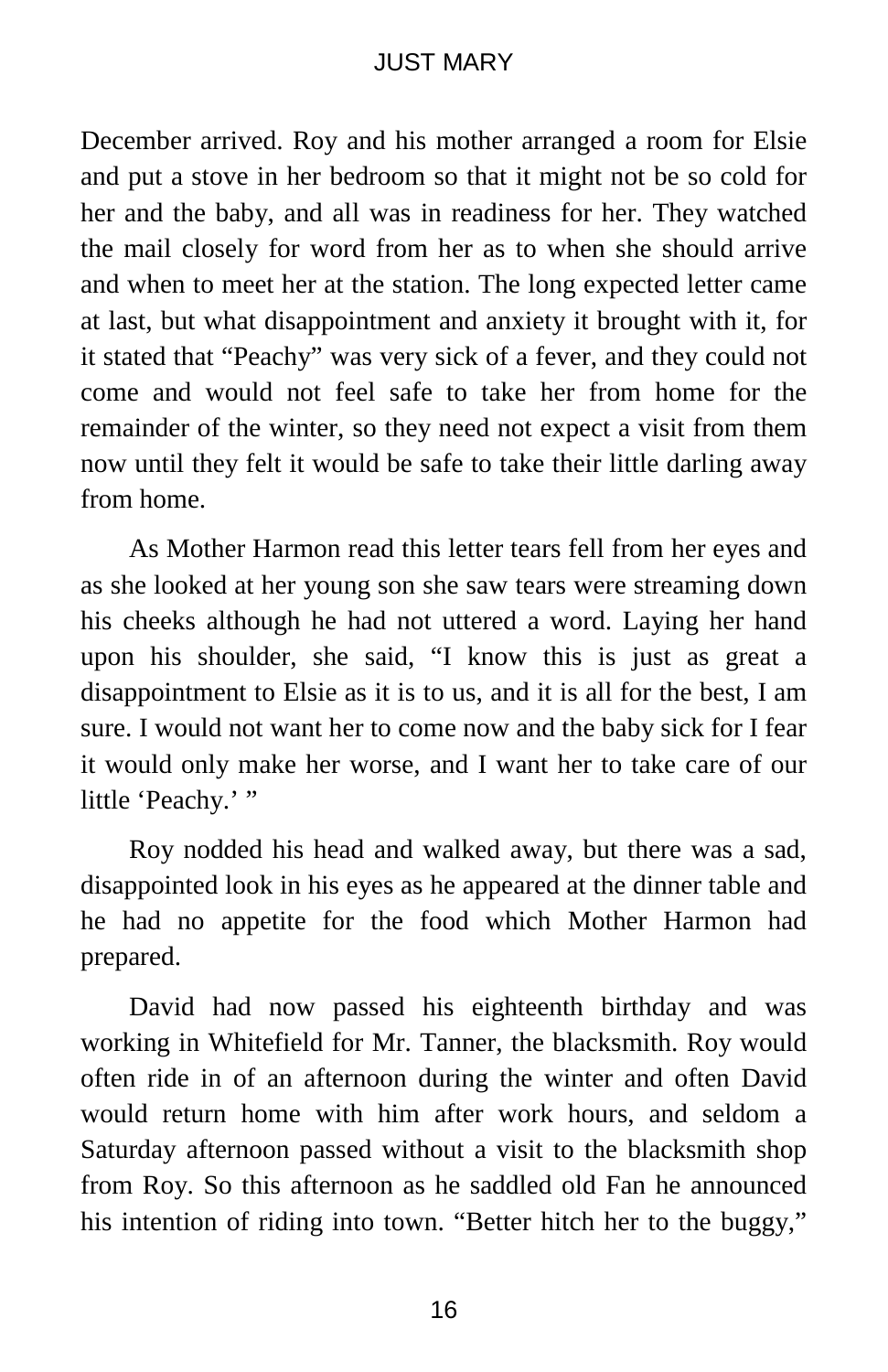said his father, "for David will want to come home with you, and it is going to be cold this afternoon." So old Fan was hitched to the buggy, and soon Roy was driving toward Whitefield. Old Fan was feeling good; with well-shod feet she stepped briskly over the frozen ground and soon the trip to Whitefield had ended. Roy stopped in front of the Tanner blacksmith shop, hitched old Fan to the post which stood near, blanketed her, and then walked inside. Mr. Tanner was busy shoeing some horses, and David was repairing a farmer's wagon when he entered. A number of men were standing around the forge which was roaring. Roy paid no attention to these but, walking up to where David was, broke the news to him of "Peachy's" illness and that Elsie would not be with them during the Christmas holidays. David noticed the tremor in his voice and when he looked up saw the tears rolling down his cheeks.

"Well, I do declare," exclaimed he; "I did not think you were that big a baby," and he laughed heartily.

"What are you laughing about?" inquired Roy.

"I am laughing because a great big boy like you has to cry because his sister cannot be with him to eat dinner with him on Christmas," replied David. "You must think that Santa Claus will pass you by this year," and he laughed again.

"Well, I do not think this is any time to laugh," retorted Roy. "Elsie says 'Peachy' has been very sick and is far from well now, and I cannot bear to think of the little thing having to suffer pain." Tears began to roll from his eyes and down over his cheeks as he spoke; as he looked David in the eyes he asked, "Don't you feel the least bit bad about it?"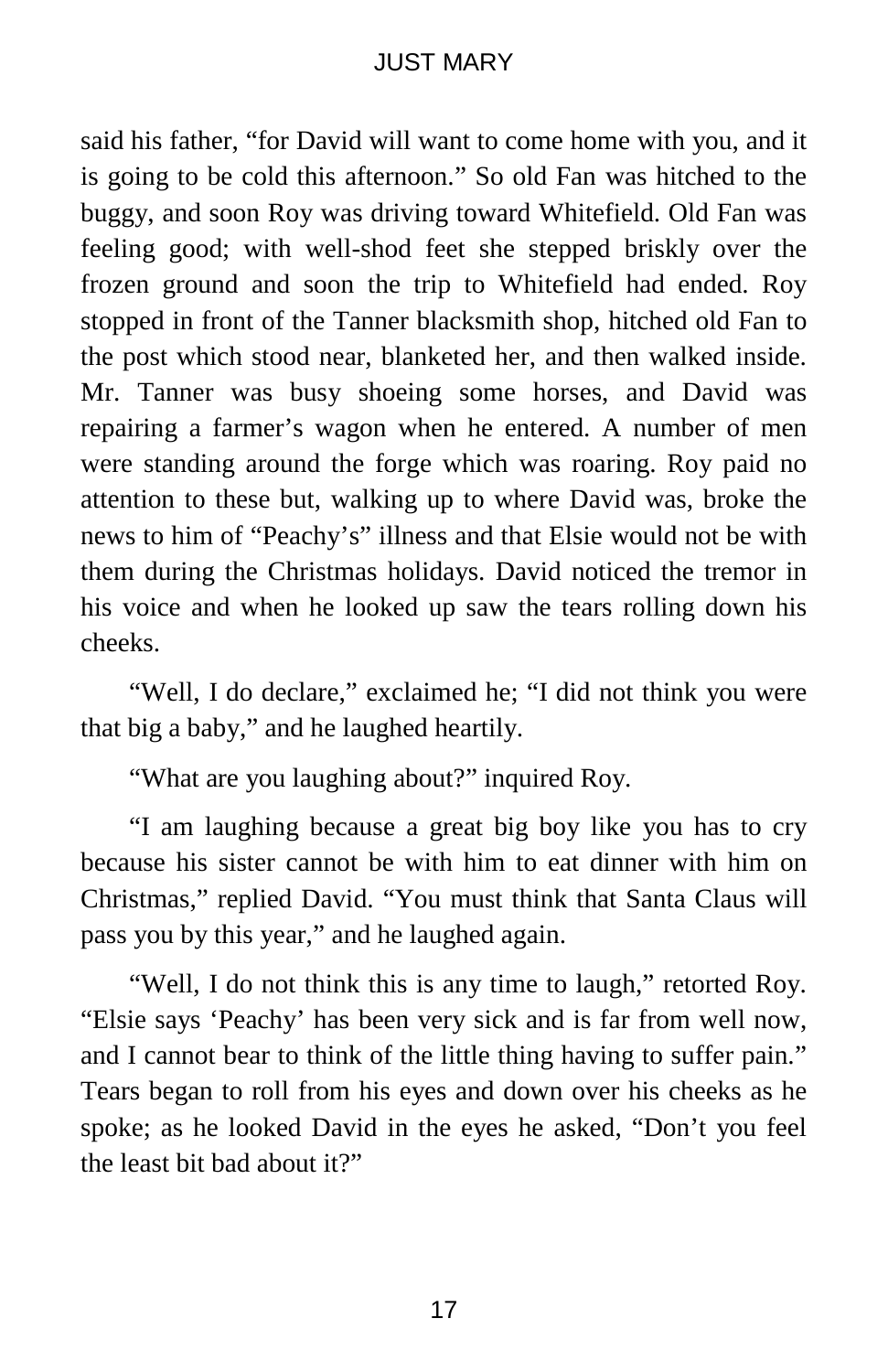"Oh, yes, I guess I will have to say that I do not feel delighted to get such news," replied David, "but I feel that Elsie is able to take care of her, and I do not think there is any need of worry just now. But I thought you were the boy that did not care anything about girl babies"; and David gave Roy a pinch on the ear and laughed again.

"Well, I like 'Peachy' and so do you," hastily replied Roy.

"Surely I like 'Peachy,'" said David, "but I am not going to cry because she cannot be with us during the Christmas holidays."

The conversation then drifted into other channels as David began to inquire about things on the farm. When informed that his father expected him home for the night he spoke to Mr. Tanner, and accordingly arrangements were made that he might do so as Mr. Tanner said work was not rushing and he might leave the shop a little early, and need not be back to work before Monday afternoon. So Roy left the shop to do some shopping at one of the stores, and when he returned he carried a large bundle under his arm. This he carefully placed under the seat of the buggy. As David appeared wrapped in overcoat and muffler, Roy removed the blanket from old Fan and unhitched her from the hitching post; the two then climbed into the buggy and pulled the robe and horse blanket over their laps, turned around, and headed old Fan toward home.

Father Harmon had been true in his statement regarding the weather for it had indeed turned colder. The biting cold wind from the north blew against their faces and almost split their cheeks; it chilled them to the bone. It was too cold for conversation. The two brothers rode along in silence until they reached the top of the hill, when Roy remarked, "I hope Papa has a roaring fire when we get home, for I am chilled through and through."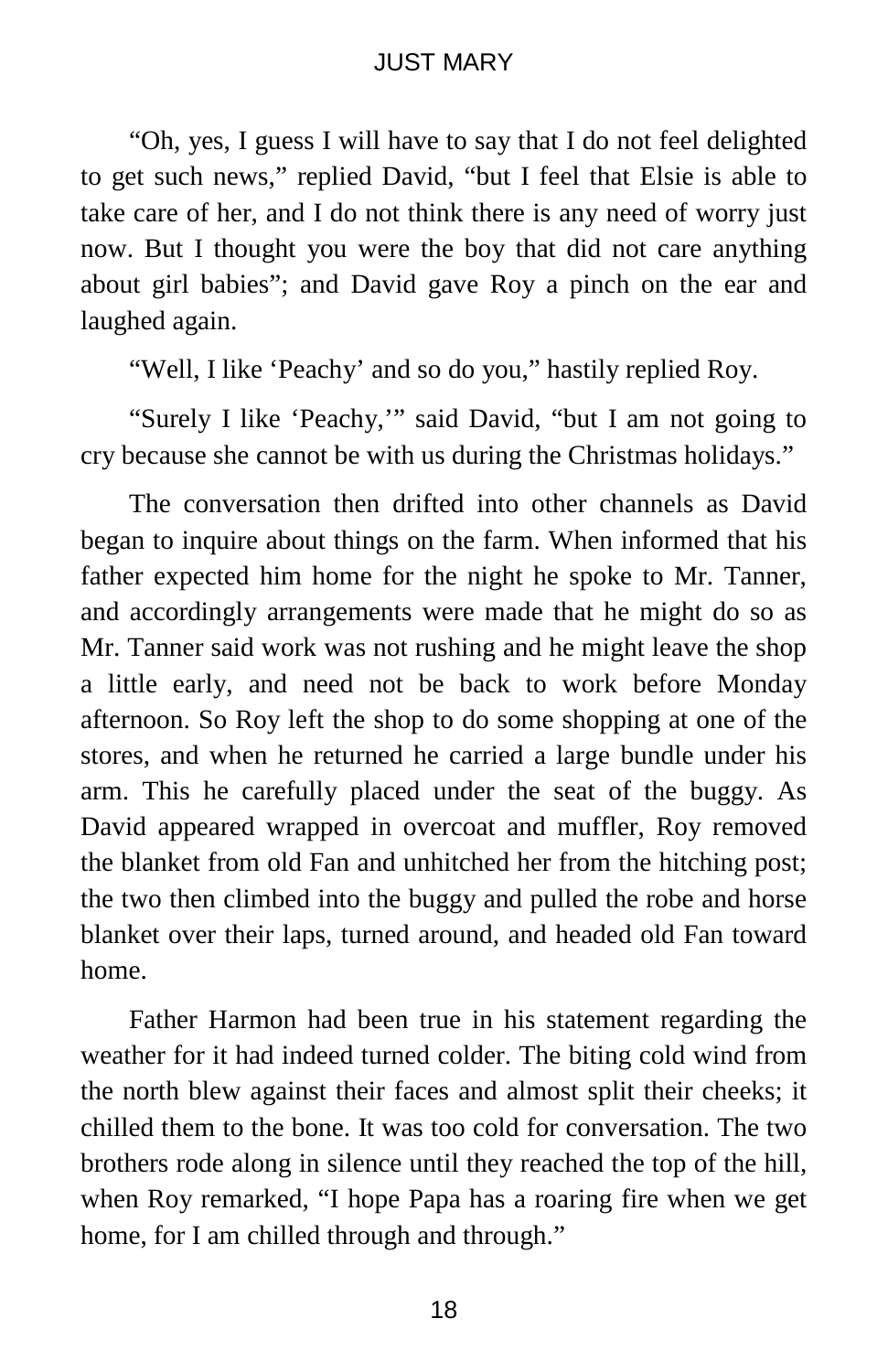"Well, I think he will have," replied David, "for I see the smoke rolling from the chimney. I feel like I am almost frozen, too."

Just a short distance from the hill old Fan stopped at the Harmon gate. David sprang to the ground and opened the gate as Father Harmon opened the door and came out calling to them, "Drive her in the shed and let her stand and you boys come on in to the fire, for I know you are cold. I shall come and unhitch her." The boys did not need to be urged; they drove the horse into the shed and started for the house, where they found a roaring fire and a smell from the kitchen which told them a good supper would soon be spread before them. Father Harmon had attended to the evening's chores before the boys came, and when he had unhitched and unharnessed old Fan and put her in her stall in the barn and returned to the house Mother Harmon called supper. Two hungry boys sat down to the table to do justice to the tempting dishes which Mother Harmon had prepared for them.

"How good everything tastes!" exclaimed David, as he filled his plate for the third time. "I tell you it seems good to get back home and eat Mama's good cooking again. Mrs. Tanner is a very good cook, but there doesn't anything taste like what Mama cooks. I do not know what I would do if I could not come home once in awhile."

Father Harmon smiled at his good wife as she sat near him at the table and, reaching over, he gave her an affectionate pat on the shoulder, saying as he did so, "Now, you see Mama, I have always told you that you are a good cook. I feel just like David does."

"I guess that is the way Elsie feels about it, too," said Roy.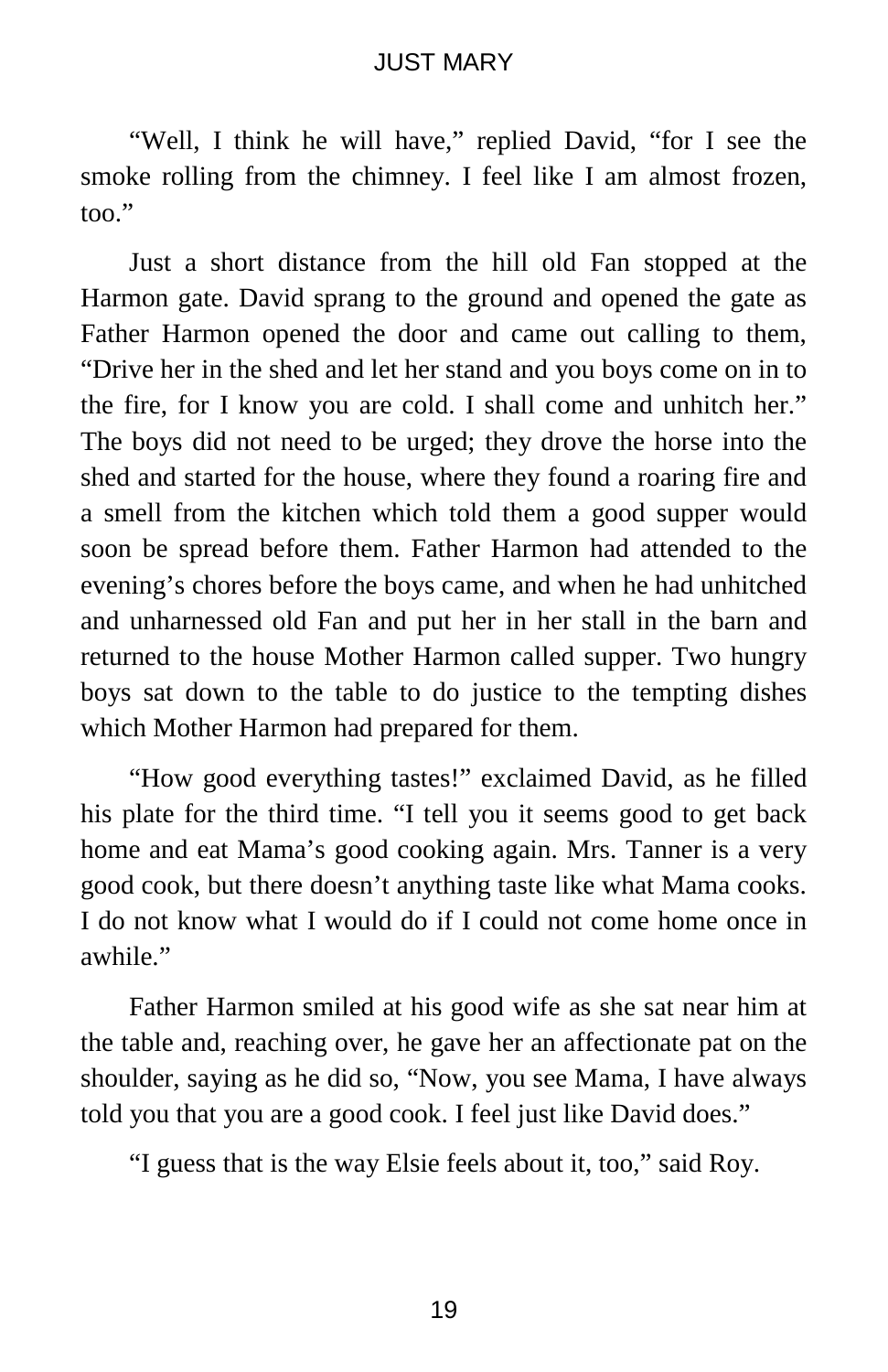This remark brought back to David the conversation between him and his brother in the Tanner blacksmith shop that afternoon, and he related how Roy came, telling him that "Peachy" could not be with them for Christmas and cried about it.

"I cried, too," said his mother, "when I read her letter telling me that the baby was sick and that she could not come. I am disappointed and I am sure that she is also."

"Well, it is all right for you to cry," replied David, "for no one" expects anything else from a woman, but a big boy like Roy is different." And David laughed again.

"I guess it would be a little better for all of us if we would cry a little bit more and try to help each other more," replied Father Harmon as he rose from the table.

Mother Harmon looked at her two sons as they sat there before her. The same blood coursed through their veins, yet they were unlike each other in every way. David, her "happy-go-lucky" boy who never took anything seriously, was of strong, muscular build like his father. He was a good mixer and could go with any crowd and had many friends, but he was the source of much anxiety on the part of his mother, for he was easily persuaded by his associates. His dark, heavy hair was well trained; it lay back from his high forehead, and he prided himself in keeping it well groomed. Nothing became a burden to him, for he had no time for worry.

Roy, her light haired, blue-eyed, slender, tender-hearted boy, so quick to love and so quick to hate, was a type of her people. No one could persuade him unless he had confidence in them and loved them. And when he loved them their burdens became his also, for he took them into his own life. He was very reserved and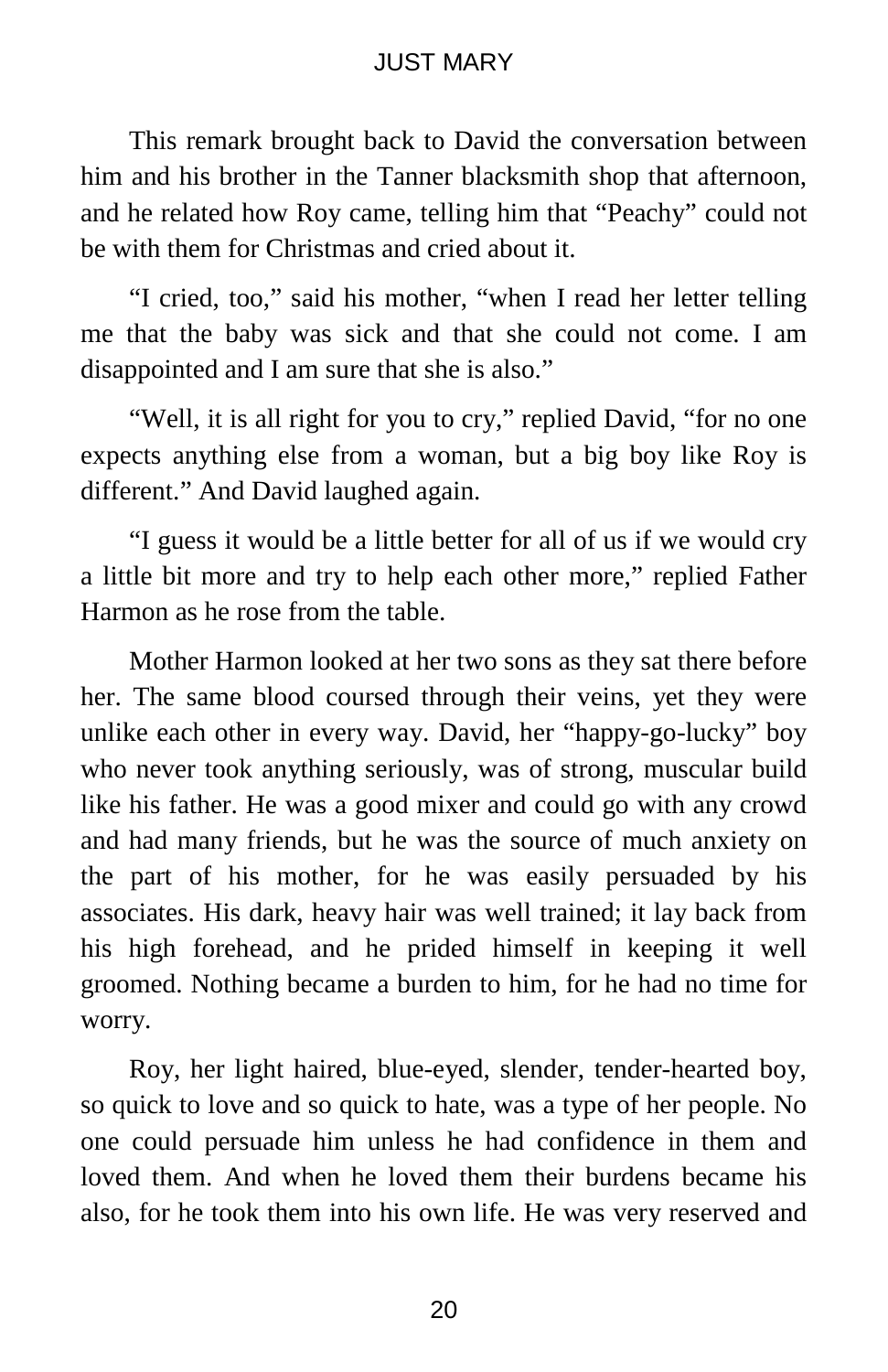therefore had few associates. Mother Harmon could see her boys as they were and loved them for what they were. She loved David for his "happy-go-lucky" way and loved Roy for being so reserved and slow to form and make acquaintance. In her heart she would not have either of them otherwise, for they were her own.

"Mama, had we not better box those things for Elsie and send them to her by mail?" inquired Roy as he rose from the table.

"Yes, I think that is what we shall have to do," replied Mrs. Harmon, "but I do not know when we shall get them mailed."

"I shall have to take David back to Mr. Tanner's Monday morning," replied Roy, "and I can mail them then."

"All right," replied his mother; "we will get them ready after I have cleared away the dishes."

The dishes were cleared away, and Mother Harmon brought a box from the smokehouse and began to wrap and pack presents which were for Elsie and her family. Roy went to the buggy shed, and when he returned to the house was carrying under his arm the package which he had purchased in town that day. "This is something else that I got for 'Peachy' today," said he, as he handed it to his mother. She unwrapped it to find a lovely dressed doll with real hair and eyes that would open and shut.

"Oh, Son, why did you get such a good doll for her?" exclaimed Mother Harmon. "I fear it will last no time and she will just break it right away."

"There is not anything too good for my 'Peachy' girl," said Roy, as he smoothed down the doll's dress, "and I wish that I might see her when they give it to her."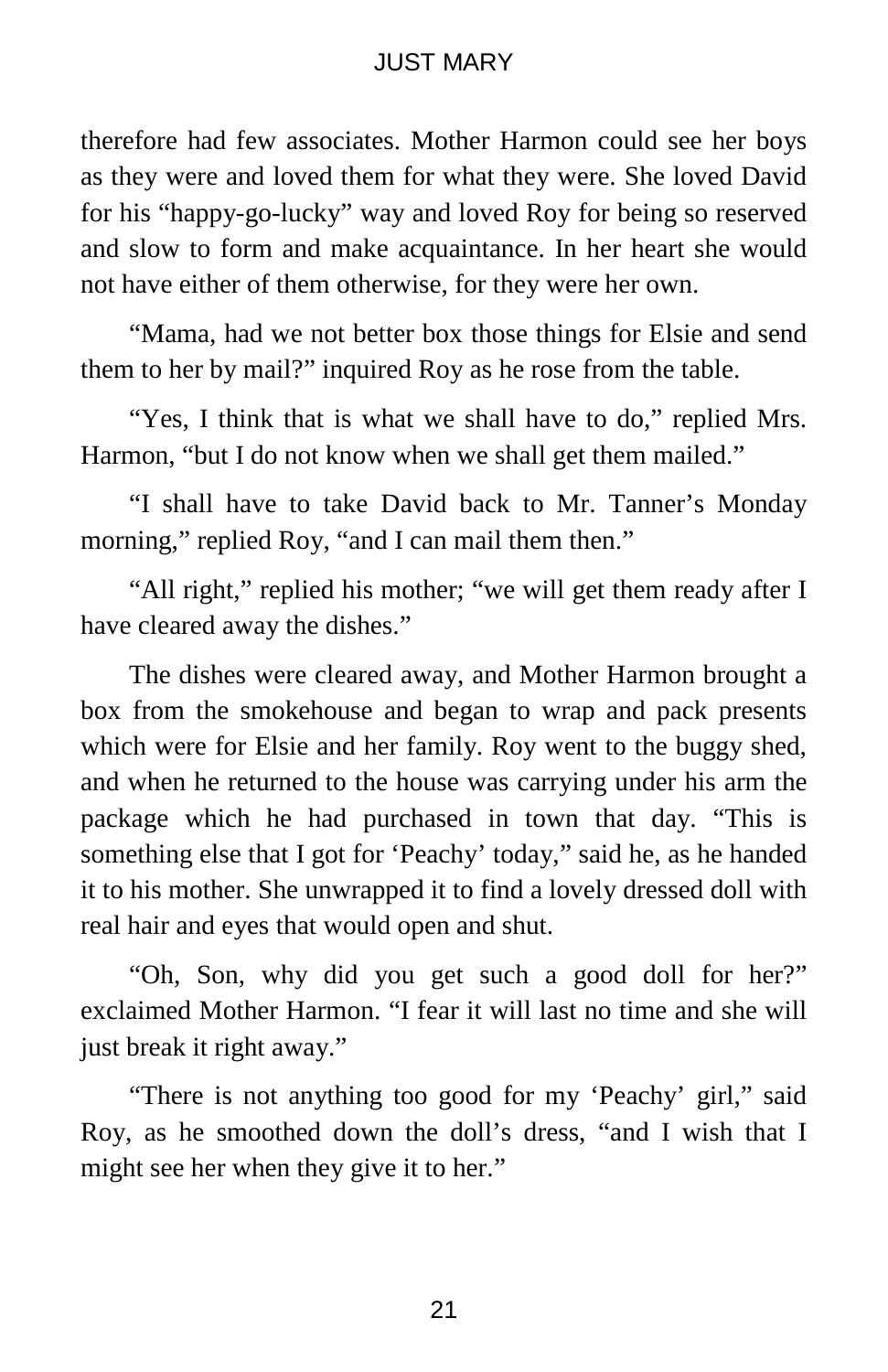The last thing was packed, the box wrapped and addressed, and Roy took it with him to town as David returned to his work, mailing it at the post office in Whitefield.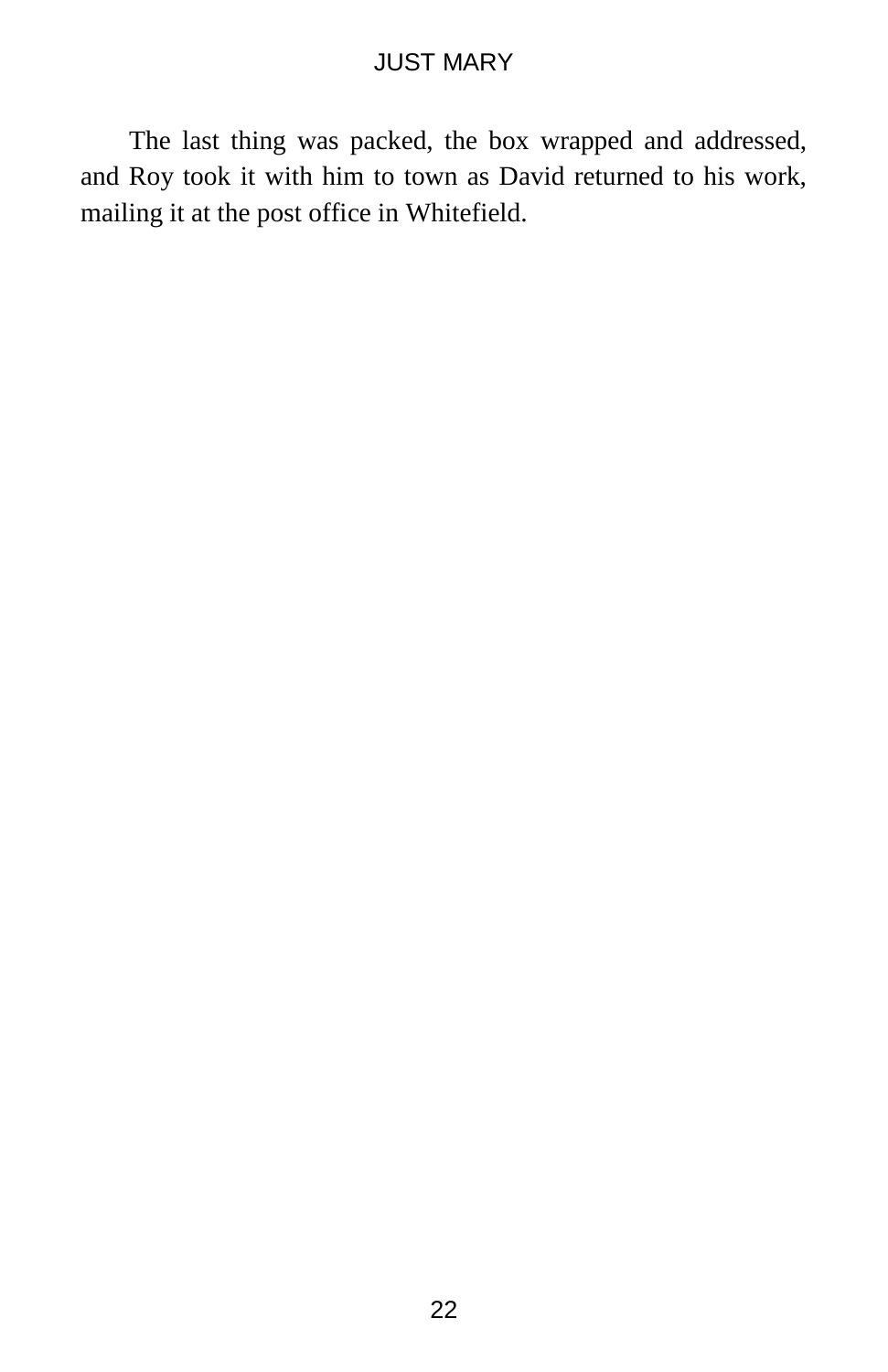# **Chapter IV**

Christmas morning dawned with the sun riding in a clear sky, but with a cold, biting wind blowing from the north. A heavy snow had fallen the day before, and the ground was covered with a carpet of white. The bare branches of the trees creaked under the heavy weight of the snow upon them. A jingle of sleigh bells was heard, and as the Harmons looked from their frost-covered window they saw their neighbors, the Gregory family, go by in the old bobsled. Roy and David rushed to the door, threw it open, and cheered them as they passed by. There was an answering cheer from the Gregory children, the team passed on by, and the jingle of the bells died away in the distance.

"That is just about the way your Uncle Rufus will come over here today," remarked Mr. Harmon as the boys returned to the fire.

"I hope they do," replied Mrs. Harmon, as she laid some more wood in the stove and turned to baste the turkey which she was preparing to place in the oven.

"I do not think it matters much how they come, just so they get here, does it?" inquired her husband. "I hope they come pretty soon, for although I have just had my breakfast the sight of that turkey makes me hungry, and I should not care if they came right away."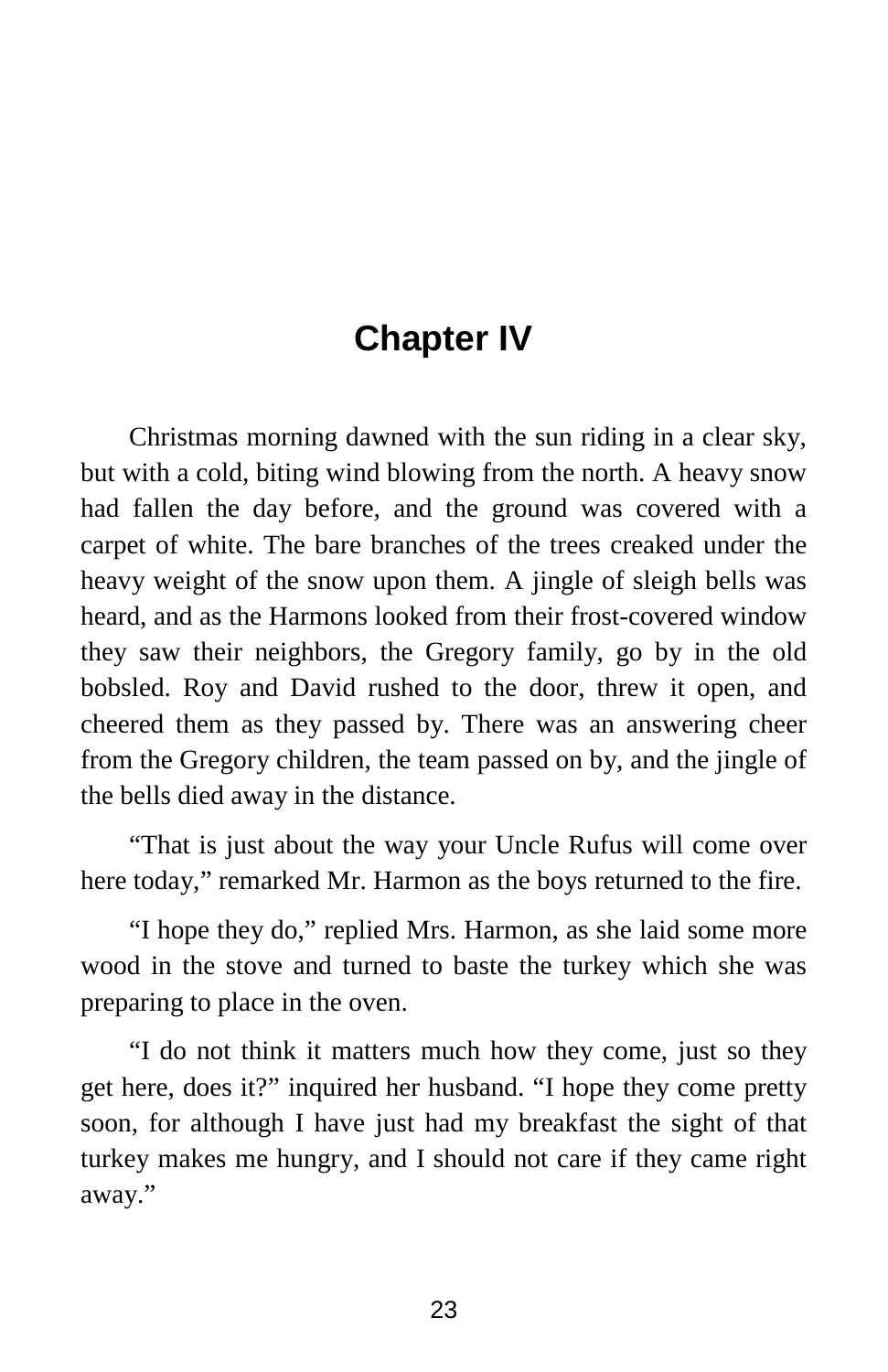"Well, if they were to come right now the turkey is not done, but if you would like to have raw turkey you may help yourself to it," laughingly replied Mrs. Harmon, "but I think it does make a difference how they come, for that wind is biting this morning and if they come in the bobsled they can wrap up and keep so much warmer than if they came in the carriage. You see they can put the children in the bobsled on the hay with warm bricks to their feet and cover them up well, and they will not get cold at all. But I would not want to travel very far such a day as this. I am glad I can stay at home and cook dinner today instead of going somewhere else, and I do not envy Mrs. Gregory that twelve mile ride such a day as this. But I guess if I had a mother I would want to be with her on Christmas Day to eat Christmas dinner with her although I should have to ride through the chilly wind for twelve miles to get there."

The jingling of bells was heard again and as the Harmons looked from their window, sure enough there was Uncle Rufus and his family in the old bobsled. The boys ran to open the gate, and Mr. Harmon laid some more wood on the fire, so there would be a warm fire when they came into the house. In they came—Uncle Rufus, Aunt Susan, and the four younger children, Carrie, Bessie, May, and three-year-old Danny. Henry, the eldest boy, stayed with Roy and David to help put up the team. They, too, soon entered and there was the usual exchange of greetings and presents, and Aunt Susan donned her kitchen apron and busied herself in helping to prepare the dinner. Father Harmon and his brother, Rufus, were left to visit with each other, and the children had their usual romp about the house.

Dinner was called, and the two Harmon families sat down to the table which was spread with all the dainties that were needed to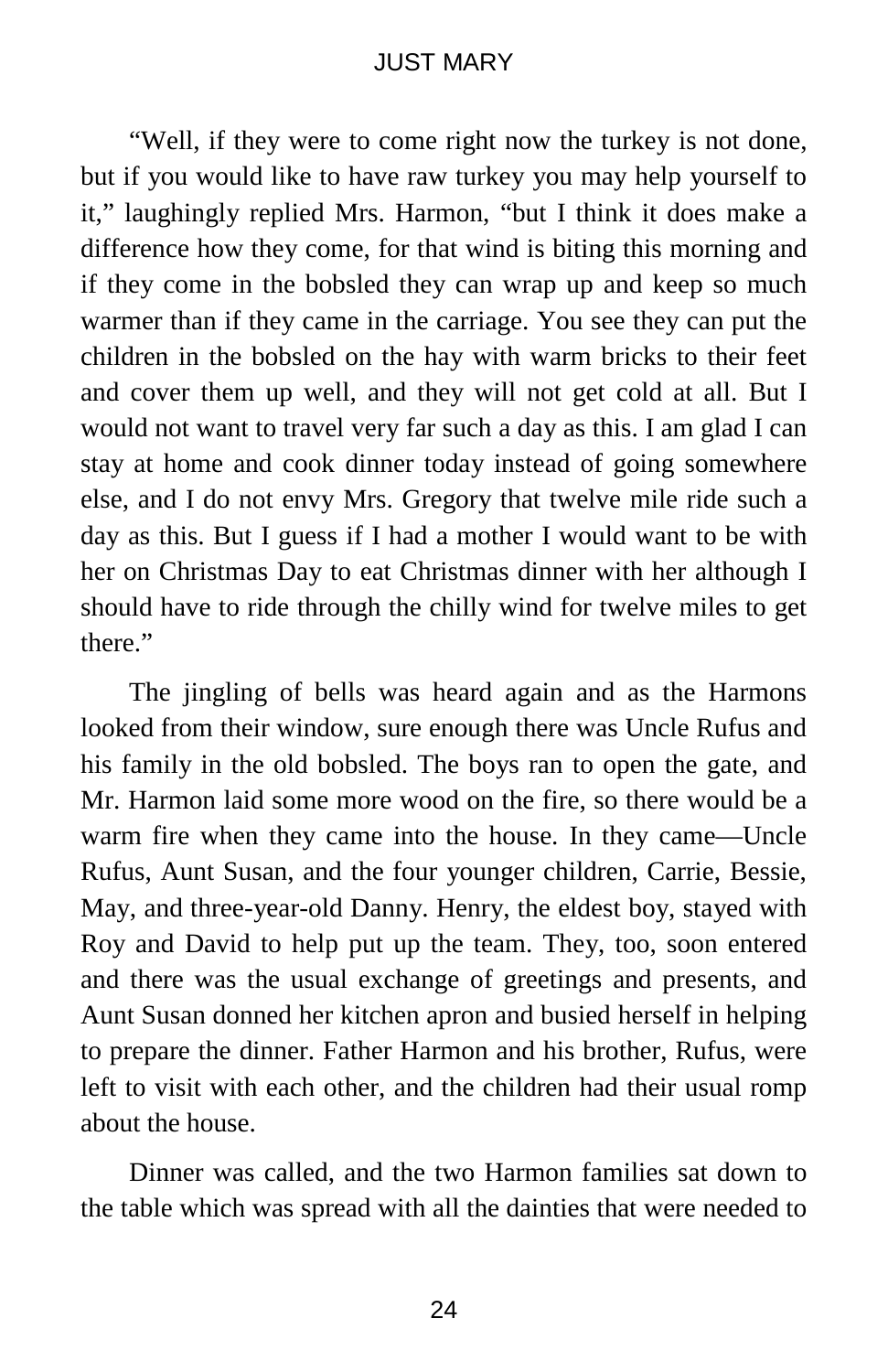make up a real Christmas dinner. Mary Harmon was one who understood how to prepare these special dishes, and so the turkey was done to a turning and the mince pie had the exact flavor needed to make it palatable. All were seated about the table; Father Harmon bowed his head to offer thanks for the food before them and ask the blessings of God upon it. "Bless, also, the absent ones from among us today," he continued, "and may they be as well supplied with the good things of life as we are and may their every need be supplied." Mother Harmon was seated next to Roy at the table; as her husband repeated these words she heard Roy take a short breath, and at her husband's "amen" she looked at her youngest son and saw his face get pale and his eyelids bat quickly as if to check tears which wanted to start. She saw also the trembling of the lips; yes, Mother saw and understood. Laying her hand on Roy's shoulder in an affectionate way, she said, "Now, Son, I have prepared you some special dishes. I had to drive you out of the kitchen several times while I was preparing them, but you can have all you want now." But Roy did not seem to be very hungry, and the food that he took on his plate was merely tasted and then left. The rest of the family did justice to what was set before them and all enjoyed the Christmas dinner but Roy. Long before any other of the family had finished, Roy excused himself, put on cap and muffler, and started toward the barn. Climbing the ladder to the hay mow, he threw himself face downward and there burst into tears. Unmindful of the cold he lay there for sometime until he had wept out the tears that had been held back for a number of days; then he rose, descended the ladder, washed his face with snow and dried it on the back of his knitted mittens, and started for the house.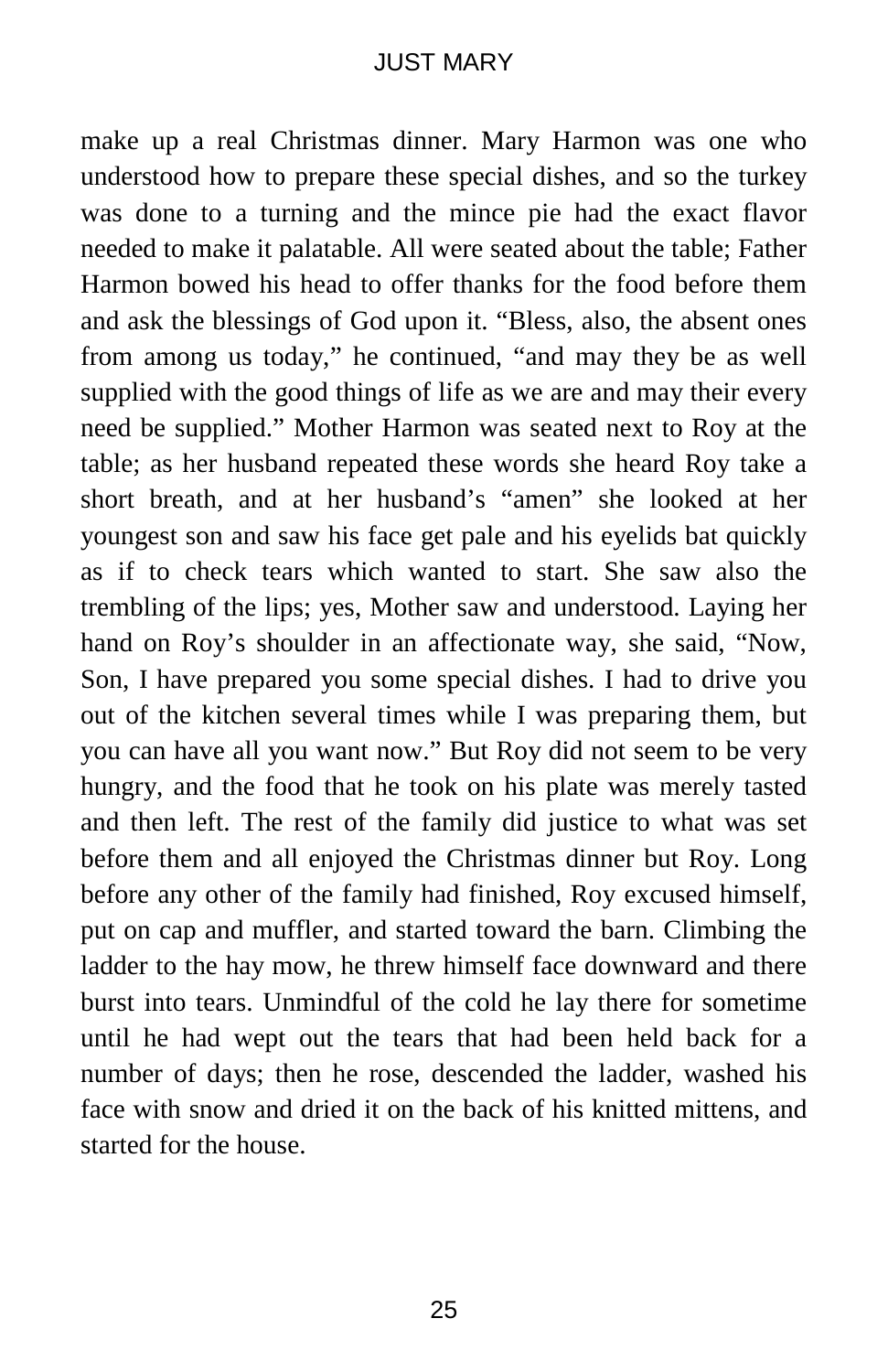"What is wrong with Roy?" inquired Aunt Susan, as Roy excused himself from the table and she saw the food which remained on his plate; "is he not feeling well?"

Mother Harmon glanced at first her husband and then David before answering Aunt Susan's question. How her mother heart went out to her boy as she knew what a battle he was fighting! How she wanted to spare him as she thought of his kind, sensitive nature and knew how keenly he felt the disappointment of not having Elsie and her family with them at this time! Should she really tell what she knew? While debating thus in her mind David spoke and rather disgustedly said, "No; he is not sick at all but just a great big baby. I dare say he has gone somewhere now to bawl like the baby that he is."

Aunt Susan stared at him in amazement and then exclaimed, "Roy a baby? Why I never thought him to be a baby, for he has always been such a manly little fellow from babyhood on. I consider him quite a man now."

"It would be well if you had just a little more feeling for your brother," said Father Harmon to David.

"Feeling," exclaimed David; "I think that I have as much feeling for him as I should have and you have more than you should have for he needs to be jerked out of some of his babyishness." David then told Aunt Susan how Roy had acted when he broke the news to him in Tanner's blacksmith shop that little Mary was sick and Elsie could not come home for Christmas.

"But I thought that he had just about got over that," said Father Harmon. "I have heard him whistling and singing around here the last few days, and he seemed to be real jolly this morning."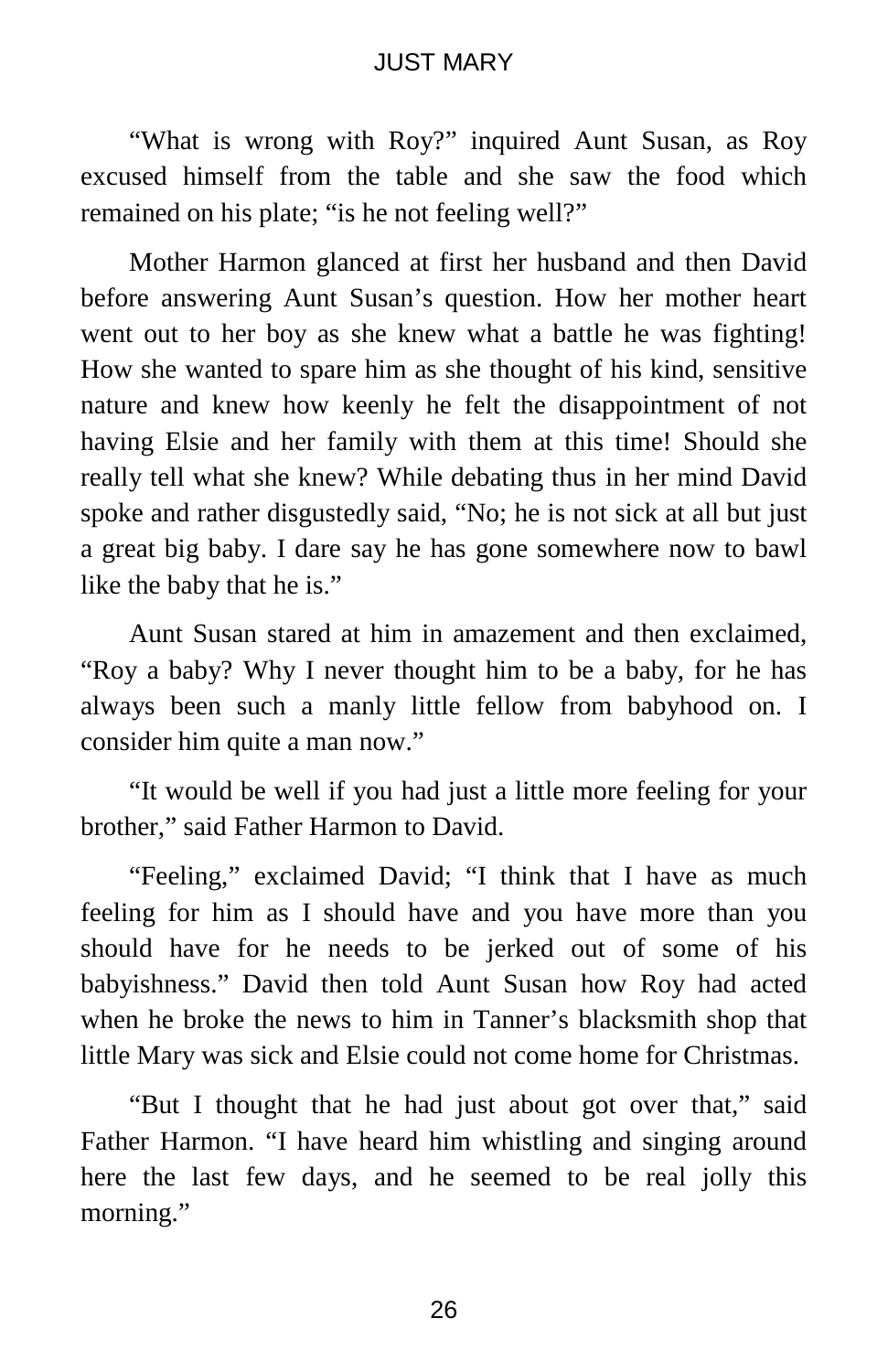"Yes," said Mother Harmon, "but he noticed what you said as you offered thanks when you asked the Lord to remember the absent ones and supply them with the same as we are enjoying today. I noticed him at the time and that is what took away his appetite."

"That does not make him a baby in my sight," said Aunt Susan. "I wish more men were tender like him and could shed tears. It shows that his heart is easily touched and he has feeling for others."

"It is just 'Peachy,' " retorted David. "He doesn't care so much about Elsie, but 'Peachy' is all that he thinks about and about all that he cares about. You should have seen what he got the child for Christmas. Every spare nickel he had was spent for her. He got her enough for half a dozen children."

"What did you get for her?" inquired Aunt Susan.

David's face reddened as he replied, "I did not get anything for her, but there wasn't anything left to get after Roy got through."

"You mean you could not get anything for the little 'Peachy' after you had finished buying for the big 'Peachy,' " laughingly replied Father Harmon, at which remark they all burst out laughing for they knew of the friendship which had sprung up between David and Bessie Smith, a girl that lived near the Tanner's in Whitefield and which caused David to shorten his weekend visits at home for he returned to Whitefield Sunday afternoon instead of waiting to be driven into town on Monday morning. They also knew that he had used the greater amount of his spare change to get her a nice Christmas present. David had no more to say about Roy, and so the subject was dropped with Aunt Susan remarking,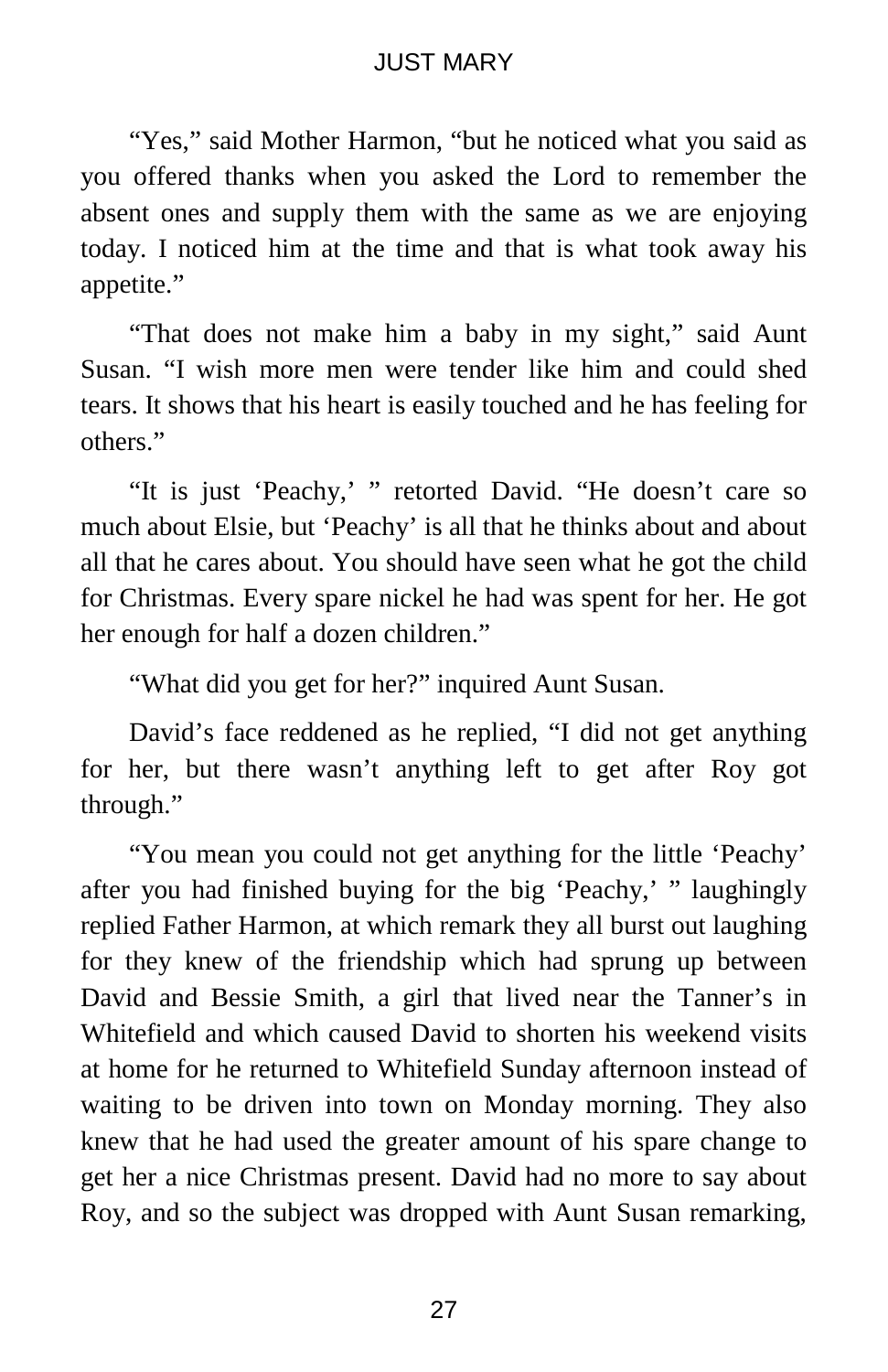"Roy may cry over his disappointment, but I am glad to hear that he is so attached to Elsie's baby, for I think that an admirable quality in any young man."

They all arose from the table and the women folk began to clear away the dishes. Carrie and Bessie dried them as Mother Harmon and Aunt Susan washed them. When about half finished they heard a loud call from the rear of the yard; they looked out and saw Roy rolling a huge ball of snow across the yard.

"A snow man," exclaimed Henry as he hastily donned mittens and cap; "come on, David, let us help him." And out the door he went on the run. The girls were soon wrapped in coats, hoods, and scarfs, and even little three-year-old Danny went out to see the sport of building a snow man. The snow was dry, and it was rather difficult to get it to cling together, but how those boys worked and the girls and Danny clapped their hands in glee as they saw a body built on to the base and then came arms and head! David brought some charcoal from the house to make eyes, nose, and mouth, and then placed an old cap on his head and a stick in his hand for a cane, and to finish him put a bright red tie about his neck. Below this he put some small pieces of charcoal which looked like buttons on his vest. When completed, they called to Mother Harmon and Aunt Susan to see what they had done.

As the women stepped to the back porch Roy walked to where they were standing and called out merrily, "What do you think of it, Aunt Susan?"

Aunt Susan laughingly replied, "It looks almost like a real man, doesn't it? I will say that if I should see something like that after dark it would surely frighten me until I couldn't tell you what I would do. You boys have certainly done well, for that is about the best snow man I have even seen."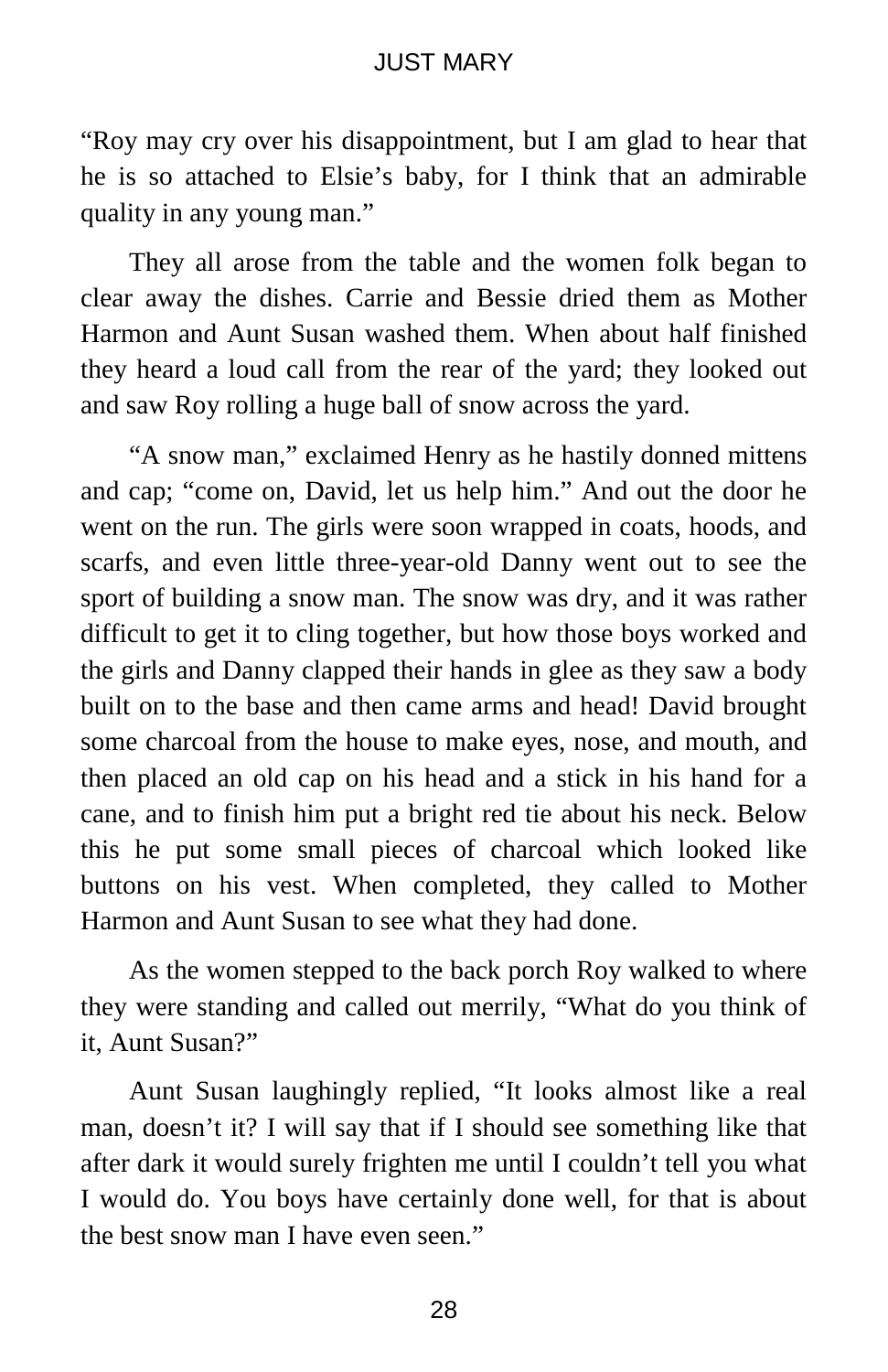Roy seemed very much pleased, and stepping to his mother's side, said in a low tone, "I wish 'Peachy' could see it; don't you?"

Mother Harmon laid her arm about her son's shoulder, pulled him to her and said, "Yes, Son, I do."

There was something about her voice as she spoke to him that caused him to look up into her face and he saw something in her eyes which drew him to her as never before, for he now knew that although he might be laughed at and ridiculed by others, Mother understood. Yes, Mother did understand her boy, and she knew what a battle was being fought that he might hide his disappointment and try to enjoy the Christmas festivities with the others. Yes, she understood and in the pat of her hand, the glance of her eye, and the tone of her voice, she tried to carry the message to her young son, "Mother understands."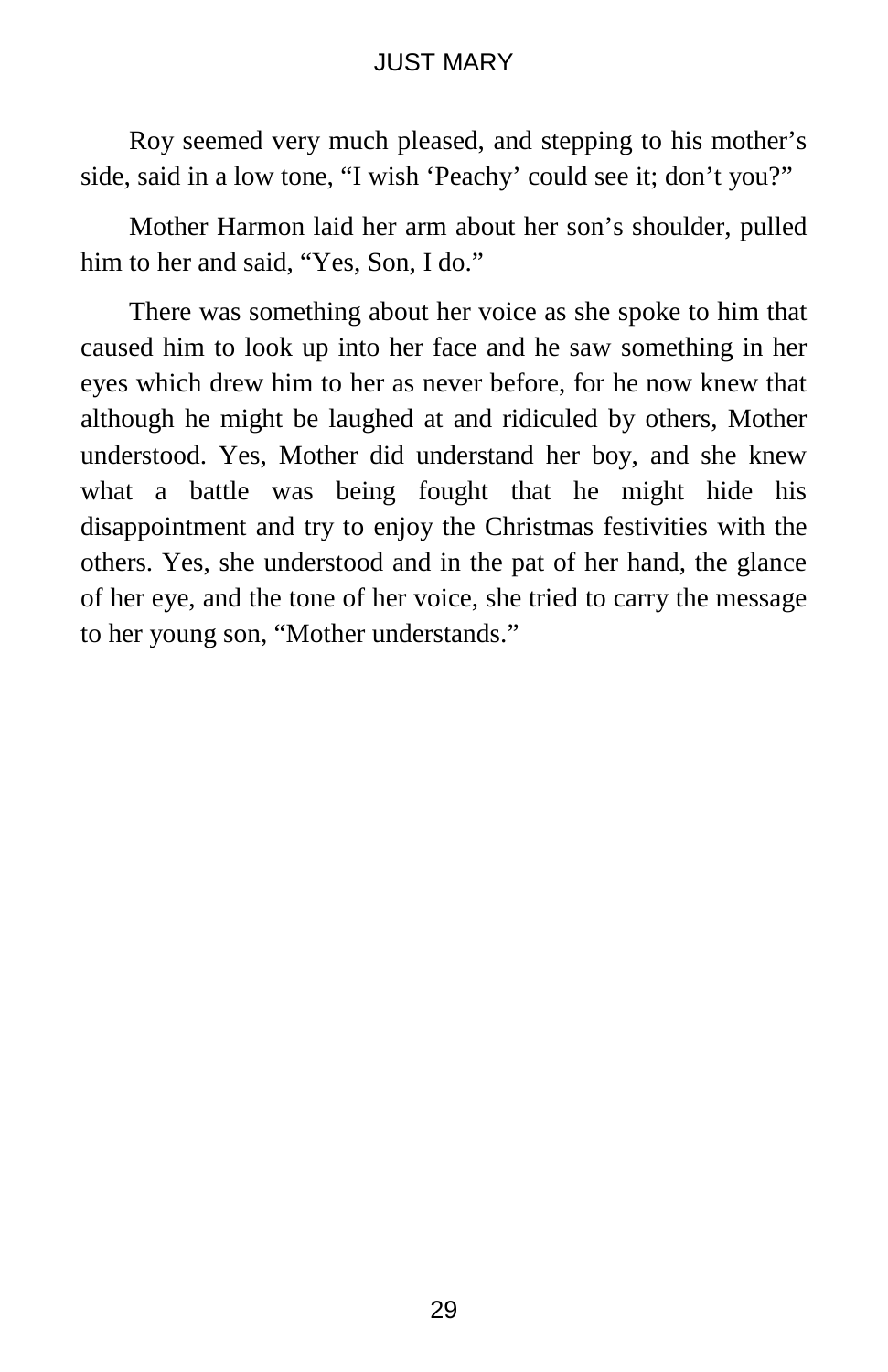# **Chapter V**

Roy waited anxiously to hear from Elsie after sending the box containing the many nice things for their Christmas. He wanted to hear how Elsie enjoyed the things that he had sent her. A few days after Christmas a letter came telling them how much the package was appreciated, but Elsie closed her letter by saying, "I thought surely little Mary would love the doll Roy sent her more than anything else, but she lays it aside to play with her blocks. I never saw a child enjoy anything so much as she does those blocks, and she plays with them by the hour. It is surprising to see how she is learning the letters, too. She knows quite a few of them, and I think in a short time she will know all of them. She says, 'Tell Untle Woy thanks for the pitty blocks.' "

She could have said nothing that would have pleased Roy more than to hear she appreciated those blocks so well, and as he went about his chores or tried to study while in school there would a picture of a little girl he called "Peachy" come before him sitting on the floor playing with blocks. How his heart ached to be near her and aid her in the building of houses, or bridges, but most of all to help her learn the names of the letters on the blocks and then to put them together! Each week brought a letter from Elsie telling about Mary and those interesting blocks. January and February passed, and in March came another letter saying, "Mother, you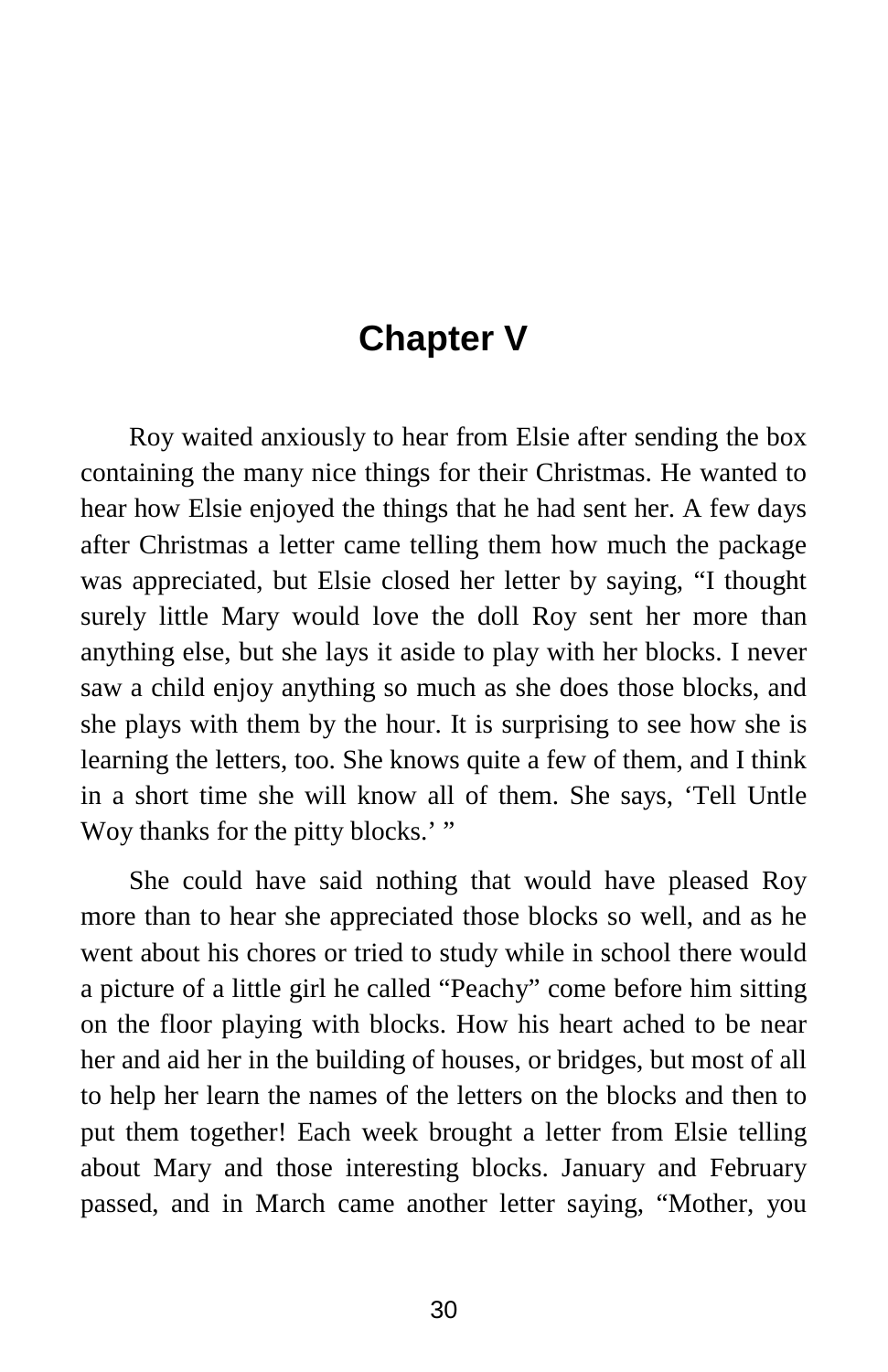would be surprised to hear how Mary can spell. She has learned all those letters on the blocks Roy sent her for Christmas and can now spell all the little words on them and can put them together. I have taught her how to spell Roy, and she will spell it again and again with her blocks. I am teaching her how to make the letters also. You do not know what a time I am having, for I have to keep her in the house all the time and she must have something to entertain her and I am certainly kept busy for there is no end to her desire to learn, and what is so remarkable about it she remembers what I tell her so well. I do not think it will be long until she will be reading. If I could get away to get her a book I should do so, but yet, I think she is doing well as she is. I give her pencil and paper, and she lies on her stomach on the floor for an hour at a time making letters. This is a life-saver to me, for she teases me all day long to tell her how to spell first one word and then another. To have any peace at all I give her pencil and paper and in this way I am left to do something else."

All these things were talked over by mother and son. David seemed to take no interest in it as he had other things to occupy his mind, and he chided Roy rather sharply for having no thought other than "Peachy," but Mother understood and many pleasant times were spent together by mother and son planning the future for Mary, the little girl who meant so much to both of them. Roy planned what should take place in the summer when she should again visit them. But he was not waiting until summer to do something for her on which his heart had been set, for when he returned from town the following Saturday afternoon after receiving Elsie's letter he opened a package containing a Primer, some paper and pencils, some chalk, and a small blackboard. These were to be sent to "Peachy." Mr. and Mrs. Harmon left their boy to do as he liked about sending things to Mary, and so the

31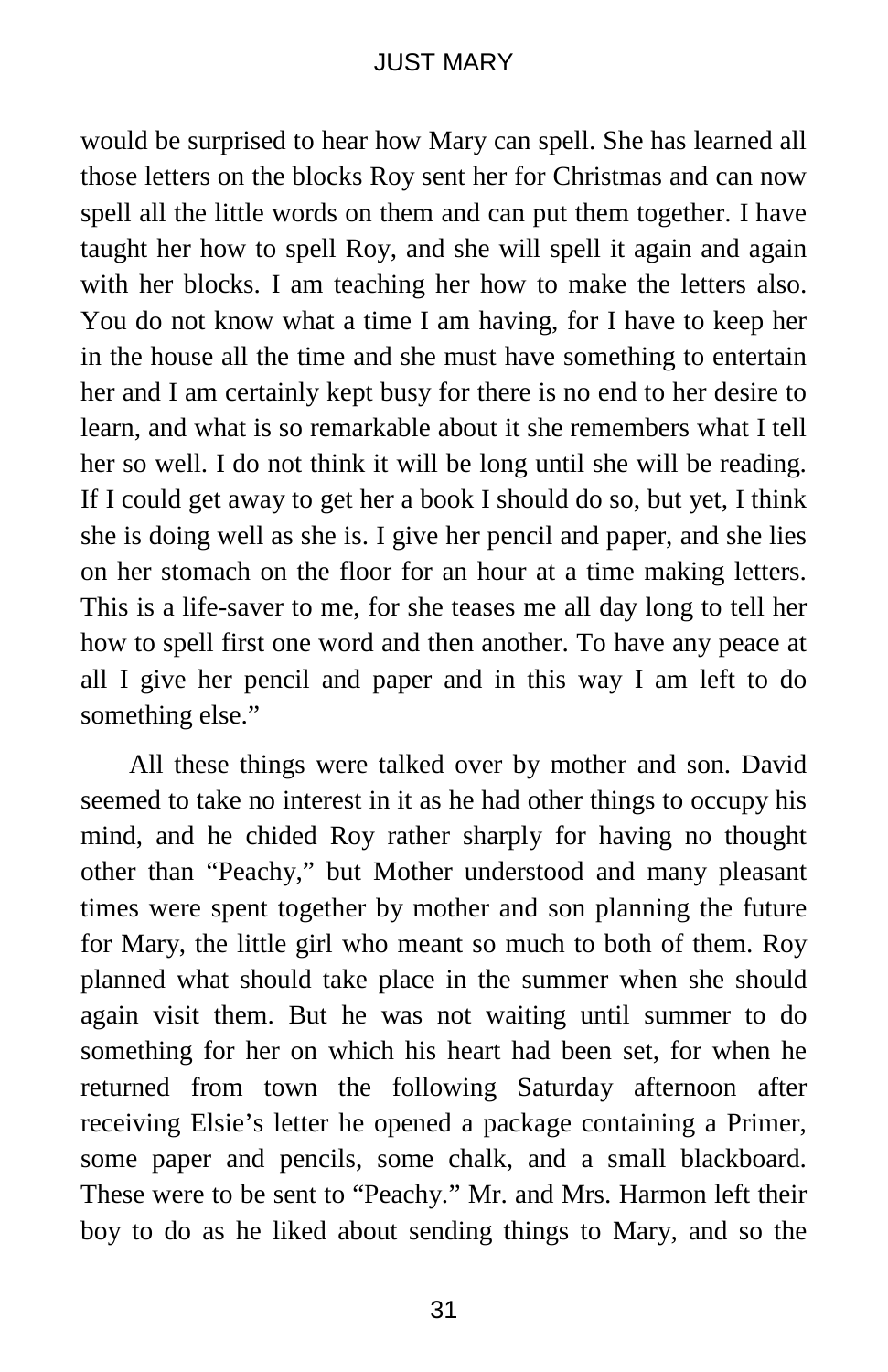following week the package was sent, and there was another anxious wait.

Days passed and although each day Roy inquired if a letter had come from Elsie, he would receive the disappointing answer, "No letter today." He could scarcely contain himself, for he wanted news from "Peachy." After more than a two weeks' wait he was rewarded for there was not only a letter from Elsie, but little Mary had also sent a printed letter to Uncle Roy, thanking him for the pretty book, the pencils and paper, the chalk and blackboard, and telling him that she was learning to write. This was all printed, and some of the letters were large, and some small, running up and down the lines, but they meant much to the big boy who loved this little girl so much. This letter was laid away and prized very highly, for it surely meant much to Roy.

But another disappointment was awaiting him, for as much as he had planned on having "Peachy" with him that summer, in April came a letter from Elsie stating that it would be impossible for her to visit them that summer, explaining to Mother in a way that she understood. Roy was too disappointed to hide the tears, and laying his head over on Mother's shoulder, the two of them wept out their disappointment together.

"I just feel like starting out and hoofing it there, getting that little 'Peachy' and bringing her right back with me," said Roy rather indignantly. Mother noticed the indignant ring in his voice and, sitting down with him beside her, she there told him that his future life depended a great deal on conquering self in his early youth, and that he could make this disappointment make a man out of him, or he could harbor his disappointment, feeling that he had been badly abused and thereby cultivate a sullen, morbid disposition.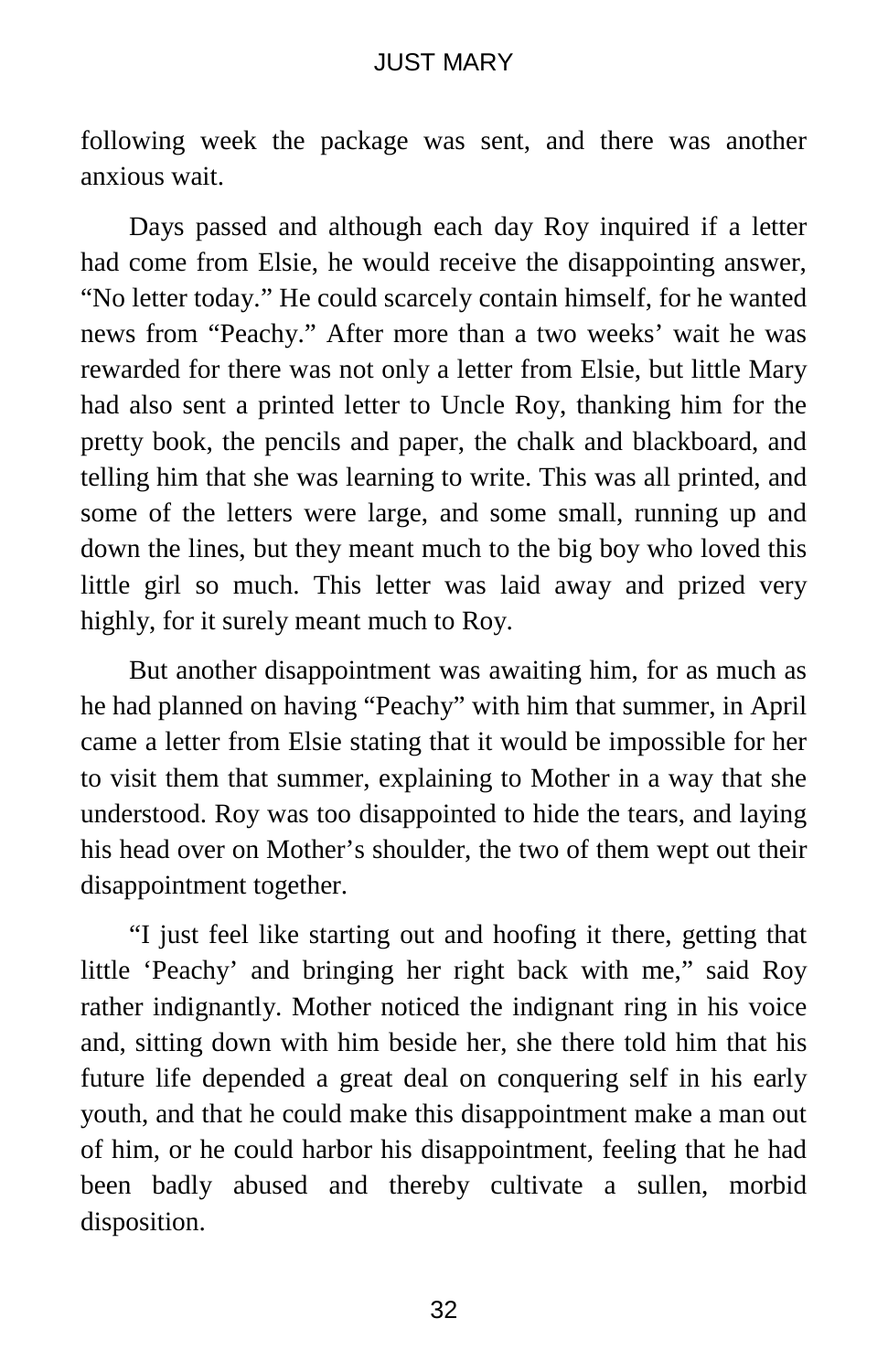"Those who accomplish anything in this world are those who rise above their disappointments and seek to help others," said she as she gave him an affectionate pat on the shoulder. "I know that my boy is greatly disappointed, but no more so than I am; but now what shall we do? I mean to try to help you by making things pleasant for you and bring something else in your life to cover this disappointment in a measure, and now what are you going to do?"

Roy looked down at the floor where he was sitting for some time and then, lifting his head, he gave his Mother that knowing look as he said, "I understand, Mother, and I shall forget my own disappointment and try to cover yours in some way," and this he did. There was not any little act of kindness which he did not perform for her. He had always been a very tender, affectionate child, but he became more tender and Mother, noticing each little attention, tried in every way that she could to do something for her boy to help him to overcome in this disappointment in his life. Roy would whistle as he went about his work at the house or barn or in the field, and often when his Mother denied herself something that she might do for her boy, Roy would whistle or sing the louder as he would say, "Mother understands." Then there would be something for him to do that he might repay his Mother for the little sacrifice which she had made for him. In this way Roy soon overcame his own disappointment and in after years looked back on this little experience as an experience which helped him to be an overcomer in later life.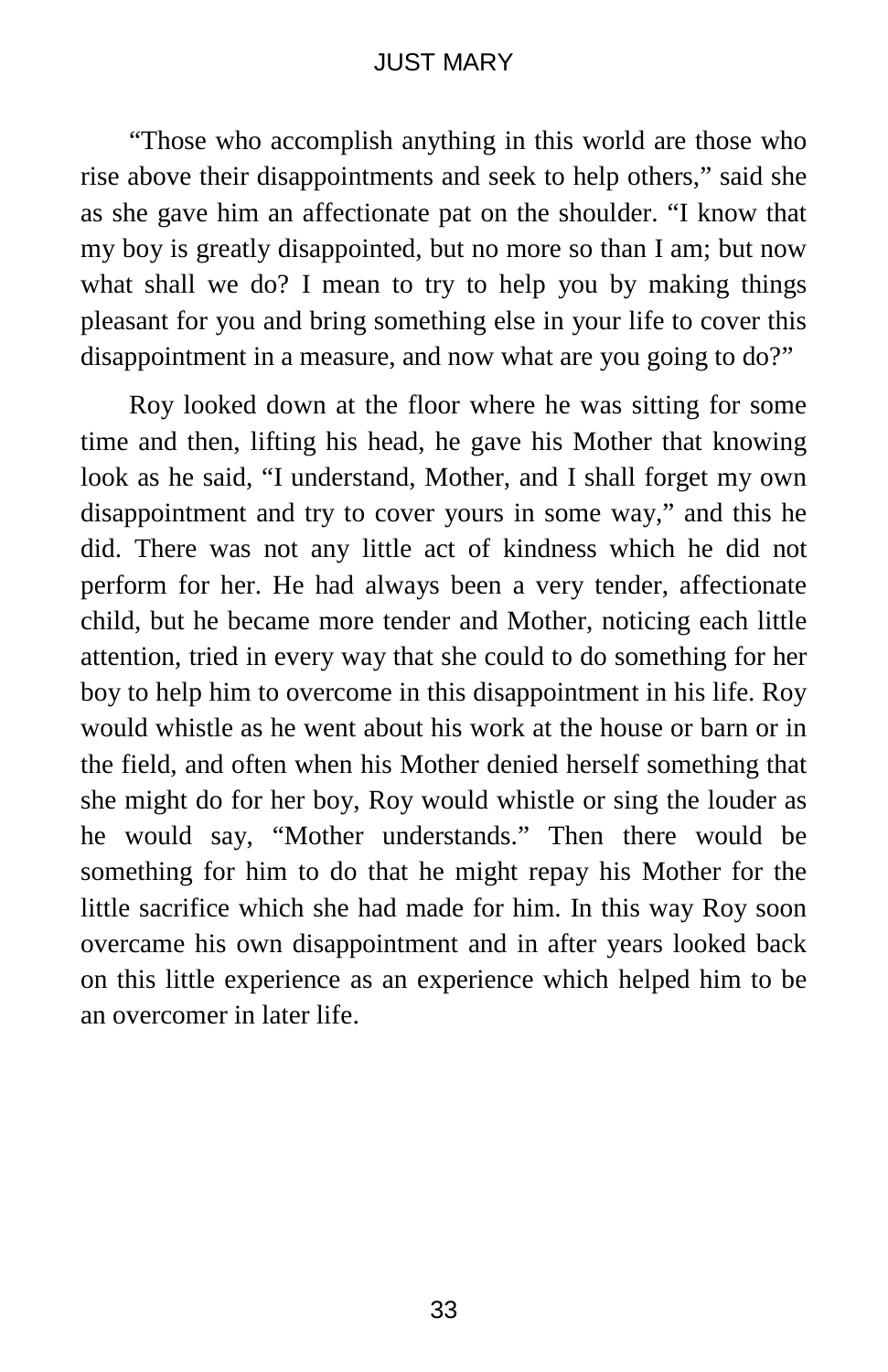# **Chapter VI**

Spring waned and summer set in with its scorching heat. Wheat had been harvested and threshed, and the corn stood high in the fields, the leaves rolled up in the scorching sun. The berry bushes and weeds along the public highways were of a gray color, made so by the dust from the road which had settled upon them. Many of the creeks in the country had gone dry, and numbers of the country folk were without water, only as they would haul it from some neighbor or from some public well. There had been no rain for several weeks, and many were becoming ill.

The Harmon family were well blessed in having an abundant supply of water, and were sharing it with their unfortunate neighbors. On the Harmon farm was a well which had never been dry and the supply of water seemed inexhaustible, for neighbors came from the east, west, north, and south, hauling water for their family supply, and also to water their stock. Tanks were filled to furnish water for the different threshing machines in the country, and Mr. Harmon prided himself on his well that would furnish good, clean, pure water for the community. The well was deep, and he felt free from any disease germs that are so often found in drinking water during the summer months. There was much sickness among the people, but not any in the Harmon community. Many were coming down with that dreadful disease, typhoid.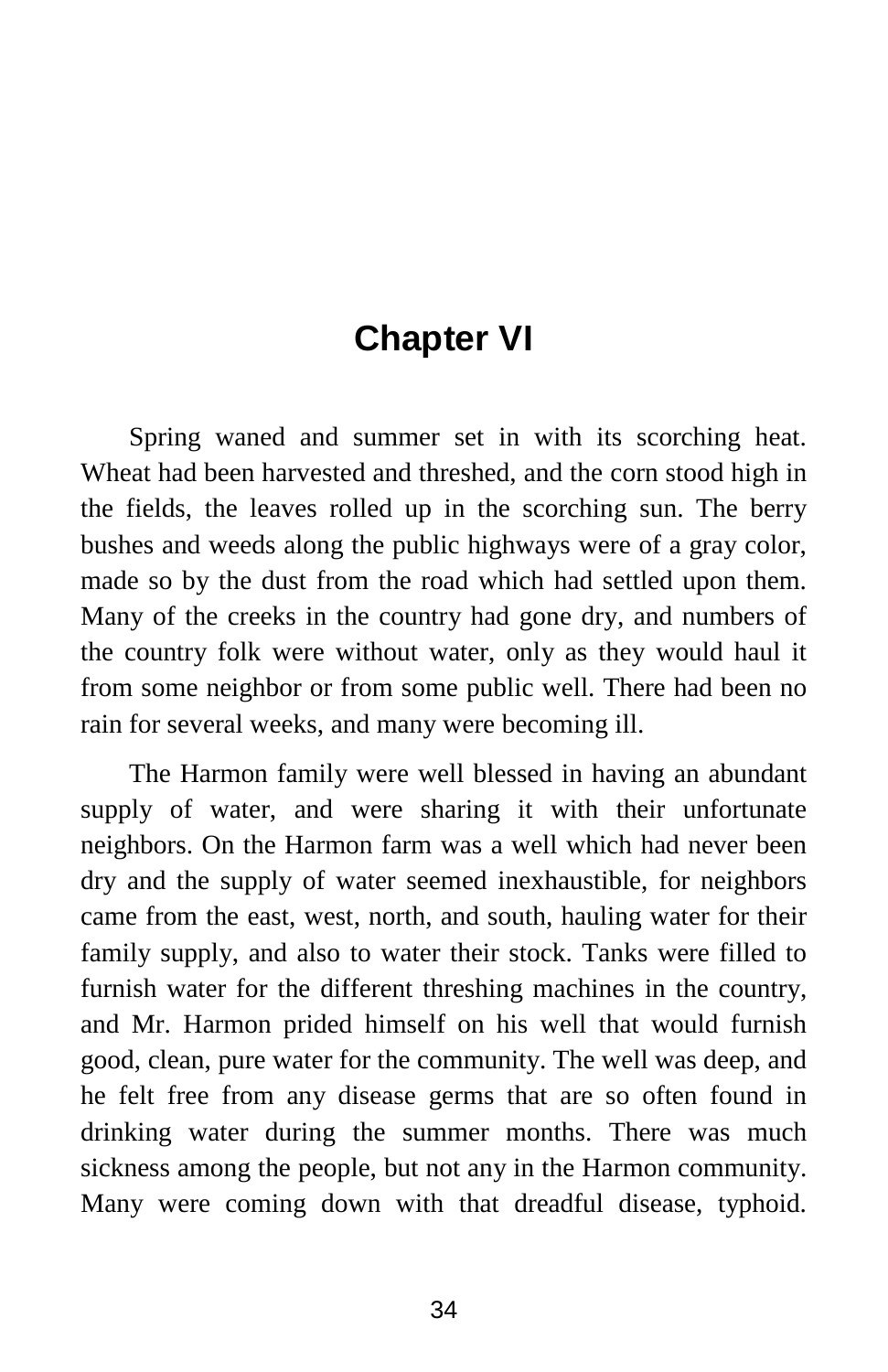Numbers had died, and some entire families had been smitten with the disease.

The latter part of August a letter came from Elsie informing them that Dan had not been well for some time, and was now not able to be out of bed, and she feared he had the fever. She also stated her own physical condition and what it would mean should Dan be sick any length of time. Another letter two days later informed them Dan really had the fever and was continually raging and asked if someone could not help her out. Immediately Mother Harmon made ready and went to her.

Dan was really a sick man, for he lay for weeks in a delirious condition and had to be cared for constantly. They despaired of his life. After several weeks he began to amend, but the fever left him in such a weakened condition that he needed constant care for some time, and Mother Harmon stayed on. Although Dan began to improve another care came to Mother Harmon, for Elsie presented her husband at this time with a new son which she named Otis Harmon. This only increased the burden upon Mother Harmon's tired body as she cared for Dan, who in his weakened condition required special attention, and then to care for Elsie and the new baby. Mary had been sent to an aunt, who tried to help out in this way. It seemed difficult to get anyone to assist as all feared the disease and thought it might be they too would come down with it. Mother Harmon worked untiringly and unceasingly, sparing not herself or her feelings, trying to help her loved ones who needed care and attention. When baby Otis was ten days old, Mother Harmon became ill, and after a few days had to return to her own home. This left Elsie to care for her baby and also to do many other duties about the place which were too much of a burden for her in her present physical condition. The aunt who had kept Mary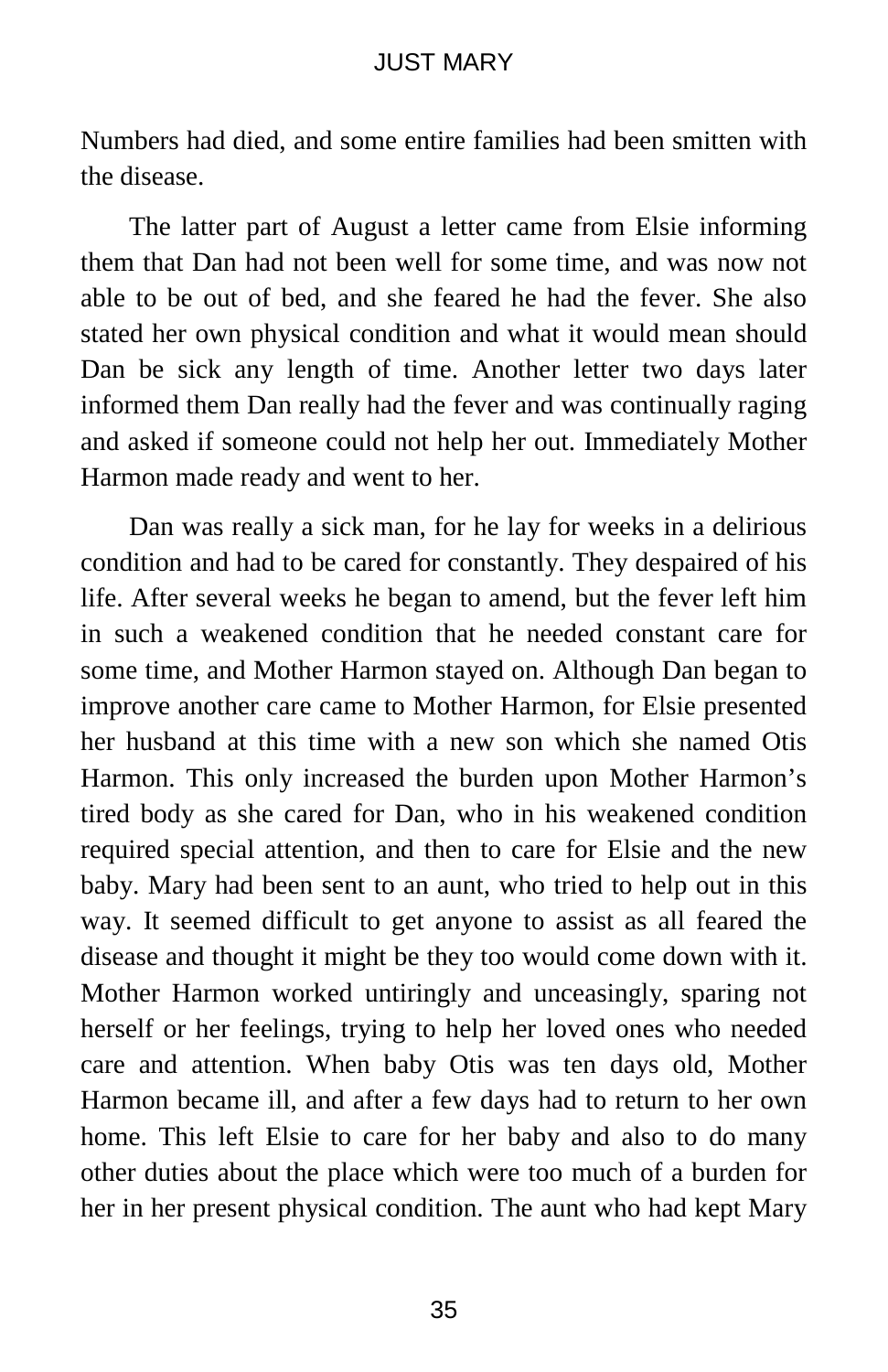during Dan's illness now came to render what assistance she could, but it was not like when Mother Harmon had been there and many strenuous tasks that should not have been Elsie's were done by her. Dan gained strength rapidly, but Elsie could not recover from that tired, distressed feeling all the time.

Mother Harmon returned home and for some time seemed to be on the way to recovery. She did not lack for care and attention, for Roy and Father Harmon were untiring in their efforts to make her comfortable and to care for her. Her condition was due to overwork and the strain of caring for Dan and Elsie. The physician told them a few weeks of complete rest would soon put her on her feet again and she would be able to be about her duties in the home. But it seemed she was slow in gaining strength, although she was not confined to her bed all the time. October passed, and November came in with its cold, windy weather. A light snow had fallen, and Father Harmon laid in a good supply of wood that Mother Harmon would have plenty to keep the house warm without having to step outside to get it. She had prepared the morning's meal and after lying down to rest, arose and began to tidy up the house a little. As she bent over the big wood box to get some wood for the stove, she was seized with a peculiar feeling and fell on the floor, where she was found when Father Harmon entered the house some time later. She was unable to assist herself in any way and could scarcely speak, but after some effort made them to understand how it all occurred. A physician was immediately summoned, who pronounced her case an attack of paralysis and her condition serious. All was done for her that could be done, but at the end of the third day while Father Harmon, David, and Roy stood about her bed, and some kind neighbors and friends tried to render all the assistance that could be given, Mother Harmon passed into eternity.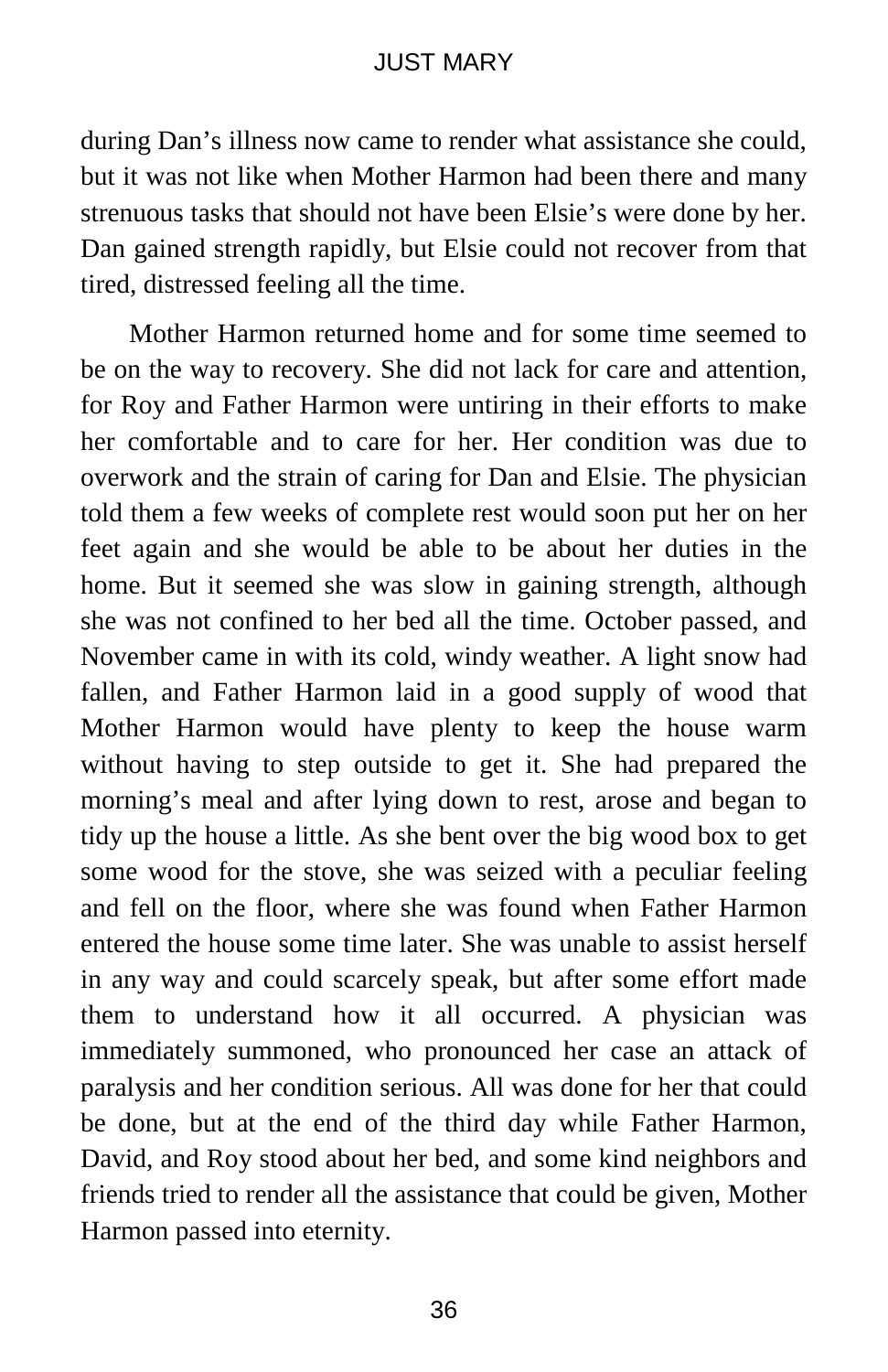What a blow this was to the family, and especially to Roy, for she had been the one who understood, the one in whom he could confide and feel that there was something akin in her own heart to that which he felt! Where would he go now and to whom could he turn? He went about as one in a trance without a word to say to anyone even though he was asked about what his desire was concerning the burial. All that he could reply was, "Do as you think best, for I cannot tell you." No tears came to him to relieve him, but his pale face and quivering body told of a grief that had struck deeply, eating into the heart's core. When her body was laid in the casket and the family gathered about, Roy stood speechless, staring at the remains of her who had been all to him that a mother could be and his sole confidant and the one who understood. No tears came to his relief, but his body trembled as one with a chill, and his face paled so that all could see his grief was too deep for tears.

But much as friends extended sympathy to Roy, all hearts went out to the only daughter so many miles away and unable to attend the funeral. Her health since the birth of baby Otis had been such that she could not get away from home, and the care of the two children so occupied her time and exacted all the strength that she had so that she was not able to get away. So Father Harmon, David, and Roy, with the many other relatives and friends, followed Mother Harmon to her last resting place, and after lowering the casket into the grave the three returned to the home that had been robbed of all that made it really home, for "What is home without a mother?" David returned to his work, but as Father Harmon and Roy returned to their daily routine of work on the farm they realized their sad loss more than any of the bereaved ones.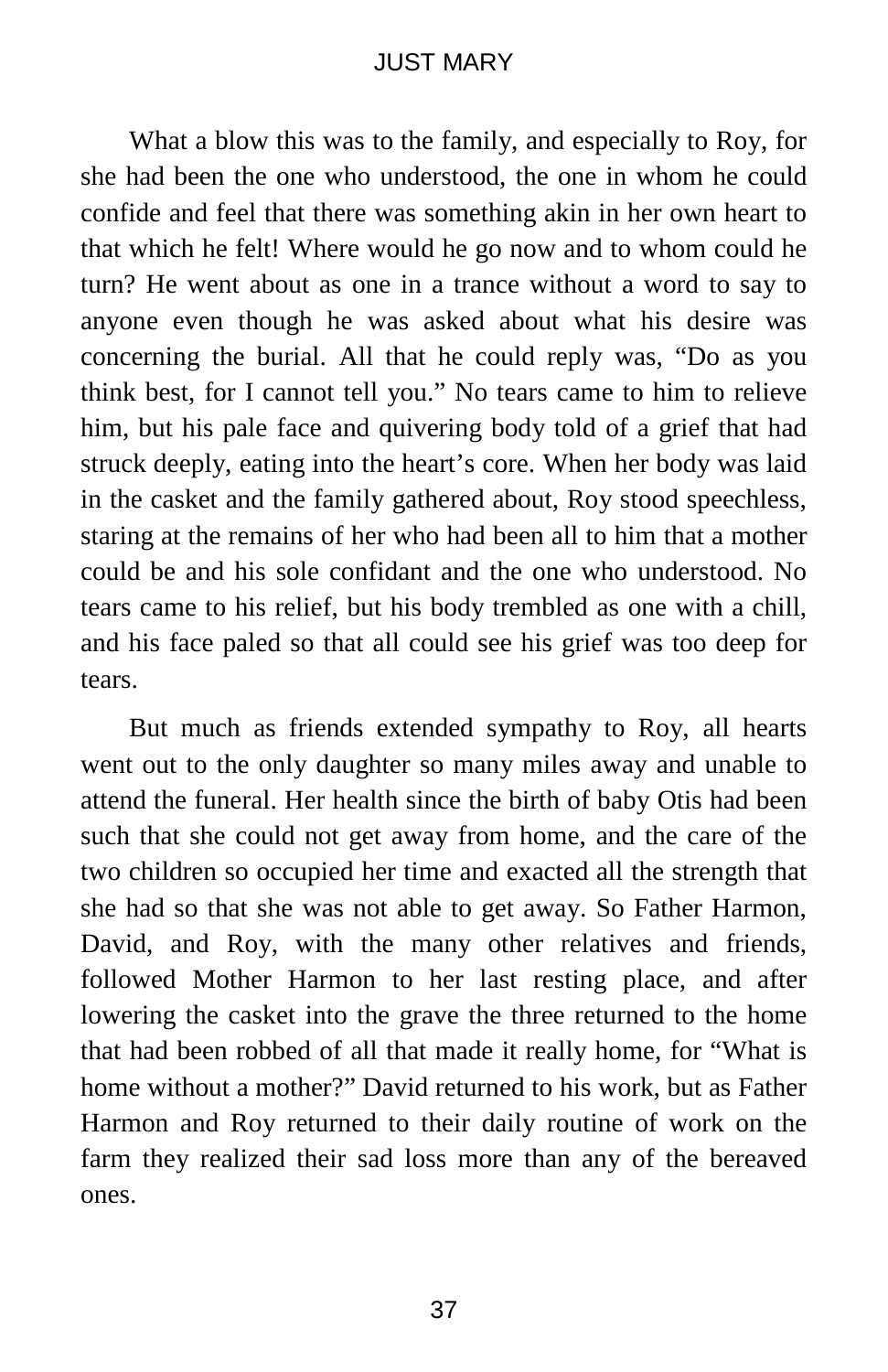Mother Harmon had been gone two weeks, when one evening Roy saddled one of the horses and, leading it from the stable, started to mount, when his father called to him to know what he meant to do. Upon being informed that he meant to go to the cemetery Father Harmon began to remonstrate as there was a storm approaching. The lightning was flashing across the sky, the thunder was rolling, and the blackened clouds spoke of a real downpour of rain.

"Why, Son," said Father Harmon, "don't you know that you will be drenched, for you will not get to the cemetery before the storm will break? You must not go now."

But no amount of persuasion was of avail, and as Roy mounted the horse he said, "I have stood it as long as I can, Papa, and I must go. I want to tell Mother just how I feel, for she was the only one who ever understood me. I am sure now that she will understand. I want to tell her that I mean to follow in her footsteps. I can't bear it any longer, and I must go. I shall tell her I am coming after her."

Father Harmon shook with emotion as he said, "If that be the case go, Son, and God be with you to protect you." Roy rode off into the gathering storm toward the place where rested the body of her that had meant so much to him. On he rode and as he neared the cemetery the storm broke upon him in all its fury. The wind blew until it seemed he could scarcely retain his seat in the saddle, but still he rode on; the rain came down in sheets, but on he went. As he entered through the gates of the cemetery, there came a blinding flash, and his horse swerved, and there was a deafening roar as the lightning struck a tree nearby and a limb fell directly across his path. The horse stopped short as if blinded by the flash of lightning, but Roy urged it on.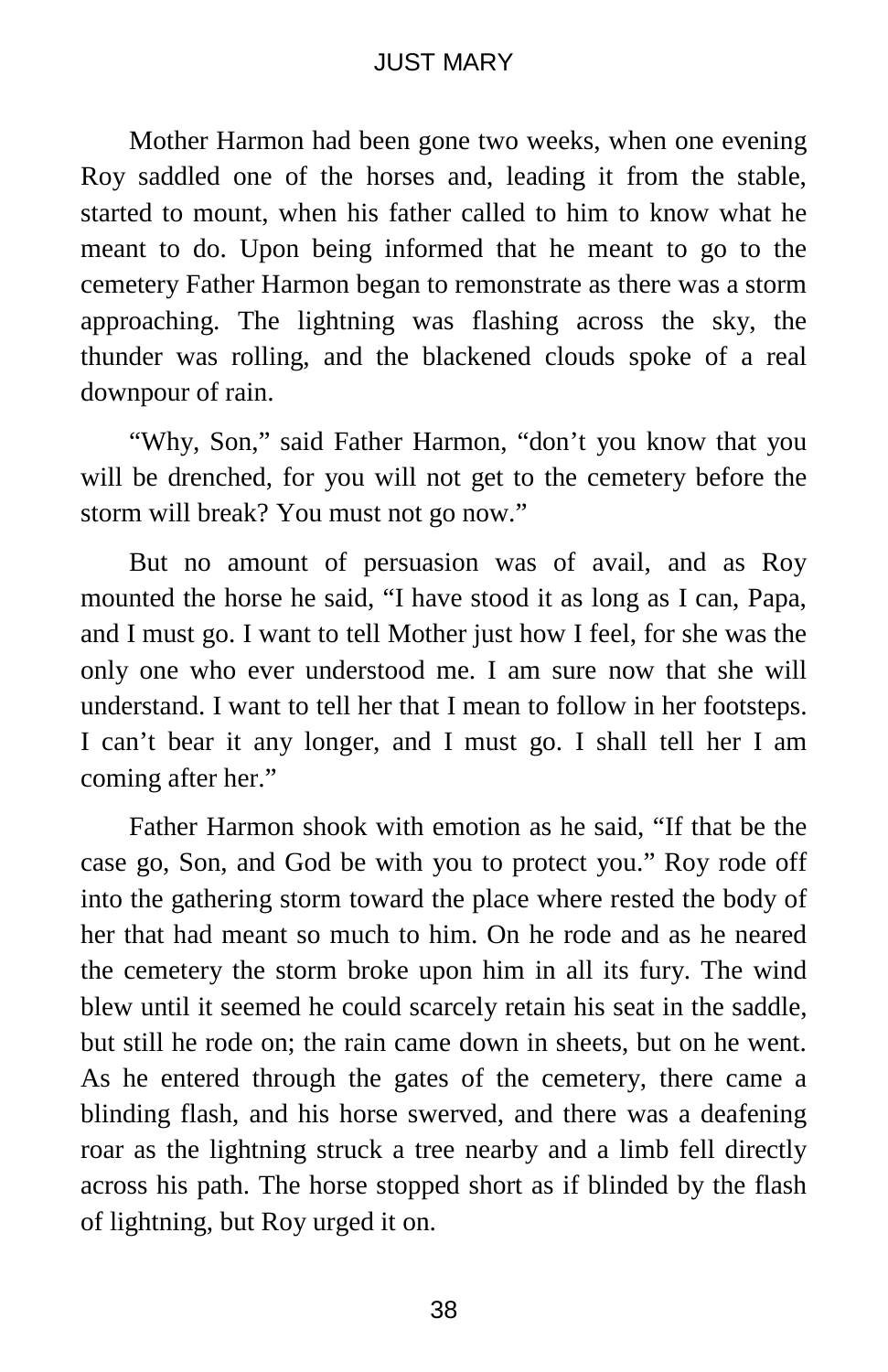Soon he was beside a newly-made mound. As he knelt beside it, while the rain poured down upon him and the lightning flashed about him and the thunder roared above and about him, Roy poured out his heart unto his mother's God and in doing so found relief in an outpouring of tears. For some time he knelt there weeping as only one can in such circumstances, but as weeping subsided, he lifted his voice in supplication to God and there beside the grave of his mother while the elements roared about him Roy found the peace for which his troubled soul had been longing and the assurance that someday he would meet his mother again. The rain poured down upon him as it sometimes does at this unusual time of year, and as Roy knelt there with the water streaming from his hat brim and running in streams about the grave, Roy still knelt beside his mother's grave and was in such agony of soul that he became oblivious of all of his surroundings. The storm abated, and as Roy arose from his knees, looking down on the grave of the one who meant so much to him, he said, "O Mother, I had to come to you again, for you are the only one who really understood me, and I am sure that you understand me now. I have made your God my God, and mean to follow in your footsteps, and someday we shall meet again." He then mounted his horse and rode back home. Although the emptiness of his heart which had been made by the death of his mother had not been filled, relief had come in tears and the decision which he had made had brought a deep settled peace in his soul that eased the heavy ache in his heart. The rain had ceased, and the evening had become chilly, but although Roy had been drenched he did not feel the chilly winds that followed the storm. He had found the relief for which his soul had longed and balm for his aching heart.

Upon arriving home, after unsaddling and unbridling his horse, Roy walked into the house, where he met his father who had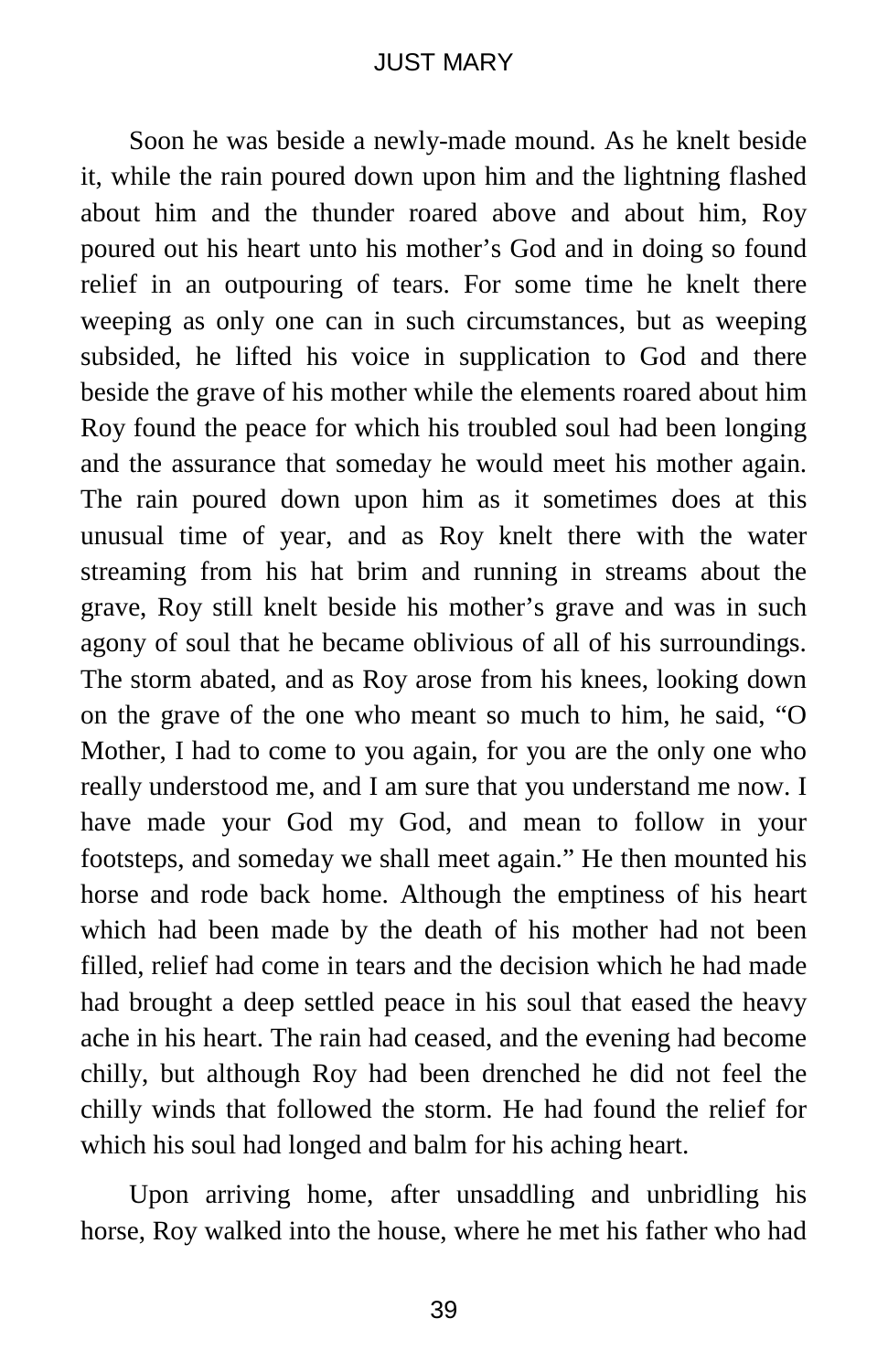not ceased to walk to and fro across the floor all the time that he had been gone. Going across the floor toward him, Roy laid his hand on his father's shoulder and said, "I have settled it, Papa, and have found the relief that I desired. I have made Mama's God my God also, and I knew that Mama would understand. I found the relief while kneeling beside her grave, and I know that I shall meet her again someday."

Father Harmon clasped his son in his arms and heavy sobs shook his frame. Tears now came to Roy's relief, and the two sobbed out an understanding of each other. The storm had opened up a new day for each of them. For some time they stood clasped in each others arms; then Roy went to his own room and changed his clothing, picked up his mother's Bible, lighted a lamp, and opened the Bible to the 116th Psalm. He there read that which brought great satisfaction to his soul.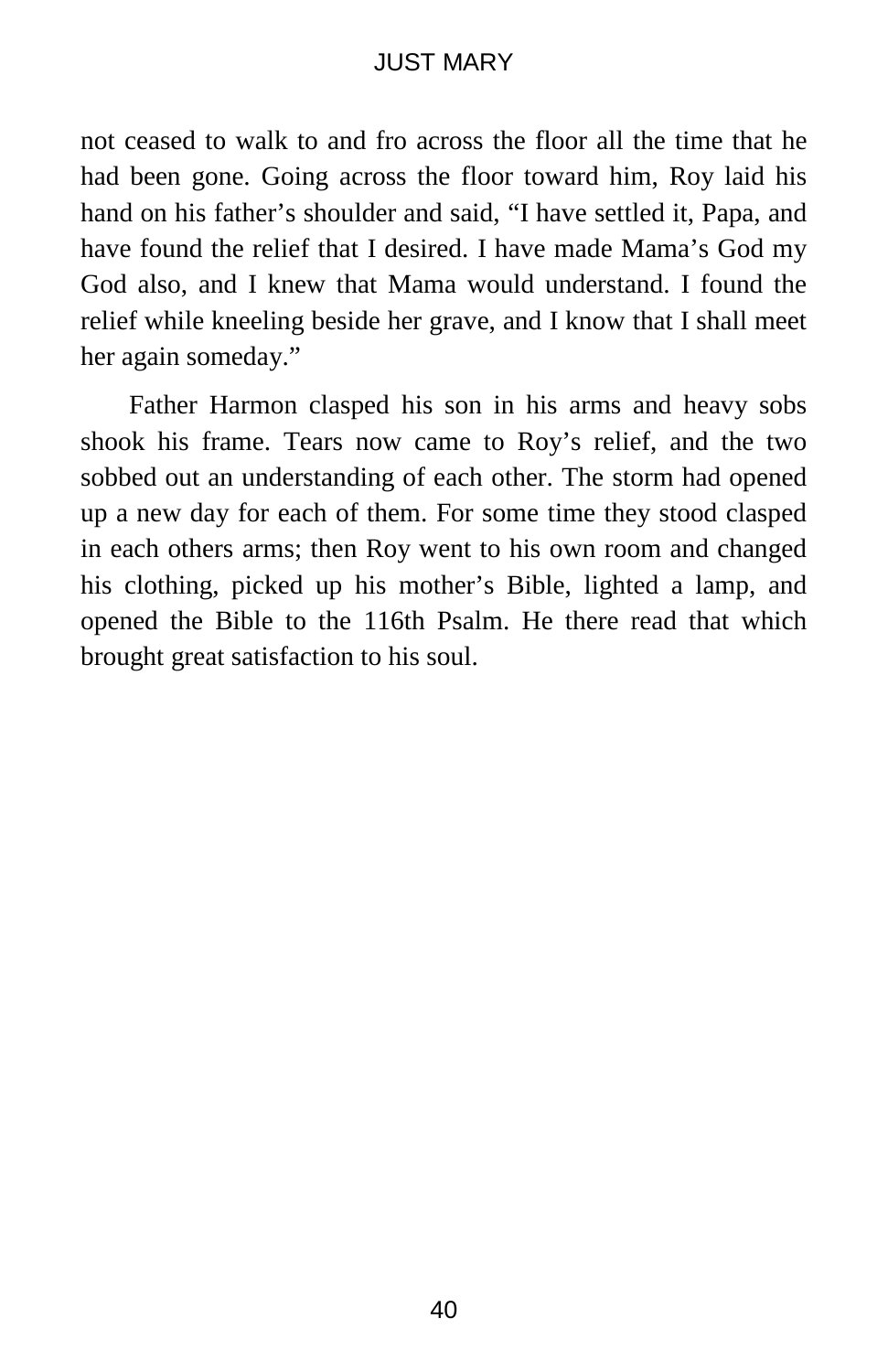# **Chapter VII**

After the subsiding of the storm the thermometer began to drop, and when morning dawned the ground was frozen and winter had set in in earnest. Thanksgiving found the streams all frozen and shortly after a snowfall which never entirely melted away until the spring thaw. Many times in the winter the roads were impassable because of the drifted snow. For days in the rural districts there would be no communing with the public. Fences were hidden, trees were laden with their heavy weight of snow, and briar thickets took on the appearance of huge mounds. This continued for many weeks, and in the rural districts schools were closed until the roads could be opened to traffic. After each heavy snow there would be severe cold, and where one could get through sleighing and sledding were good, and the sleigh bells were heard along the public highway. The highway leading past the Harmon home was a succession of hills and hollows, but after the heavy snowstorm it looked like one level stretch of road, and so for weeks was impassable.

All this time Roy and his father lived secluded lives, unable to get away except the snow hardened and they could walk over the fences and over the drifts. What a lonely life it was without her who had meant so much to the household! Roy's grief increased as the days lengthened into weeks, and the deep snow kept them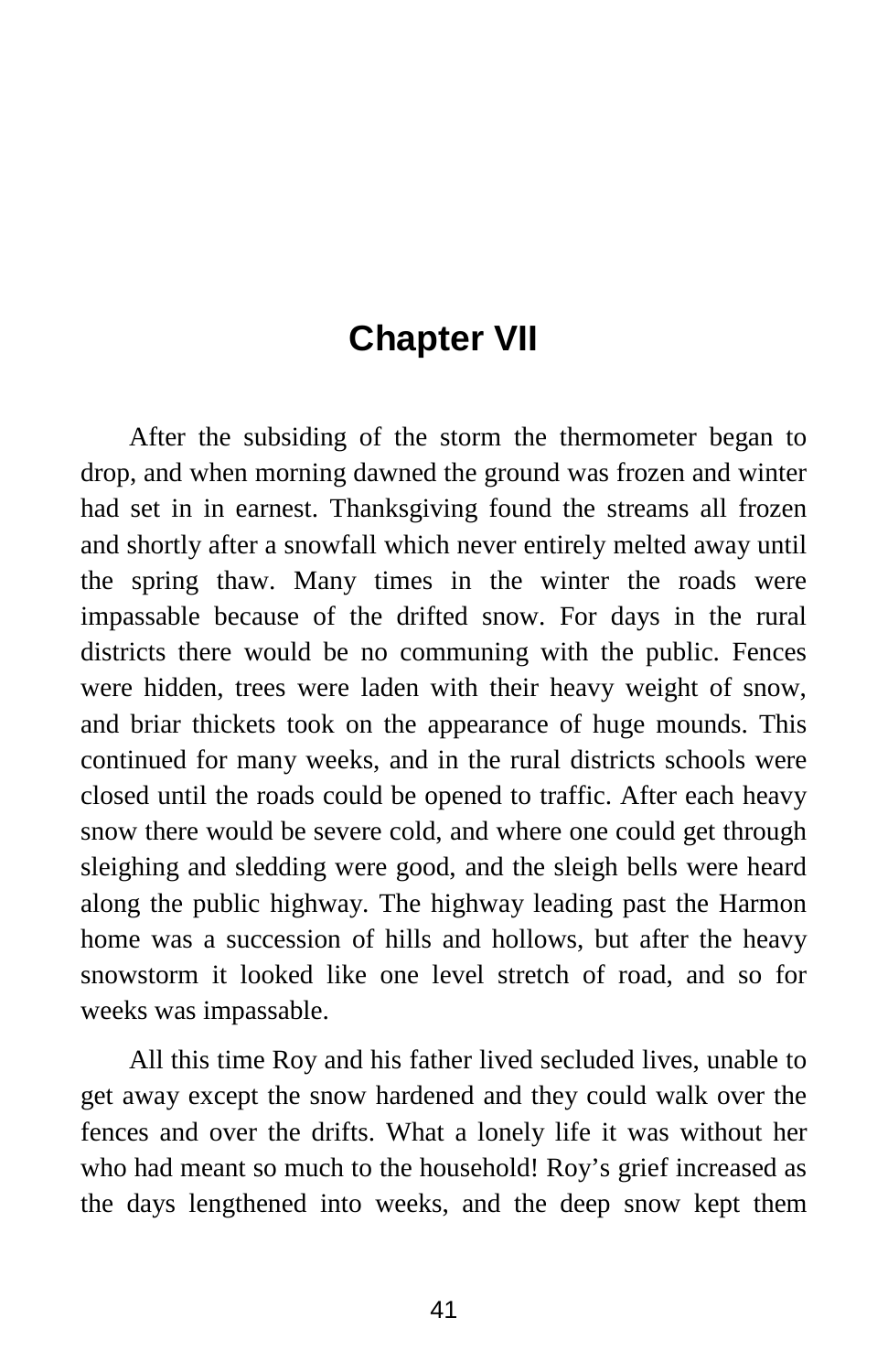penned in through the long, cold winter. How he longed at times to be able just to visit the cemetery, but in this he was disappointed for the roads were impassable! He felt that just to be near her would ease the aching in his heart. He mentioned this to his father one evening as they sat beside the fire. As the father drew his chair near that of his youngest son, his own voice trembled with emotion. He said, "Roy, do you not remember the night when you received your diploma from the hand of our county superintendent, stating that you had finished the course prescribed by the common school law?"

"Surely I remember it," replied Roy, "but what has that to do with me now? It brings me no comfort in the loss of Mama," and, burying his head in his arms, he sobbed aloud.

Father Harmon was so overcome that he could not speak for some time, and the two were silent save for Roy's sobs, but with all the effort that he could put forth Father Harmon spoke again, "And do you remember how proud your mother was of you that night after you delivered your oration at the commencement exercises, and then framed your diploma for you and hung it in your room?"

Roy nodded his head, and his father continued, "How would you have felt had she wept and cried when you received your diploma and sat about grieving and weeping because you had finished the graded school and had she refused to sign your report card?"

Roy looked up into his father's face with a quizzical expression in his eyes, as he asked, "Papa, why do you ask me such questions when you know that Mama could never have done such a thing as that?"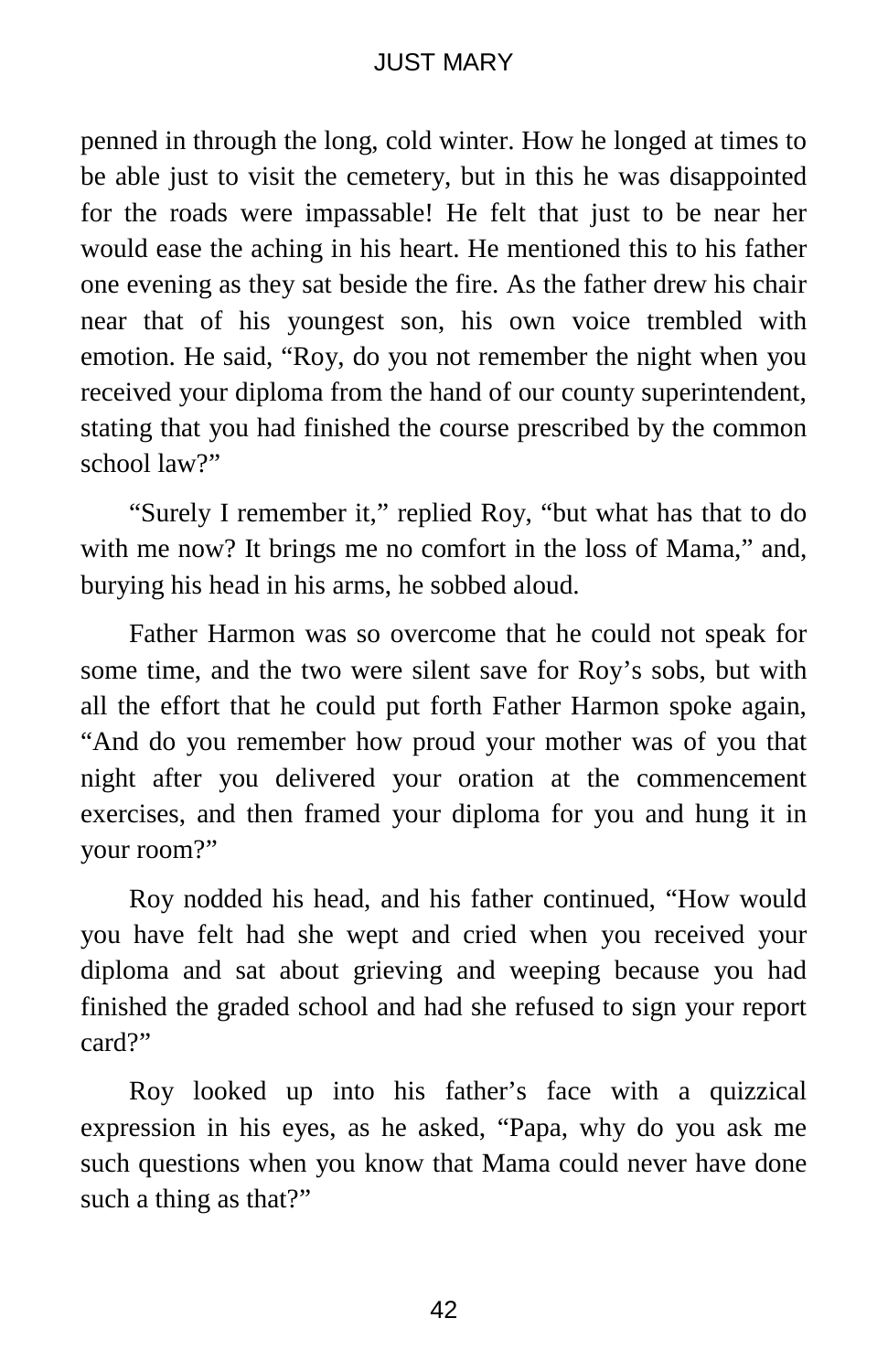"I know she would not have done such a thing as that," replied Father Harmon, "but what would you have thought had she done such, and how would you have felt?"

"I should have felt very bad, I am sure," said Roy, "and would have thought she did not want me to finish school, but that is not to be thought of, for it was so unlike Mama to do any such thing as that"

"Did you get any pleasure when you received your diploma?" inquired Father Harmon.

"I should say that I did," replied Roy, "for I felt that I was walking in the air when I stepped down off that platform carrying that roll of paper in my hand." "I thought so," said Father Harmon, "but what would it have been had your mother refused to sign your report cards?"

Roy straightened himself in his chair as he said, "Papa, why do you talk like that when you know that she never felt like she wanted to return my card unsigned, for I always made good grades; and she was pleased to sign my cards?"

"I am sure that she was," replied Father Harmon, "and will you be pleased to sign hers now?"

"I do not know what you mean by saying that," said Roy, in a perplexed tone of voice.

Here Father Harmon laid his arm on his son's shoulder and, while his voice trembled with emotion, he said, "I mean just this, Son: your mother has finished in the great school of life to receive her diploma from the great Master's hand which is a crown of life, and he has presented her report card to you for you to sign, and are you ashamed to do so?"

43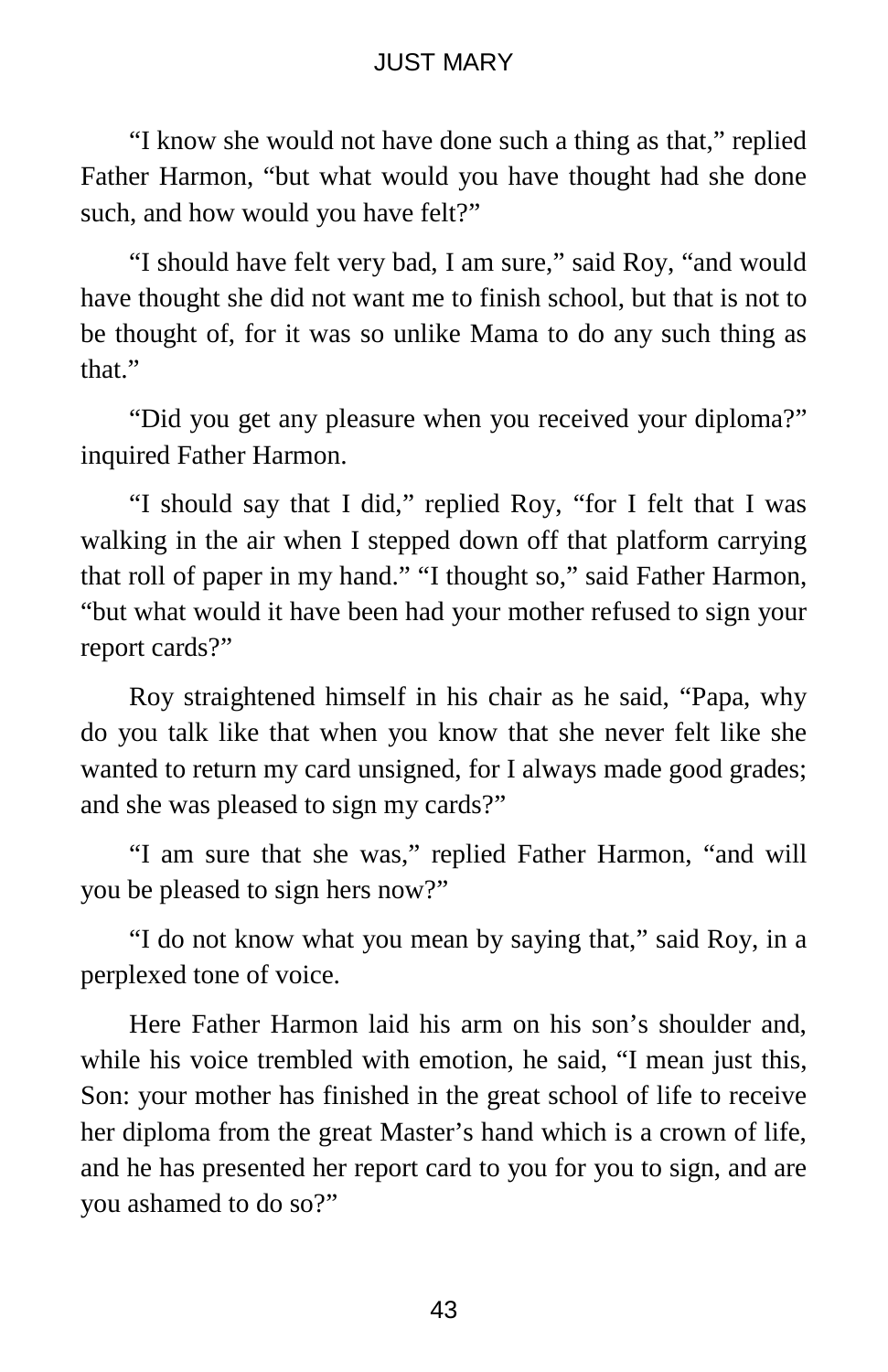Roy laid his head on his father's shoulder and sobbed aloud as he said, "Oh, no, no, a thousand times no. I am not ashamed of the report of her life, for it was perfect."

"Will you then sign the card?" inquired his father. "All that you have to do is to say, 'Amen, Lord, thy will, not mine be done.' In this way you can enter into the joys and pleasures which are sure to be hers in the great commencement of Eternal Life, and although it does not fill the vacancy left, it does ease the heartache. Will you do it, Son?"

"I will do my best," replied Roy, as he gazed into his father's face. And he did, for from that time on there was a sweetness attached to the death of his mother which he had never gotten before, and although it did not dry the tears which would often start when thinking of her who meant so much to him, he surrendered and submitted it all to him who understands all things, and in this he found great comfort. The conversation between Father and Son on that evening around the fire also brought them closer together, and some of the companionship which had been between Mother and Son was now transmitted to Father; so that many pleasant evenings were spent together during the long, cold, wintry nights.

There had been no mail delivery at the Harmon home for the past two weeks, and then came three letters from Elsie. These were opened according to the date of mailing and in each she informed them of her physical condition. It seemed that she had begun work too soon after the birth of baby Otis, and she could gain no strength. In the second letter opened she told them she meant to go to a specialist the next day and would write more when she knew more. So the next letter was to contain the desired news of her condition, and Roy opened it quickly and began reading. It stated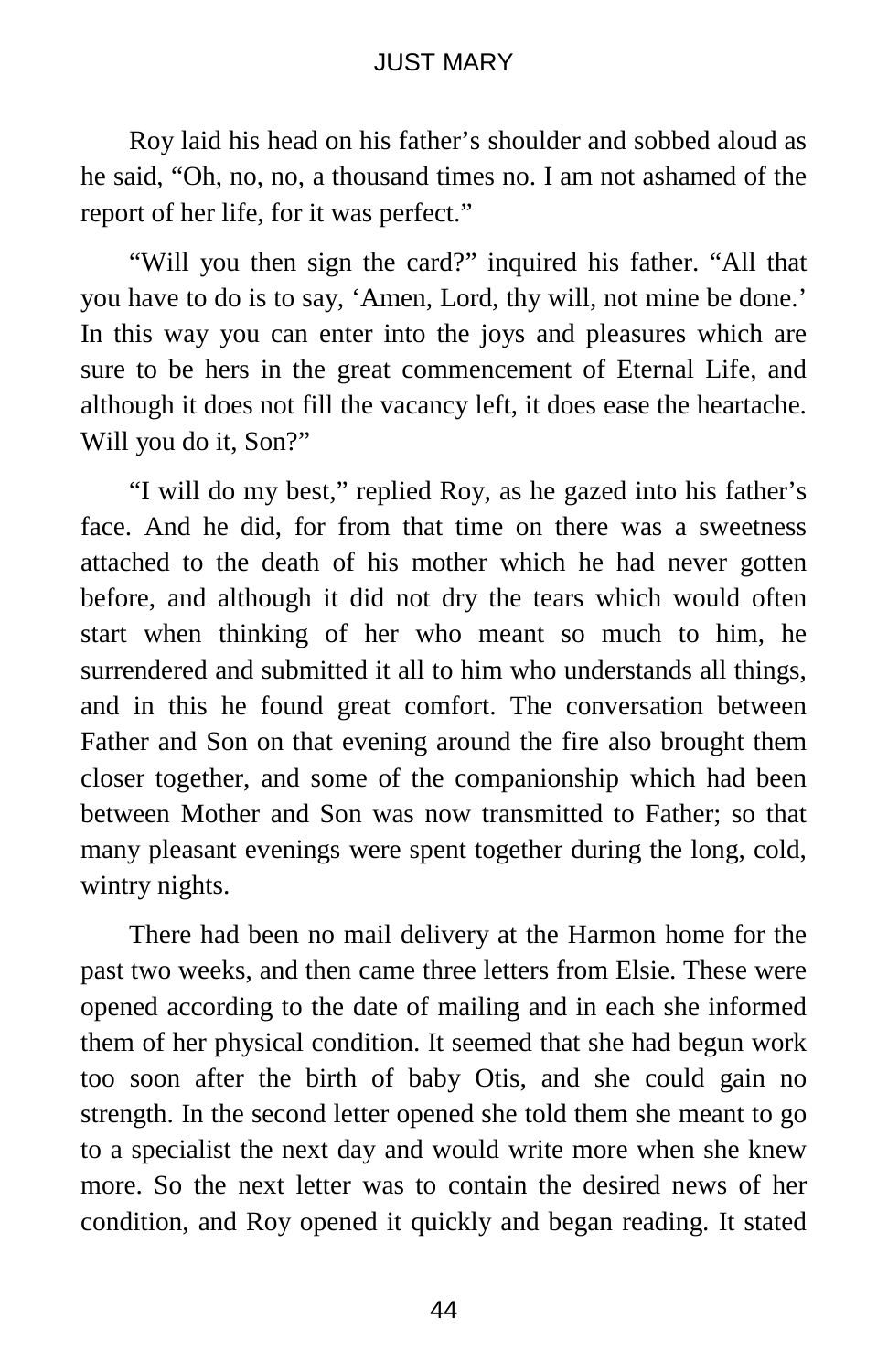that the specialist had found her tubercular and he also found that baby Otis was blind. He was not qualified to examine the baby's eyes perfectly as that was not his specialty, but they meant to take him to an eye specialist and see if it really were true. This was done; and another letter later told of the hopelessness of the baby's ever seeing anything, for he was born without vision and would have to remain that way so long as he lived. Elsie also stated she was getting weaker all the time and having those dreadful night sweats. Each letter contained news of Mary's progress in learning to spell and to read and write. Occasionally there would be a short note written to Uncle Roy, in her own hand.

Thus the winter wore away and spring came with its warm sun and its heavy rains, and the entire community was mud and water bound, for in many places bridges were washed out by the heavy, swollen streams. But in the Harmon home there were many pleasant evenings spent together, for father and son had come to understand each other and were drawn to each other as never before. Roy desired the company of his father above anyone else, and Father Harmon likewise. A real companionship existed, and Roy felt that "Papa understands," while Father Harmon often remarked to others, "Roy is certainly a level-headed boy, and I can reason with him just like I can with an old man."

David came home occasionally, but he found nothing on the farm now to keep him, and he spent most of his time in town. His father often tried to advise him about some matters, but he would resent it and inform his father, "I am making my own way and think that I can get by all right." He did get by, but in his getting by there was a breach made between him and his father and also between him and Roy.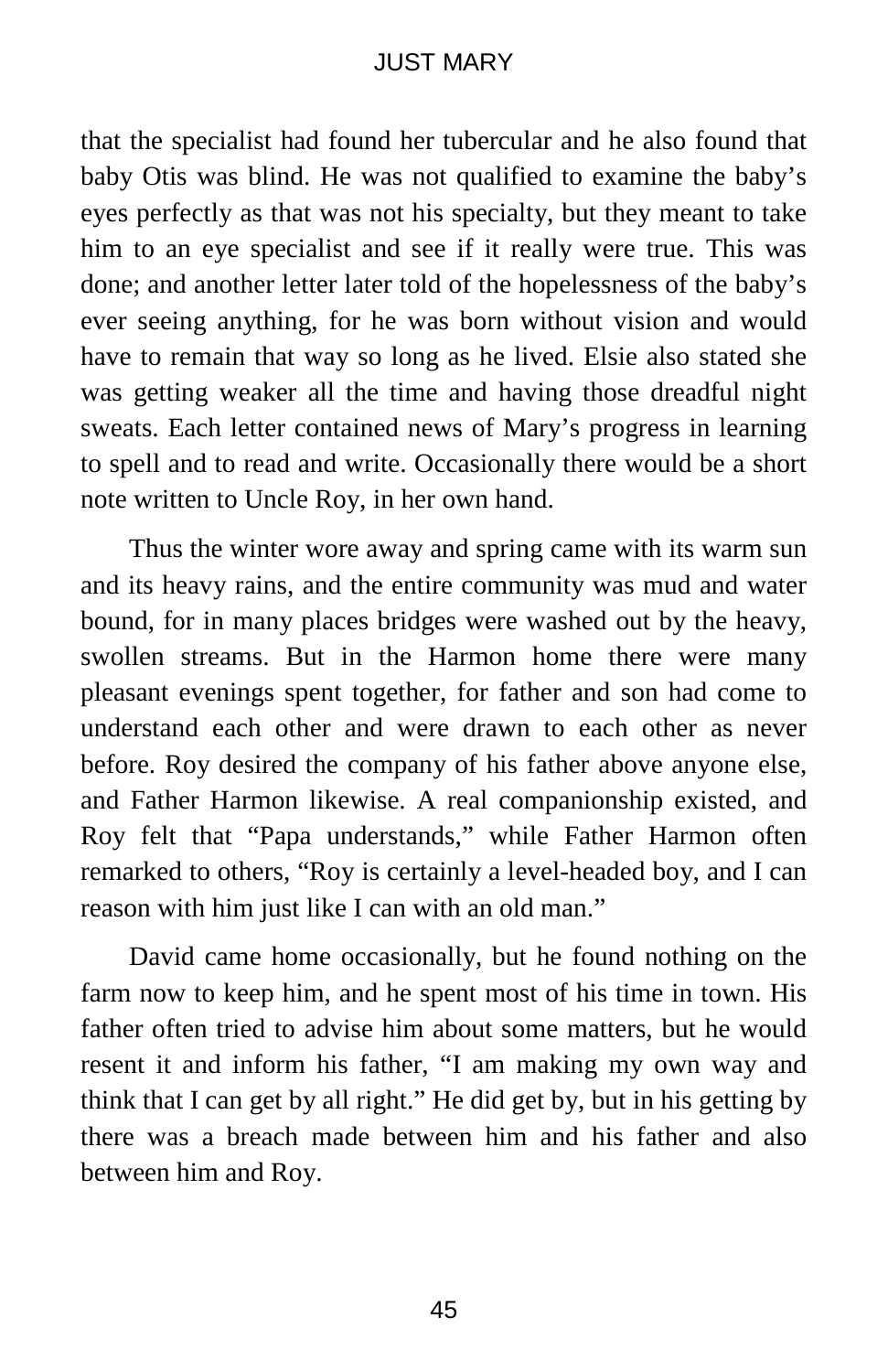April came, and with it the busy time of farming. It kept Roy and his father busy on the farm to prepare meals and then do the work about the place, but as a great deal of the farm was in pasture, not much plowing needed to be done in the spring and this Roy did, leaving all the lighter work about the place for his father to do. The latter part of April brought news to them that Elsie could not get well and her time was short, as she was failing fast; so Father Harmon and Roy went to her. David could not be persuaded to go, although Elsie begged to see him. He had told his father so often that he was making his own way, that when he did not have the means to take him to her, he refused the proffered help of his father. So the two went, remaining with Elsie until the first week in May she passed into eternity, leaving Mary aged four, and baby Otis aged eight months. This was surely a hard blow for Dan, for who would want to take care of a blind baby?

But baby Otis was a lovable child and of a pleasant disposition. Like all blind unfortunates he had a keen ear and what he failed to possess with his eyes did not escape his ears; and he was a merry little fellow. Mary loved him to adoration and was never too busy in her play not to stop when she could do something to amuse her baby brother.

The death of Elsie brought Roy and "Peachy" together again and with the same love as before. All could see that Roy had not the feeling for baby Otis that he had for Mary, and many remarked about it. Roy tried to enjoy Otis, but many hours were spent with "Peachy" listening to her read or trying to teach her something new, and as she was eager to learn this was a pleasure to both teacher and pupil. But there must be another separation, for Roy must return with his father to their own home. It was a pitiful sight when the "good-byes" were said, especially between father-in-law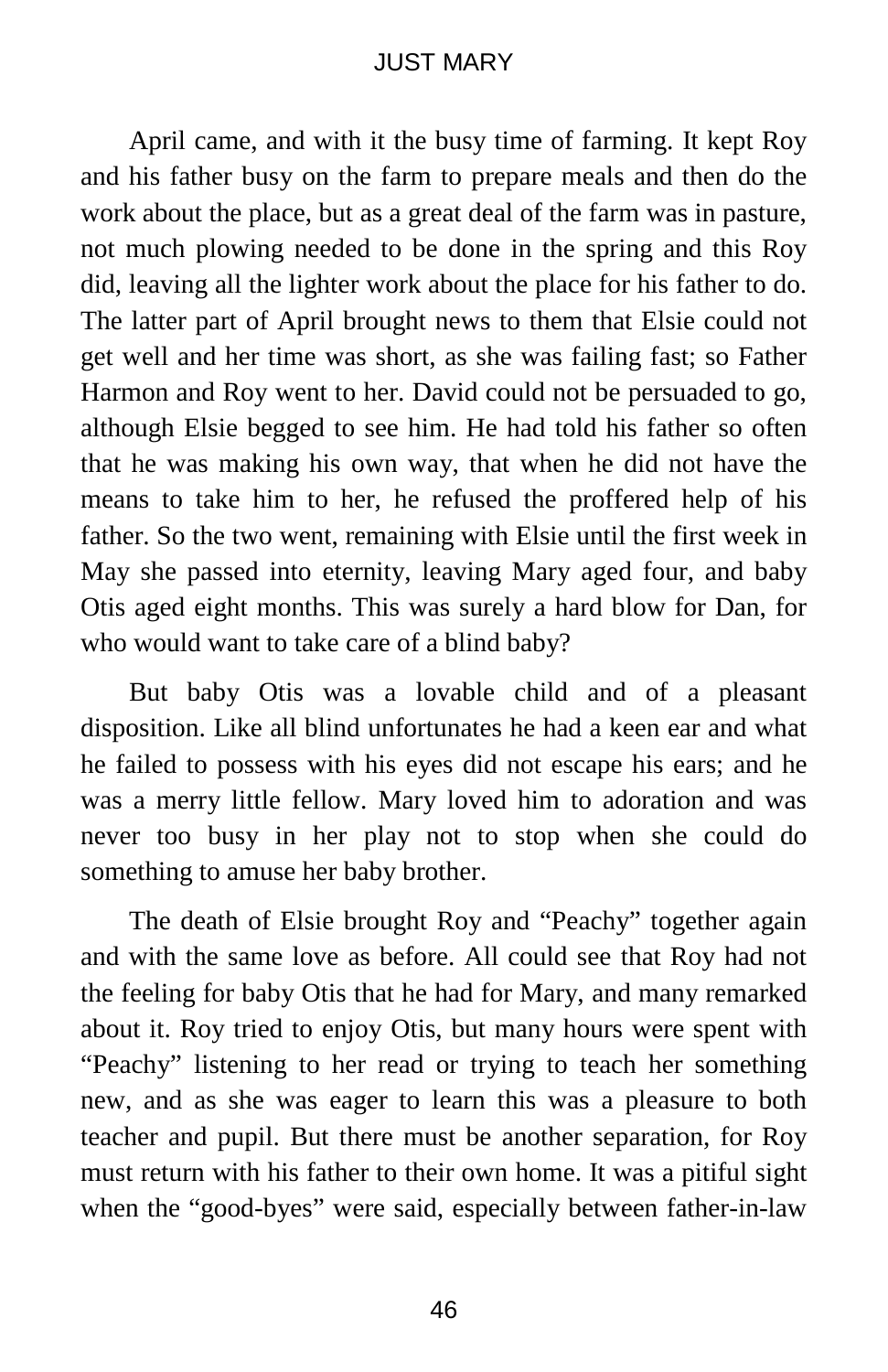and son-in-law, for the great loss had meant much to each of them, and Father Harmon knew the great loss that Dan sustained in the loss of Elsie far exceeded his loss, for where is there such a loss as that of a bosom companion? As Roy clasped Dan's hand, he said with quivering voice, "I cannot do anything now for Elsie's children, but I mean to some day and you may count on me for it, too."

Mother Dennison came to aid Dan in taking care of the children, and she took special interest in Mary, teaching her many little rhymes and children's songs and also giving her some light duties about the house which were hers exclusively. She filled the wood box, carried kindling, dusted the furniture, and did many other things about the place until she was called "Grandma's Little Helper." Baby Otis was not neglected in any way, for Mary and Grandma took special care of him; and Dan seemed to live only for his children. He had seemed fond of them before Elsie's death, but now he seemed to lavish all his affection on them. Each evening found him with one on each of his knees, singing to them, or romping with them on the floor. He prepared each of them for bed and dressed them in the mornings. When Grandma Dennison spoke to him about it and said she could do it very well, he replied, "All the pleasure I have now is in my children; don't deny me this." So no more was said about it, and thus the early part of Mary's childhood was spent with an adorable father.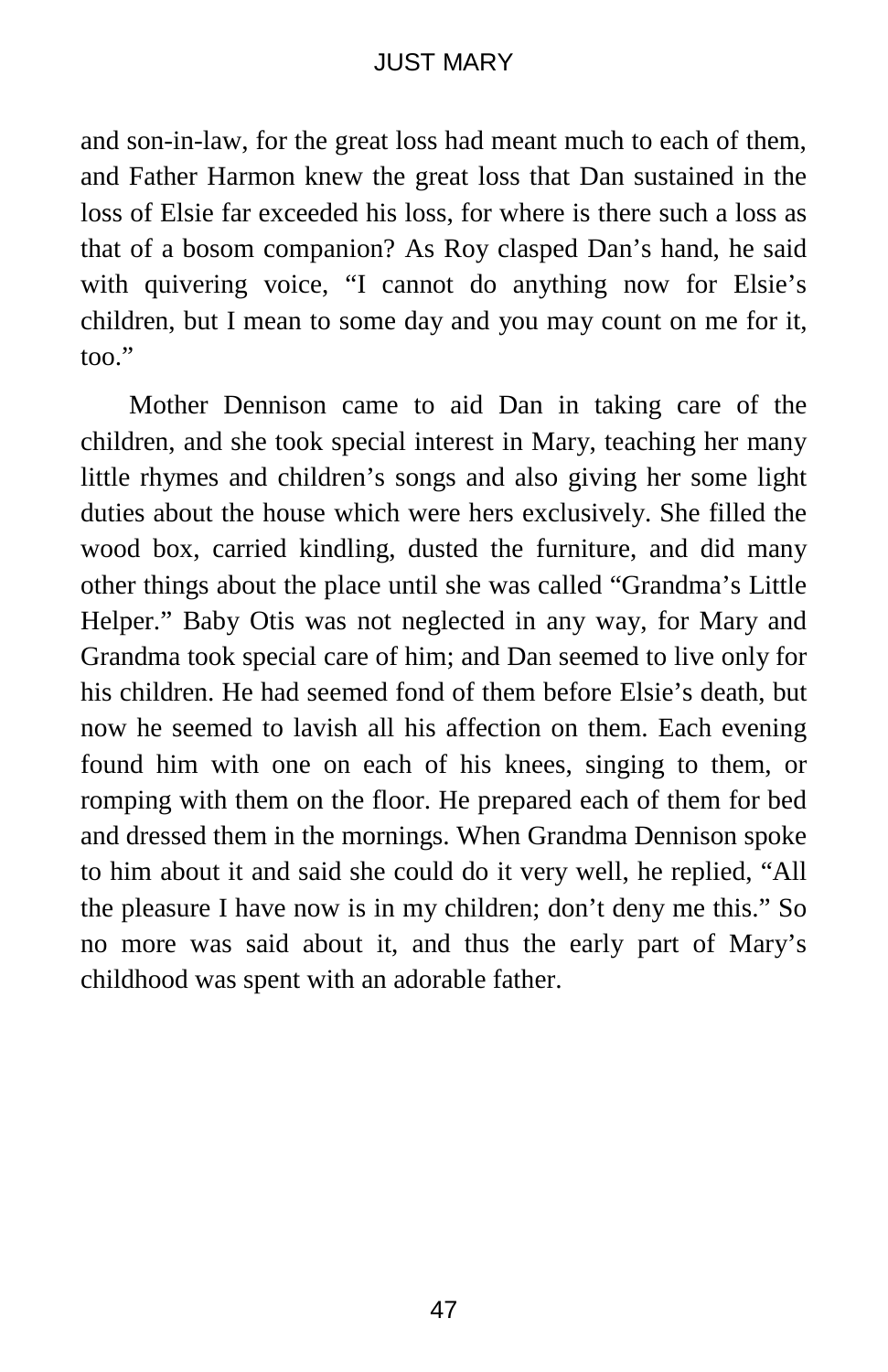# **Chapter VIII**

Mary is now six years of age and baby Otis two. Mary started to school at the opening of the fall term and made rapid progress. She was very studious and far ahead of the other children of her age. At the close of her first term of school she was promoted to the third grade and considered one of the best spellers in the country. It was not an uncommon occurrence for her to carry off the honor of being the last one on the floor during what they called their "Friday afternoon spelling matches." Mary seldom was beaten in these spelling contests although she was only six years of age. She had an idea of the sound of letters and delighted to spell. Many evenings at home Dan drilled her in spelling until before the close of her first school term she could handle words of five or six syllables with perfect ease. In her other studies she did not progress so rapidly, as some of them were very difficult for her; so that at the age of nine she had only completed the fourth grade, but was considered the champion speller of the country.

Dan was indeed proud of his little daughter and was a devoted father to both his children. For some months after Elsie's death his grief seemed too deep for any consolation, but however deep the wound it will heal in time; and that was the way with Dan. Elsie had been gone fourteen months when Myra Rainey came to spend the summer with her aunt who lived near the Dennisons. She came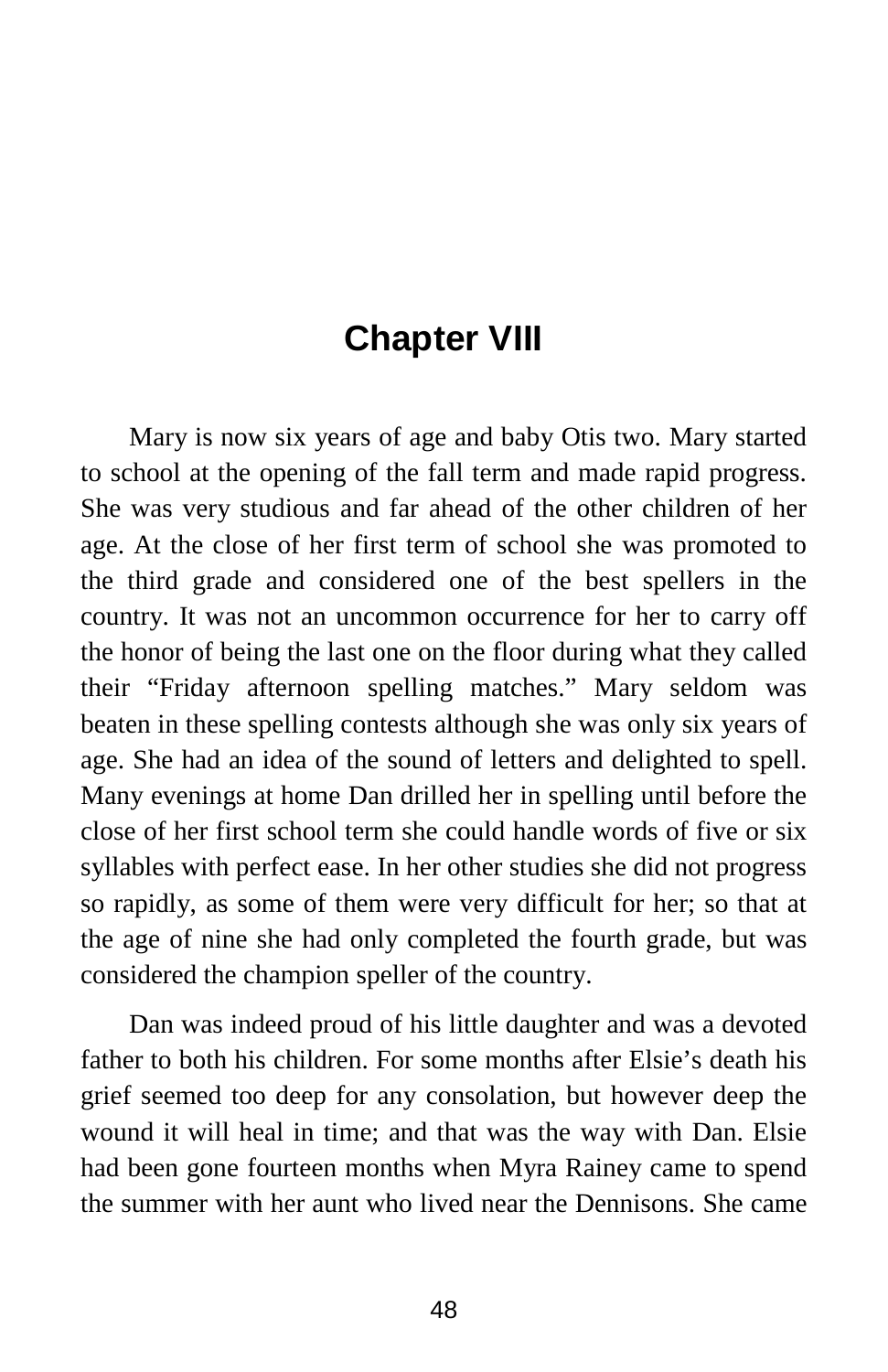as a helper to her aunt, who was not well and who needed someone to assist her that summer, as she had several hired men to care for, and Myra was surely a splendid helper. She was twenty years of age and a beautiful girl, very pleasant and congenial; and soon made friends in the community. As the two families lived near each other she was often found in the Dennison home and became very much attached to Mary and Otis, and they to her. She would often come to get the children that they might be with her when she would be alone in her aunt's home. She was always so kind and lovable to them that they soon returned that love and when asked who they liked best of all would often say, "Myra Rainey." Her being in the Dennison home so often and she so fond of the children, soon won Dan's friendship, and it was not long until this friendship became mutual between them. The following spring the two were married. Grandmother Dennison was pleased with the match, expressing herself as "just delighted" and truly she was, for she saw Myra as a kind, good girl, one who loved Dan's children almost to adoration. Dan took her to his own home to be the mother of his children, feeling he had found a woman whom he could trust and one who loved the children almost equal to his love.

She seemed to be very fond of the children, and many evenings were spent in the home with the four of them gathered together, each holding a child on his lap. But this was not for long, for she soon saw how Dan adored his children and became jealous of them, and instead of coming together with them in the evening she would often say, "Dan, put the children down, or put them to bed, and then come and sit with me for a while." At first Dan paid no attention to her, until one evening as he invited her to take her place with them she retorted rather sharply, "No, I thank you; when you get through with your children if you have any time left

49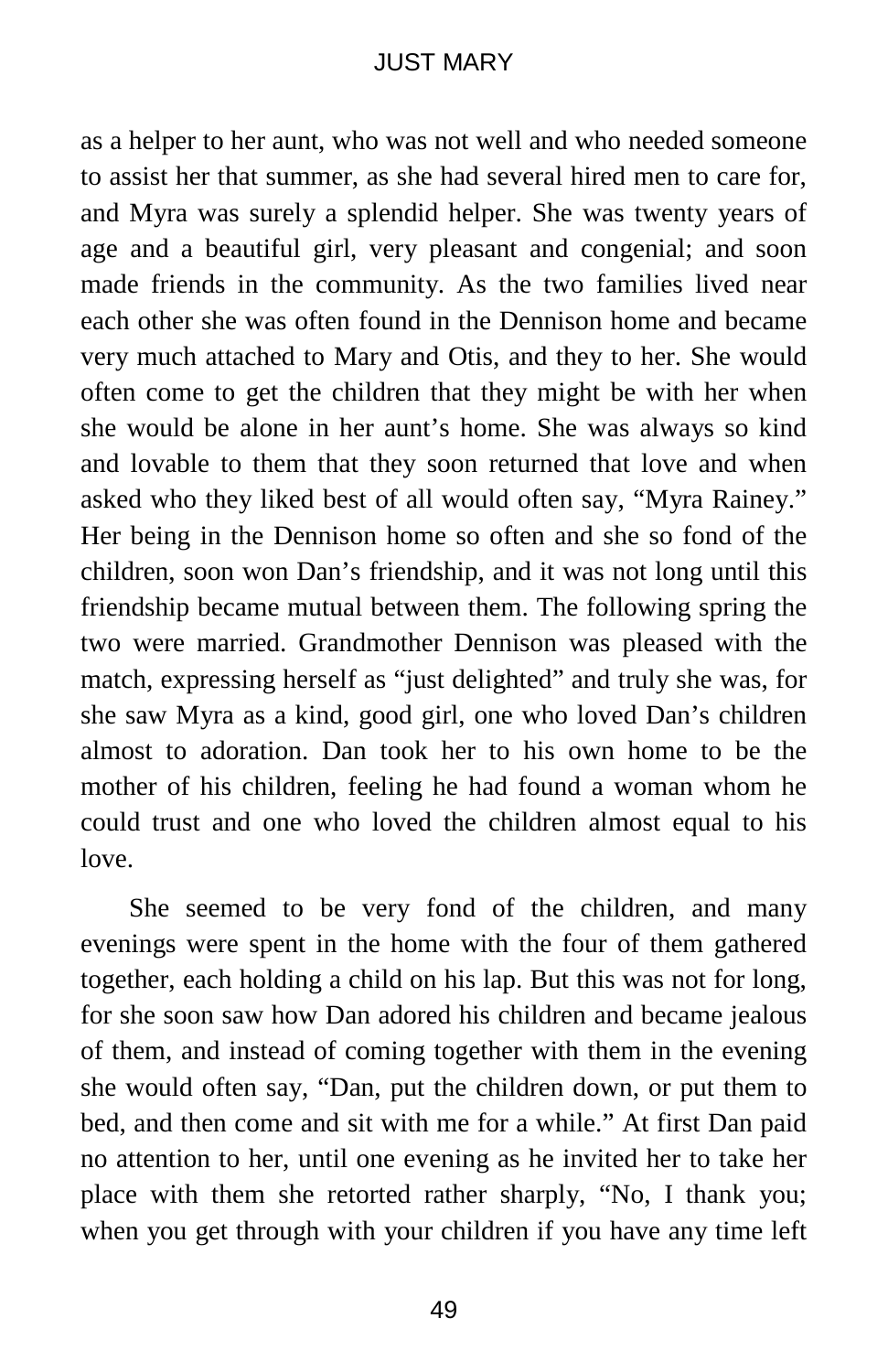you may then spend that with me, but it doesn't seem that you care for anyone or anything else but your children. I think that is all you cared to get a wife for—just to have someone to see after them."

Dan was very much surprised to hear such, but from that time on took notice that she had no patience with them and would often scold them sharply for the most trivial offense. A few times he tried to remonstrate only to find that the beautiful, smiling face of Myra Rainey would be changed into the appearance of an approaching tornado, and her kind words be changed into sharp ones, cutting and slashing as they went. He could not pay any particular attention to them without an outburst from her, this to be followed up by the children being severely punished in some way; so he who had once been an adoring father became one who seldom noticed his children other than to speak to them occasionally or tell them something that he wished them to do. There were no more pleasant evenings spent together and no more preparing them for bed, for Mary had this task to do. Elsie had taught her to repeat a childish prayer, and Grandmother Dennison had in turn taught Otis, but this was at last forbidden in Dan's home by the new wife. When Dan inquired into this as to why she should refuse to let them repeat their prayer she said, "I know you think your children smarter than any other children in the world, but they are not, for I don't see anything so exceptionally smart about them. I know they do not know what they are saying, and it is merely a mockery. I do not care to see children try to be so goody, goody at night and then be real little devils through the day, and that is just what they are. I have to contend with so much that I feel it is all just a mockery." We shall say nothing of the scene which followed, but the children went to bed from that time on without repeating their prayer.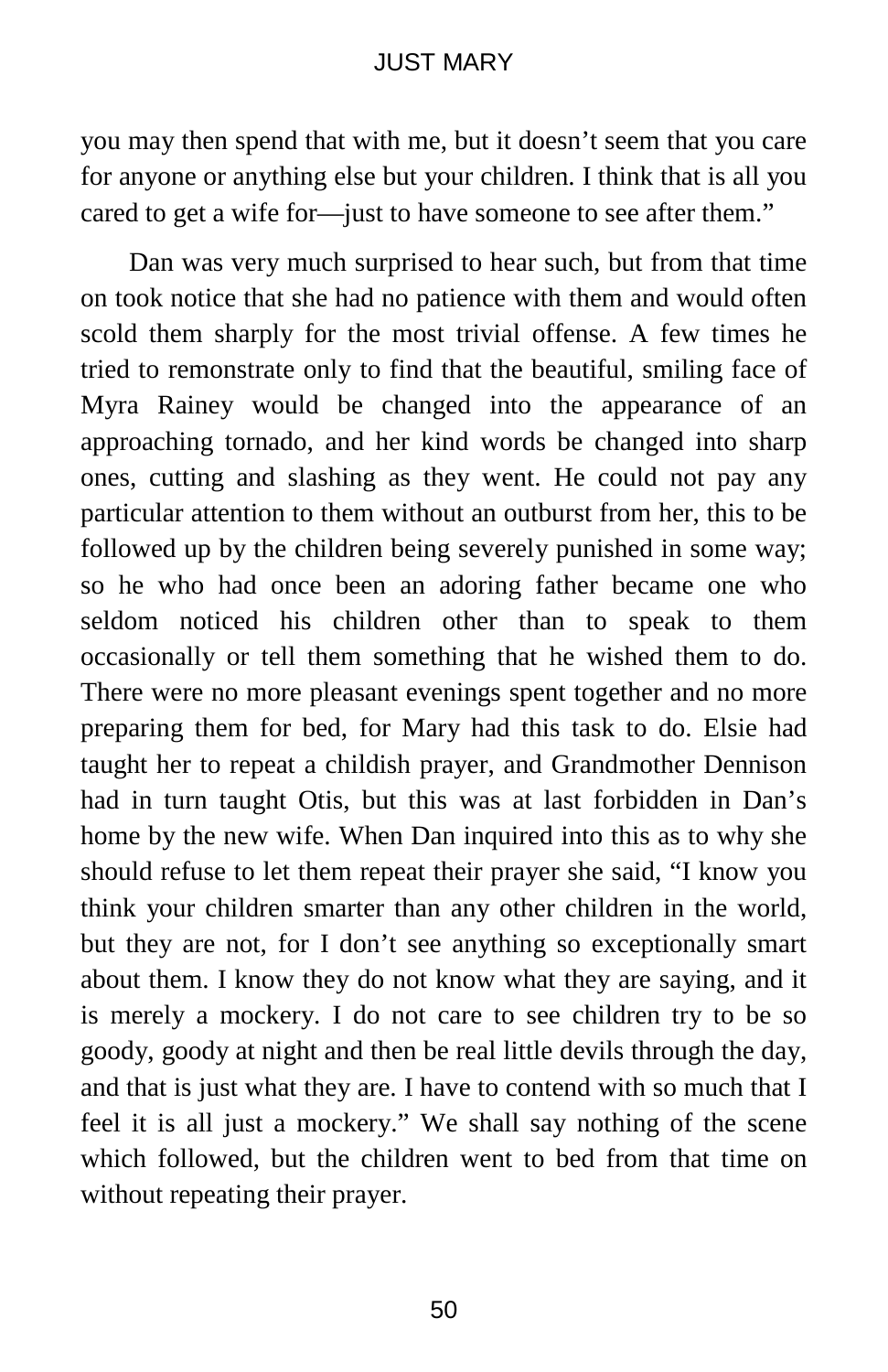Mary was now seven years of age and again in school, but she did not make the progress in her studies that she had formerly, for there was no one to assist her in her studies. Dan tried to assist her one evening only to be told if he meant to do that they would just keep Mary home from school, and she would be spared the bother of preparing her for school, that she had a teacher whom he was helping to pay who could give her all the assistance with her lessons that she needed. There was another quarrel in which Myra won, and Mary was sent to bed.

Children now began coming into the Dennison home; first Caroline; then fifteen months later, Nancy; then in eighteen months the twins, Elmer and Ellen. Mary was now past nine years of age, but there was no more school for her. There was too much to be done in the home, and she could not be spared. Myra's own children did not suffer from want of attention, but Mary and Otis could do nothing that would not bring down sharp censure. Mary worked from morning until night, doing work that was far too strenuous for one of her age, receiving no word of praise from her stepmother and occasionally a sharp censure from her father. The twins were very cross, and it was a very common occurrence for Mary to be called from her bed at night to help take care of them. Many were the family quarrels, and the once beautiful, smiling, kind-spoken Myra Rainey usually came out victorious, and then would follow days of punishment for Mary and Otis. Myra had developed into a quarrelsome, nagging, old scold.

When Mary was eleven years of age another girl, Margaret, was born into the home, only to remain a short time. And until this time Mary had given no thought of what was beyond death. There was the funeral; and the kind minister spoke of a life beyond this one which went deep into the childish heart. As he addressed the

51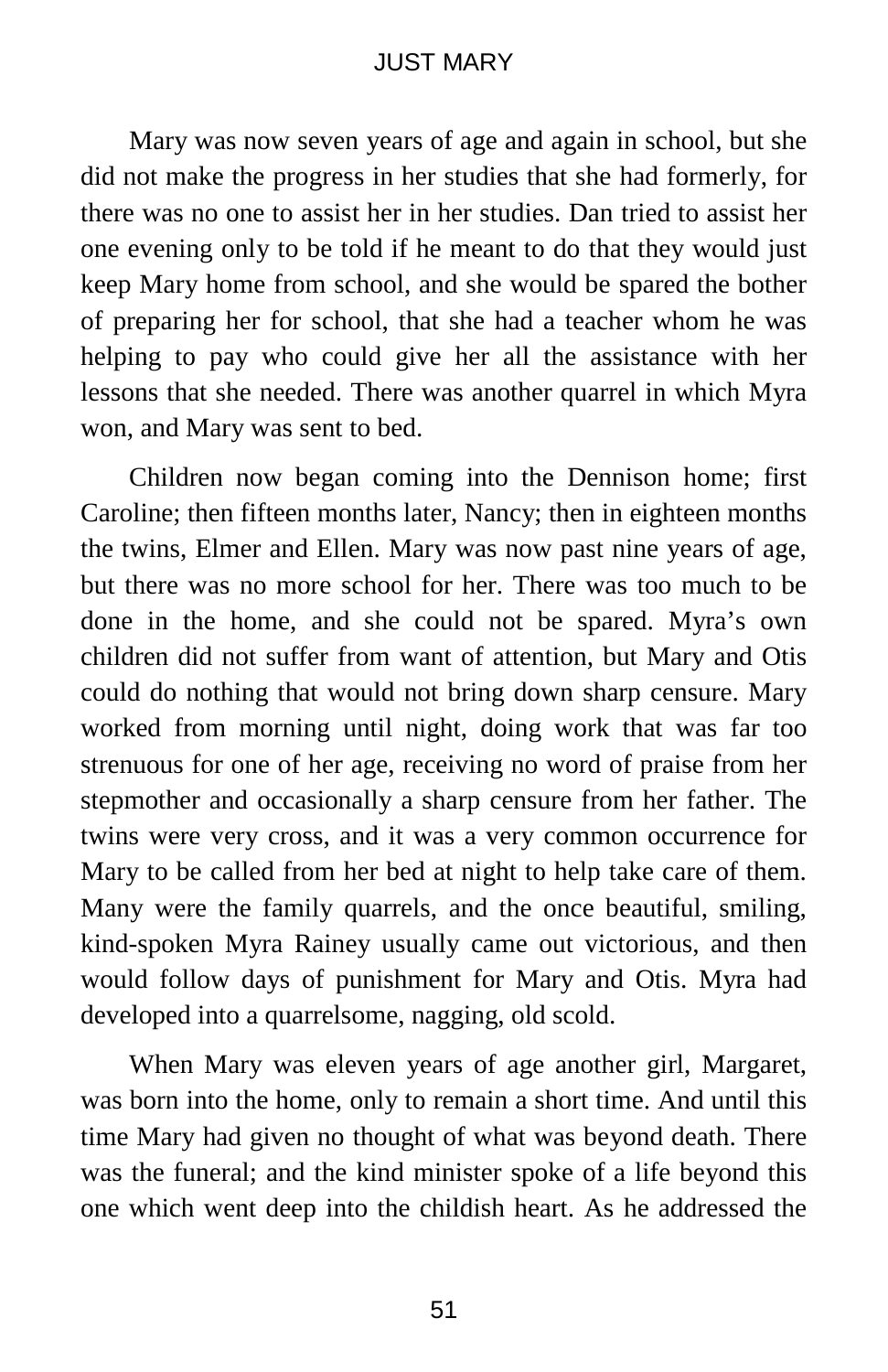family at the close of the discourse he quoted the words of David when he said, "I cannot bring him back, but I shall go to him," and then told of the hope of meeting after death.

This did not escape Mary's ears, and she pondered it in her heart. She did not have the privilege of attending Sunday school or church services that she might be enlightened on the subject, but she thought of it often. Although Margaret had only been with them a few months, Mary had loved her dearly. And as she had the constant care of the smaller children, Mary received her first smile and her first baby coo, and if there was any chance of ever meeting her little baby sister she wanted to know just how to do it.

A few weeks after the death of Margaret, Mary approached her stepmother on this subject, but as she could not enlighten her and as the question only annoyed her because of her own lack of spiritual life, she received a sharp rebuke and was sent away. But that did not erase from her mind the thought of meeting her again, and when she had an opportunity she mentioned it to her aunt, who came to spend a few days with them. This aunt was the favorite sister of Dan's, and because of this fact, much disliked on the part of Myra, who made her stay with them just as disagreeable as she could. But Mary worshiped at her feet and felt free to ask her any question. These two were much together, and Mary opened her heart to her aunt regarding the question of meeting little Margaret again.

Millie Fletcher had not been a spiritual woman until God visited in her own home and called away her own little babe. The very thing which now was puzzling Mary came forcibly to her, and she came before God as a penitent soul and received the assurance that she would meet her darling again. When Mary pressed her question upon her she explained it as best she could to the child,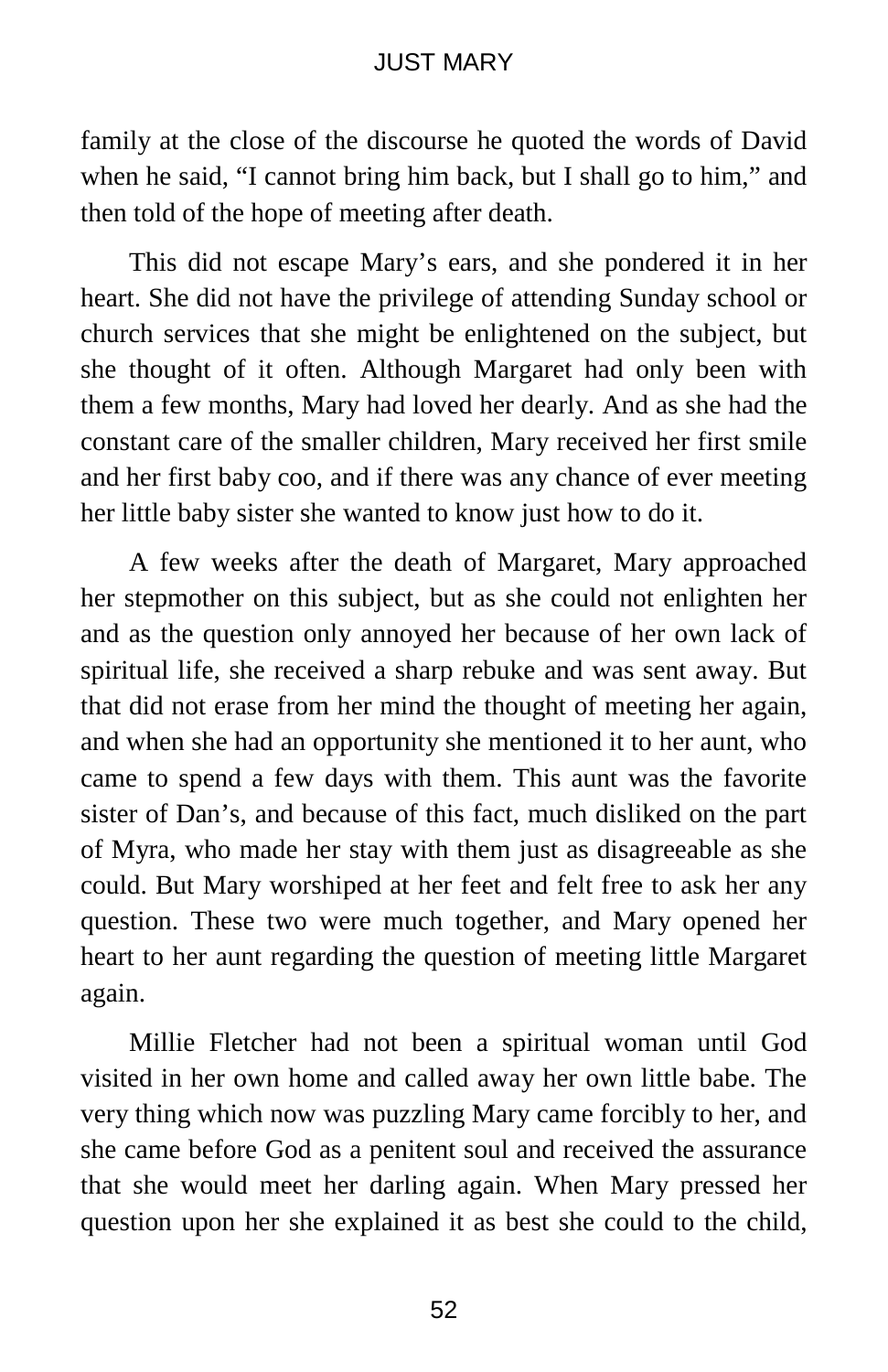and although Mary could not understand it all, she grasped this thought, that we are two people living together, a body and a soul. The body must die and go back to dust, for God made it from dust, but the soul that lives in the body goes back to God. If it has been good it will be with God and with all good people, but if it has been bad it will never see any good people any more. This was about all the conception she had of this vital truth, but as her Aunt Millie ceased talking, she threw her arms about her neck and, laying her head on her aunt's shoulder, began to cry as she said, "O Aunt Millie, I mean to be good and then someday I shall go to meet little Margaret."

This thought was before her for a long time, but as the days wore away into weeks, and weeks to months, the wound healed in the childish heart and the loss of the little sister was forgotten as the work of the home was laid more and more on her.

But it was not to be entirely erased for news came to them of Grandpa Harmon's death, and again the thought of a life beyond this one stirred in the child heart. She had loved Grandpa Harmon dearly, but now he had been called away. As her tears fell upon receiving the news of his death, there went a cry out of her heart, "I want to meet him again."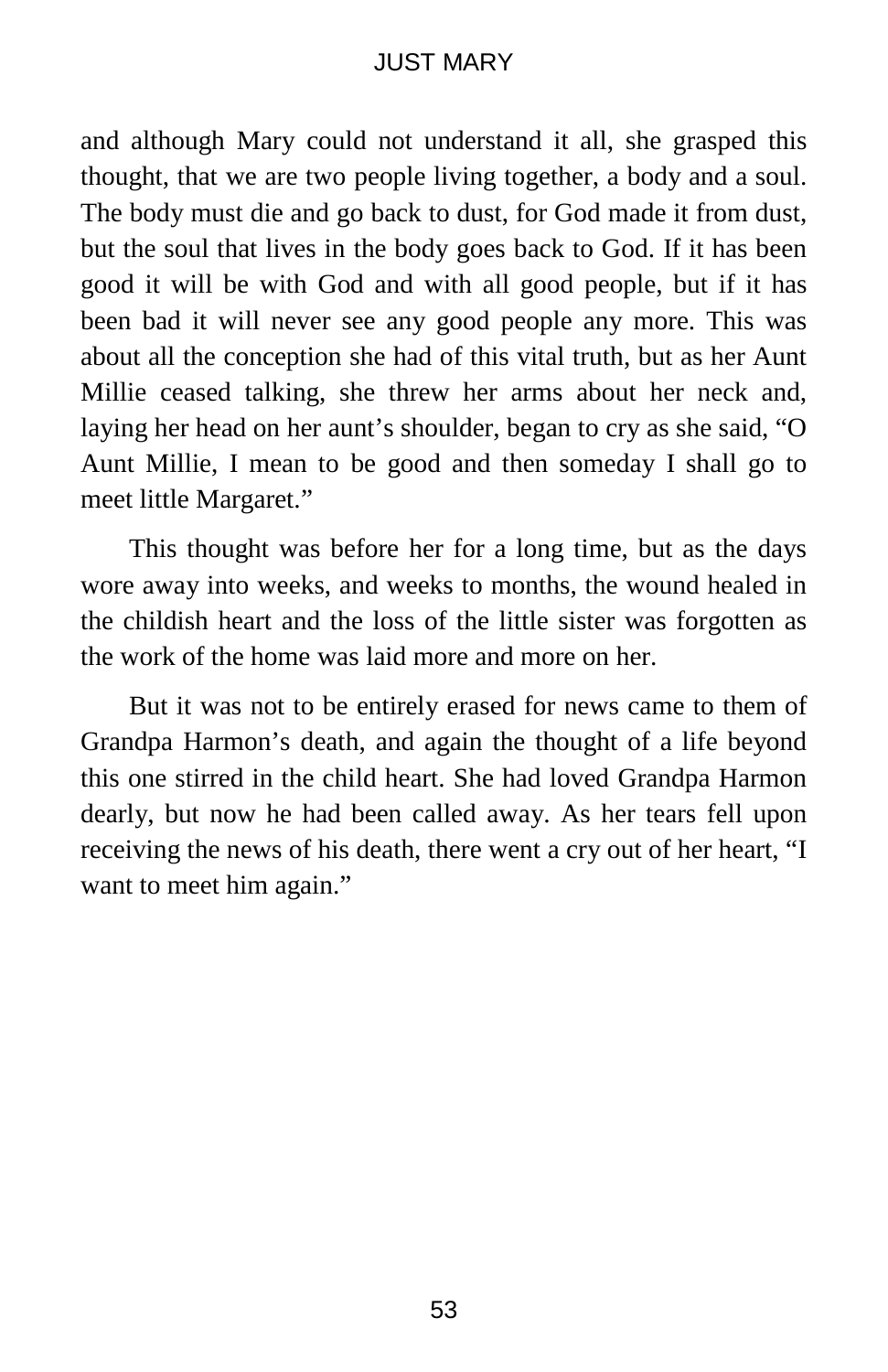# **Chapter IX**

Roy Harmon left his brother David's home in Whitefield, purchased a ticket, and boarded the train. He was going again to see "Peachy," the only one who really claimed his love since the death of his father and mother. Roy had tried to be a brother to David, but their dispositions were so different that they could not agree. As David was now the head of a family, he seemed not to care anything at all for his brother.

After the death of Father Harmon, David married and offered Roy a home with him, which was accepted, but it was only for a few months, for David was so selfish that he thought all Roy's earnings should be given over to him, although Roy was paying his board weekly. Many times he would borrow money from Roy with a promise of refunding it in a certain length of time. When Roy really needed it and would mention the fact to his brother, he would be met with resentment. At last the day came when David again asked Roy for a loan and was refused, and a quarrel ensued in which Roy took his belongings and went elsewhere. But he could not be satisfied. One day the thought of joining the navy came to him, but he must first see his little "Peachy," so he was now on his way to her.

He walked into the Dennison yard unannounced. It was a surprise to all to see him, although Dan, Mary, and Otis were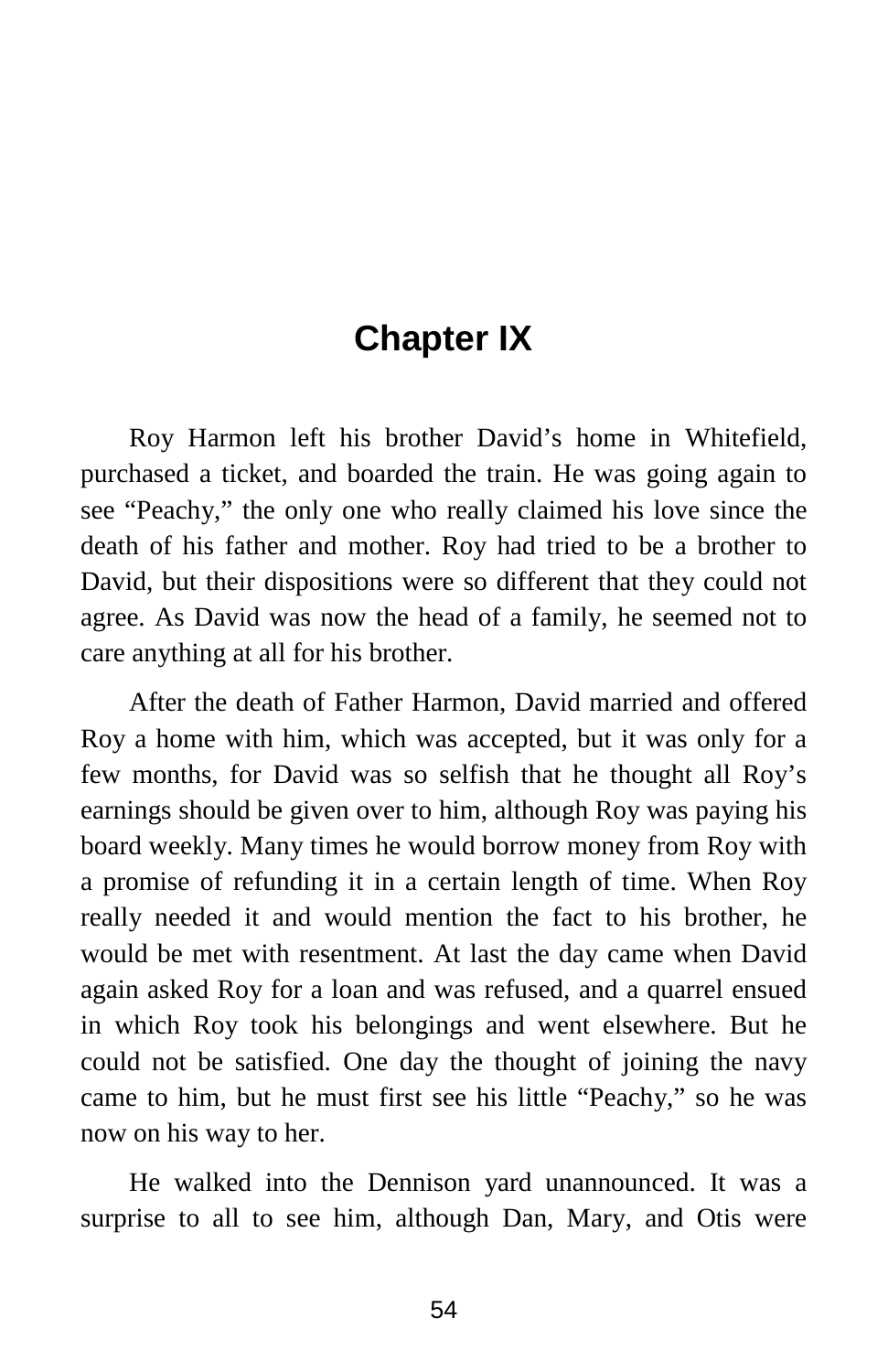delighted. Roy was a great favorite of Dan's because of the feeling which he always bore for Elsie and Mary. He received a warm welcome, but as he looked about him disappointment was written on his countenance and a look of sadness filled his eyes. He could see that his little "Peachy" was neglected. Caroline, Nancy, and the twins were dressed in nice play suits, but his "Peachy" was shabbily dressed in faded calico, which had been patched and repatched. He saw also she was the servant in the home, for she was up early in the morning and with milk pail in hand, away to do the milking, then strain it away, and while the others ate breakfast, "Peachy" busied herself with making beds, sweeping, and straightening things about the place. Then after taking the "leavings" at the table she went about clearing away the dishes. Myra was a very particular housekeeper and free to find fault with anything that did not come up to her close inspection. The younger children had time for play, but not so with "Peachy," for there was no time left for her from her work. Otis helped her in many things, but he had to see with his fingers and therefore could not assist her as he could have had he been able to see. But he helped her with the dishes and with the carrying in of the wood and in many other ways. Roy also noticed the great change in Dan, for he had become silent and unassuming. He tried in many ways to get alone with Mary, but Myra saw to it that they were not alone, for when she found them so, she would always have something else for Mary to do which would take her away from him. But he was determined to be alone with her sometime. Early one morning as he saw Mary start with her milk pail toward the cow lot, he started in the opposite direction for his morning's walk. He went in this direction for some distance, then leaped over the fence and approached the cow lot from the rear.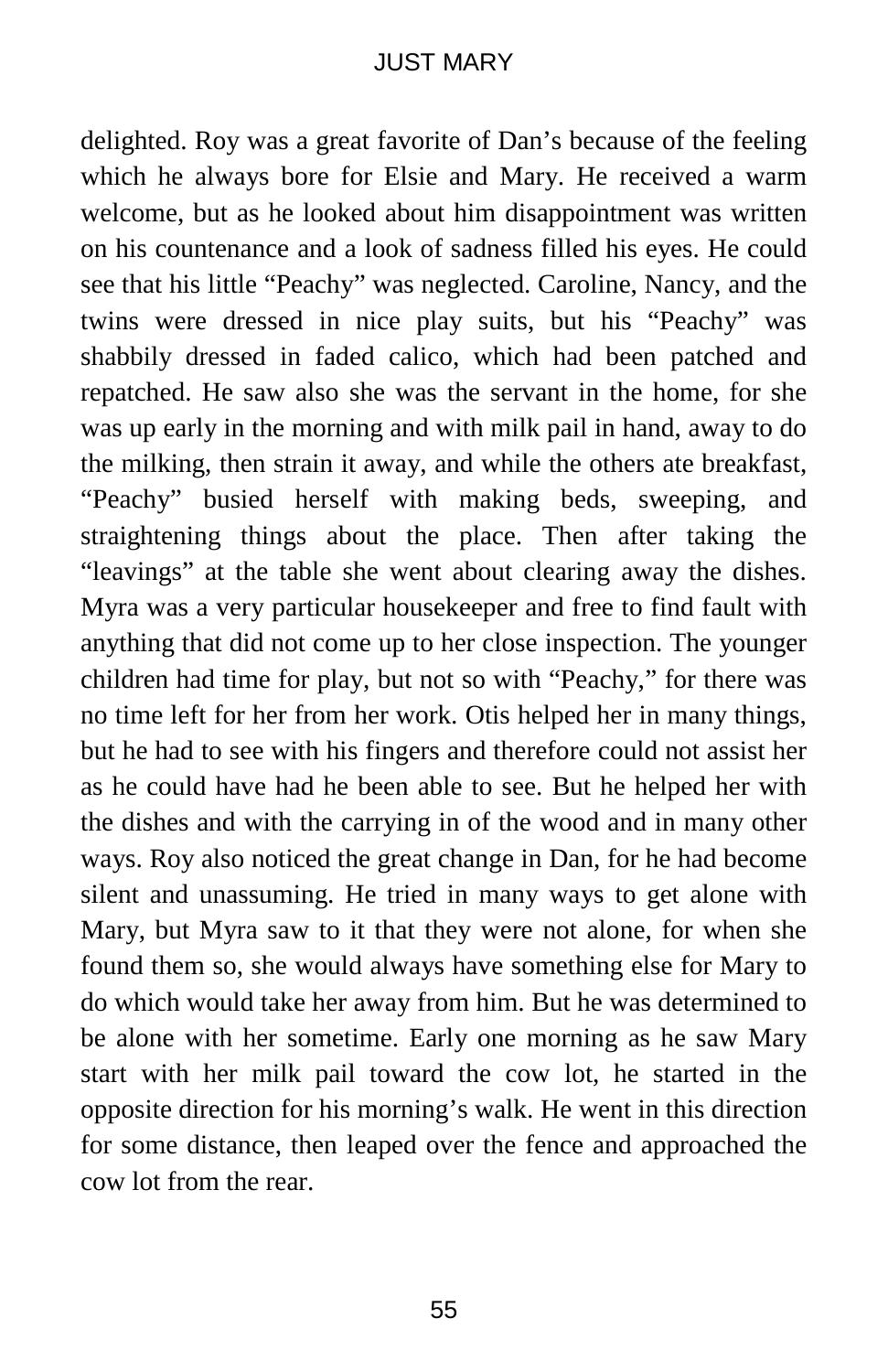Mary was busy milking, sitting on her milk stool, and all unconscious of any observer. As Roy approached he heard her singing, and as he listened tears streamed down his face as he again heard the voice of her who was long since lying in the silent city on the hillside some few miles distant. Elsie was again singing as she had sung to him in his childhood, and it brought back memories of a pleasant home with father, mother, brother, and sister before the cruel hand of death came in to separate them. Elsie possessed a beautiful voice, and it was reproduced in "Peachy." As Roy stood listening something stirred within him as he said to himself, "Some day others shall hear that voice also."

He approached Mary, who smiled as he said, "Here, 'Peachy,' let me try my hand at milking. It has been some time since I pailed a cow," and, sitting down on the milk stool, he convinced her in a very short time that he had not forgotten how to do it, for the milk streamed into the pail and soon the foam was running over the top.

Mary laughed at the expression he had used of "pailing a cow," and this made an opening for conversation. Roy had noticed her shabby clothes, and now as he looked at her feet he saw an old pair of shoes worn out, with scarcely any soles to protect her feet from the briars and thistles which were growing about the cow pasture where she had to go daily to drive the cows to the lot. Her shoes were laced with an old blue calico string, and a white string was tied to the end of her hair which hung in one braid down her back. She had not lost all the curl of her babyhood days, for her hair hung in little ringlets about her face.

"Wouldn't you like to go to town with me today?" inquired Uncle Roy as he looked into her face from where he was sitting on the milk stool.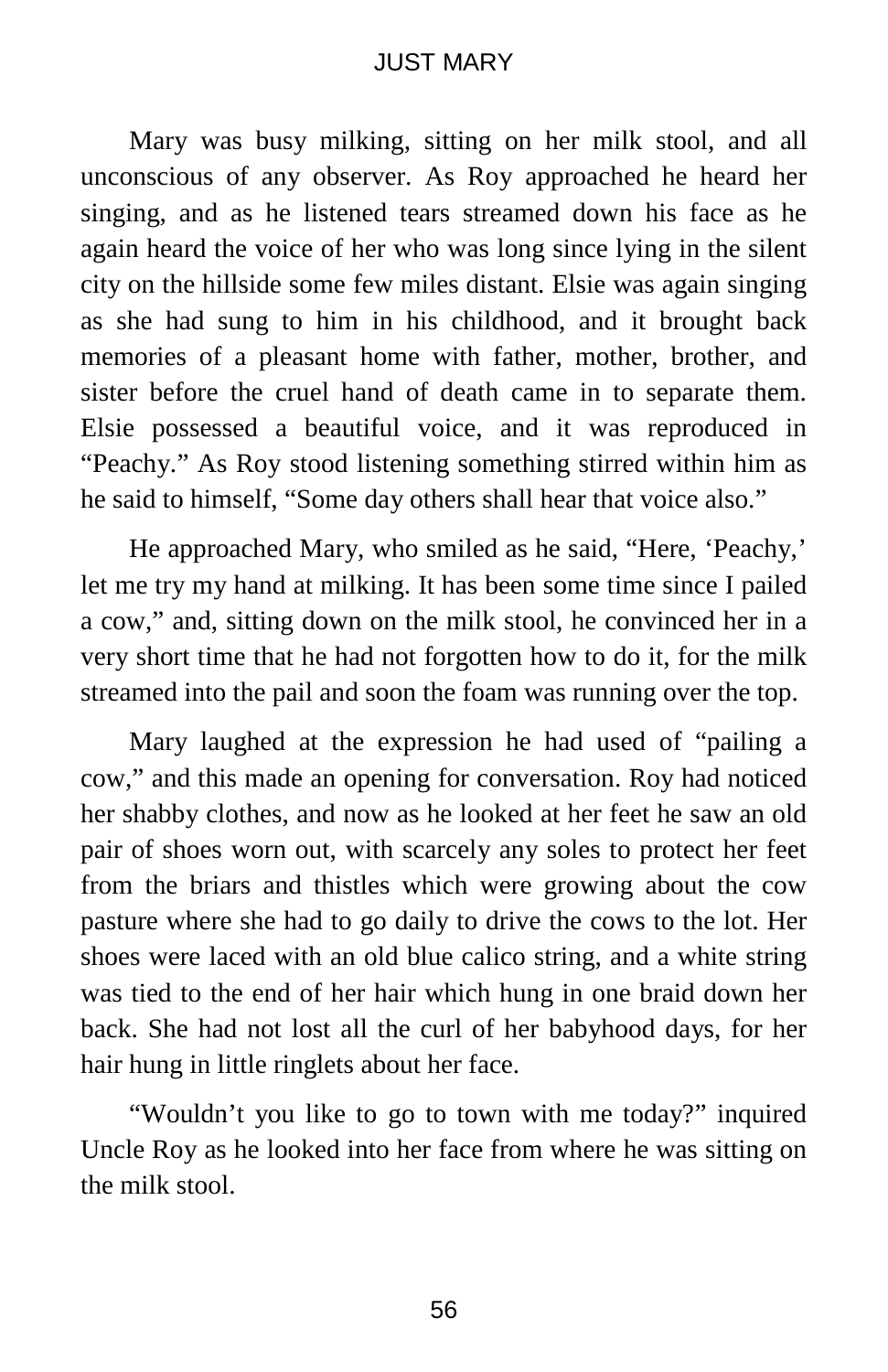"Would I?" exclaimed Mary; "I should say that I should, but that is not to be thought of."

"And why is it not to be thought of?" inquired Roy.

"Why, Mother wouldn't let me go," replied Mary.

"But we will ask your father," said Roy, "and if he says it is all right she will have nothing to say then. You leave it to me, and I shall ask him as we eat breakfast."

"But, Uncle Roy, I have nothing to wear," quickly replied Mary as a blush spread over her face and neck and she looked away across the field.

" 'Peachy,' do you mean to tell me that you have no dresses to wear?" inquired Roy as he rose from the milk stool.

"I have none better than the one that I have on," replied Mary, "and no other shoes than these either."

"But why do you not have?" again inquired Roy. "The other children all have clothes; why haven't you?"

"Mother says that I do not need them for I never go any place, and she says these are good enough to wear about home for me to work in," replied Mary.

"But where did you get them?" again questioned Roy.

"I made them out of some of Mother's old ones," replied Mary. "She often gets some new dresses and then she lets me have some of her old ones that I can make some for myself, and sometimes they are real nice, too."

"Do you make your own dresses?" inquired Roy.

57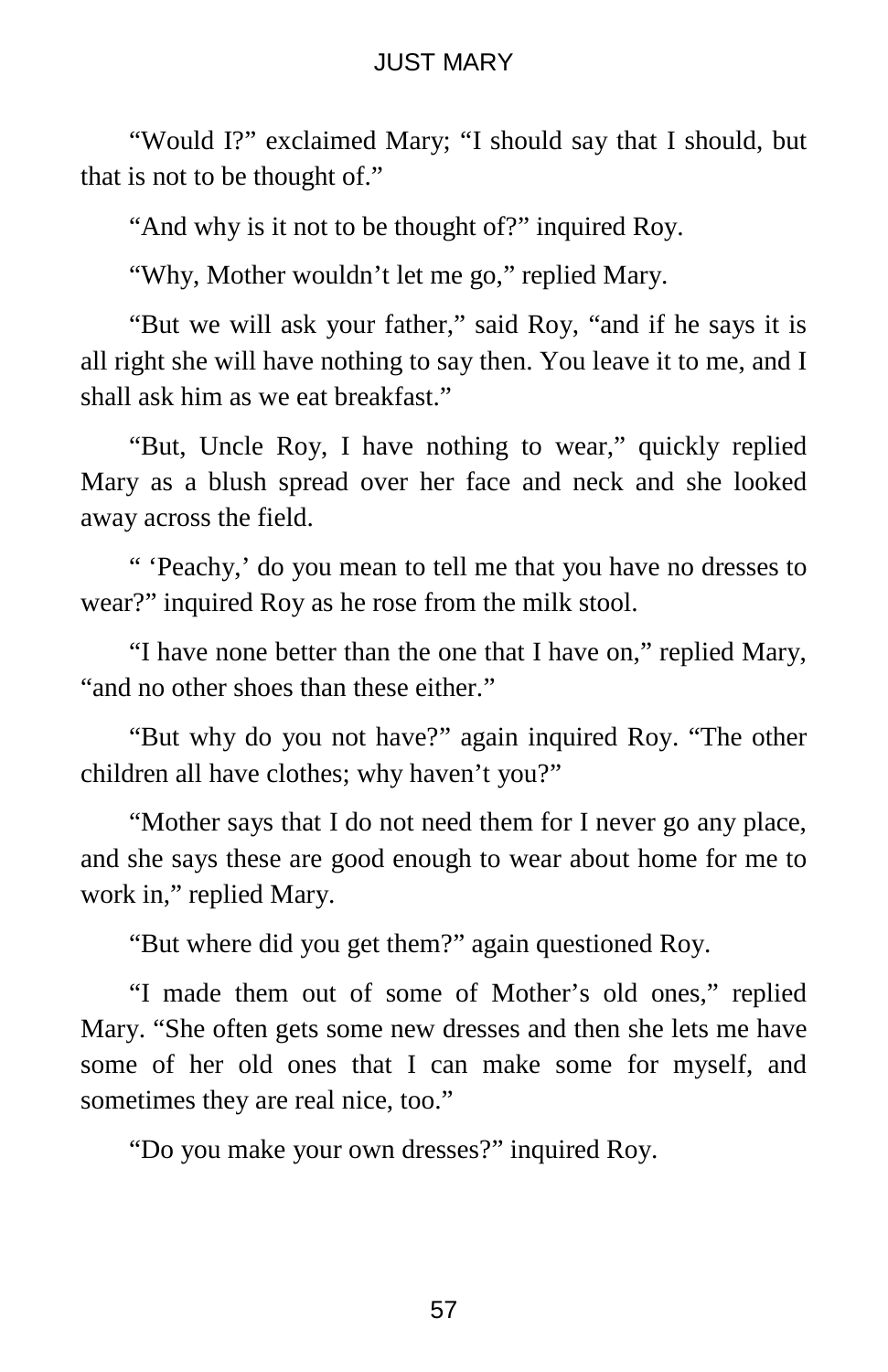"Why, surely I do," laughingly replied Mary; "who do you think would make them for me? Why, I make dresses for Caroline and Nancy, too, and sometimes make Mother's dresses for her."

They stood in the cow lot talking for some time—Roy asking, and Mary answering questions. At the close of that conversation a real resentment rose in his heart against Dan because of some things which he permitted to be done against the daughter of his own sister and who was as much his own child as were the other children in the home.

"We shall go to town today," said Uncle Roy as they started toward the house, Roy with one arm about "Peachy" and with the pail of foaming milk in his hand. How Mary's heart went out to Roy at that time, for it was the first little act of kindness or appreciation that she had had for many, many days. She lingered about as the family sat down to breakfast to hear what the outcome would be of his inquiry to go to town.

When Roy approached the subject to Dan, before he had time to reply, Myra answered, "Oh, no, I could not possibly spare her today, for I have so much to do." Roy ignored her as though she had not spoken and said again to Dan, "I want to take Mary and Otis to town with me for I am leaving shortly for the navy and will be gone for a long time, and I want to leave something for them to remember my last visit with them before leaving. You know we do not know what will terminate before I return, and I may never return. May they go with me?"

"You may take Otis if you want to, but I told you that I could not spare Mary for I need her," said Myra very emphatically.

Again Roy turned to Dan and in a positive tone said, "What do you say? May I take my sister's children with me to town?"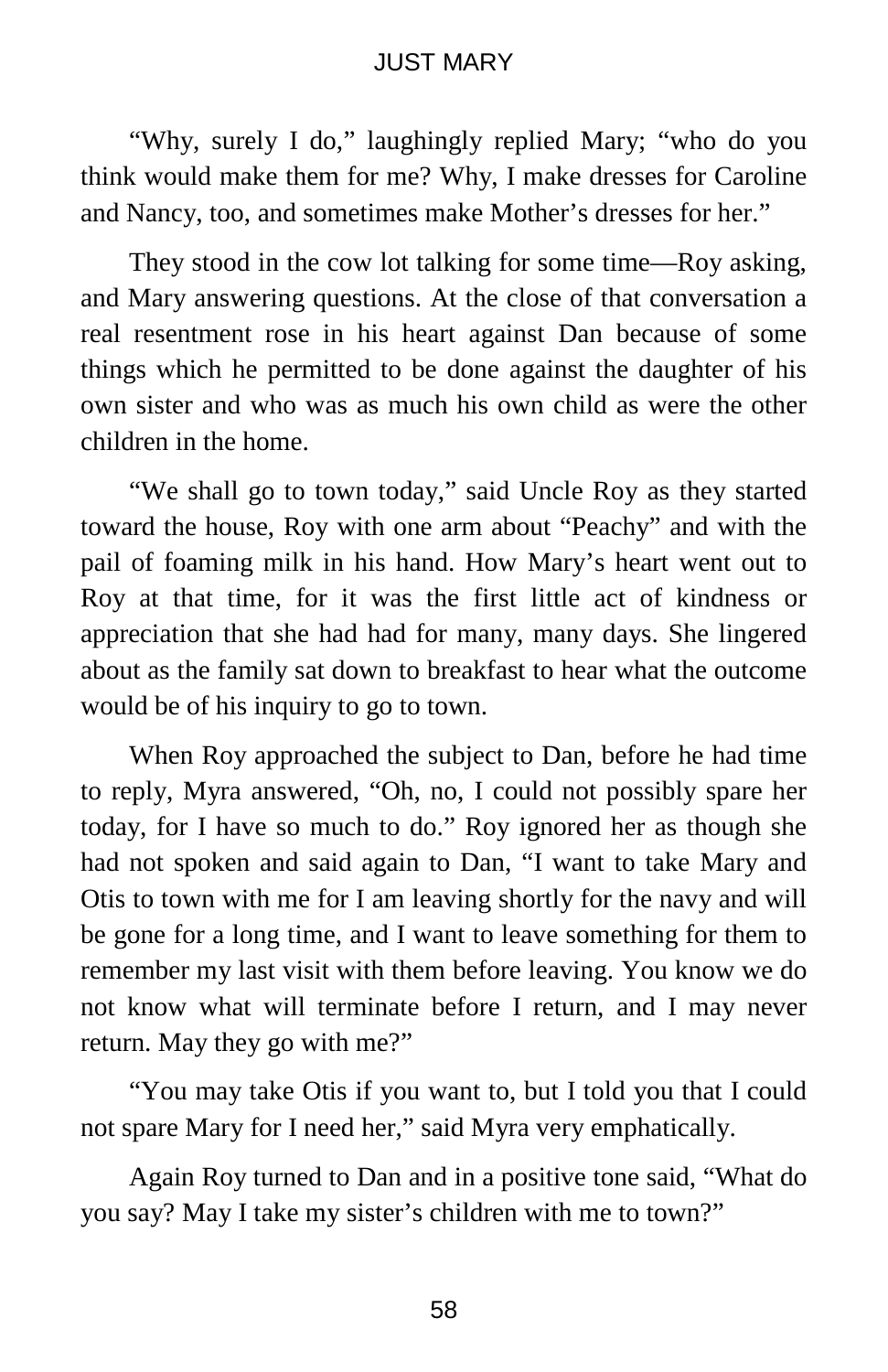"Yes, they may go," said Dan, as he gave his wife a look which was meant for silence; "and I shall go with you, too. Mary, get ready," and he rose from the table.

"I have nothing to do to get ready," replied Mary, "for this is the best that I have to wear."

"Very well," replied Dan.

We shall not try to picture the scene in the Dennison home when Myra found that for one time she could not have her way. Roy did not escape the bite of her sharp tongue. But Mary and Otis went to town with their Uncle Roy, returning with more clothes than they had had for some time. Mary had two pairs of shoes, one pair for every day and one for better wear, three new dresses, a new hat, new hair ribbons, and material to make herself some new undergarments. What pleased Mary most was a dress of soft, silky material, ready to wear. Otis was also supplied with clothes, and both children were delighted. Otis would run his fingers over the different garments that Roy had bought for him and then thank him again and again.

Myra was too indignant to speak to any of them when they returned home and refused to notice Roy when he took his departure the next day. Poor Mary had to suffer for the trip which she had to town, for Myra made life almost unbearable for her! Until this time she had not resented Otis so much, for although she did not like him, his misfortune called forth all the good that was in her, and she had sympathy for him. Now her rage must be spent, and she gave him part of it. She refused them the privilege of eating at the table with the rest of the family, giving them tin plates from which to eat their food and tin cans from which to drink. Her own children received the best, and then if there was anything left, Otis and Mary could have it if they chose.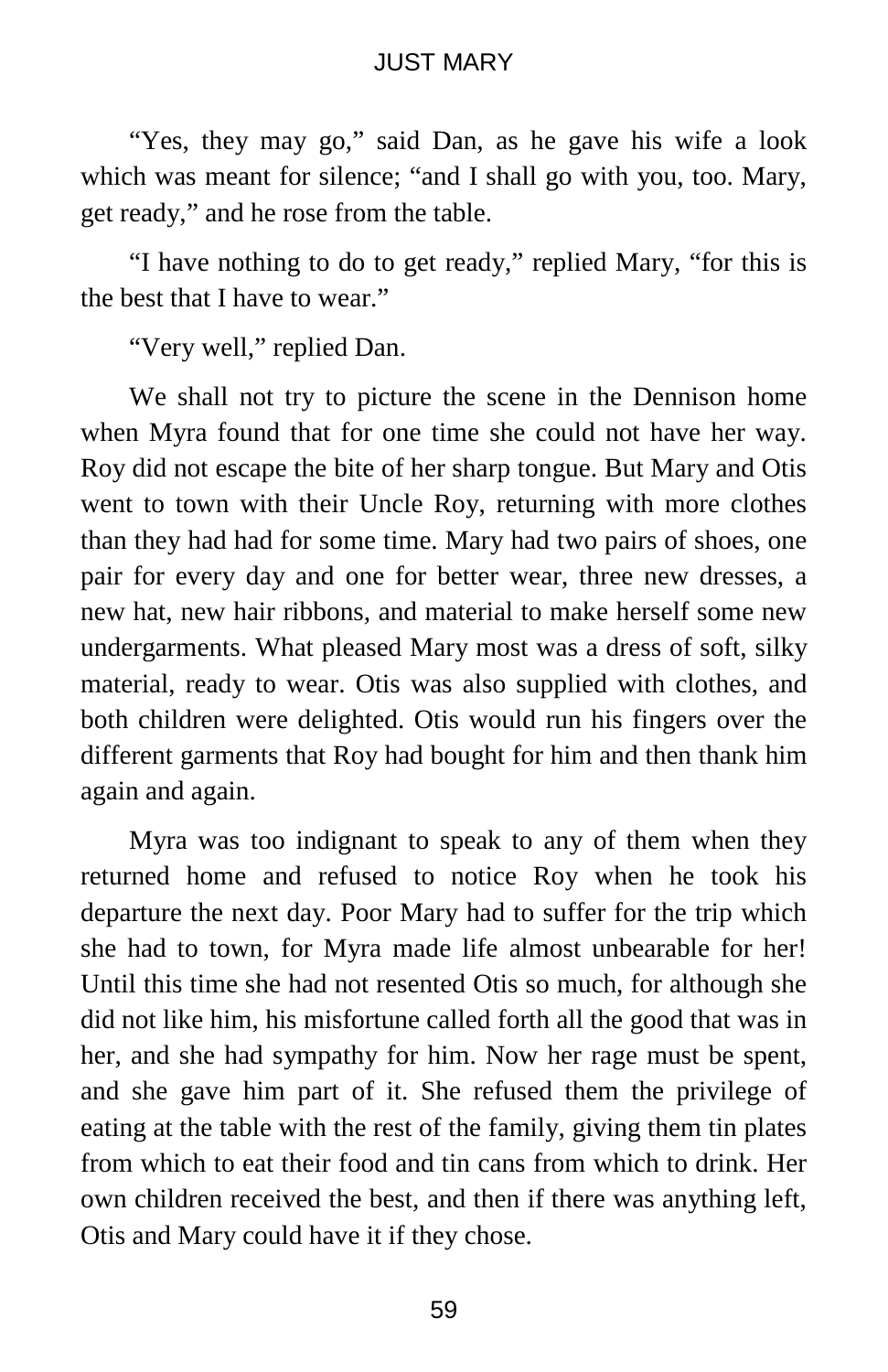The material which Roy bought for Mary was left lying in the dresser drawer for weeks, because Myra refused Mary the privilege of making it, as she always had something else for her to do. But again Dan came in as the head of the family, for Aunt Millie asked that Mary and Otis might visit her, and Dan inquired of Mary if she had made her dresses. When informed that she had not and the reason of it there was another scene in the Dennison home, and Mary began to prepare one dress by cutting into the goods. Myra then denied her the privilege of using the sewing machine, and she stitched her dress with her fingers and a needle, but as she was very neat it looked very well. Mary had sewed since a small child, for whenever she would get a doll she felt that she must have a good wardrobe for it. Every little scrap of goods large enough for use was made up into some garment for her doll. Then when there were others in the family with dolls, she kept them well supplied with dresses. Myra was delighted with this for it kept her from being troubled with making doll garments, and Mary delighted in doing it. In this way she became a neat little seamstress and was soon making garments for herself and for the children and then for Myra also.

When Mary had finished her dress she viewed it with pride, and as she had the dress ready for wear that Uncle Roy had bought her, she thought the two of them would be all right for the time that she would be with Aunt Millie. But when she went to get her dress, the one of which she had been so proud and had tried it on again and again in the secrecy of her own room, she found it covered with axle grease. It was completely ruined, and she could not wear it at all. There was another scene in the Dennison home, and Mary and Otis went to visit their aunt, although Myra did everything she could to keep them at home.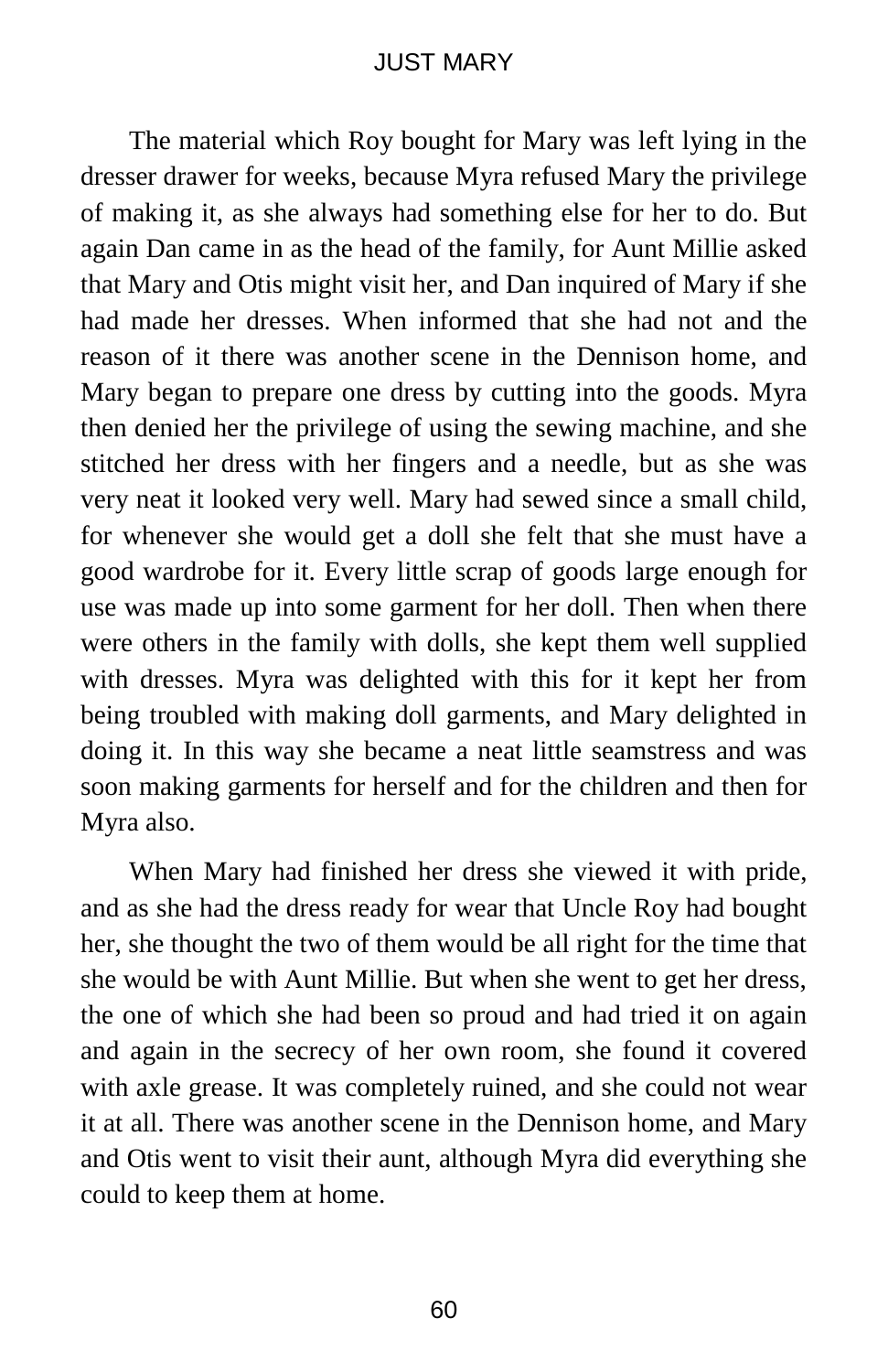Mary wore the dress that she had made, and when her aunt saw it she exclaimed at the neatness of it but said, "Why, Mary, dear, why did you not make it with the machine? Your mother has a machine that stitches nicely, and why did you not use it?

Upon being informed as to the reason, she then had Mary to rip the dress apart and stitch it on her machine, but when Mary returned home after Myra saw what had been done she again ripped the dress apart and Mary had to put it together again, stitching it with a needle.

How unbearable life was becoming, yet Dan never took his place in the home as he should until aroused beyond further endurance and then there would always be a scene! So Mary kept many things from him for fear of such, for after a scene in the home Myra would usually avenge herself on the children.

But there were some bright spots in her life, for after Roy joined the navy, he never failed to write to his little "Peachy" girl. There came letters to her from Panama, Cuba, South America, Hawaii, and the Philippines. Many times he would send them some curios from different places and often money so that Mary no longer had to clothe herself in Myra's old dresses. She delighted also in answering Roy's letters, but her heart was starving for the love of a tender, sympathetic, understanding parent. Aunt Millie took special interest in her, and their talks together helped Mary to develop into a girl with bright and noble ideals.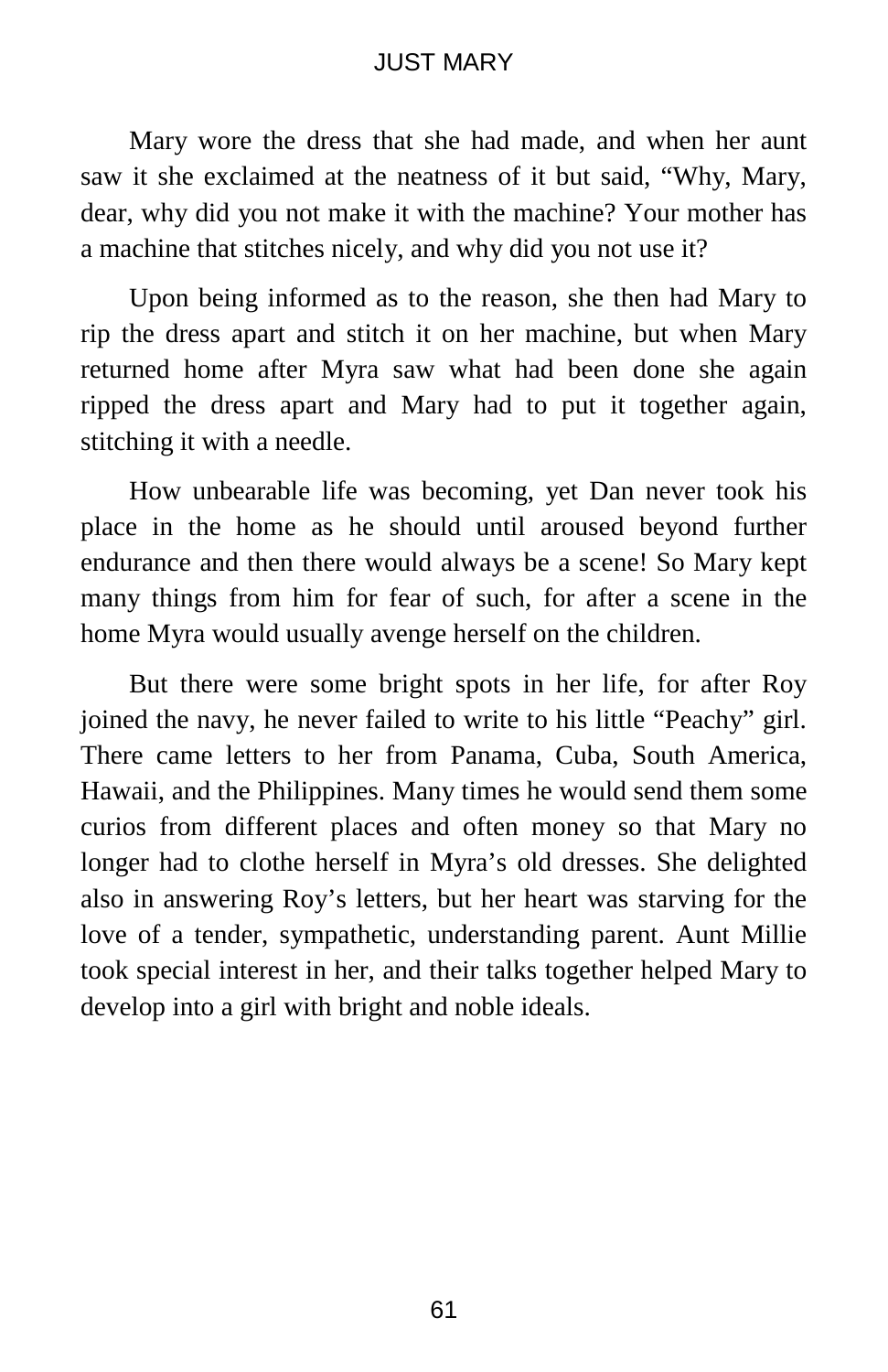# **Chapter X**

Roy Harmon's letters, his pictures, and curios that he sent to Mary had no incentive to make things better for her in her stepmother's home. Instead things grew worse and worse until at the age of fourteen life was almost unbearable to her. Practically all the work of the home was left to her, but try as she might there was never anything done just right. Her stepmother never failed to humiliate her all she could if anyone chanced to be there. There were two more children in the home now—Henry, aged two, and a small baby girl, Rosa, just three months of age. As more children came into the home there was less room for those who were there, and so Mary was crowded out. At the rear of the kitchen was a little room used for storage. To get to the room one must go entirely to the rear of the house and enter from an outer door. Mary was pushed out to this room, and her bed was reduced to a straw bed on the floor. It was not an uncommon thing for her to awaken to find rain coming through the cracks, or the snow sifting through on her face. She had become a real Cinderella, for she did the work and had the poorest accommodations about the place. She knew she was not there because it was really necessary, for there was the front room which was always used as a spare room for company, and the bed was always dressed in snowy whiteness; but her stepmother would never hear to her occupying that bed at all. If Mary would ever mention the rain or the snow coming in through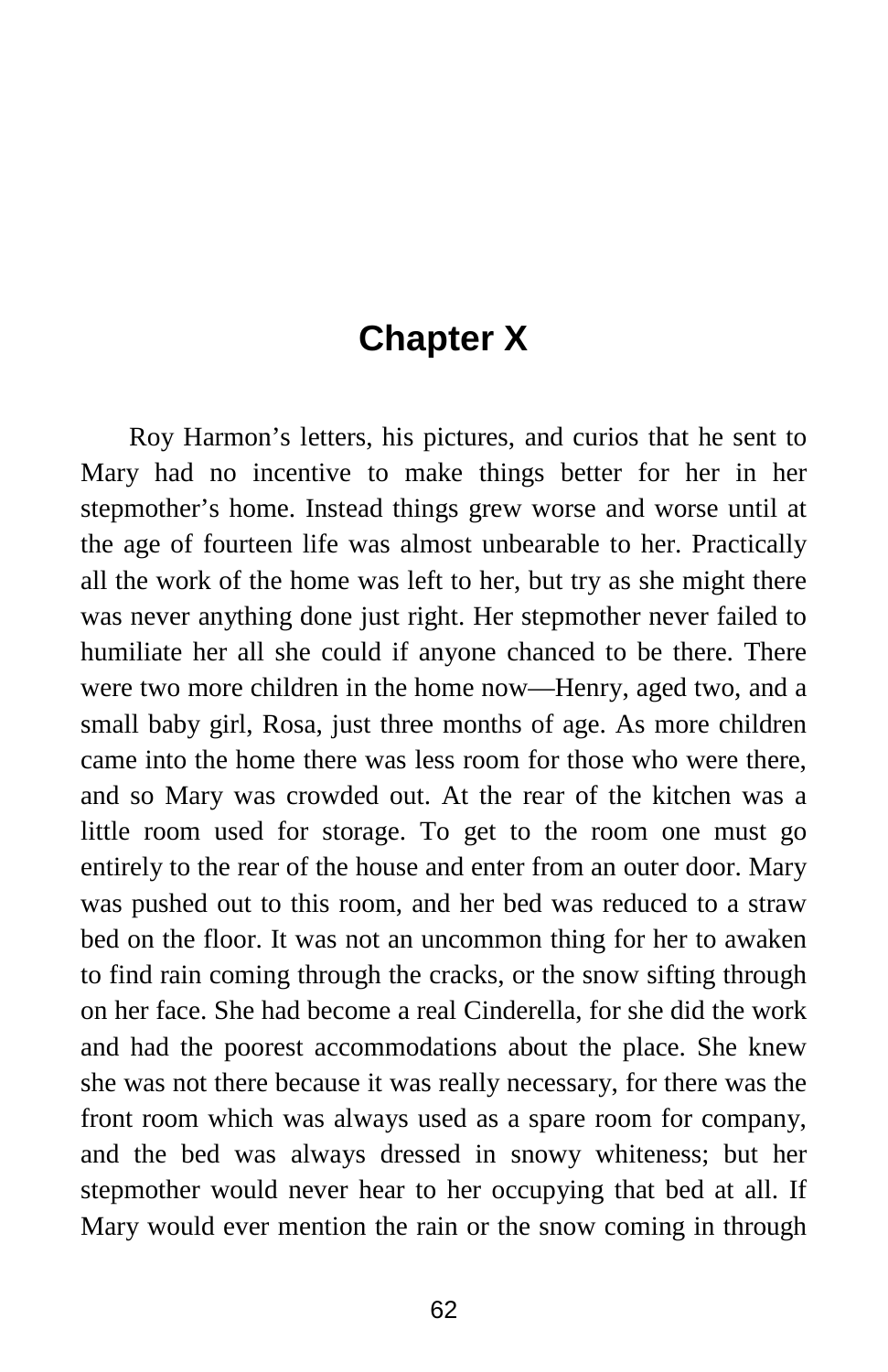the cracks in her room her stepmother would say, "Well that is better than you deserve." When Mary said, "Why don't you put Caroline out there to sleep with me then?" Myra replied, "Caroline doesn't have to go out there to sleep, and I shall teach you how to speak to me like that." Mary suffered a severe whipping because of what Myra called her "impertinence."

Mary could not go to her father with anything, for he had become cross and sullen, never giving a kind word to any of the children nor to his wife, and seldom speaking when about the place. Many times days would pass without Mary hearing his voice. Often she was glad because it was nearly always raised to high pitch and that to find fault with something about the place. But through it all Mary could not forget the pleasant times they had had together and his devotion to her in her early childhood. She could not think that her father was altogether bad when she recalled pleasant memories of the past.

Winter had passed and time came to close the district school. After a short program given by the pupils in the school it was to be closed with an old-fashioned spelling bee. Caroline and Nancy had been attending school and were given a part in the program. As an invitation was given to all the parents to attend, Myra made preparation to go with the children—planning on Mary's remaining at home to care for the younger ones. Mary longed to attend that spelling bee, but she did not know how to arrange it that she might go, for she knew if she should mention the fact to her stepmother there would be no chance for her to get there at all. So the days went by and the evening came for the program and the spelling bee. They were all seated around the table when Myra said, "Dan, I want you to get cleaned up a little and go with me tonight to the schoolhouse."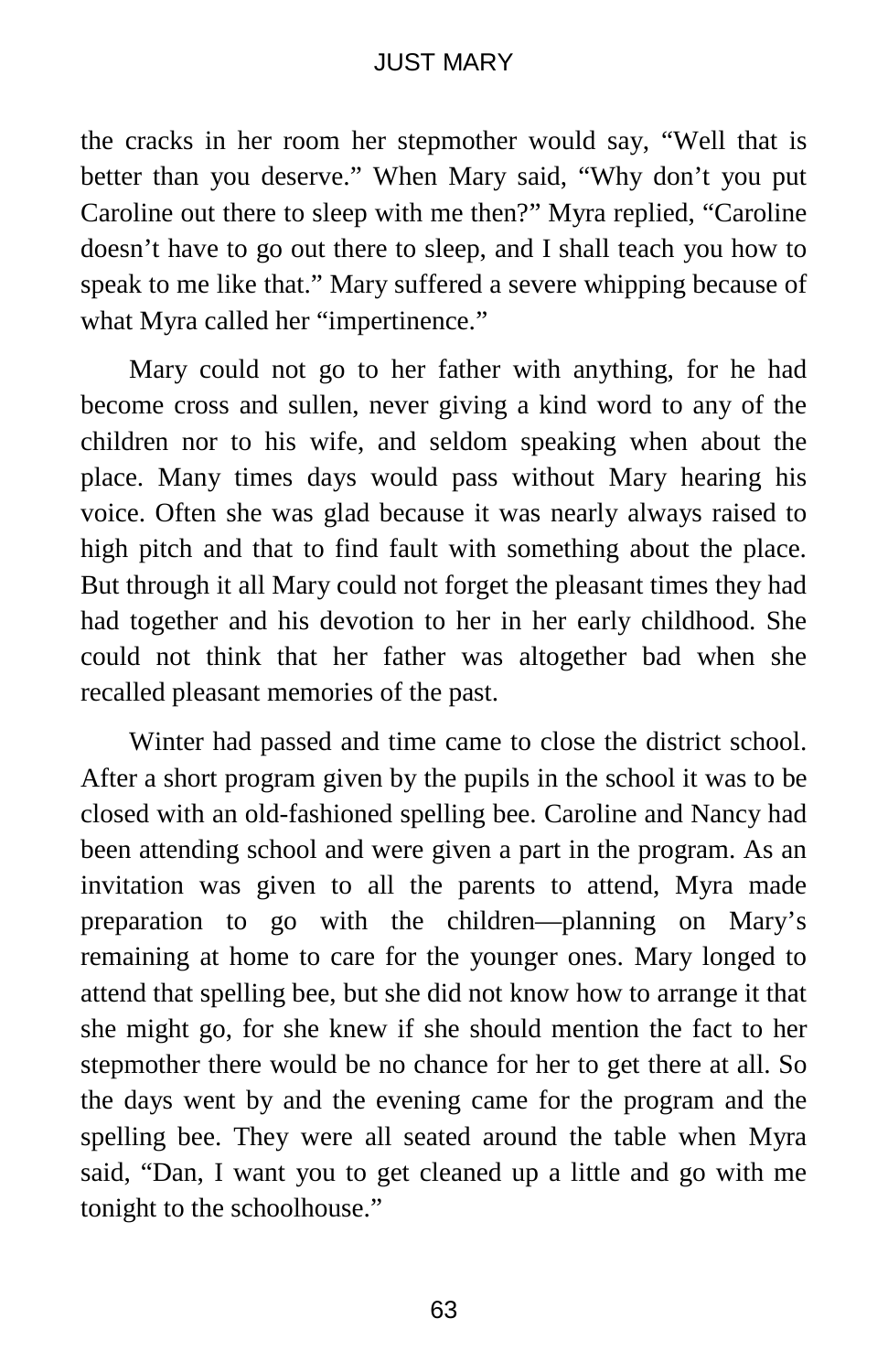"Huh," said Dan, "and what is that for?"

Upon being informed as to what was taking place he said, "And what about Mary? Can't she go with you and help you with the children? I do not care to go at all, and do not mean to go, but I shall keep Elmer and Ellen, and I think that you and Mary can manage the rest of them."

Here Myra flew into a rage, as she very often did, but Dan had become very obstinate and he said, "Very well then, if Mary doesn't go none of the others need go either."

So turning to Caroline and Nancy he said, "Do you hear what I said? You need not go to the schoolhouse this evening for your mother is not going and neither am I."

There was another scene in the Dennison home in which Dan came out the victor, for Mary went to the spelling bee that night with Otis holding on to one arm and carrying baby Rose in the other arm. She was dressed in a garment made from one of her stepmother's old dresses, and her shoes were laced with a calico string, but her heart sang because she was attending the spelling bee.

Miss Myers, the teacher, met them at the door and took Caroline and Nancy to their places among the other pupils. The Dennisons were not the first ones there, and more kept coming until the house was filled. You could see eager expectancy written on all their faces as proud parents came to hear their children do their part in the program. Lanterns and lamps here and there about the room furnished sufficient light and there was chattering all over the room. Miss Myers looked at her watch again and again and seemed to be very much agitated for the time had come when she meant to begin the program and still one boy was not there. At the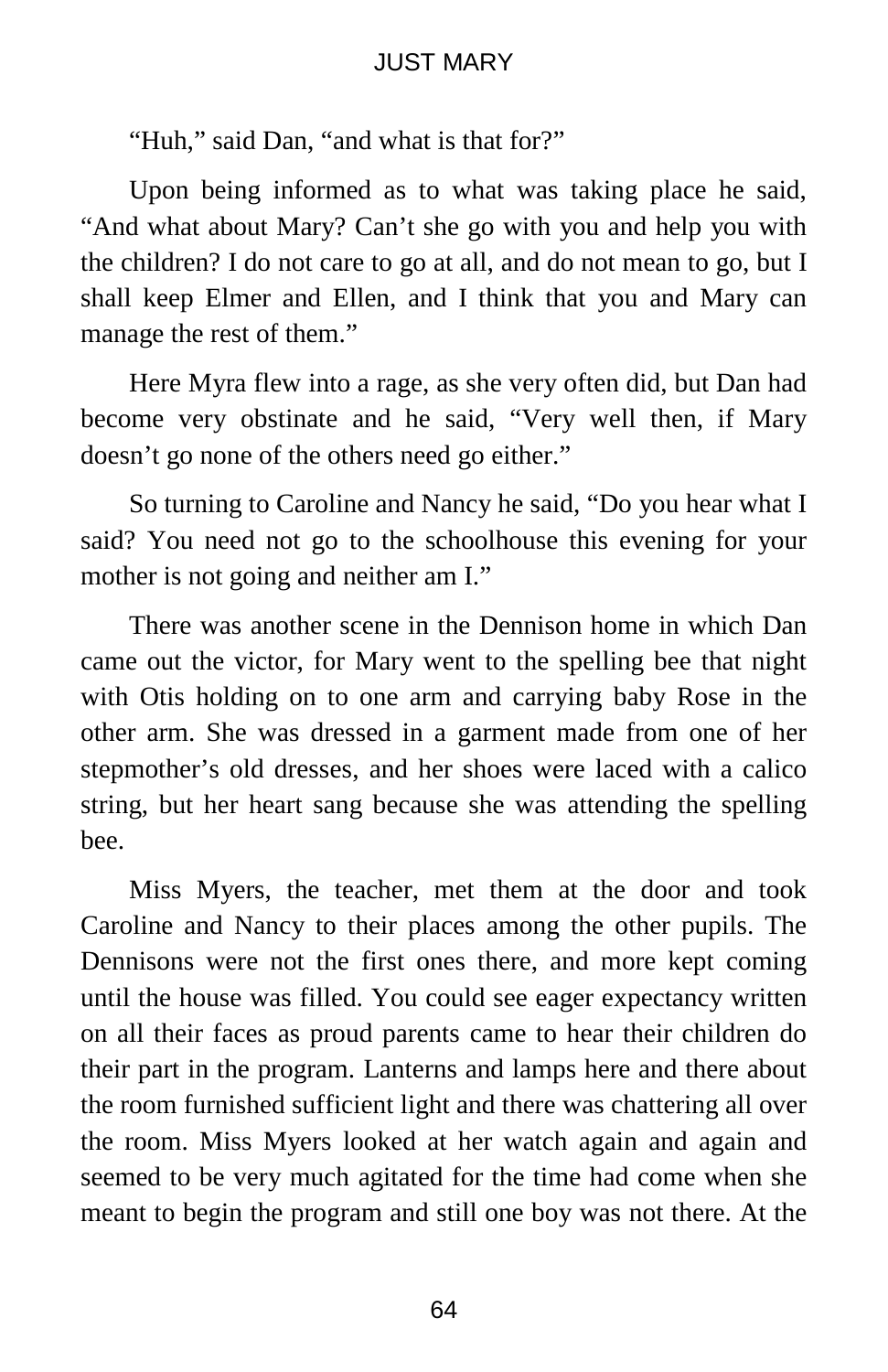very last minute here he came, all bundled up and with a flannel cloth about his neck.

Mary sat near the door and heard Miss Myers say, "Oh, I have been so uneasy, Mrs. Peffers, for I feared Fred was not coming and I do not know what I should have done had he not come, for you know he has the main part in the program and it would have been ruined had he stayed away."

"Well, I was almost afraid to let him come," replied Mrs. Peffers, "for really he has been sick all day and has such a sore throat and is so hoarse. I do not know whether he can take his part or not, but he says he means to go through with it. I know the boy has fever, although he will not admit it. I am afraid the night air will not do him any good, but maybe it will not make him any worse for I have him wrapped up extra good, and have a piece of flannel about his neck. I told him that he might remove that while he is doing his part in the program." Miss Myers then led Mrs. Peffers to a seat near the front. The program began with the children all taking their places and doing their part. Caroline's and Nancy's names were called, and they each gave a recitation. Mary's heart beat a rat-a-tat in her bosom as they each delivered the recitation that she had taken so much pains to help them commit to memory, and as they did their part without any blunder she felt that she had been rewarded for all her efforts. How cute they looked in their new dresses and hair ribbons; dresses that Mary had made for them! Mary felt proud of them as she listened to them speak their pieces that night before that houseful of people.

The little ones were first on the program and then came the older pupils with a little play, "The Old Schoolmaster," in which Fred Peffers took the part of the old schoolmaster. He came before his pupils in frock tail coat, whiskers, and spectacles with a rod in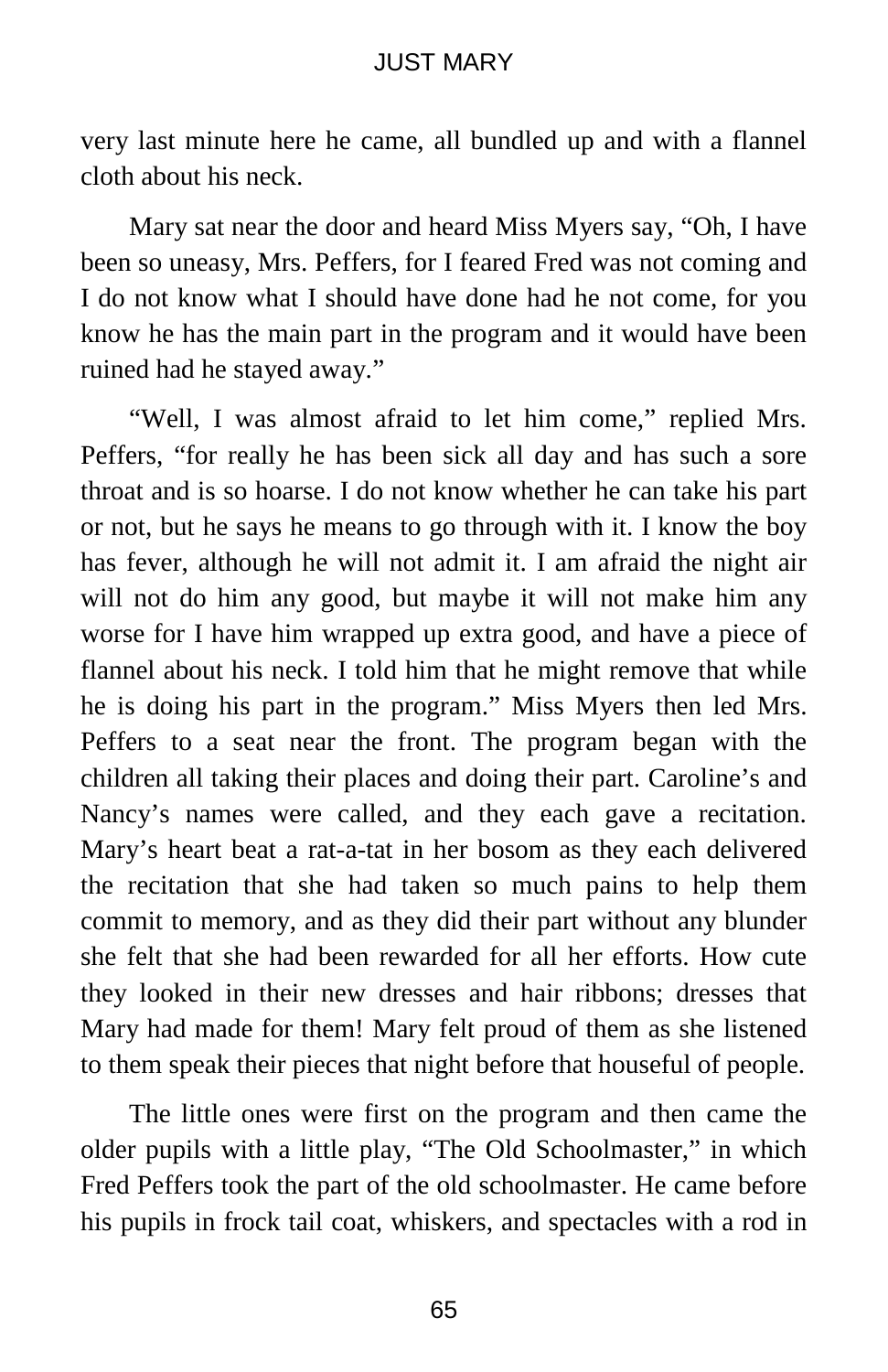hand which he frequently used on some mischievous boy. The audience roared with laughter at some of the antics among the mischievous boys when the schoolmaster's back was turned, and at some of the ridiculous things which he tried to teach them. The play ended with the schoolmaster's taking a nap in his chair and a boy loosing a bee which he had in a bottle, so that it made its escape up the schoolmaster's trouser leg just as Miss Sally, an old maid, came to visit the school. The curtain was drawn as the schoolmaster awoke and tried to get rid of the troublesome bee.

This ended the program, and there was an intermission of fifteen minutes. Then they were again called to order for an oldfashioned spelling bee in which Miss Myers asked that all take part. Henry and Rose were both asleep, lying on top of desks, and when all were called to take part Myra stood with the other mothers in the district. When Mary saw her leave the baby, she too left Henry lying on the desk where she had been sitting and took her place with the others around the wall. When all arrangements had been made the spelling began with Miss Myers pronouncing the words. Only one trial was given at a word, and if it was misspelled, it was passed on to the next one and the one who missed took his seat. Miss Myers took the old red-backed speller and opened it at the front, pronouncing first words of only one syllable. The first round around the wall several took their seats, for some of the older ones missed some simple word. Several times more around and so many had taken their seats that Mary was now standing beside her stepmother and therefore spelling against her.

"Audacious," pronounced Miss Myers. It was now Myra's turn to spell, and all could see that she was very uncertain about the word. She stood haltingly as Miss Myers again pronounced the word and then spelled in a questioning way, "a-u-d-a-s-h-u-s."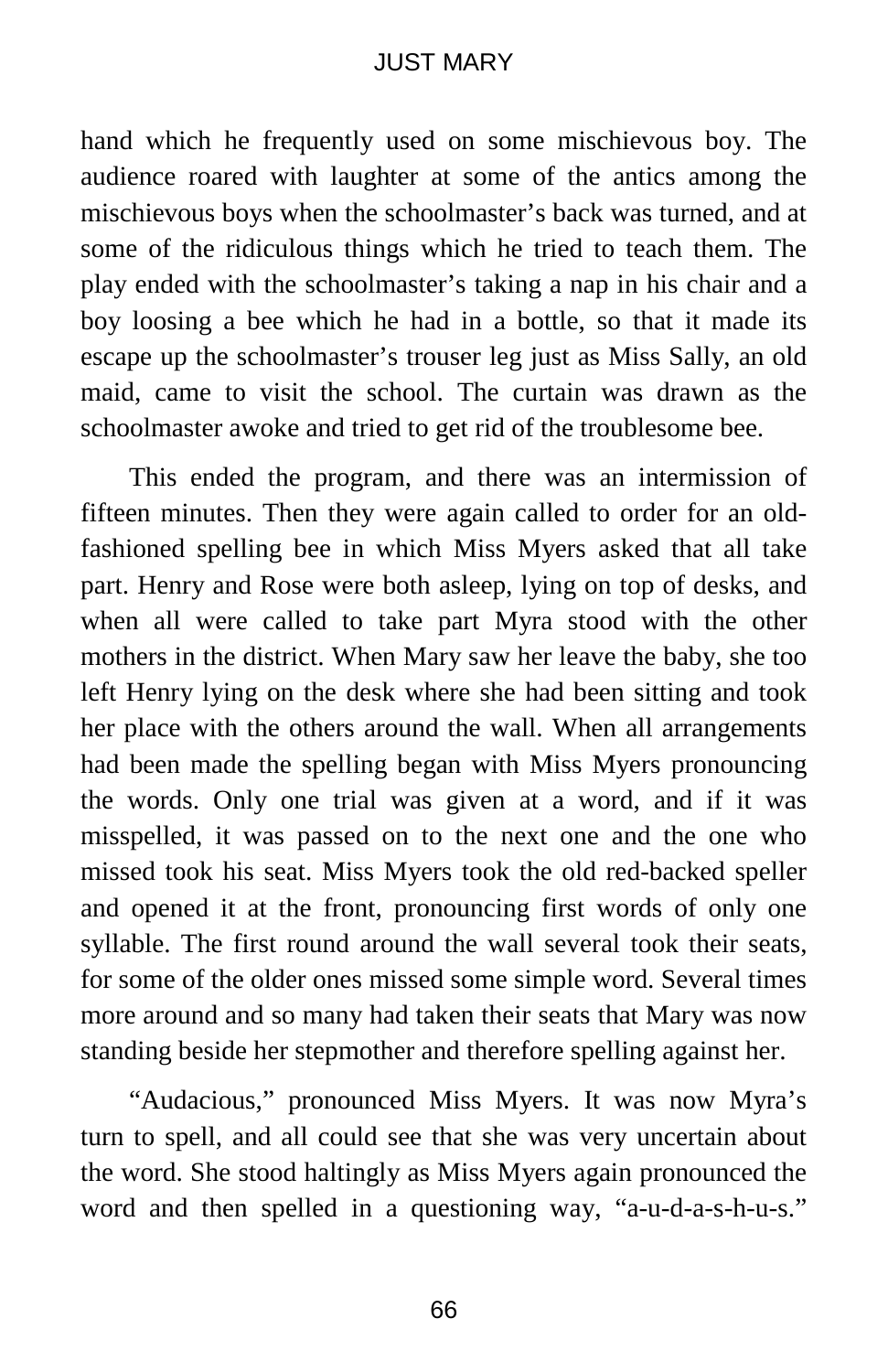Miss Myers smilingly said, "Next." It was not any question with Mary as to how it was spelled, for she could see it in her own mind on page eighty-three of the speller on the left side of the book in the third column of spelling, and so she spelled it unhesitatingly, "a-u-d-a-c-i-o-u-s." Miss Myers said, "Correct," while Myra took her place with the others who had missed their words, but her face was scarlet and her eyes flashed fire. She felt humiliated in being out spelled by her stepdaughter. But Miss Myers kept pronouncing words and those around the wall kept spelling until there were only two left standing, and they were Mary and Frank Fletcher, the latter a cousin of Myra's. Five minutes passed, and the two were still standing, each spelling with a positiveness which convinced their listeners that they knew the words. Miss Myers then turned to the back of the old speller to find some more difficult words, when off the desk rolled Henry, landing in the seat below and letting out a frightened scream.

Myra rose to her feet and in a sharp tone of voice said, "Mary, I think you have stood there long enough; if you had been there with your little brother where you belong he would not have rolled off the desk. Go on now and take care of him."

Mrs. Peffers had already lifted him in her arms and silenced him, so that he lay back in her arms and went to sleep again. She said, "Let her alone, and I shall see after him." So Mary kept her place beside Frank, spelling her words positively. Frank stumbled over some of his words uncertainly, but Mary caught her words and from the first letter to the last letter there was not an uncertain action about her. She knew them, knew just where they appeared on the page in the old speller, and could see them in her mind as Miss Myers pronounced them to her.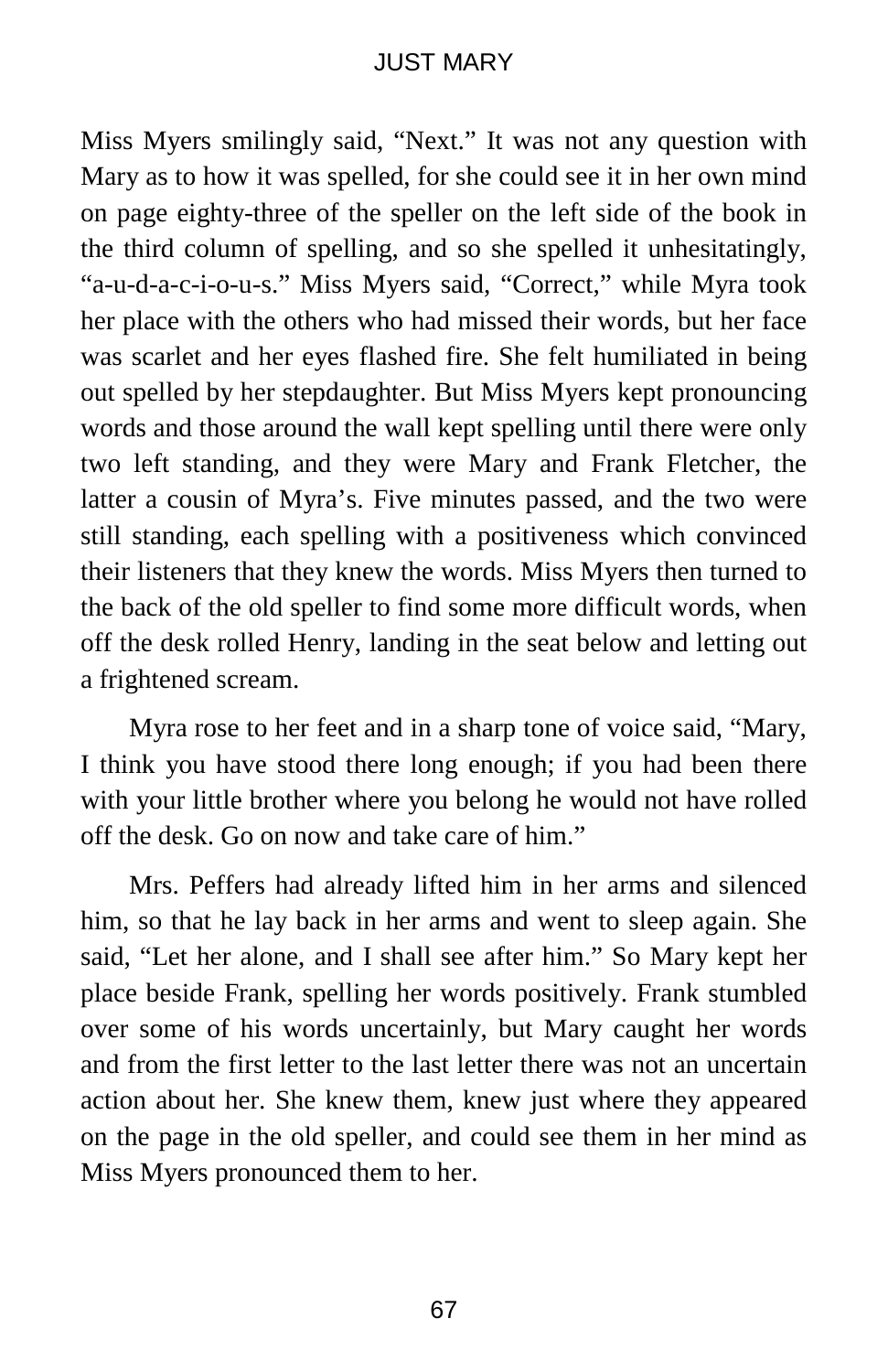Another leaf was turned; and Miss Myers then began to pronounce words taken from the French language and used in the English language. Several words were pronounced, each taking their turn in spelling, and then came the word "rendezvous" to Frank. He stood hesitatingly for some time before trying to spell. When Miss Myers pronounced it for him the second time he began in an uncertain manner, "r-e-n-d-a-v-o-u," and as Miss Myers said, "Next," Mary caught the word and spelled positively, "r-e-n-d-e-zv-o-u-s," pronouncing the word also. At Miss Myers' "correct" the old school-house rang with cheers. It did not take a personal acquaintance with Myra to convince one that she was angry because of the turn of events that evening, for her face bore the appearance of an approaching storm. Just as soon as they could get away at the close of the night's entertainment they were gone and poor Mary had to bear the sharpness of her tongue all the way home. But as Otis walked by her side, holding to her arm, he whispered to her, "I never was so tickled in all my life as I was when you beat spelling, and I know Papa will be, too. But didn't it make Mother mad when you beat her?"

Mary was indeed proud that she had carried off the honors of being the best speller there that evening. Many were surprised because no one thought of Mary being anything else than a slave in the Dennison home, and as she had not been to school since nine years of age this was truly a surprise to all. Dan was delighted when the news was broken to him the next morning at the breakfast table, and when told that Mary spelled the word that his wife had missed he burst into a loud, "Ha! ha!" which opened the way for another scene in the Dennison home on which we shall draw the curtain.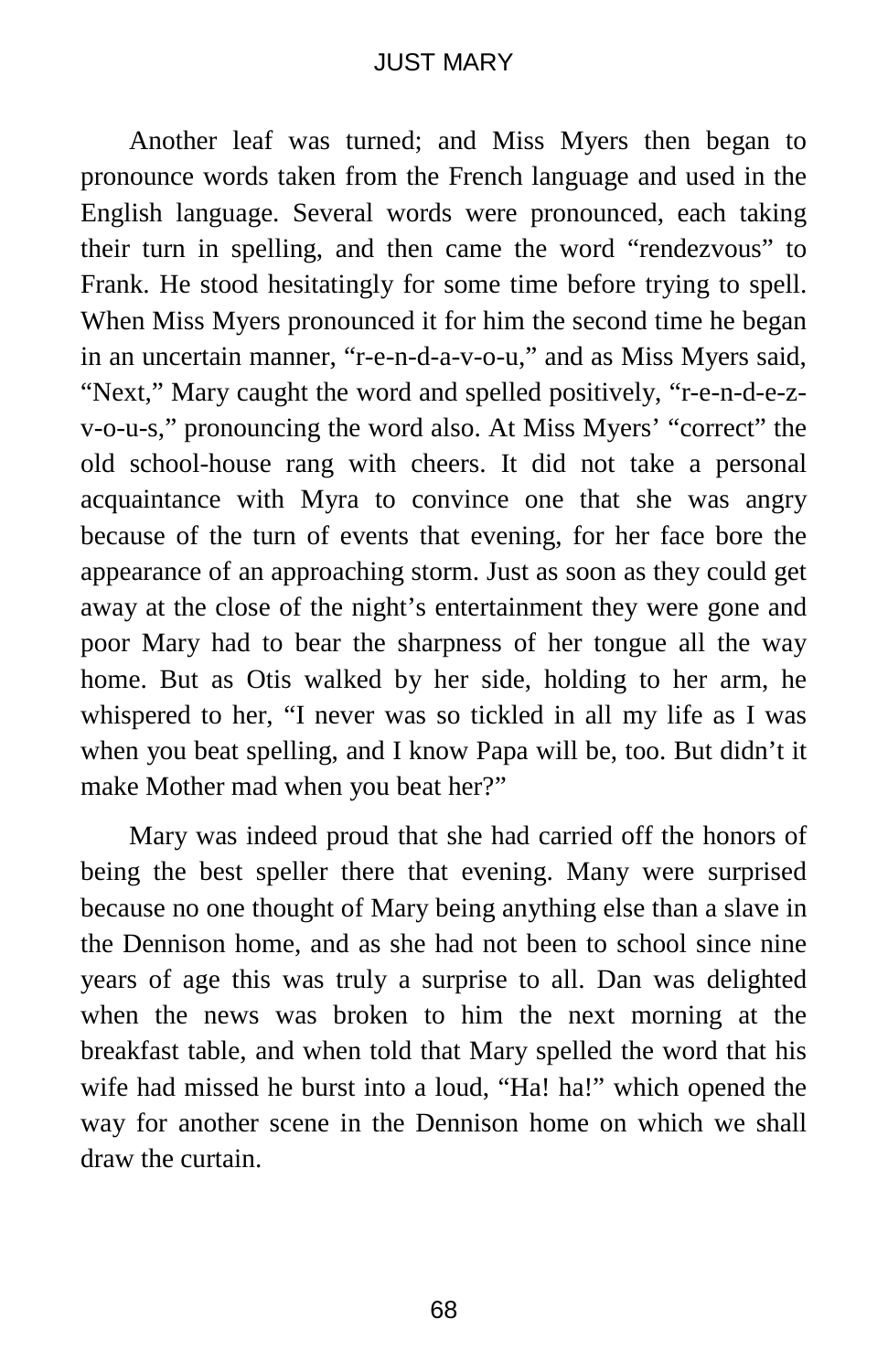Two days after the close of school the news was circulated over the community that the Peffers' children had measles and that Frank had them the evening of the spelling bee at the schoolhouse, so that he exposed all the children in the community. True enough, in a short time those children who had not had measles came down with them, and in many homes some of the older people. Caroline and Nancy came down with them first in the Dennison home; then Ellen and Otis; but Mary had not yet taken them. Ellen was quite ill of them, but the other children were only confined to their beds a few days. Poor Mary had much to do, and then when she had finished her work at night, she would pile on her straw bed in the lean-to for a night's rest.

Three weeks had passed and the two little ones in the Dennison home took measles; then Elmer and Mary. It was now the last week in April and a cool rain was falling, but Mary lay on her straw bed in the old lean-to off the kitchen. There had been another scene in the home. Dan was going about in one of his sullen moods; and Mary had been sick for two days before he inquired as to why she was not about the place. About this time Otis stole up to him and said, "Papa, Mary is awful sick; she won't talk to me at all, and her bed covers are as wet as can be."

"Well, where is she?" inquired Dan. Otis led him to the little storeroom, and there he saw his eldest daughter on her straw bed, damp from the rain that had come through the cracks in the wall. He saw she was quite ill and that something must be done. When he informed Myra of her condition, she said, "Well, she is your young one, not mine, and if you want anything done for her do it."

Dan was not slow in doing something, for he immediately went to the spare room and with the aid of Caroline soon had the bed ready for Mary, only to be opposed by Myra, who declared she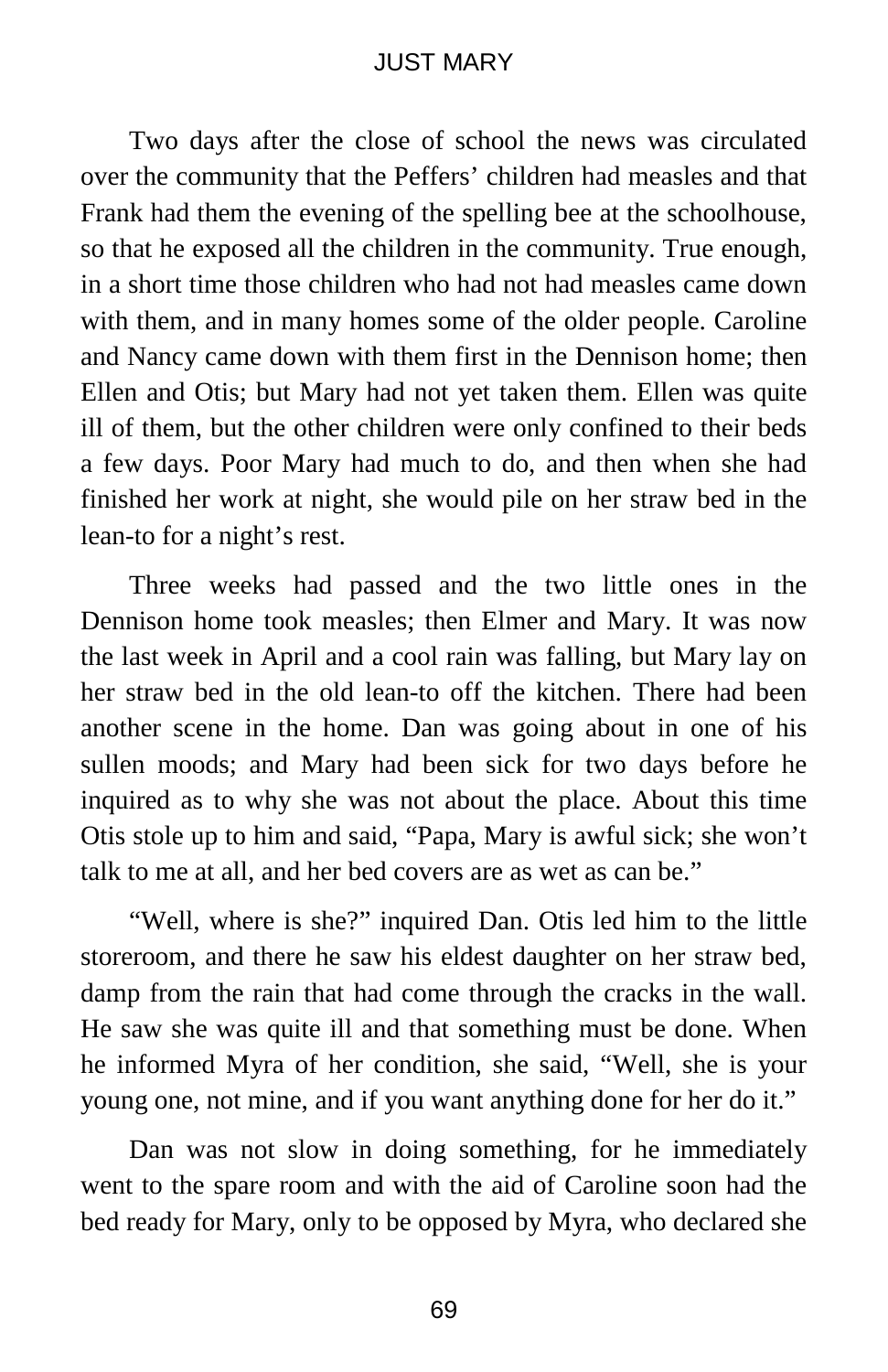should not be placed in the best room they had. She said her children got over the measles without having the best there was in the house, and she meant to see to it that Mary did, too. This brought forth another scene in the Dennison home, but Dan came out the victor, for, taking Mary in his arms, he carried her to the front bedroom where he laid her on the best bed in the house, and where she lay for many days hovering between life and death. Pneumonia set in, and Mary was a very sick girl. Aunt Millie came to Dan's aid in caring for her, and the two of them nursed her back to health again. It was by the bedside of his eldest daughter that Dan Dennison came to himself and found what Mary really meant to him. Over and over he would chide himself for his neglect of her. Many times while she raved in delirium, he would sit by her bedside weeping and cry out, "O Elsie, Elsie; I have been so neglectful of yours and mine. I have forfeited the right of being called a father, for I have not been one." And one night as he and his sister watched by her bedside, expecting the little spark of life to flee at any time, he fell upon his knees and cried out, "O God, if you will but spare her, I promise you to be a better father than I have ever been and never neglect her again." Her severe illness proved what she really meant to him. He knew that had she not been neglected and left to sleep in the open when ill of measles the other affliction would not have come on her. But he was untiring in his attention to her and in his care of her. After several days of doubtful watching, Mary began to amend. When she did recover the front bedroom was known as Mary's room, and she no longer had to go to the old lean-to off the kitchen.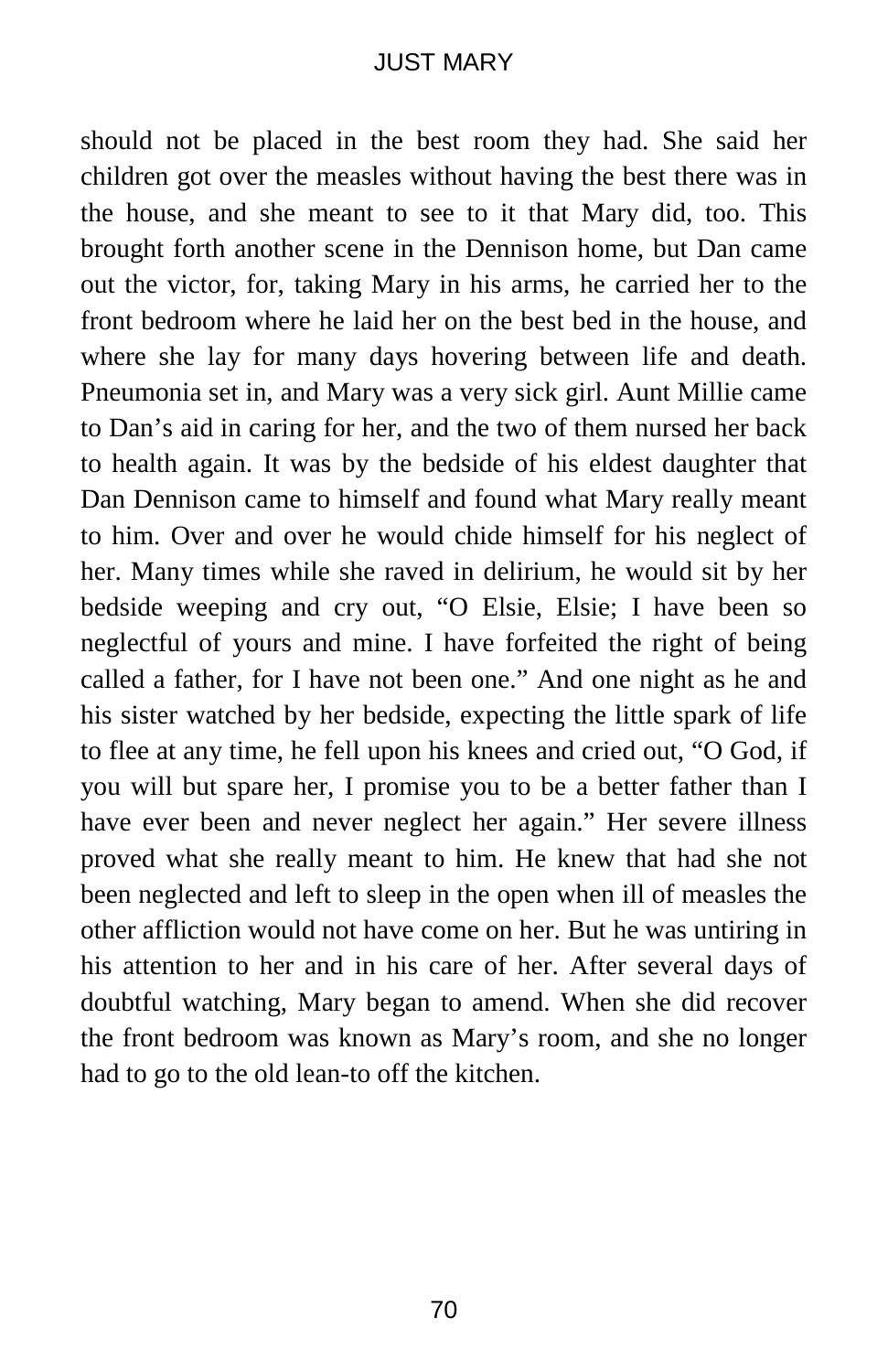# **Chapter XI**

Another year has passed, and there is a great hubbub in the Denison home for Mary received a letter from Uncle Roy, mailed in the Philippines, stating that he was soon sailing for the United States and that his time had expired in the navy, that he did not mean to reenlist, and so it would not be long until he would come to see his little "Peachy girl." A few days after receiving this letter, another one came from San Francisco stating he was in the States expecting to get his discharge in a few days, and he would then come to see them. So they were daily in a state of expectancy, for they did not know just when he would walk in. But days passed, and then weeks, and then months, before he came, for when entering the States he obtained employment which kept him close so that he could not get away often, and so Mary contented herself with his letters, although her disappointment was very great.

But Mary's life was not so hard, for there were many bright spots in it. Dan was indeed a changed man and very kind and tender to Mary. This only enraged Myra all the more, and often she told Dan he cared for no one but Mary, and Mary surely did not escape her sharp tongue. Dan did indeed care for Mary, and his tenderness toward her now was meant to be doubled so that he might in some way atone for the neglect of bygone years. She no longer had to dress in cast-off clothing, for when the other children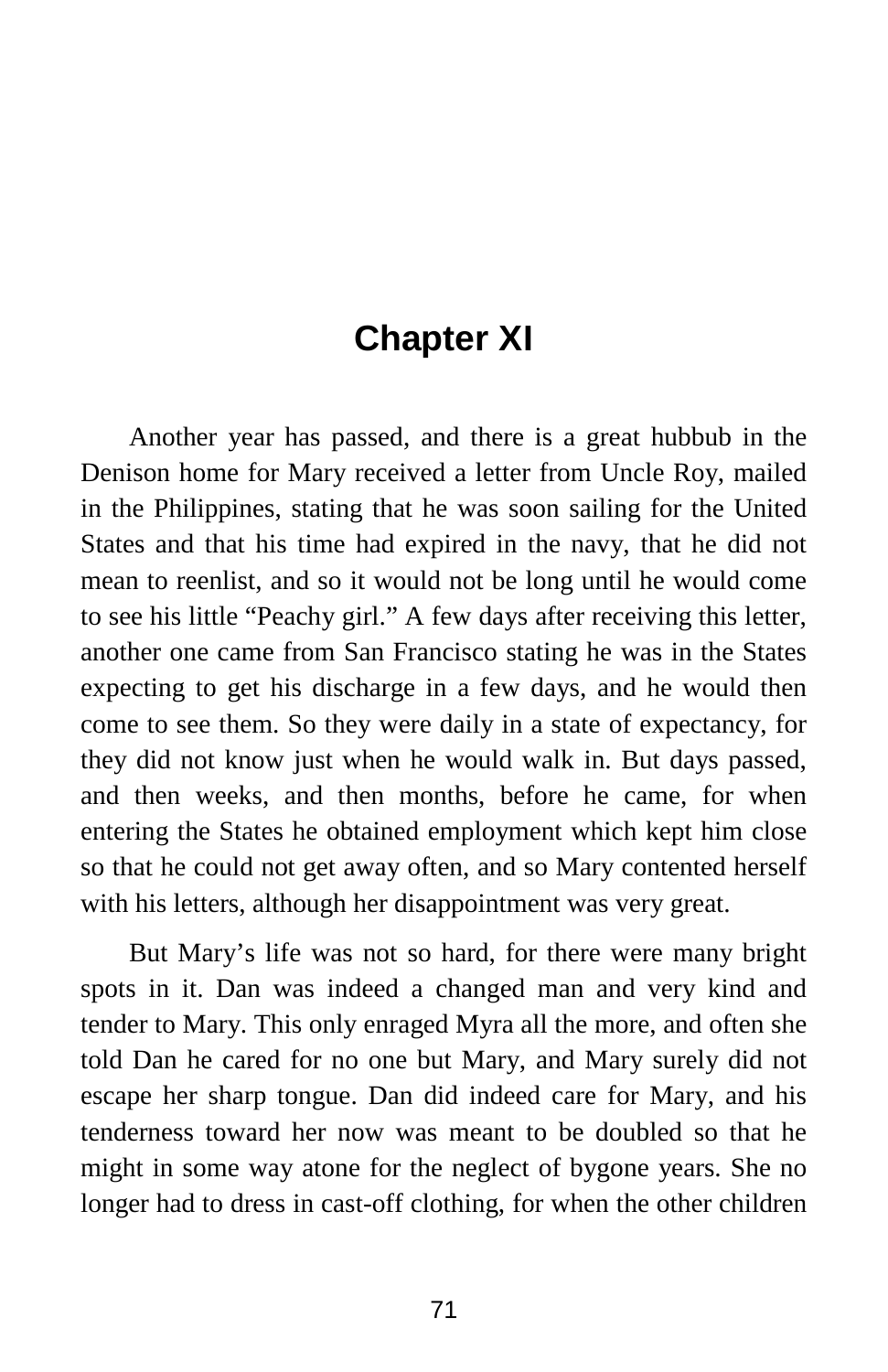got new dresses there was always one or more new ones for Mary. As she was neat about sewing, her clothes always looked nice, and she was developing into a beautiful young lady. After her illness, she lost all her hair, and now it hung in a mass of curls about her shoulders. Dan would often run his hands through her hair and say, "My old curly-head," proud of the fact that her hair hung in curls. It had been dark before her illness, but now was a glossy black. Otis would often run his blind fingers across her head and say, "Such pretty, pretty curls."

Such attentions to Mary only angered her stepmother all the more, and she resented it with all the power there was in her, threatening many times to wait until she caught Mary asleep and cut the last one of them off close to her head. But she did not get this opportunity, and, as she was so often cruel to extreme with Mary and Otis, doing things that were so unnecessary, Dan held a conference with Mary one day which brought desired results.

In the Dennison's community, the women often came together to quilt, and Myra invited a number of her neighbors to her place for a quilting. They were about twelve in number, and they came in the morning, remaining to dinner. Myra had been busy with the women about the quilt, leaving Mary to see to the cooking of the dinner. Mary was stirring up some dough when Myra came to the kitchen to get a saucer to make some round markings on the quilt, and when opening the cabinet door to get the saucer, she knocked the bowl containing the dough off, and it landed bottom side up on the floor. She flew into a rage and began to heap abuses on Mary for letting the bowl sit there. Mary went about cleaning up the mess that was made on the floor, and Myra returned to the room where the women were, telling what a time she had with Mary and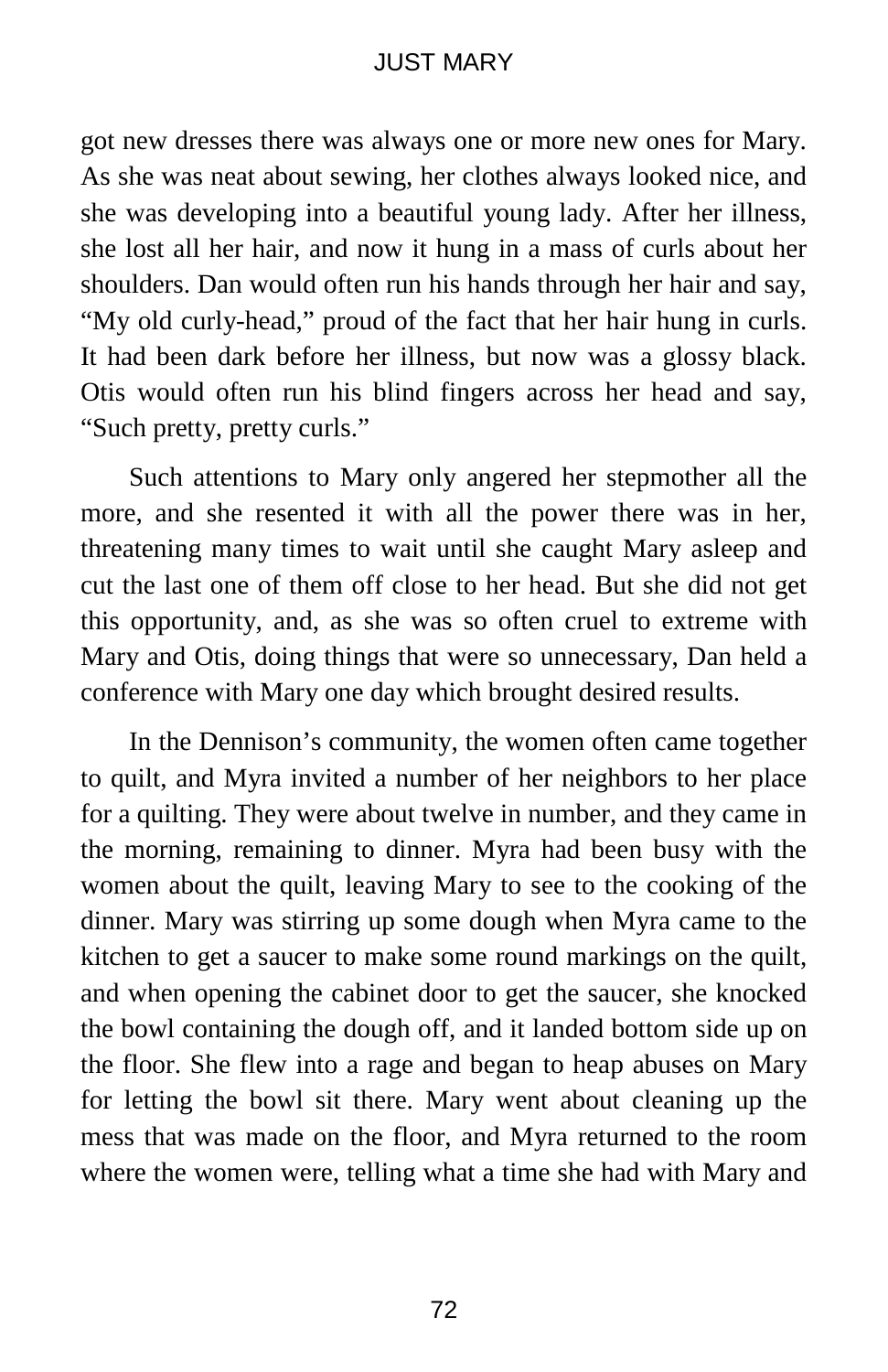how careless she was, stating that Mary had been so awkward and knocked a bowl of dough off on the floor.

Mary heard her through the open door and all the resentment of her soul went out against her stepmother, and, rising, she went into the room and confronted Myra, saying, "Now, Mother, you know that is not true at all, for you know that you upset that bowl yourself."

Here Myra turned toward her and with her voice pitched high in anger said, "I'll teach you to dispute my word like that," and, raising her hand, tried to strike Mary on the face, but Mary was not there as she dodged the blow, and when she straightened herself, she struck Myra with her open hand across the mouth. Those present stared open-mouthed as they saw these two return blow for blow. Mary was quicker than Myra, and so dodged many of her blows. Soon Myra sank into a chair and told Mary to behave herself. Mary was so angry she could not control herself and there before those women told Myra of the past, of the threats made, of the many brutal beatings she had given her, and of putting her out in the lean-to to sleep and trying to make her stay there when she had measles. No one present interfered, and so Mary was left to have her say. She took advantage of the opportunity. She told her stepmother that her father had told her to do this very thing the next time she tried to punish her unjustly, and she did it and concluded by saying, as she pointed her finger in Myra's face, "And I never expect to take another beating from you, for from now on the beatings will go the other way." As this was the first time that Mary had ever done such, Myra sat dumbfounded, and then tried to silence her. After some time Mary became quiet, and then, returning to the kitchen, completed the dinner.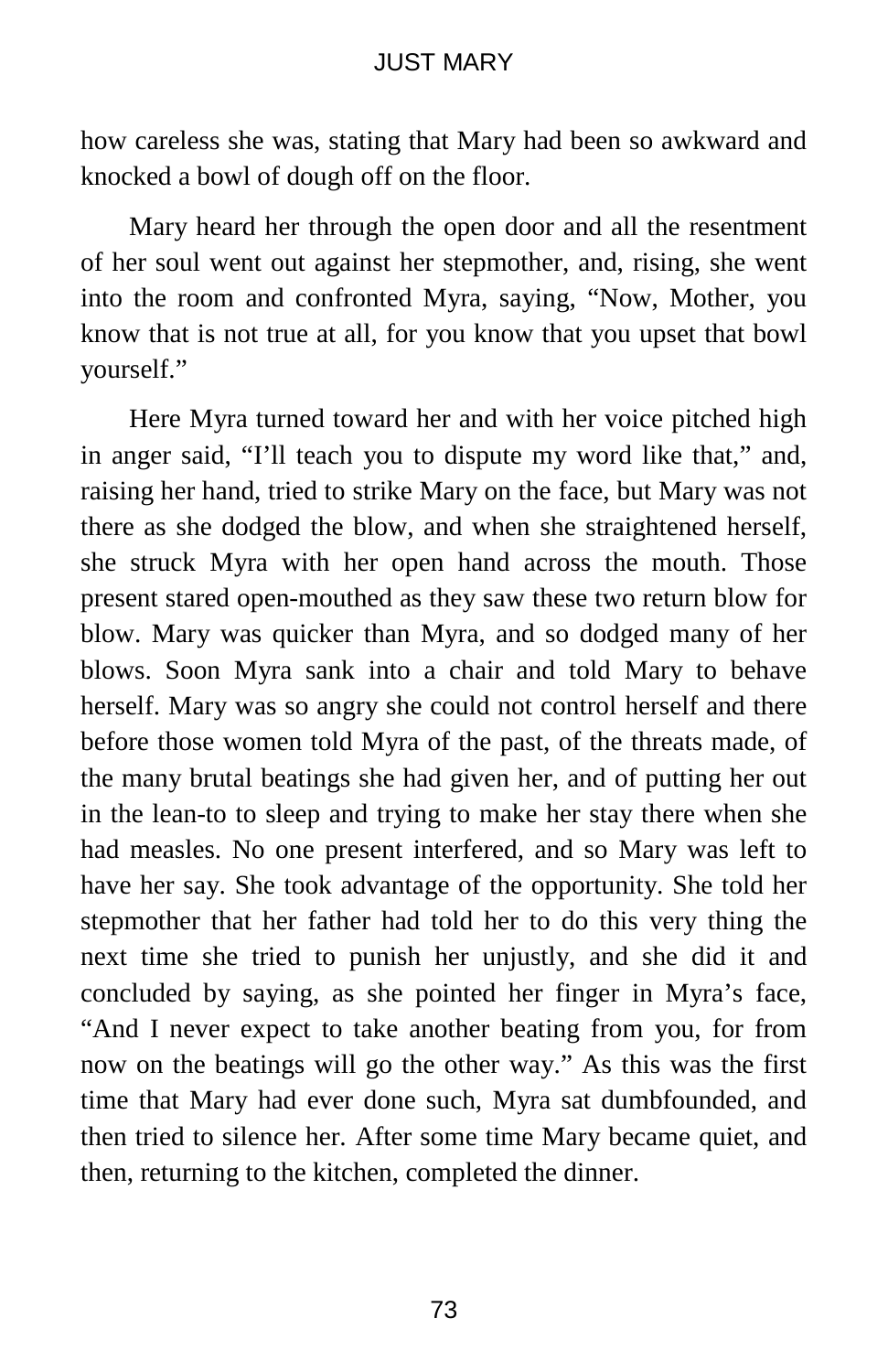When Myra related the incident of the day to Dan, there was another scene in the Dennison home, as he informed her that he had instructed Mary to do the very thing she had done that day. Needless to say she was never compelled to take any more abuse from her stepmother, but a bitterness sprang up in Myra's heart against Mary which ripened into hatred, and from that time on Mary made Myra's life miserable. Many times Myra was tempted to drive her from home, but she was needed badly for the work which she did and then she knew also that Dan would interfere, and she also knew that she now was being paid back and in good measure for some things she had done in the past. She was beginning to reap some things she had sown.

Summer approached with its heat and scorching winds, and everybody busy on the farm. Dan had harvested and threshed his wheat and oats and finished his last piece of corn. Mary had been very busy that year, for she had been a helper in the field. She was with her father in the preparation of the ground and then in the planting of the seed and also in the harvesting of the grain. Caroline was now getting big enough to assist her mother in the house, but Myra did not find the willing helper in her that she had found in Mary. Much as Mary assisted in the field she also did what she could in the house, but regardless of what she did or what she did not do, she was unmolested by her stepmother.

One evening, the last week in August, as the Dennison family sat down to their evening's meal, a livery rig stopped at their front gate, a man and woman alighted, a couple of hand grips were set out of the rig, and the driver turned about in the road and headed his horses toward town. These two opened the gate and started up the walk. They did not recognize either of them until they were near the house, and Mary ran through the room calling out, "It's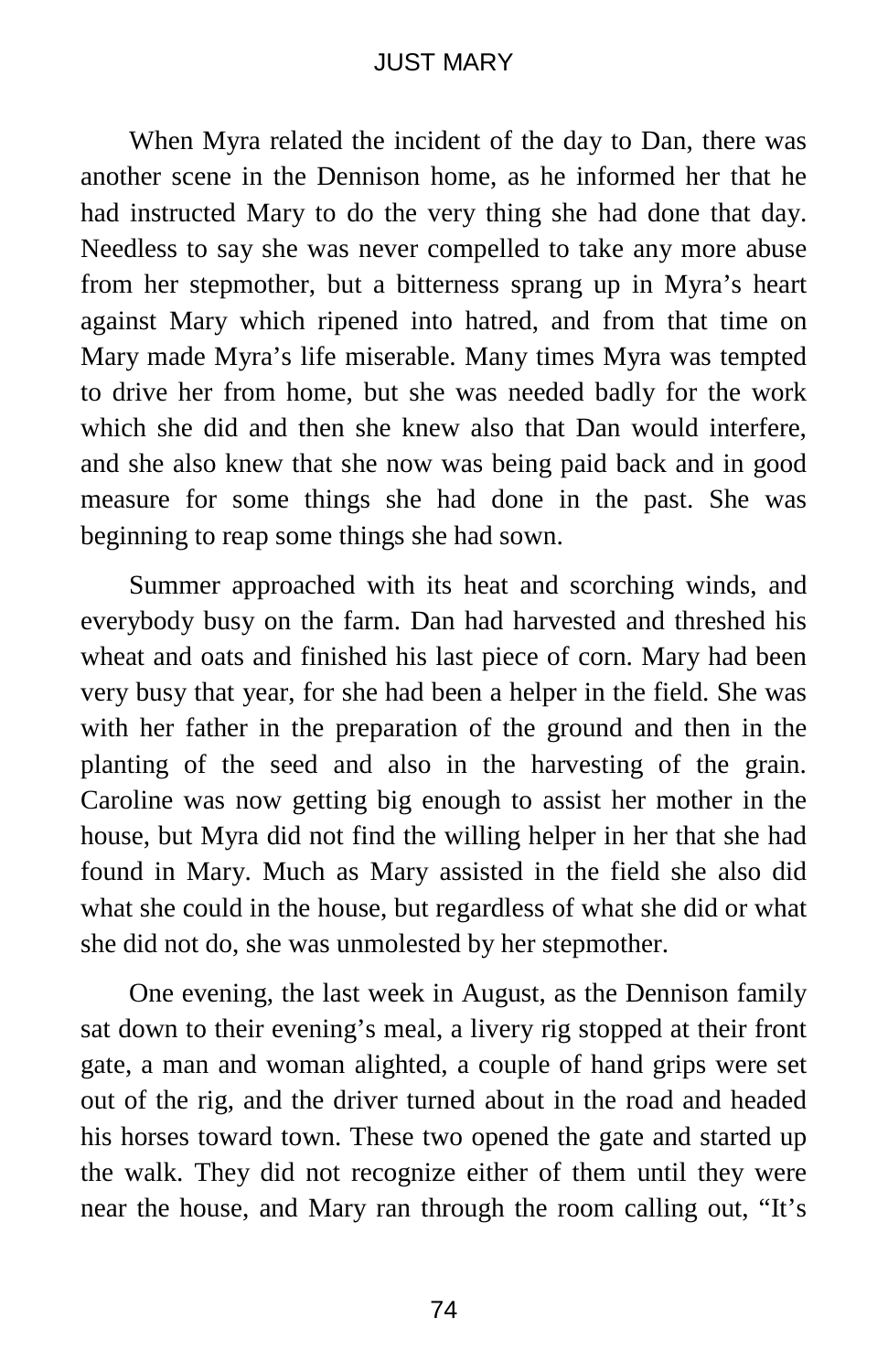Uncle Roy; it's Uncle Roy." Soon Roy was again holding his little "Peachy girl" in his arms. He then presented the lady with him as her Aunt Ethel, and as Mary felt her warm handclasp and the loving caress on her cheek, her heart went out to her, and she in turn loved the curly-haired niece of her husband. Dan and Myra received them cordially, and all noticed the tears that fell from her eyes as Aunt Ethel felt the blind fingers of Otis pass over her face, as he tried to "see" his new Aunty. A pleasant evening was spent together, and before the Dennison family retired for the evening, Ethel had found a warm place in each of their hearts.

Roy and his wife had not been with the Dennisons very long until Dan found the object of their visit. Roy had seen how Mary's education had been neglected, and he asked that he might take her and Otis and educate them. He approached Dan the next day after his arrival, and was asked that he might consider it for awhile. At the end of the third day he told him, and then the children were consulted as to their desire. When Mary was informed as to the desire of her uncle, she fell on her Aunt Ethel's neck and wept tears of joy, for the desire of her heart was now to be realized, and she could go to school at last. Otis, too, was delighted beyond words, for he was to be sent to a school for the blind in the same city where Uncle Roy lived. The next few days were spent in making preparation, with Myra moody and sullen. But she could say nothing and did not until the morning of their departure, when there was another scene in the Dennison home which made Uncle Roy more determined than ever to care for his sister's children.

During the preparation for the children to take their departure, Ethel marveled at the deftness of Mary's fingers, and her neat sewing, and she would sit in admiration of the girl as she sat at the sewing machine or bent over the table either sewing or preparing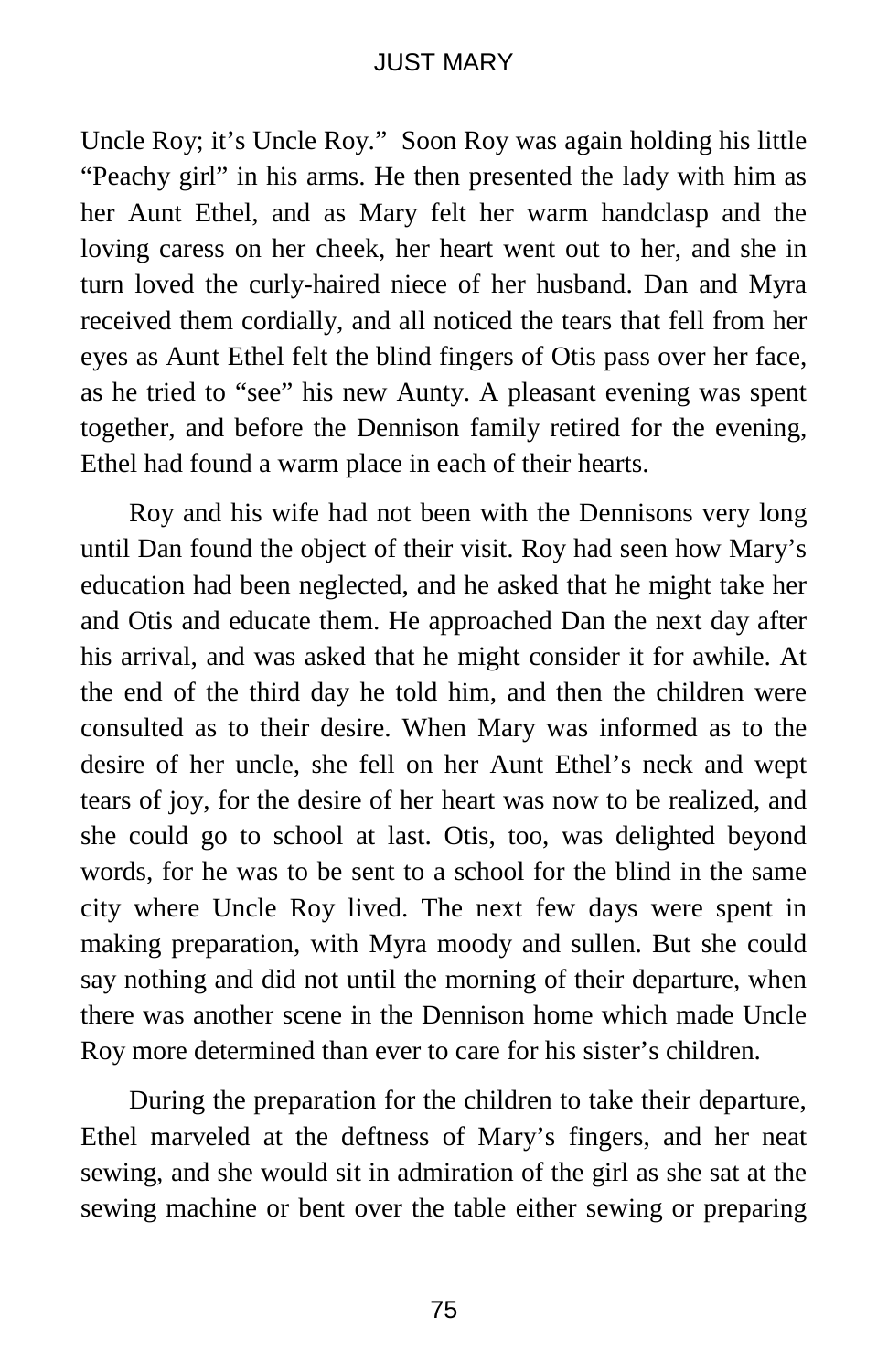some garment to sew. Uncle Roy would often come about her and, running his hands through her hair, would say, "My curly-headed, 'Peachy girl.' " Dan went with them to the train, and, as he told his children good-bye, he broke down. Gathering them both in his arms, he sobbed like a child. He knew that he would not see them again for many days and possibly never, and although he had not done as some would think that he should have done, he loved the children of his young wife. It was hard to part with them although he knew it was all for the best for both him and them.

Otis and Mary enjoyed the trip greatly, as it had been some time since either had taken a trip on the train. Mary could remember when she had been on a train, but Otis was too small to remember, and this trip was an enjoyable one for him. He would move his sightless fingers over the cushions, feeling of the soft plush, and then over the window of the coach, trying to see what kind of place it was. For many hours they were on the train, and then when they arrived in the city where they were to live, they stared about them open-mouthed. Neither had ever seen a street car, and Otis was attracted by the sound and immediately began all sorts of questions about it. They took a car to their home and again Otis' fingers helped him to see what he was riding on.

Upon entering their new home, Mary stared in amazement, for there stood an upright piano, the first she had ever seen. When Aunt Ethel seated herself on the stool and began to run her fingers over the keys and bring out beautiful music, Mary looked on top of it, around the back of it, and then, getting on her hands and knees, tried to peep under it to see where the music was coming from. To others this would have been very amusing, but tears of sadness rolled over Uncle Roy's cheeks as he thought of the neglected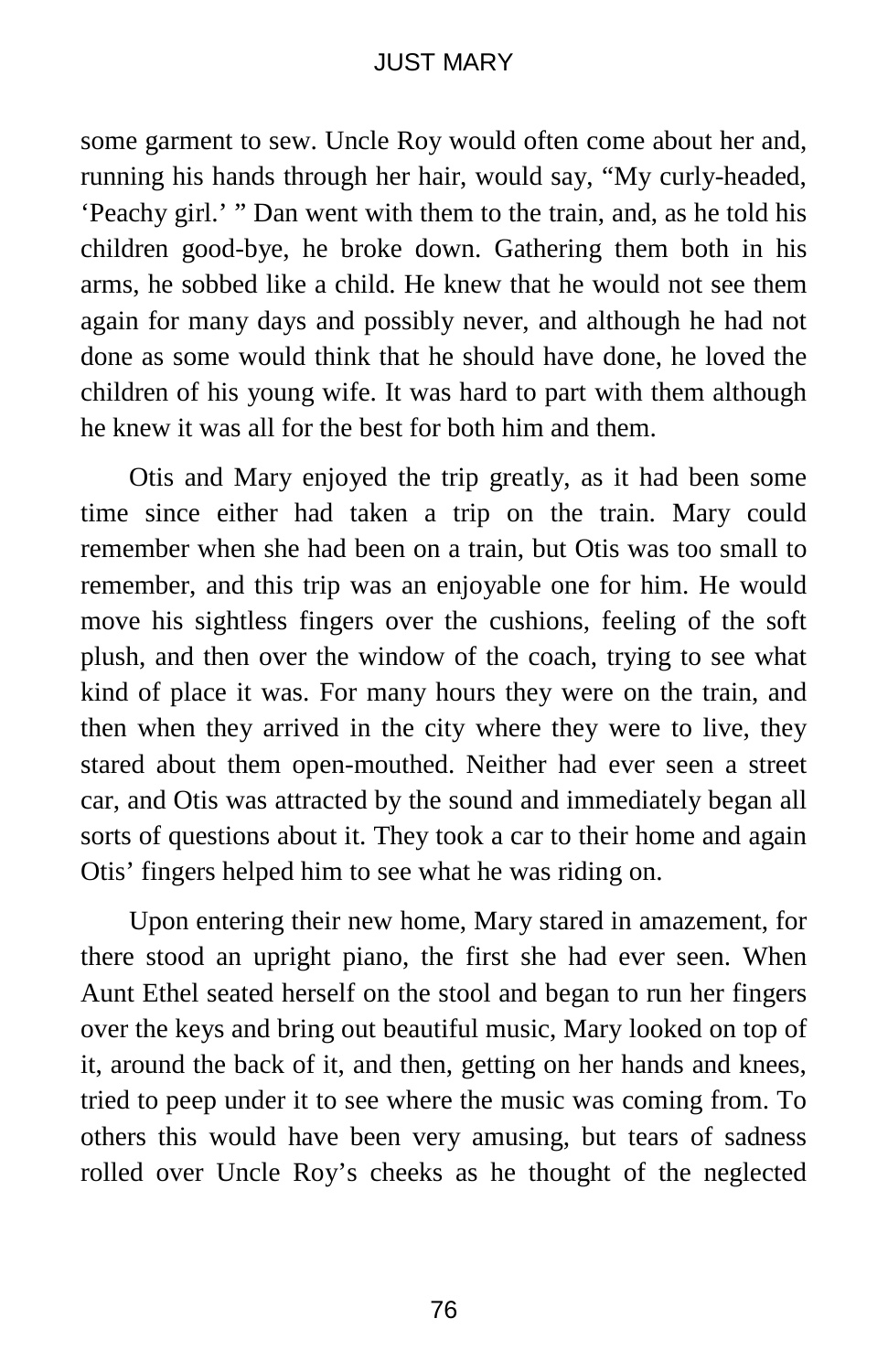children who were so dear to him. He meant to do all that he could that others could see his "Peachy girl" as he saw her.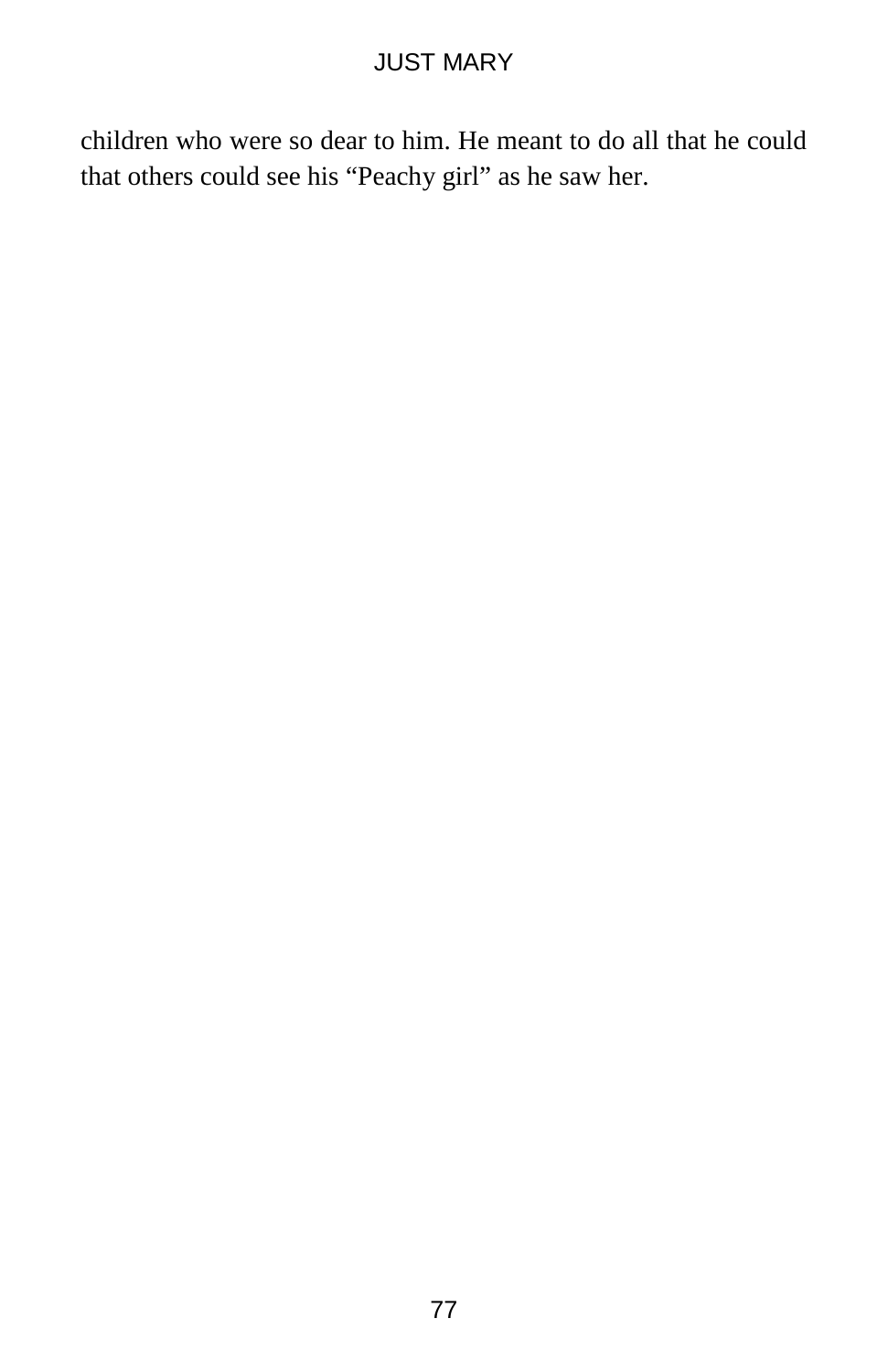# **Chapter XII**

Roy Harmon's wife was a very pious woman, giving more heed to her religious duties than to anything else, for she made God first in her life. When Roy came to the city, he boarded with Ethel's mother and was attracted to her because of her godly character. Roy had not been as devoted to his God as he should have been, and he soon saw his shortcomings in this respect. After he renewed his covenant with his Lord, his interests became the same as Ethel's and soon a warm friendship sprang up between them which terminated in marriage. Before marriage, Roy unburdened his heart to her concerning his sister's children. It was mutually agreed upon that when they had a home of their own they would take these two children to it and do their best to educate them. Now these plans were being carried out. Roy had a good position with good wages, and as soon as they were married he took his bride to a home he had furnished for her. Each knew how to economize. In a few months they began to see their way clear to pay off the indebtedness on their little place; so they began to consider Roy's long cherished plans to do something for his only sister's children.

Mary and Otis were in their uncle's home now, and it seemed as if they were in another world. Everything was strange to them. There was no soft grass on which to tread, but instead the hard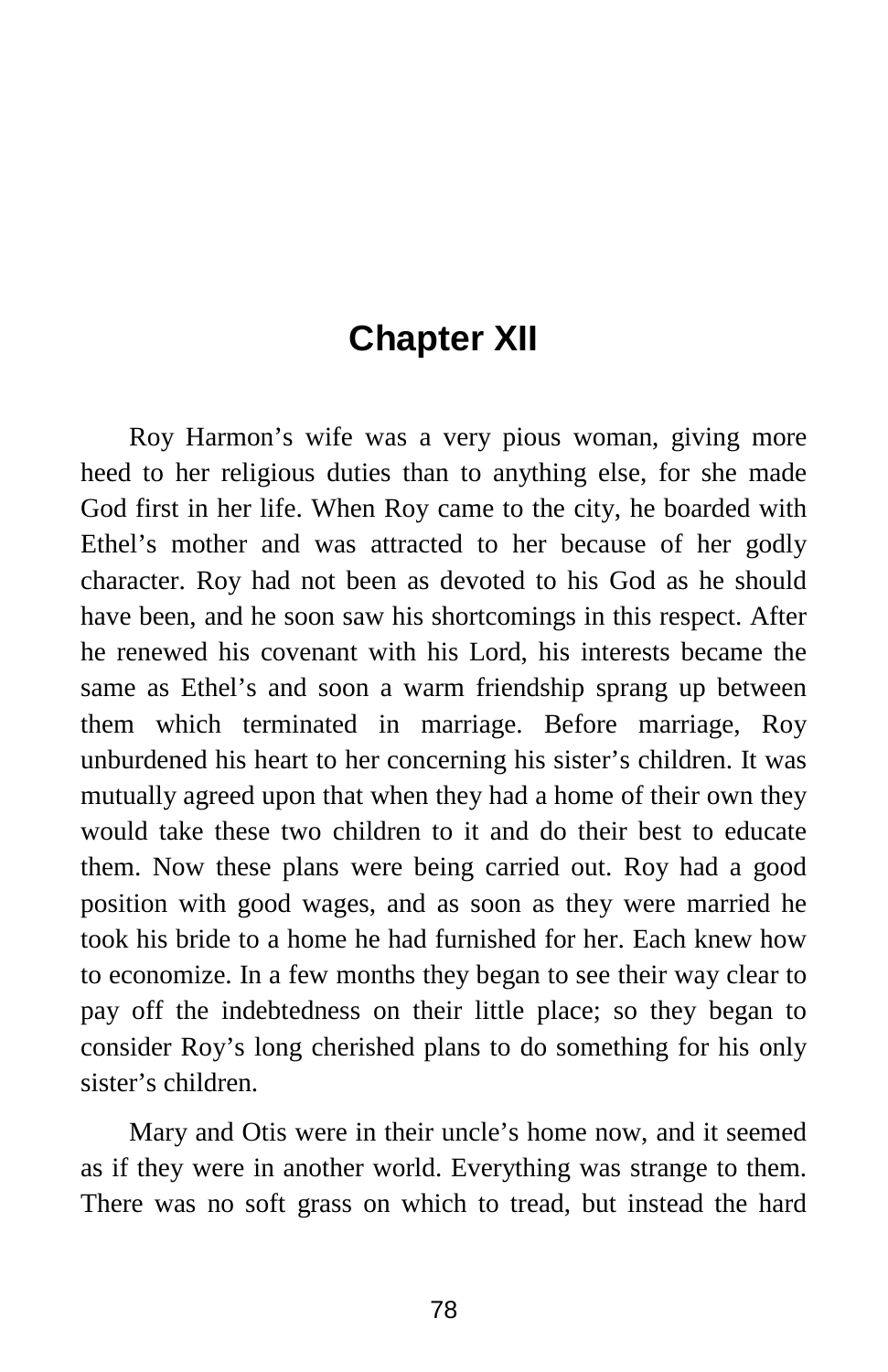pavements along the street. There was no gazing away over a wide expanse of country fields and lanes, for their new home was surrounded with other buildings and other homes.

The home seemed strange to them also, for it differed much from their former one. In this home God was reverenced in every way. At each meal grace was offered before eating. Morning and evening the Bible was opened and a chapter was read. Then, kneeling before God, Uncle Roy or Aunt Ethel would offer thanks unto him and invoke his care and blessings. The children went with their Aunt and Uncle regularly to Sunday school and church services. Surrounded by such environment, an impression was soon made upon them and a change wrought in them. Aunt Ethel never tired of trying to instruct them for she saw material there that could be polished and made to shine for good. The task was a difficult one, but the real missionary spirit within her gave her patience to wait and overlook many things so that she might help the poor, neglected children that meant so much to her husband.

One evening after attending services Mary returned to her uncle's home. All could see she was very much troubled about something as truly she was, for she had listened attentively to the message delivered that evening. The minister's subject was "The New Birth." He not only laid down the principles of the new birth, but the essentials as well, stating that one could not hope to see God or see those whom God had called away from this world unless he had been a recipient of God's Spirit, been made a child of God, made a new creature in Christ, been born again.

As he mentioned the necessity of being born again that we may meet those whom God has called away from us, the face of little baby Margaret came before Mary. She saw her again as she had seen her so many times, smile up into her face, and she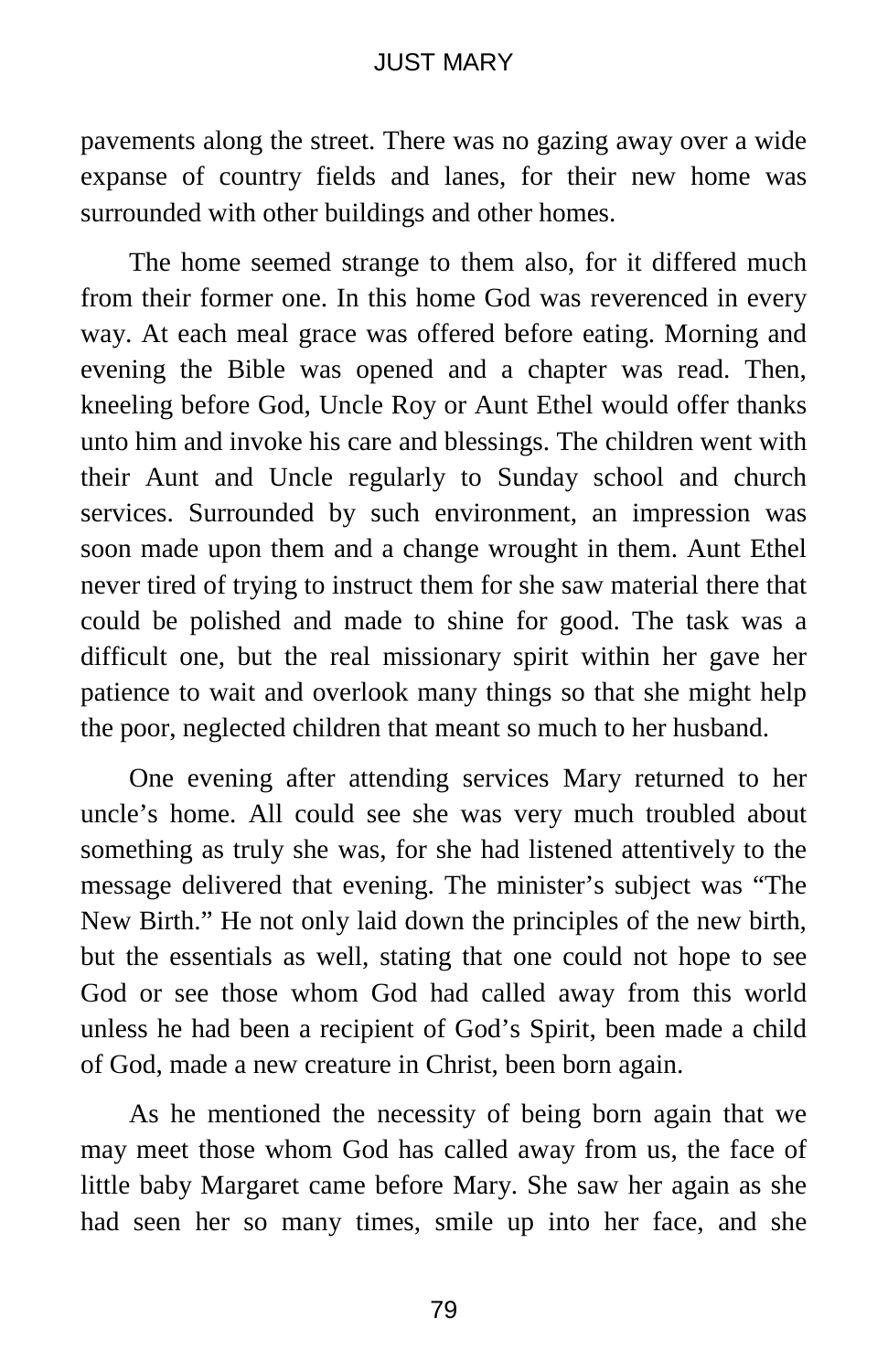remembered the words of the minister spoken at the time of the funeral, "You cannot bring her back, but you can go to her." She also remembered the decision made that someday she would go to her. She remembered the deepening of that decision when Grandma Harmon was taken away from them. Mary was very quiet as they walked home from services and after reaching home. She listened very attentively as Uncle Roy read again from God's Word. As they knelt for prayer something stole over her as Aunt Ethel began to pray. Bursting into tears, she cried out, "Oh, I want to be born again, but what must I do?"

It was not an easy matter to instruct the penitent child. Ethel did her best. Roy agreed in prayer with her. They tarried until past the midnight hour, praying to God to enlighten the child and inspire faith within her soul. In the early hours of the morning, light broke through the darkness and Mary knew that she had been born again. She rejoiced that she now had the assurance of meeting baby Margaret and Grandma Harmon.

A new task now opened for Aunt Ethel. She had to instruct Mary in the things of the Lord, and that in an understandable way. Mary was eager to learn and asked many questions. In this way her aunt got much truth to her. To Mary this new experience was unexplainable for again it seemed that she had been transported to a new world. She tried to do everything that she thought might be required of her to do and took her place in the home with the family in their daily worship. Sometimes she would only read some Scripture and then again her voice would be lifted in prayer. She really hungered for more and more of the Lord's richness in her heart. In this her aunt was untiring in trying to teach her.

Mary had been enjoying this new experience for a few weeks when she came to her aunt and said, "Aunt Ethel, I am very much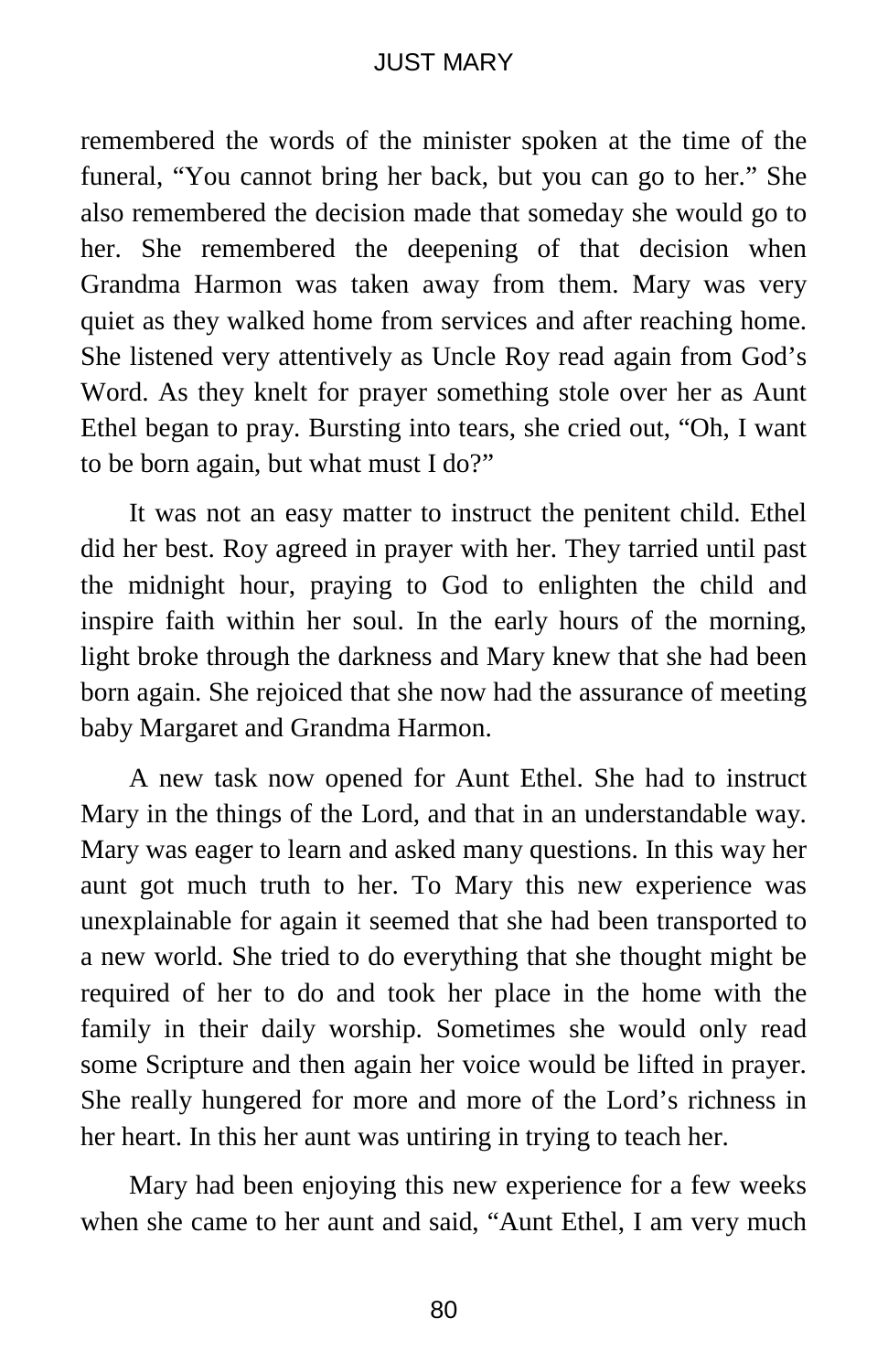bothered about something. I do not know just what to do about it. You know I read this morning from the Bible, 'Love your enemies. Do good to them that hate you. Pray for them that despitefully use you and persecute you,' and I have never thought to pray for Mother yet and I know she used me spitefully. I would like for you to tell me just what you think should be done." Mary then told many things that had taken place in the Dennison home even to the time of the combat between herself and her stepmother. Then Ethel had a good chance to get another lesson to Mary. At the close of that conversation, a letter was written to Myra Dennison bearing Mary's signature telling of the change that had come into her life and asking her forgiveness for what had been done. In closing the letter, Mary wrote, "Mother, I want you always to remember that I love you and I am doing just what the Bible says for me to do. Each day I am praying for you." If Mary could have seen her stepmother when she received this letter, she would have been convinced that she was not altogether bad. She buried her face in her apron and, seating herself in a rocking chair, wept like a child. Mary was taking the best route to open Myra's eyes to her own need. It was some weeks before Mary received a reply to her letter, and then came one with all the endearing words a mother could send to her own child. This made Mary rejoice and made her to appreciate the Lord more than ever. She consecrated her life to God, and the Holy Spirit so controlled her life that hers was one of constant victory. She needed this power to help her through the many difficulties which confronted her in her life at school. But whatever came before her, she could always see the goodness of God, and her sweet, Christian character made her a favorite with all who knew her.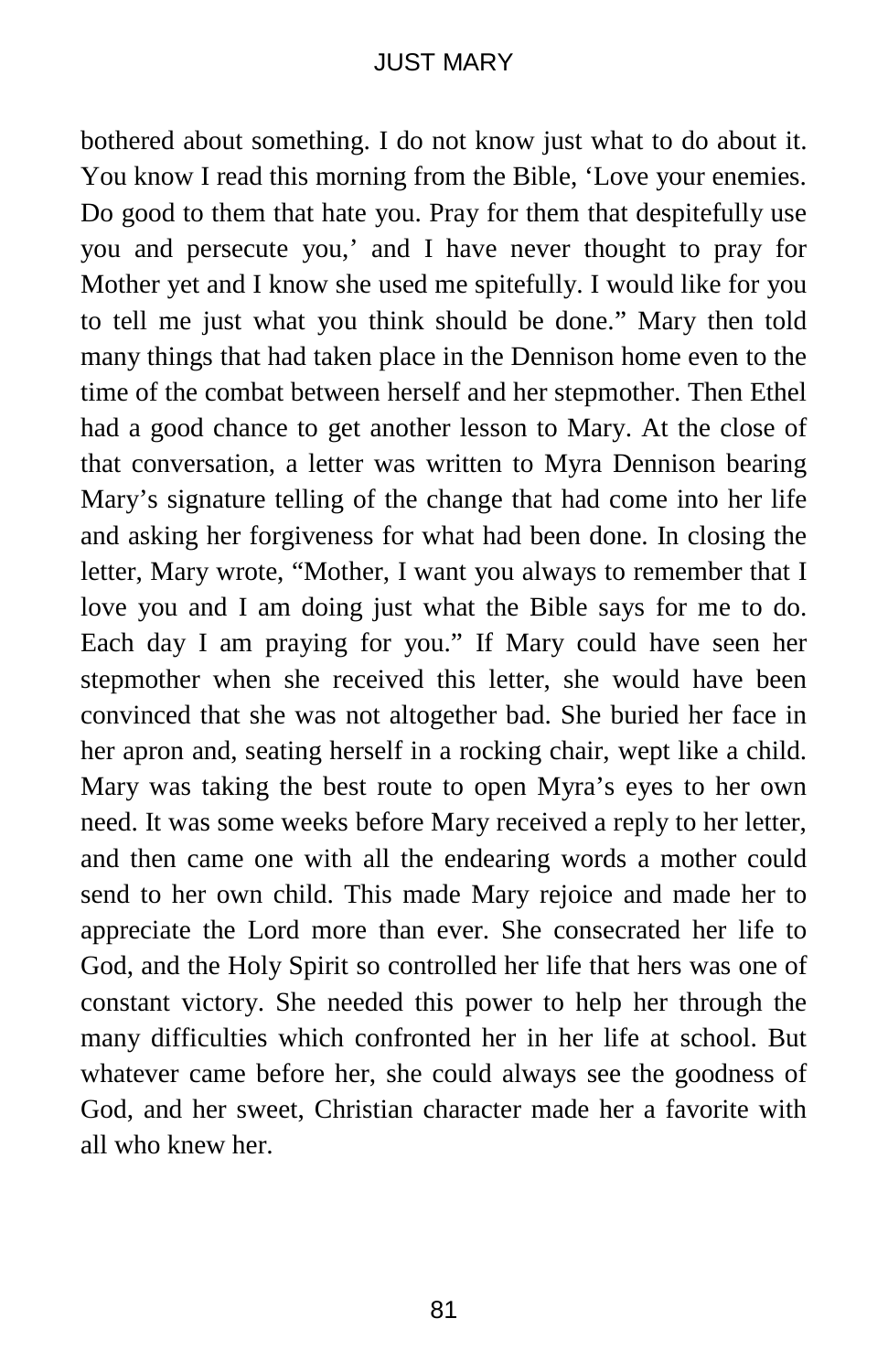# **Chapter XIII**

The first day in the city's school was torturous for Mary. She had never attended school other than in the rural district. Everything was strange and everybody so different that she felt like rushing back to her uncle's house and remaining there. Her Aunt Ethel had gone with her the day before to register, but here she was alone and she did not know where to go nor what to do. A number of students passed her in the halls. Some only gave her a glance, while others made rude remarks. Some of them passing by would jeer at her and say to others, "Look; a regular hayseed," and these remarks would reach her ears.

She was ready to burst into tears when one of the teachers passed by her and, after conversing with her, led her to the assembly room. How lonesome and fearful she felt, and so out of place! She could not be ashamed of her clothing for she was as well dressed as any of them. Her uncle had been careful to see to that. But all the other students acted free and unassuming, while she felt cramped and awkward.

The first day passed by; the second was not so bad; and by the end of the week Mary had begun to see things differently. Although she was very awkward for awhile she adapted herself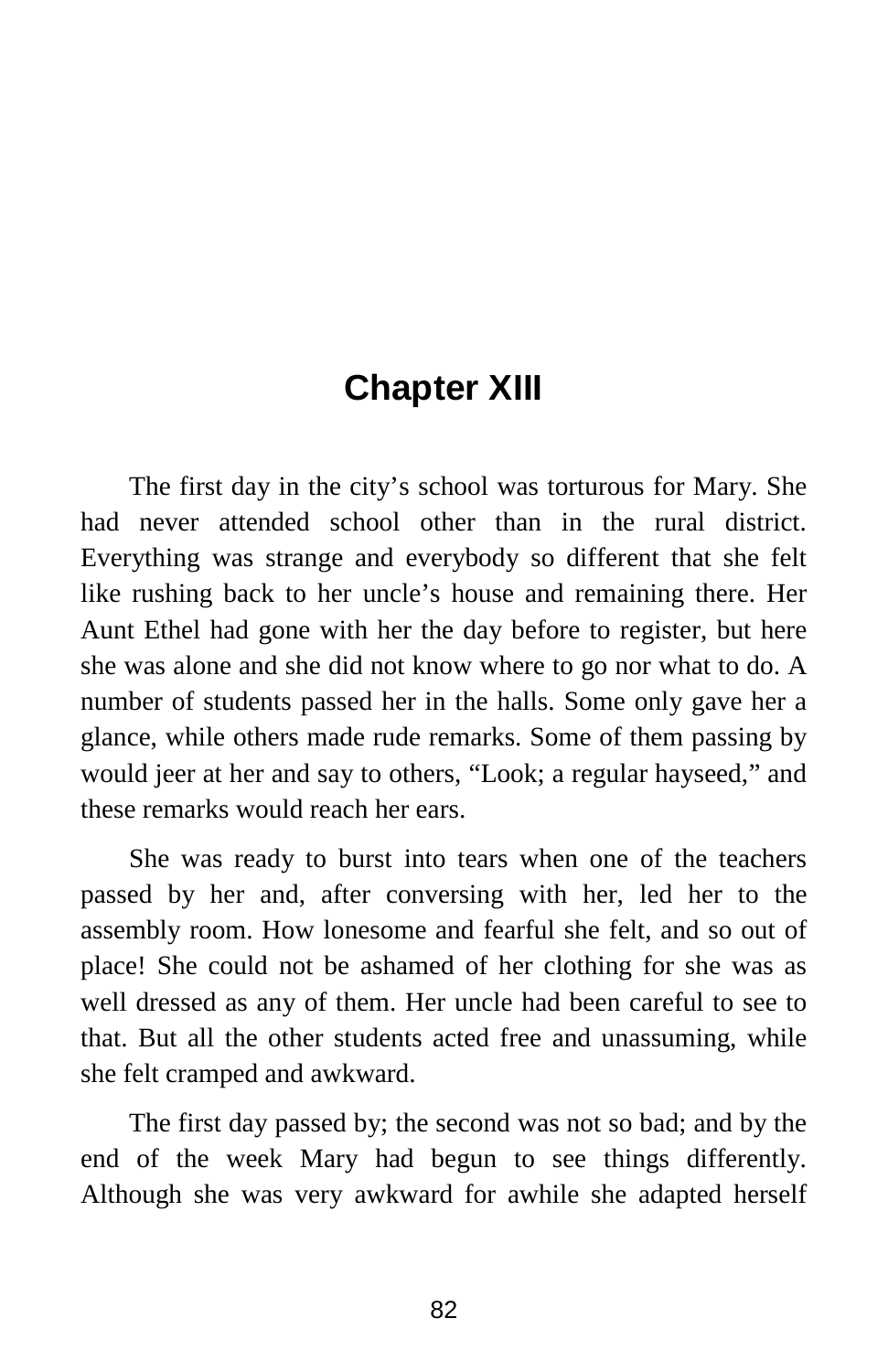rapidly to surroundings and soon felt very much at home in the city schoolroom.

As she had left school when she was nine years old, she was far behind others of her age, and one great embarrassment was her being in a room with so many younger than herself. But she had a quick brain and went to work so that at the close of the first year of school she had advanced two grades.

Needless to say she was a favorite among all her teachers and all took a special interest in her. This made her schooling pleasant, although she met with many jeers and jestings on the part of the other pupils. At the close of her first term of school she enrolled among the students who attended the summer term and in this way was enabled to take a higher course at the opening of the fall term.

Otis was in school also. His uncle was well pleased with the progress he was making. But his schooling kept him away from home as he could not make the trip to and from school alone. So he remained in the school, having permission to be home every two weeks. At first Mary could scarcely pass the two weeks by, for since Otis' birth she had spent very few nights away from him and she missed him. But as her studies increased they occupied so much of her time that she had very little time left to think of Otis being gone. In a few weeks she could look forward to something good when he returned home, for Otis was also being educated in music and his fingers were becoming quite nimble as he swept them over the keyboard of the piano. He delighted in music, so made rapid progress. Mary took instruction also from Aunt Ethel. She could not make the progress Otis made although she soon could play the hymns they sang at church services. But Mary used her voice and practiced hard. She sang special songs at their church services and in their school assemblies that were greatly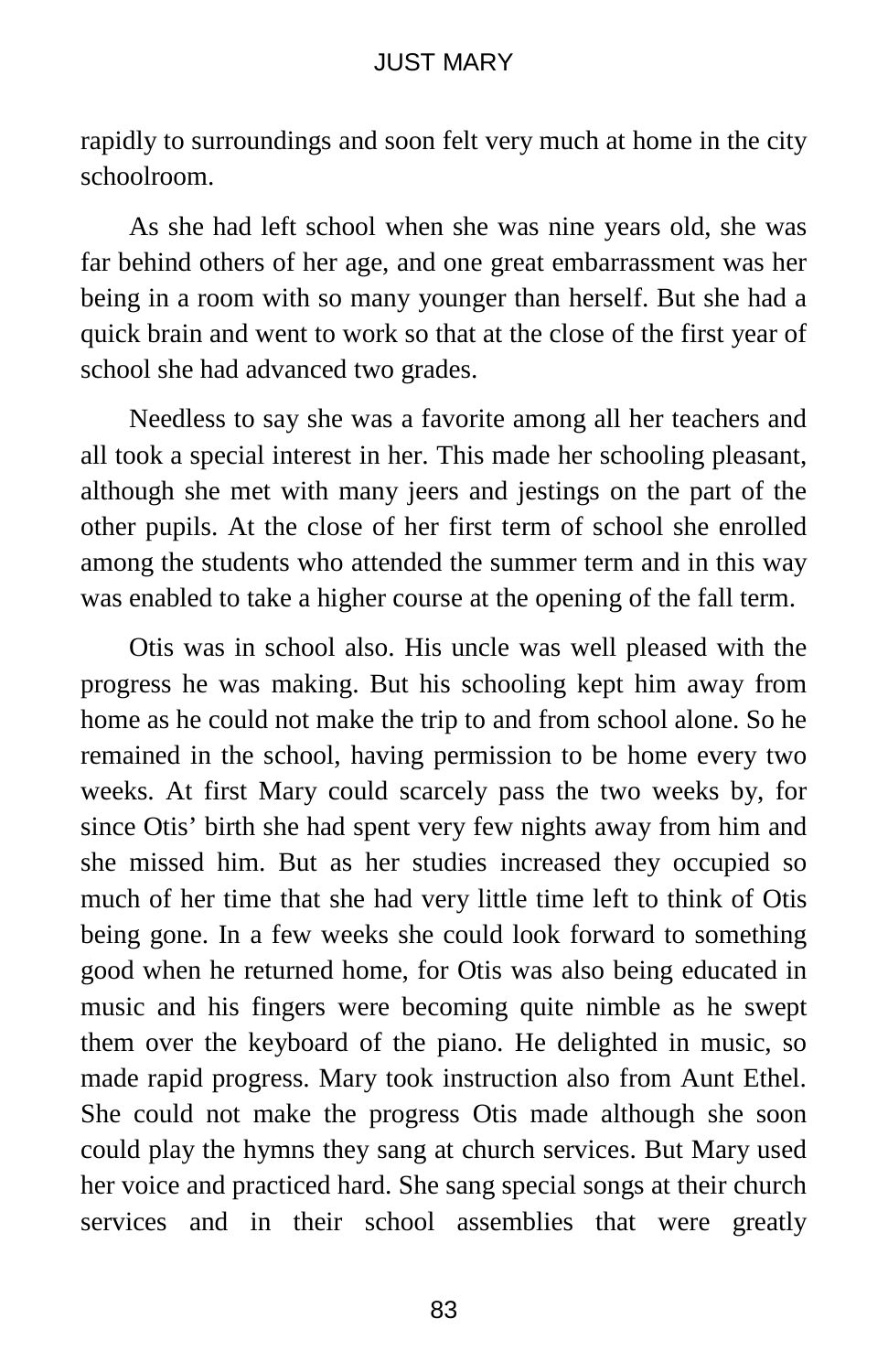appreciated. Roy and Ethel would often look on these two children with all the pride of fond, devoted parents and thank God that they had taken the rough diamond and tried to polish it. The children were truly endeared to their hearts. All could see Roy had made more room than necessary in his heart for his curly-headed "Peachy girl."

#### ≪া≪া

Four years passed since Mary and Otis came to live with their uncle and aunt in the city. Roy, Ethel, and Otis were sitting with many other relatives in the large assembly hall, facing a curtained platform. It was Mary's graduation day, and she was to be valedictorian of her class. Behind that curtain somewhere was Roy's "Peachy girl." He leaned forward anxiously as the curtain arose. Yes, there she sat in the front row of seats, her white dress bringing out the blackness of the curls which played about her forehead and temples. She scanned the crowd with her dark eyes, as though searching for some familiar face, and as she caught the wave of her Aunt Ethel's hand she nodded her head in recognition.

The orchestra played a lively number, as printed programs were distributed among the audience. As Roy scanned its pages he found what made his heart beat a rat-a-tat-tat in his bosom, for there was the name of the one so dear to him—Elsie's daughter, the one who had crept into his heart when she was only a baby and who now occupied a place there almost equal to that of his companion. He had sacrificed many things. The task had been a difficult one. But as Mary arose before that large audience to render the valedictory address, Roy was delighted and all these things faded away, for the dream of many years' standing was being realized.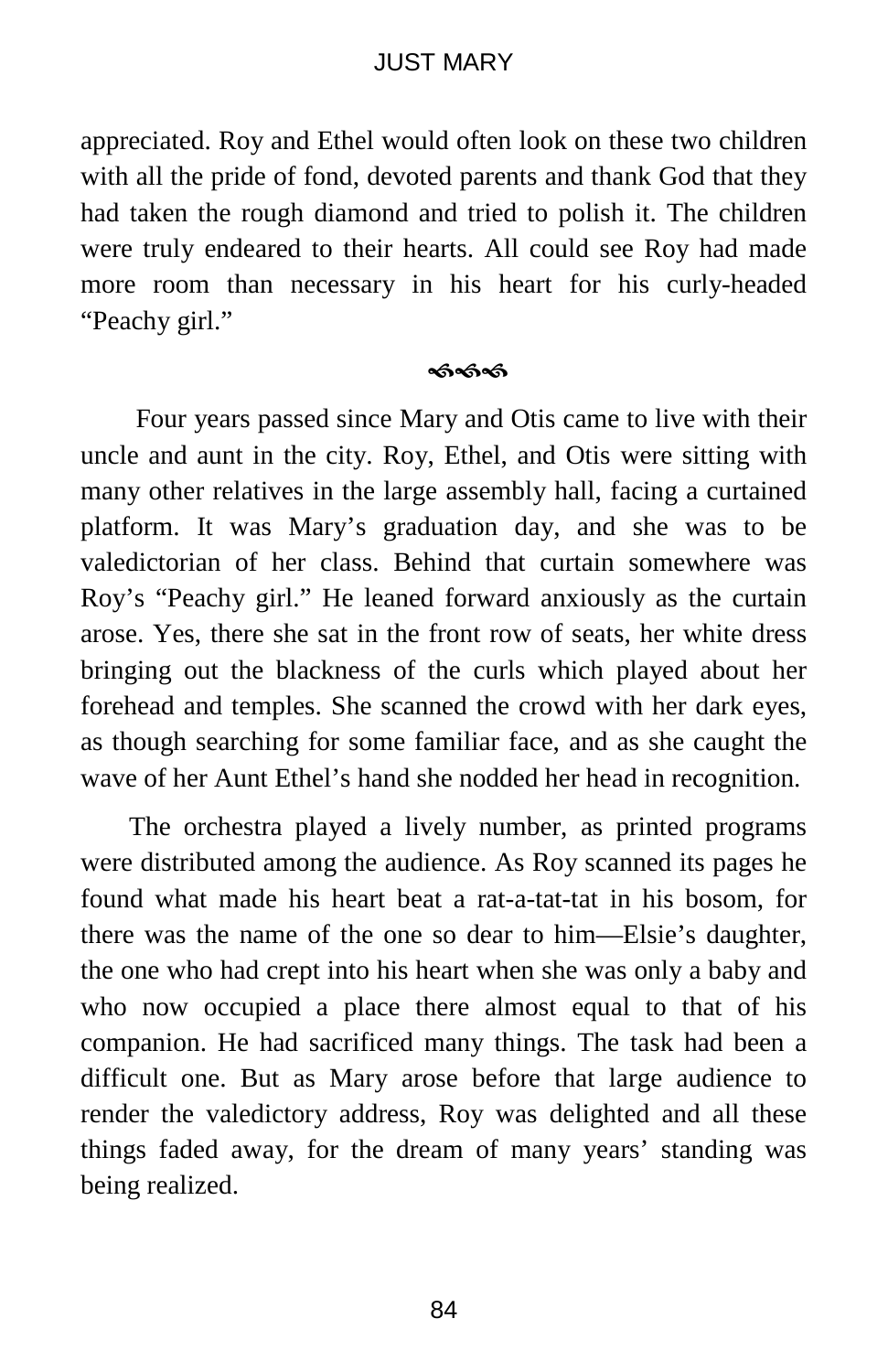There were other renditions before Mary stepped before that large audience to deliver her oration, "Success, a Lure to Youth." From the first word to the closing one, Roy sat open-mouthed while tears streamed down his cheeks. "Peachy girl" had chosen a good topic. In opening her address she pictured the future before her hearers, as viewed by the eyes of youth, in such a way that those before her could feel the same longings and desires surging within their own bosoms. A feeling of pride and admiration swept over them as she illustrated her thought with the story of a boy handicapped in his youth, crippled, homeless, penniless, and destitute of what youth might deem necessary to make success. Through it all he followed on after that bright star of hope which ever shone before him, and through constant perseverance reached the success dreamed of in his early youth. Then followed the names of many prominent statesmen and financiers who overcame difficulties, lured on by the bright star, Hope, in making success. Then she paused.

All eyes were centered upon her. None could have recognized in her the awkward country girl, who four years before had entered their city school. She stood before them free and unassuming, seemingly as much at home as though sitting alone with her aunt and uncle in their own home. The audience waited, straining their ears to catch the conclusion of her oration. She stepped to one side gracefully and, leaning toward the audience, elevated her voice as she said, "But some will say there are many noble men and women of whom the world has never heard, and this may be true, but I want to say to you that true greatness of soul and of spirit, though it be clothed in tatters and rags, and nursed in direst poverty, cannot be thwarted in its purpose nor overcome in its determination"

85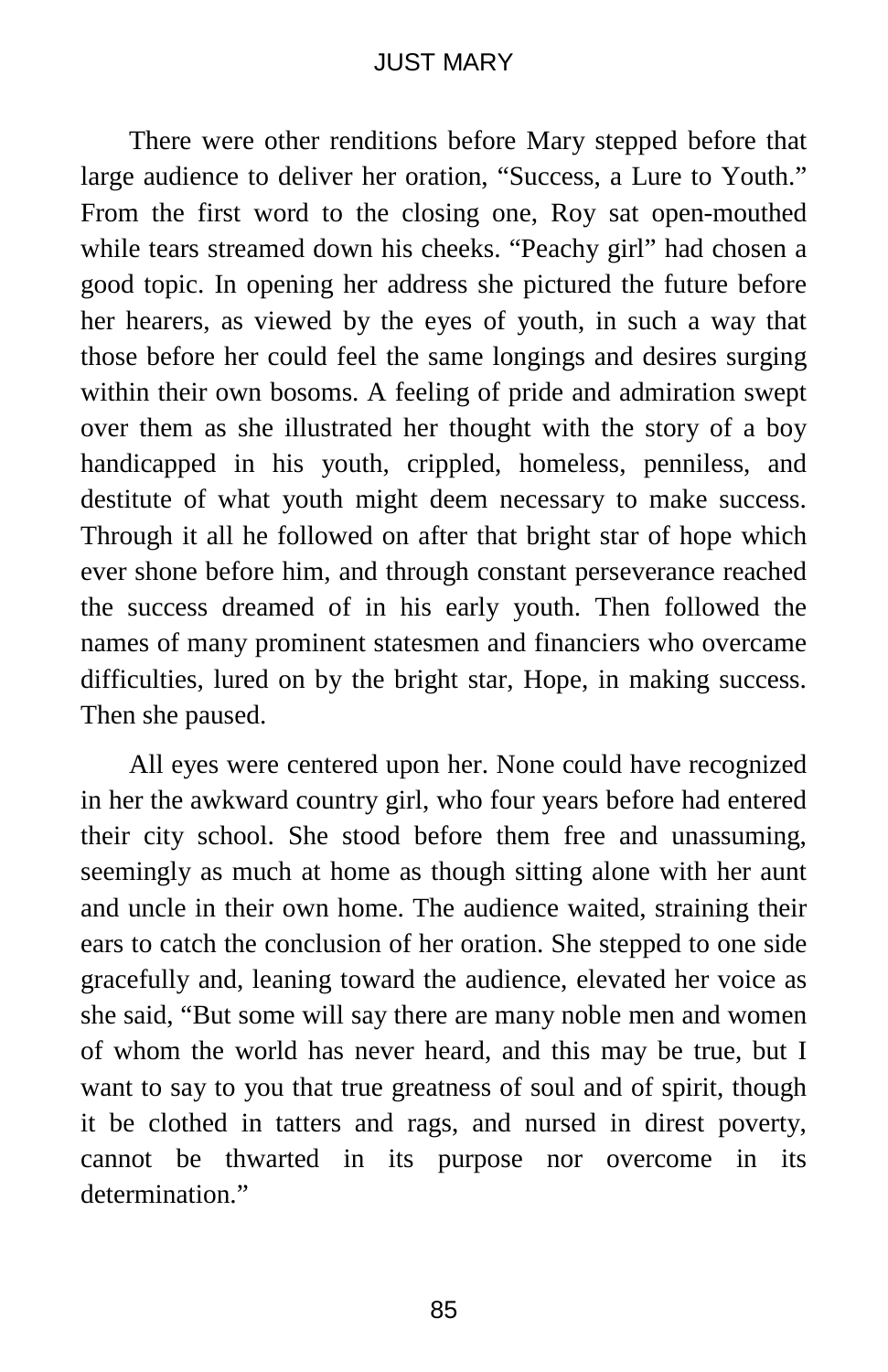She lowered her voice as she continued, "In the little city of Bethlehem a baby was born in a stable, cradled in a manger and lulled to slumber by the lowing of the oxen and the bleating of the sheep." Then followed a description of the early life of the lowly Galilean, a carpenter's helper, a wanderer without any place to lay his head and no plot of ground which he could call his own or which might rest his body when it was carried from Golgotha's hill. "But did he make a success of life?" The question came ringing out over the audience, and many leaned forward to catch the next words. "I say again greatness, though it be clothed in direst poverty, cannot be thwarted nor overcome. His path lay across the pathway of kings and governors, but he could not be stopped. As we look at the innumerable host of earth's millions who, in catching a glimpse of Golgotha's hill, fall down and render homage unto the lowly man of Galilee, we are made to cry out, 'He succeeded.' " She then turned to her classmates and, motioning her hand to emphasize her statement, said, "We, too, can succeed, for when we are partakers of his goodness and clothed in his greatness that star of hope will lure us on. When we shall have passed from time, and eternity dawns before us, others will say of us as we now say of him, 'Theirs was a successful  $l$ ife $'$  "

Mary took her place again among her classmates on the platform while the audience applauded. Roy and Ethel sat still looking first one way and then another over the audience while a deafening roar filled the auditorium. Roy could scarcely wait for the conclusion of the program to get to his "Peachy girl," for she had surely carried off the honors of the day in the rendition of that oration.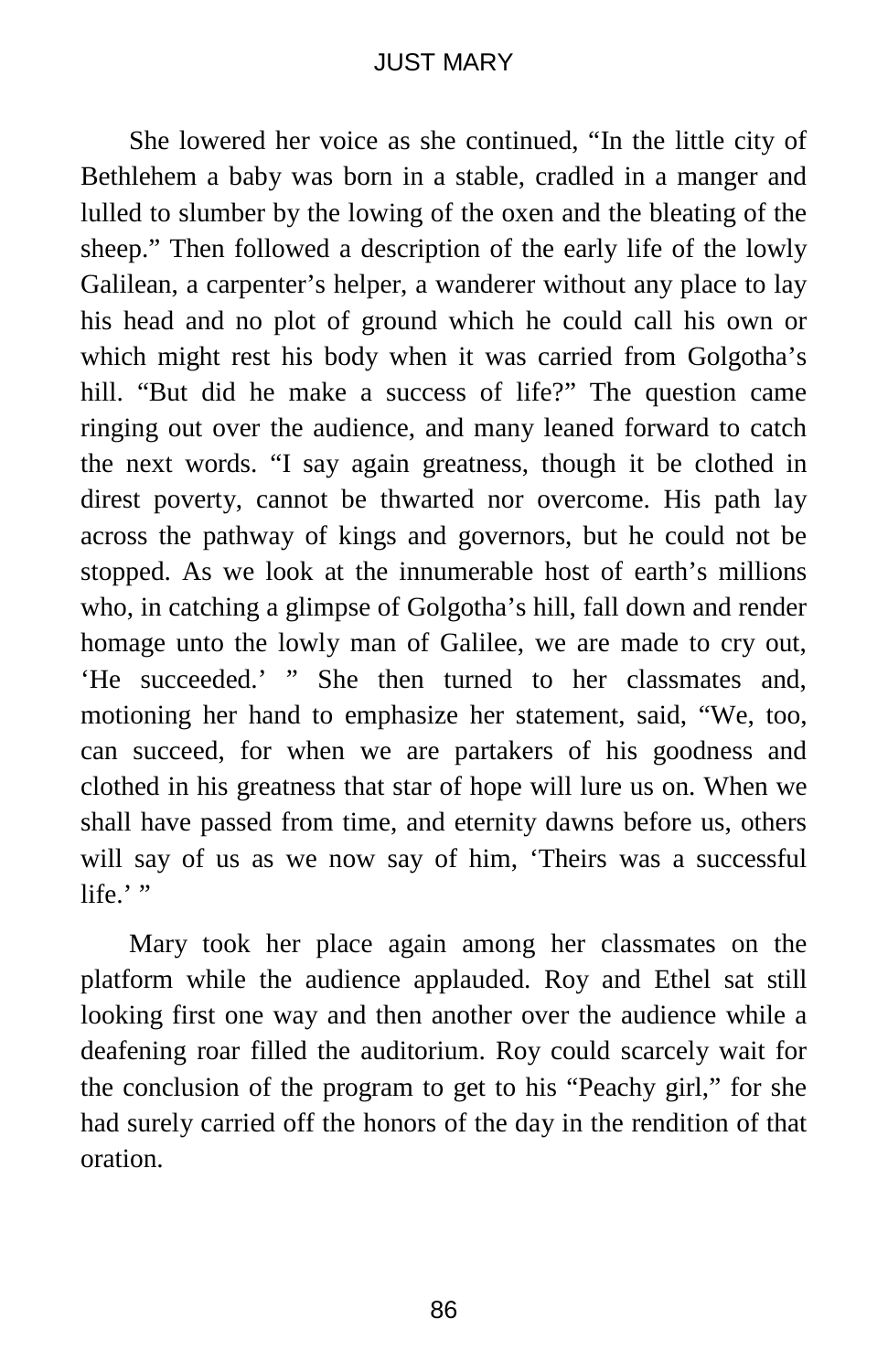But the program was concluded, the diplomas were presented, and Mary was surrounded by her loved ones and many classmates. Friends also crowded around her to congratulate her on the rendition of her address. Among them was Edwin Wheeler, a young minister, who smilingly tendered his congratulations, presenting her with a book also. As Mary smiled into his face all could see there was a mutual friendliness between them.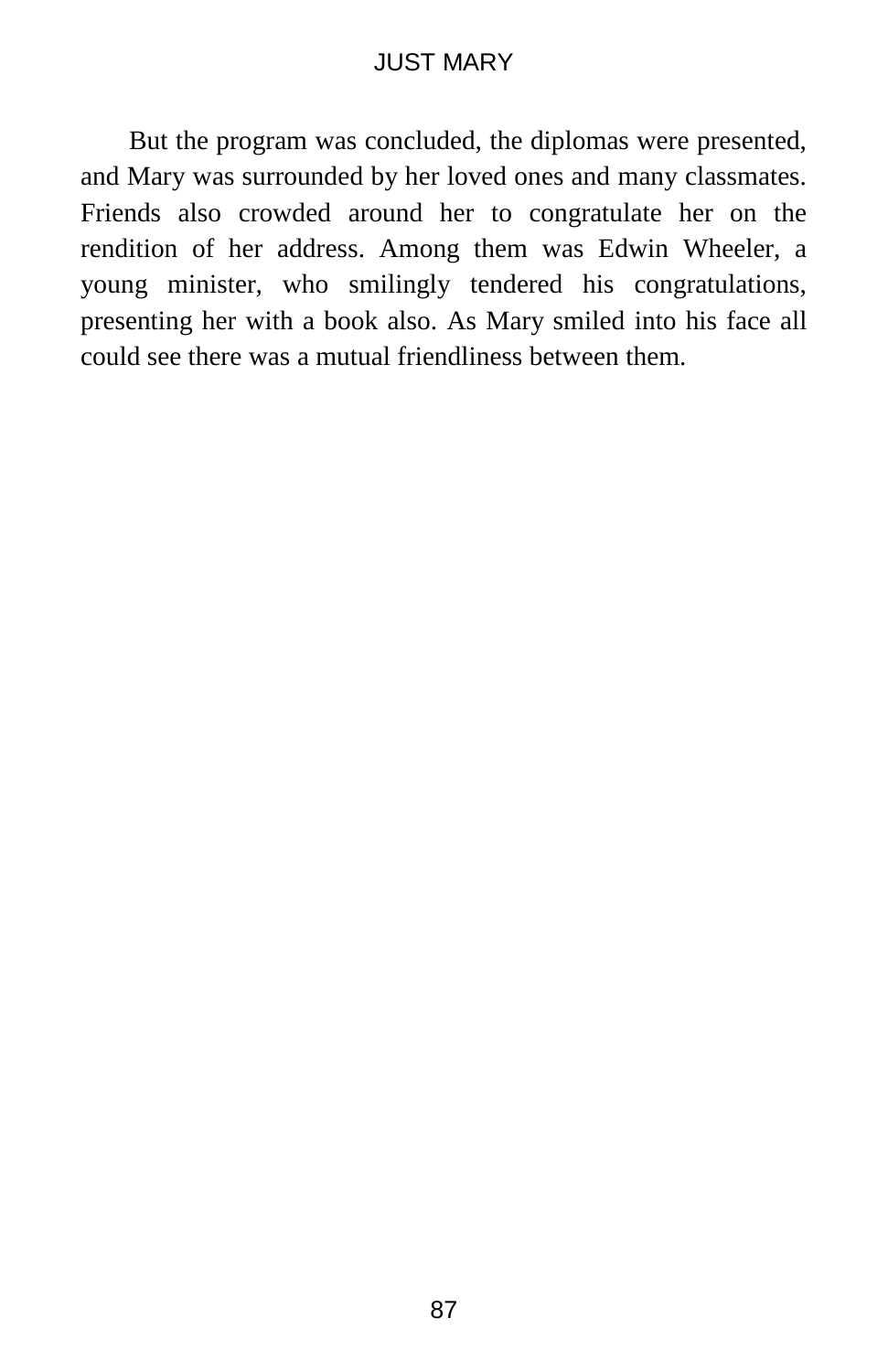# **Chapter XIV**

Seven years have passed since Mary and Otis came to live with their Uncle Roy. These have been pleasant years for all of them for there has sprung up among them a love and an appreciation for one another which brings real happiness in any home.

After Mary's graduation she taught in the grade schools for a few terms, and in this way relieved her uncle of a heavy burden by helping to keep Otis in school. Both were delighted with the progress Otis made, for he had developed into a fine looking young man despite his misfortune. He was very congenial and was much sought after by the young folks because of his congeniality and carefree way. He was the entertainer at every social gathering, for his wit was above the average. He was also a real student, and his fingers brought much knowledge to him from the different books he read. But Otis was not appreciated in his fullness until seated at the piano, for he had mastered that instrument and could bring music from it as few others could. He was also proficient on the harp and a teacher of both piano and harp. He became a composer of music also and in this way became self-supporting.

As no children came into the home of Roy and Ethel, Mary and Otis filled a place in their hearts equal to children of their own and their admiration was unbounded. It was a struggle for them to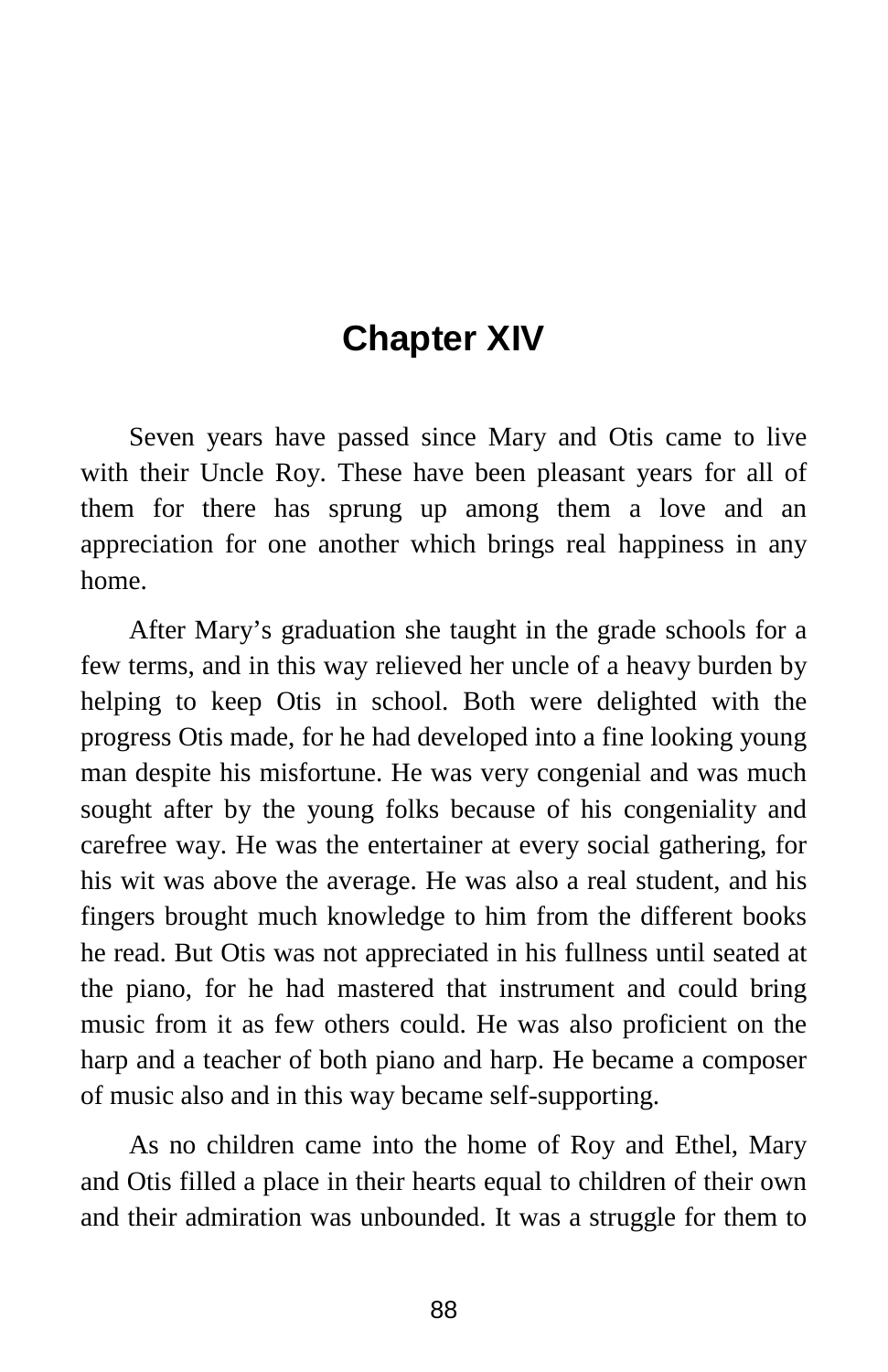educate the children as they did. Many times they felt they would have to give it up, but always there was some way provided. One time he applied to Dan for help, but as he received no reply, he felt assured that the letter had never reached Dan's hands. He wrote his brother David only to receive a surly letter in reply, informing him that David also had a family and was under no obligation whatever to deprive his family of anything to assist Elsie's children. If he did he would not expect anything else than that the day would come when they would give him the "high hat" because of it. They had a father and if he wanted any help to polish up Elsie's children call upon their father. So there was no one to whom he could turn. So Roy and Ethel struggled on. As they looked at the two children grown and doing for themselves they felt rewarded for all the efforts put forth. Ethel was often heard to say, "We are proud of our children."

June arrived. Mary's school closed and she decided not to teach the following term. When the officials pressed her for a positive answer, she told them she meant to leave the city. Teacher and pupils wept as she said good-bye at the close of school. They had endeared themselves to her and she herself to them, and it was not easy to separate. She felt as she looked over her pupils that she had instructed them in a way that would make them better citizens by having come in close touch with her. She always held out before them the greatness of One who will endow all mankind with greatness and all knew that Mary's life was one filled with his graces. Many boys who had been very unruly had been won by her kindness. She always held before them their good qualities and gave them something good to see, thereby letting the good overcome the bad in them, and making them realize what there was in life. She moved among them in such a way as to convince them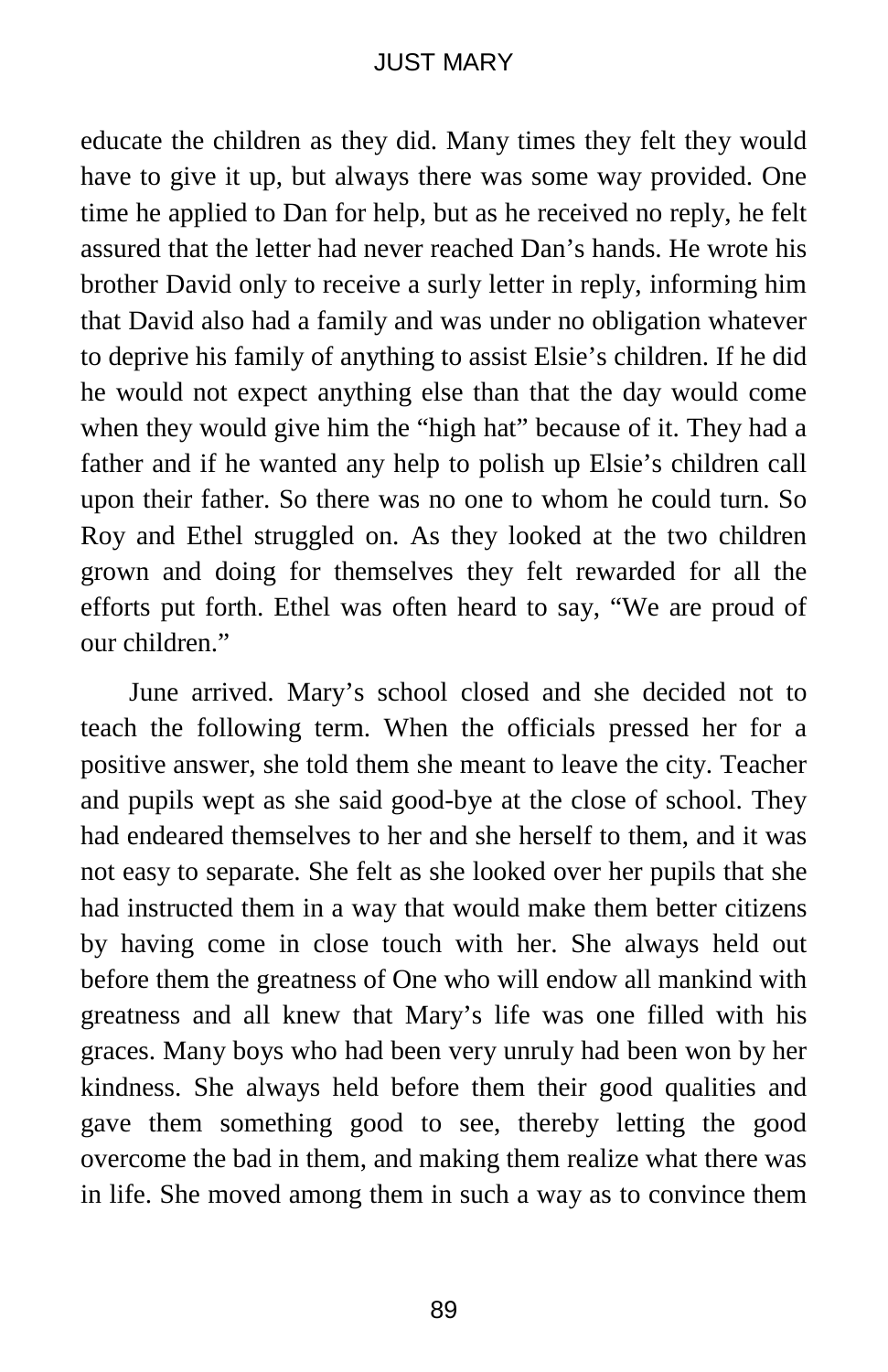that she loved them and was vitally interested in them. None could be thrown in constant touch with her without feeling her Godly influence.

It was Wednesday evening. A large crowd had assembled in Park Avenue Church where the Harmons and Dennisons attend services. Ushers dressed in frock tail coats and white vests were seating the people here and there about the building. The room was filled with the scent of roses and other flowers artistically arranged about the building. Large potted ferns here and there among the flowers gave richness to the coloring and added to their beauty. Trailing vines were twined about the altar and over an arch directly in front.

A hush fell over the audience as Otis entered with his Aunt Ethel who led him to the piano. He seated himself as she took a seat near where she could reach him. Reverend Kelley entered through a rear door as Edwin Wheeler came down the aisle on the arm of his brother Charles and the three men met under the vinecovered arch. Ethel touched Otis' elbow and his fingers began to move over the keyboard of the piano. Notes of a wedding march floated out over the audience. Mary entered on the arm of her Uncle Roy, walking on the rose petals which had been scattered in the aisle by little Ruth Kelly, a daughter of the minister in charge. These two joined the three men at the altar, followed by two bridesmaids who were special friends of Mary. There was a brief pause. Ethel again touched Otis and the music changed. A soft, tinkling sound floated over the audience like the sound of distant bells or the rippling of water, dying away like the receding wind. He continued to play as the minister read the ceremony, soft, sweet music which, blending with the minister's voice, thrilled the **listeners**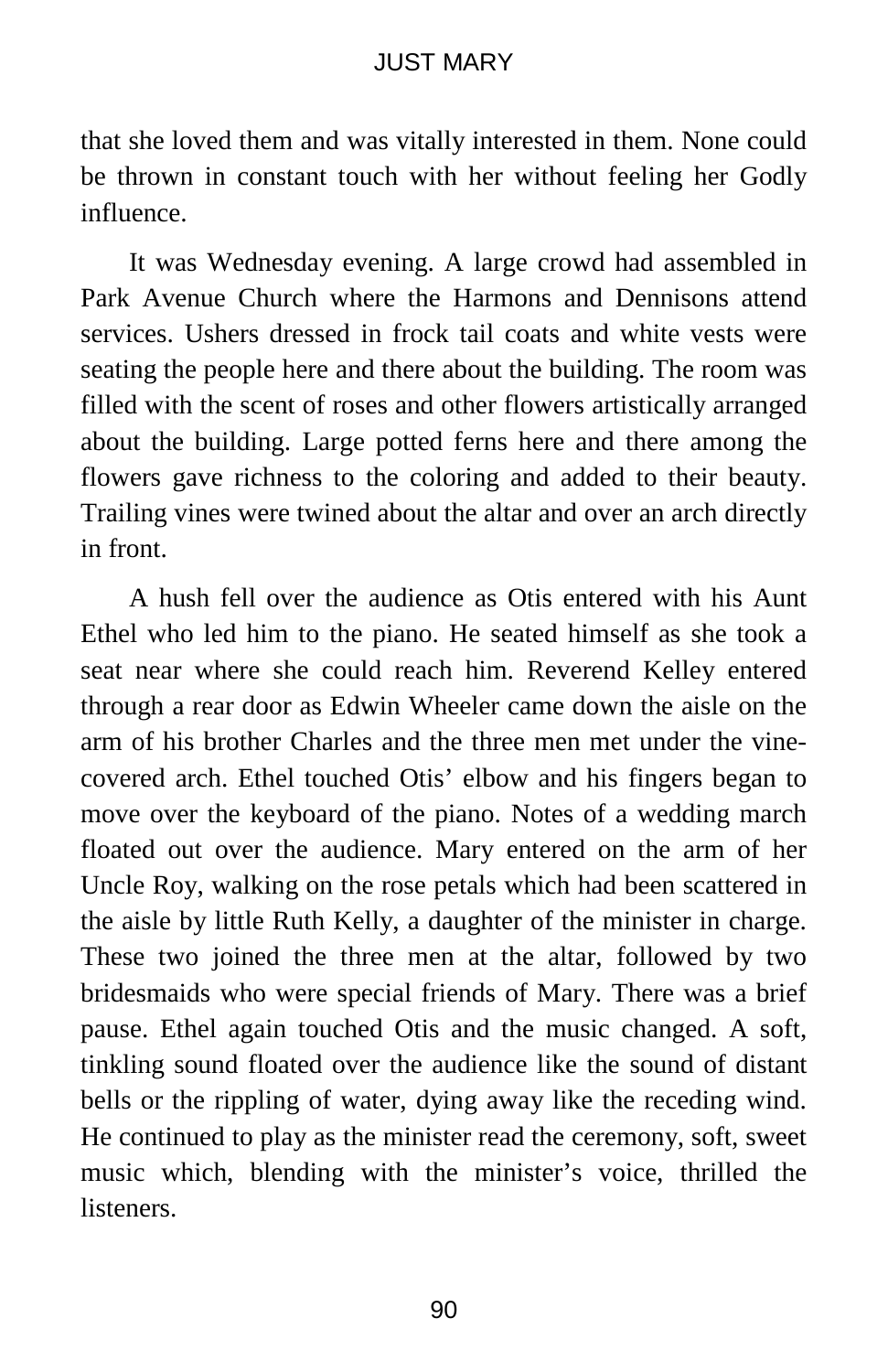"Who giveth this daughter in marriage?" said the minister. There was a pause as from the ends of Otis fingers came the sound of rippling waters. "I do," said Uncle Roy as he placed Mary's hand in the hand of Edwin Wheeler. He and Charles Wheeler stepped back from the altar as the sound of whispering winds through leafy branches was heard. This died away into nothingness as the minister continued to read the ceremony joining Mary and Edwin. As he pronounced them husband and wife, Ethel again touched Otis and as the sound of ringing bells was heard the bridal party turned from the altar and marched out.

"How beautiful!" exclaimed Mary's friends as she turned that they could catch a glimpse of her face. Wreathed in smiles she walked out leaning on the arm of her husband, her bright eyes shining. A bridal veil had been artistically draped about her forehead, held in place with a wreath of orange blossoms. The curls which ever played about her forehead and temple had found their way from beneath it and could be seen about her face.

After the ceremony many gathered in the Harmon home to say good-bye to the young couple. They were going away to their new home in a distant city, where Edwin Wheeler was pastor of a congregation, to take up their new duties, each to be a helper of the other and the two to be real helpers to the flock they were to pastor.

Uncle David had been persuaded to attend Mary's wedding. As he looked on while her many friends gathered about her tendering their congratulations, a sting of remorse and regret surged through his heart. He wished now that he could say he had had some part in making the noble young woman what she was. He returned to his own home a wiser and a better man, bearing a different feeling toward his brother than he had ever had before.

91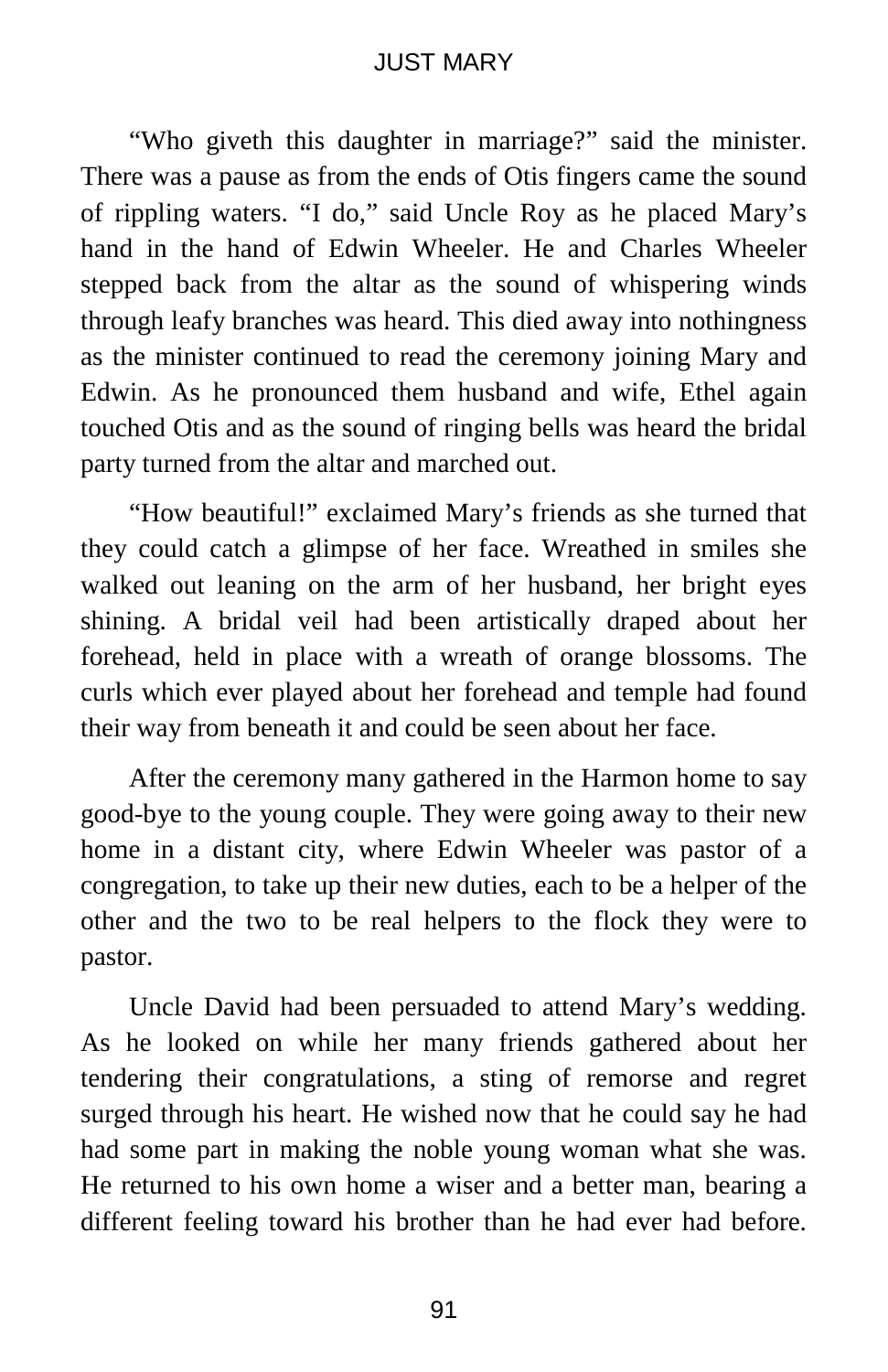He saw that unselfishness truly brings delightful reward, and he knew that Roy was enjoying real happiness of which he knew nothing.

Ten years have passed since Mary walked down the aisle on the arm of her uncle, meeting at the altar the young man whom she had selected to go through life with her, and these years have brought about many changes. In Mary's home is heard the prattle of childish voices. Two little girls and one little boy have made their appearance. First, Elsie May, then Mary Ethel, and then Daniel LeRoy. These three children have thrown about them all that make a home pleasant. Edwin and Mary are fond, loving parents, teaching their children of the God that means so much to both of them. Theirs is a happy home for love rules. Otis spends much of his time with Mary and her husband, although his home is with Uncle Roy. He delights to romp with Mary's children and they love their uncle as he loves them.

There is another inmate in Mary's home who requires much of her attention. Myra Dennison lies a helpless invalid, having been confined to her bed for a number of months. She has no other place to go but Mary would choose to have her remain for she delights in doing what she can to make her comfortable.

Shortly after Mary's wedding her father was injured by some piece of machinery while threshing which injury resulted in his death, leaving Myra with a house full of children to support. She did the best she could, but as they grew up they went out to do for themselves. Some of them married and had homes of their own. But when Myra's health failed so that she could not care for herself, none of them made room for her nor offered to help her in any way. It was then that she appealed to Mary, who made room for her and cared for her untiringly. Although there are impressions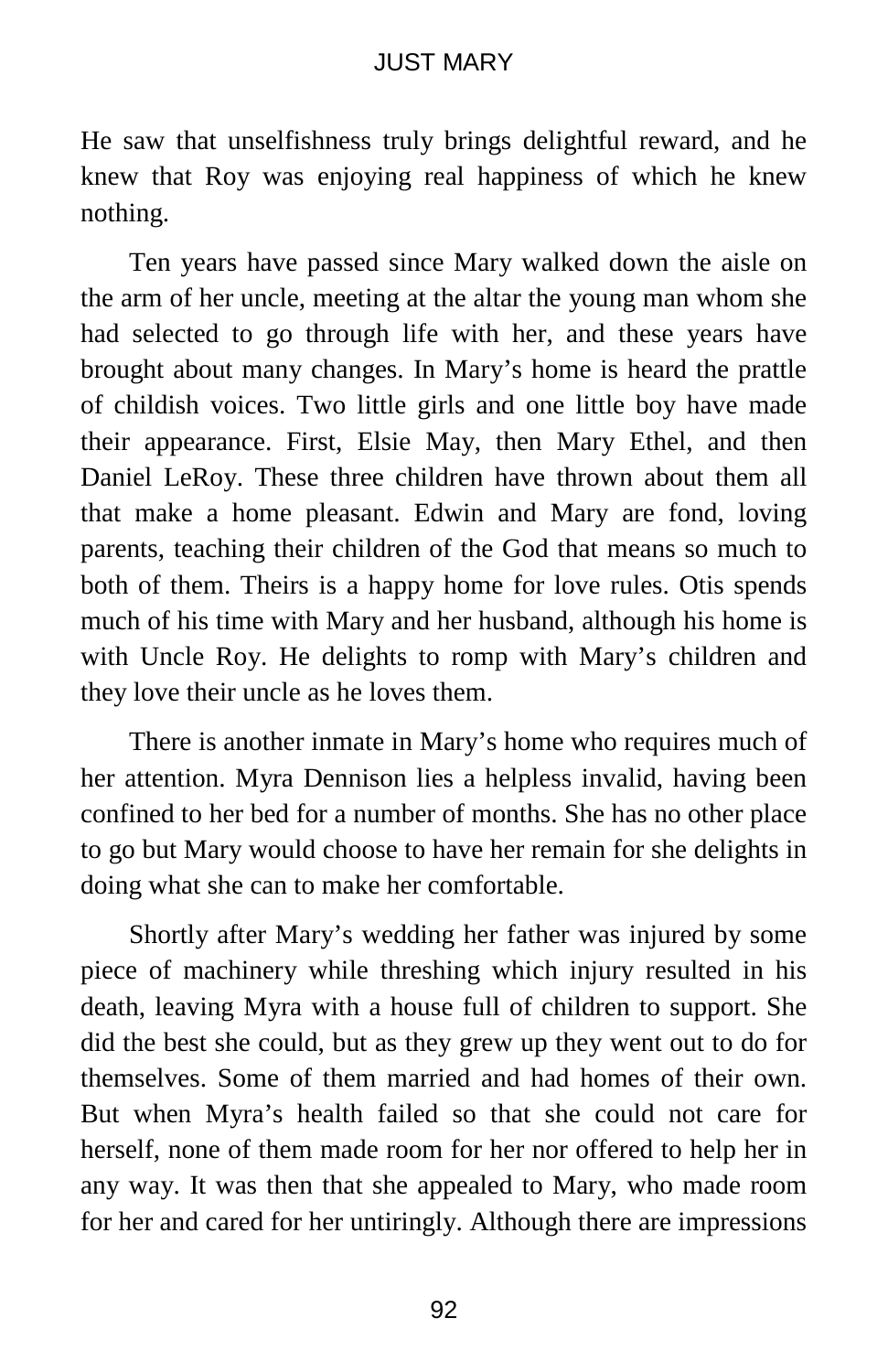made on childish minds that can never be erased, Mary swept past memories aside as she looked at the sufferer before her and kindly ministered unto her needs. In her sufferings Mary pointed her to one who has promised to be a present help in every time of trouble. She felt rewarded as she saw the smile of hope spread over Myra's face. Shortly after, Myra passed into eternity, but Mary's kind, loving hands ministered to her until the last moment of her life. As her tears fell, none would think that she bore other than the sweetest memories for her who was gone. Her reverence and respect equaled that borne for an own mother.

As Roy looked on during this trial of Mary's life, he again thanked God that he had taken her into his own home and through God's help had polished the rough diamond until it was now shining with the real Christian graces. As he one time more gathered his little "Peachy girl" (as he still continued to call her) into his arms and began to talk of the past, she silenced him by saying, "I have too much to be thankful for now to think of dwelling on the past. The comfort which comes to me at this time well repays me."

"Yes," said Uncle Roy, "but you have done something which Mother's own children would not do. Caroline has a home as well as you, and you know she could have made room for her, but she would not do it."

Mary stood proudly erect before her uncle as she replied, "I know it, Uncle Roy. She could have given Mother a home and cared for her if she would have cared to. She refused to make room for her. But you must remember she is Caroline and I am Mary, just Mary."